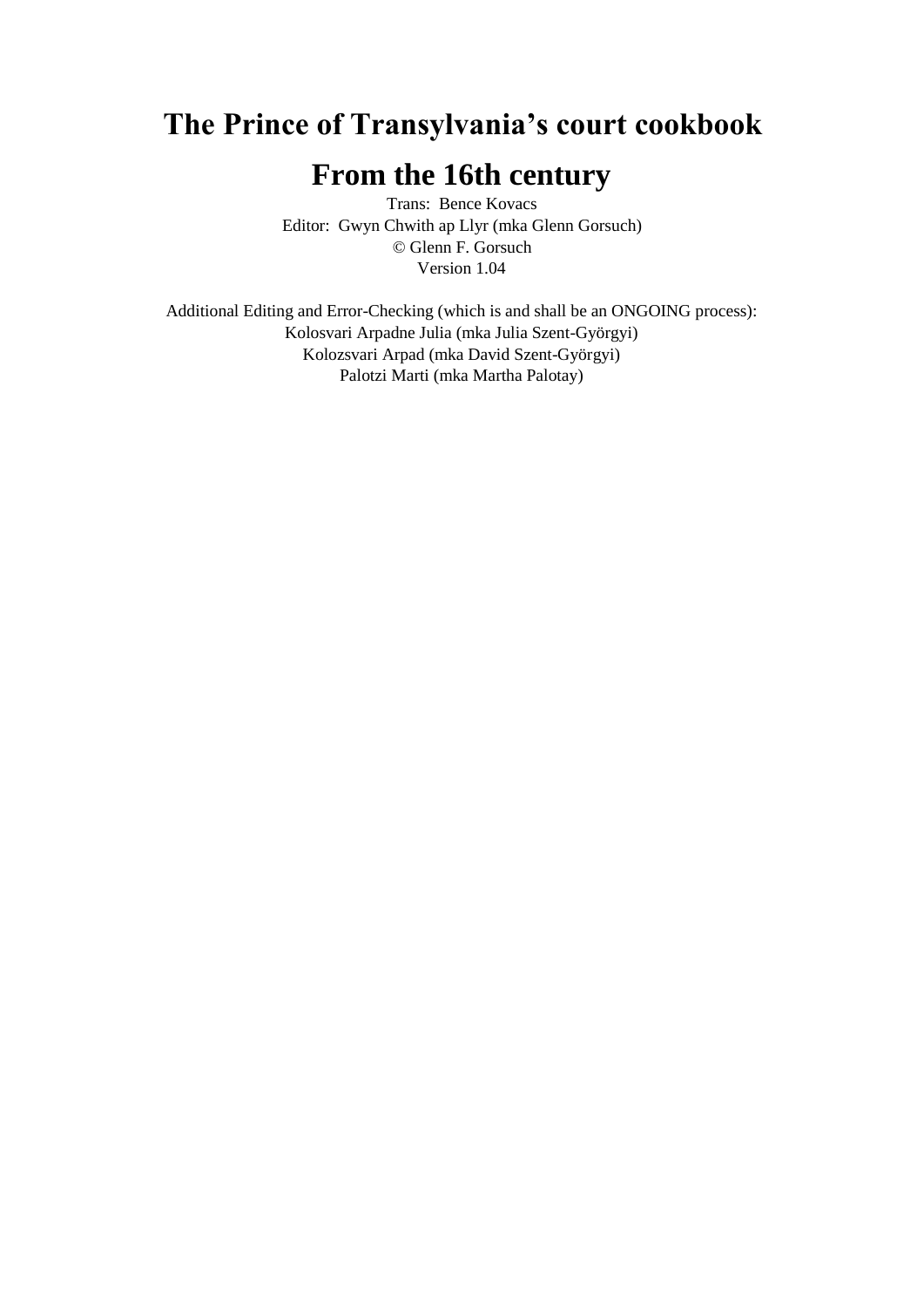# **The Science of Cooking**

## **Written by**

# **The Prince of Transylvania's court master chef at the end of the 16th century**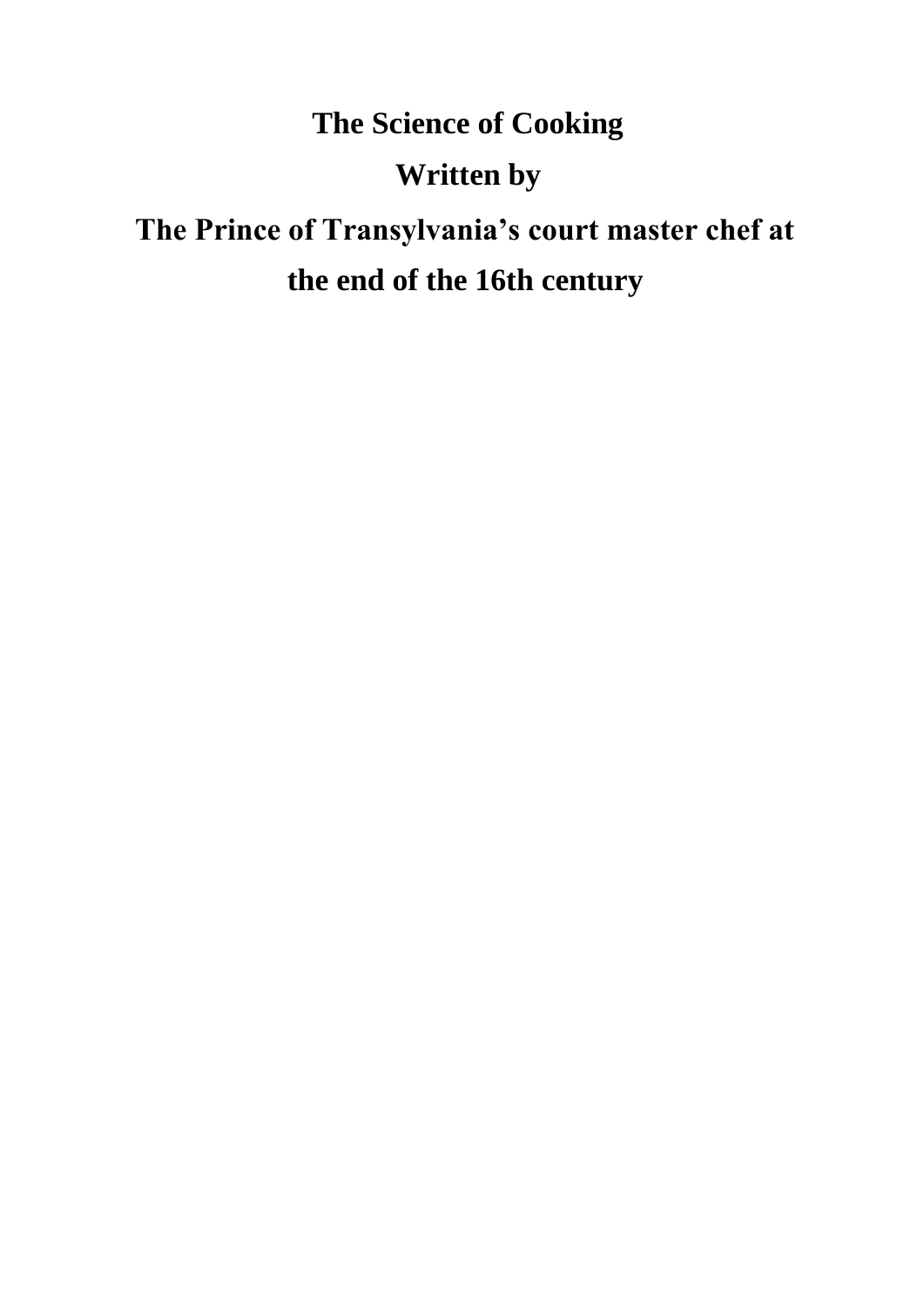#### **First part of the science of cooking.**

[text begins here]…keep it, so that the flies wouldn't lay eggs on it. However, if you can't kill the hen, ask your master; take both of its wings in your left hand, take its neck with your two fingers and cut it under its wattle, be cautious not to cut its neck.

Do the same with the goose and chicken. If you use vinegar, be sure to wash your hands before, lest your hands would taint it. If you want to pluck the feathers, don't use boiling water. The water for the goose and chicken should be colder than the sterlet's water.

After you're done with plucking the feathers, singe it, put it into clean water, wash it, cut its nails, disembowel it, but put its stomach and liver into a different pot of water to clean it.

When slaughtering a pig, take its nose with one of your hand and put a knife into its brisket. Water temperature should be similar to a chicken's, because you don't want to burn it. Put some ember into the water. Don't put fat into the water. Wash it in the water, singe it, clean it in clean water, disembowel it from its stomach if you want to cook it, but if you want to fry it, then eviscerate it from its side. Remove its tongue and slice its neck in two places.

The following birds' feathers must be plucked out when dry, do not use water: great bustard, graylag goose, pheasant, grouse, peacock, little bustard, grey partridge, quail, blackbird.

Don't remove the stomach and the crop of the blackbird, remove only its intestines, the other two organs usually contain juniper berries.

Treat the other birds like I told you, burn it and clean it like I said before.

On to fish: If your master hands you a carp or a crucian, remove its scales, wash it, clean its gill, remove worms if there are any, because worms are common in fish. Put it to a clean table and make some cuts. Open it up and put some salt into it. Cook it as your master or lord says.

If you want to cook a fish in salt, don't remove the scales, instead open it and put it into iced water, especially in the summer.

Wash the head and the legs of the calf, then cook it without removing anything. After it's done, pour some cold water onto it, then skin it. After skinning it, clean it with water. Remove its chin and its chin bones, clean its tongue, break its teeth with the handle of the knife or cleaver, clean its nose. Do the same with the lamb's head as you would with its legs.

Wash the insides of the calf. Then roll it in salt. Clean it with water, then put it into water with its head and legs. If it's summer, keep it in iced water. Keep it like so until you have to cook it. Do the same with the lamb insides.

#### **Second part of the science of cooking.**

After you wake up, pray to God, wash yourself then wash your pot. If you want to cook beef, wash your pot thrice, salt it twice or thrice, not more; for if you salt it more, you can't undo it. If your master tells you to boil the pig before cleaning it, boil it with clean water. After you're done, pour cold water onto it then clean the animal. Do this with every kind of meat: chicken, goose, calf, lamb. Later we shall tell you how to cook these meats as well.

Make preparations for the wedding, count the days so that you won't bring shame upon yourselves!

Not only masters are needed, but joiners as well that know how to carve figurines, for if the master tells them to carve an elephant, unicorn, griffin or other animals, birds, they must be able to do so. Locksmiths are also needed. Besides the grand master, there should be other masters as well.

There's no such person that knows everything there is to know, some know how to cook warm dishes, cold dishes, pastries, meat, birds, cheese, fish and so on.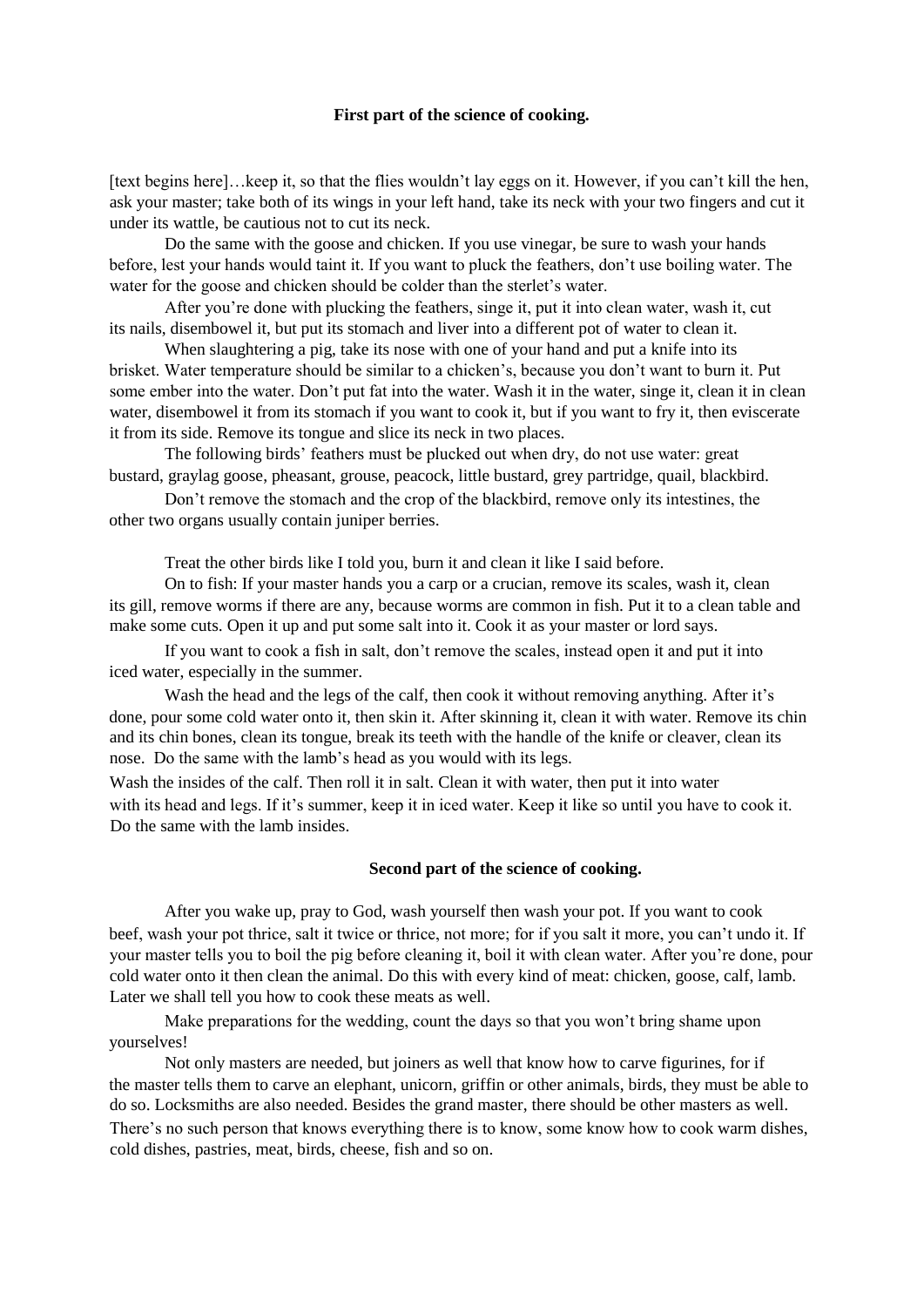If you have enough chefs, then proceed as said; if you have only two or three, divide their work; for we Hungarians cook warm dishes and dishes with salt and pastries too. However, it is better for a proper wedding to have a master for each task, because there you cook for many tables, and you need many masters to complete the task properly.

After the masters are done with the food, assign one or two painters who can gild the foods or chefcreations [subtleties?], because even if the chef's have the time, they are not skilled at gilding.

The crest of the Princess must be written on the food, like the peacocks, pastries, deers, birds. These types of food are served to Princes.

If you're finished with everything, call the masters and ask them what type of food do they prepare. Tell them what to serve for the first course and what warm food should they make.

If you're an old man and can't stand, sit down on a chair in the kitchen. If the servants have brought the plates, tell them to prepare the dishes one by one.

Look out, that you don't put the same food twice for a table, for the numbest guests will notice this too.

Serve the food quickly so that it doesn't become cold.

Finis praefationis.

#### **About beef.**

Old masters used to make thirty-three dishes of food from beef. Same with fish, chicken and goose.

I would like to remind all that God has helped me and I am very grateful.

#### *First.*

#### BEEF WITH PARSLEY.

I told you earlier how to prepare beef, do the same again. If you want to cook it with parsley, then don't spare the parsley leaves; look out, too much of its black pepper and acid will foul the taste. Prepare it the way your lord likes it. If you serve a fifty or sixty-year-old man, then really cook his dish; if you serve younger people, cook according to their age, for the youngsters' beauty and legs are strong as well. Never serve an uncooked dish, no matter what your lord asks.

> *Second plate of dishes with beef.*  BEEF WITH HARVEST SOUP.

If you want to cook with a harvest soup, prepare the meat like I told you. Put parsley roots, leaves and onions into it. After it's cooked, add six or seven eggs, according to your needs. After you're done, put the eggs into vinegar and start whipping it. Then pour the meat's juices into it. Pour it onto the meat again, but don't boil it; if you boil it, its size will suffer [it will curdle].

> *The third still with beef.*  BEEF WITH GARLIC HARVESTER SAUCE

Do the same. What we call garlic harvest sauce, as I said, is that you beat eggs in vinegar, peel the garlic glove by glove, break {chop?] it well, add it to the eggs and vinegar; then dilute it (add broth or vinegar) as I said before. Break it well with the blanching stick [beat it] after adding liquid, be careful to keep it from shrinking [curdling].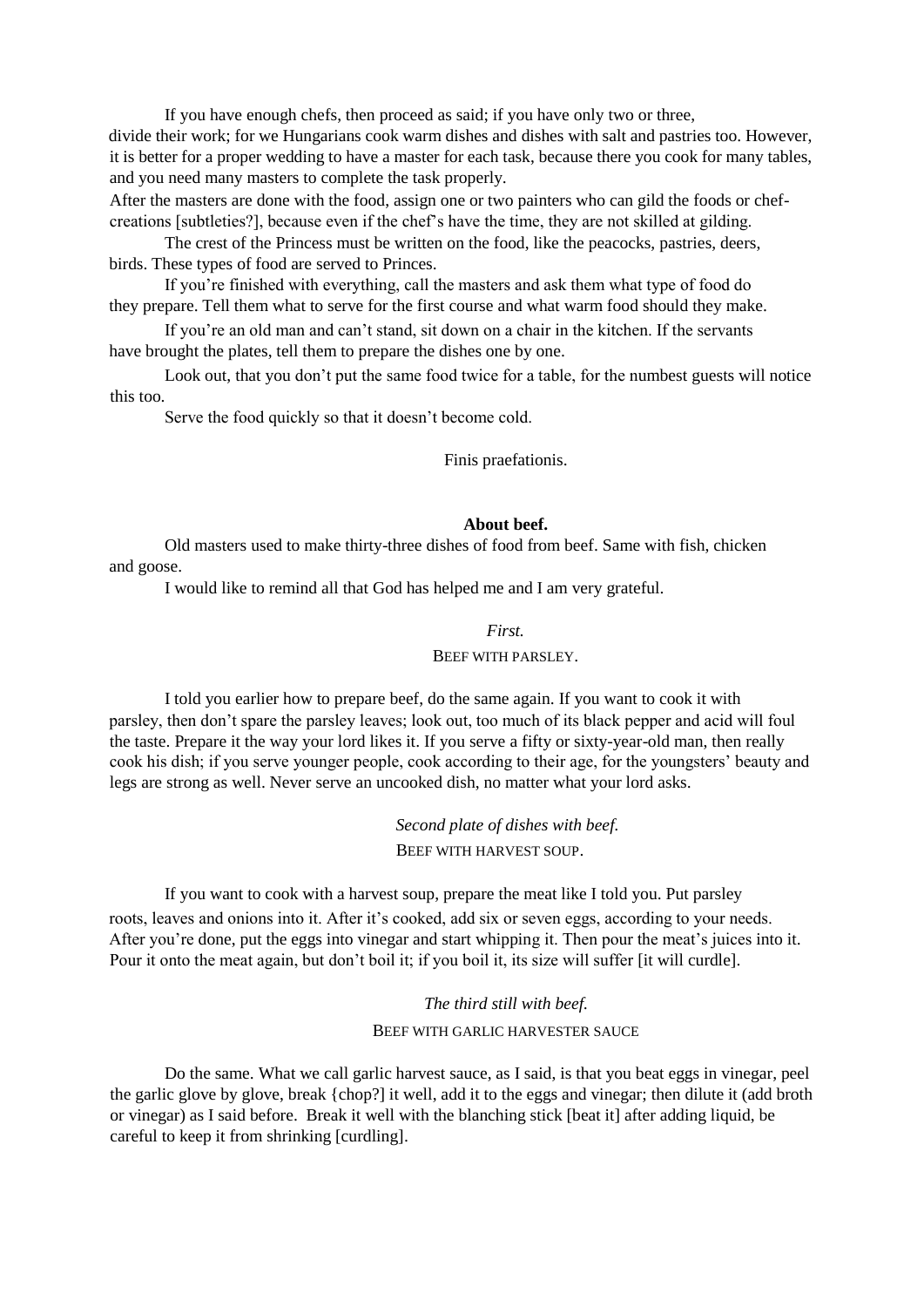## *The fourth with beef.*  BEEF WITH CLEAN BLACK PEPPER.

As I said before about blanching it, giving it its acid [sauce], do with it the same. When you blanch it. After it is halfway cooked, if you want it for a lord or prince, add a small yellow onion to it [sliced] nice and thin. Wash it. Garlic whole, split parsley root on it, parsley greens, live pepper, a little mace [literally: Saracen-nut-flower] too. When the time comes to serve it, give it the sauce, how your lord likes it, then add pepper and ginger, cook it with the spices about a quarter-hour, put it out [from the fire] and let it settle from cooking, then serve it up.

## *The fifth with beef.*

#### ROASTED BEEF WITH TARRAGON AND SAGE SAUCE.

Wash the meat and put it into a skewer, put salt on it and roast it; if it's roasting well, remove it from the fire and beat it with wood so that the salt would fall off. Slice it into a pot, let it keep its broth because it gives it taste. Pour some beef broth on it; if there is none, pour clean water onto it, put it on the fire and clean it. Add some onions and sage, but don't cut the sage leaves; if you want to slice it, slice it in half or third so that they would recognize it as sage. Add some juniper berries, but not too many, lest it becomes bitter. Add some vinegar, but not too much. Add some saffron, black pepper and ginger, but not too much.

## *The sixth with beef*. ONION LEAVES WITH BEEF.

Wash the roasted meat, put it onto a skewer, wash it and add some salt, then roast it. When making the soup, peel the onion and wash it in clean water. Slice it in a clean pot and pour the beef soup onto it. If you're serving this to only one table, you may use only three or four onions; boil them, but spare the onion, remove the soup, add some vinegar, ginger and black pepper; after the roasted meat is done, beat it so the salt will fall off, slice it onto a plate then pour the soup onto it.

> *The seventh with beef*. CHOKED ROASTED BEEF.

Wash the beef, put it into a skewer, and roast it like I said before. When it's half-done, beat it [chop it]. Be sure to catch its drippings in a pot. Cut into pieces, as many as you would want to serve. When it's in the pot, put a small loaf of white bread next to it; don't peel it [do not remove crust or slice it up] just clean it [of soot], then add some juniper berries, but not too many, and do not crush them. Add some sage, and a little onion for the flavor. If it looks to you that the beef does not have enough liquid, add some beef broth. If you have lemon broth, add some; if you have none, you can use vinegar, but do not make it too vinegary. Find a lid for the pot, put it on, and then seal it well with paste [so the steam cannot escape] , but make sure you have added some black pepper and everything else it needs because once you have sealed it you can't open it again. When you want to serve it, put all the meat and much of the sauce on the serving dish, but do not include the loaf of bread because it does not belong there.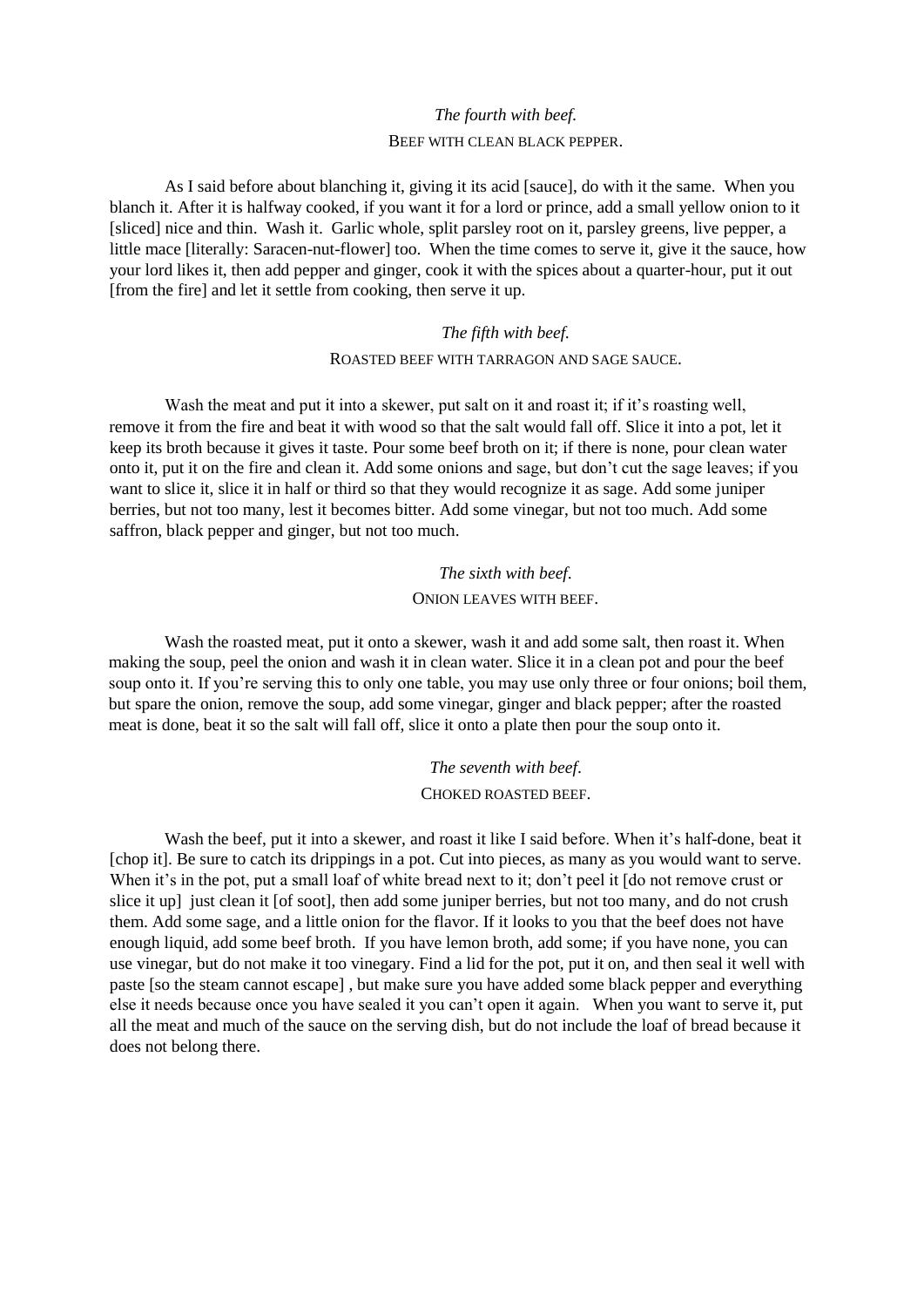#### *Eighth.*

#### ROAST BEEF WITH JUNIPER BERRIES.

Break [chop] the juniper berries and mix it with the beef, add some salt, pour vinegar on top of it in a pot and leave it for a day. Remove it from the vinegar, put it on a skewer and roast it; this is a really good dish, proper for lords and princes.

#### *Ninth*.

#### COOKED ROAST BEEF.

Remove the insides of the beef, but don't scratch the outside. Slice some shallot, bacon and parsley, if you have no shallot onions will do. Add some black pepper, but it is no problem if you don't have any. Put these into the beef and stitch it closed so that it won't leak out. Cook it for a long time.

*Tenth.* 

BEEF VETRECE WITH BREAD. [Vetrece is a Hungarian food from Transylvania]

Salt the beef and smoke it. Don't leave it for too long on the smoke, cook it only when about to serve it. When serving it, pour some beef broth on top the bread and slice some onions. Then add the beef.

#### *Eleventh.*

#### Beef with peas.

Wash the beef like I told you to, put it into a pot and add some salt and parsley leaves. After it's done, wash some peas, put it into a separate pot and pour some beef broth on top of it, then cook it. When serving it, add the peas on top the beef.

> *Thirteenth.*  Toasted meat [vetrece].

Put it into very hot water, leave it for some time, and after its blood is drained take it out, wait for the water to drain then add some salt. Let it stand for three days, and smoke it on the third day. You can toast it outside if you have no smoke.

Do the same with the roast garlic beef. If you want to cook this for lunch, prepare the meat at the evening [before], add some salt, smoke it and leave it for a day. When you want to cook it, slice it into pieces. If you're cooking for a lord, put it into clean and hot water and pour the water into a different pot. Pass through a strainer the broth. When it's about half done, slice some onions into it and add some parsley roots. Add some vinegar when the onion is about to be cooked. When serving it, this should be the first course. If you want to cook beef vetrece, don't slice onions to the bread, for not everyone likes it. When cooking the vetrece, peel two to three garlic cloves and break [chop] them. When the vetrece is cooked, pour beef broth on top the garlic. When they're together, shake it. Pour them together and serve it to your lord however he likes it.

> *Fourteenth.*  Beef with rice.

If the rice is good, wash it a few times. Slice the meat according to how many will eat. Wash

the meat, add salt in a clean pot and put it on the oven. When the meat is tender, pass through a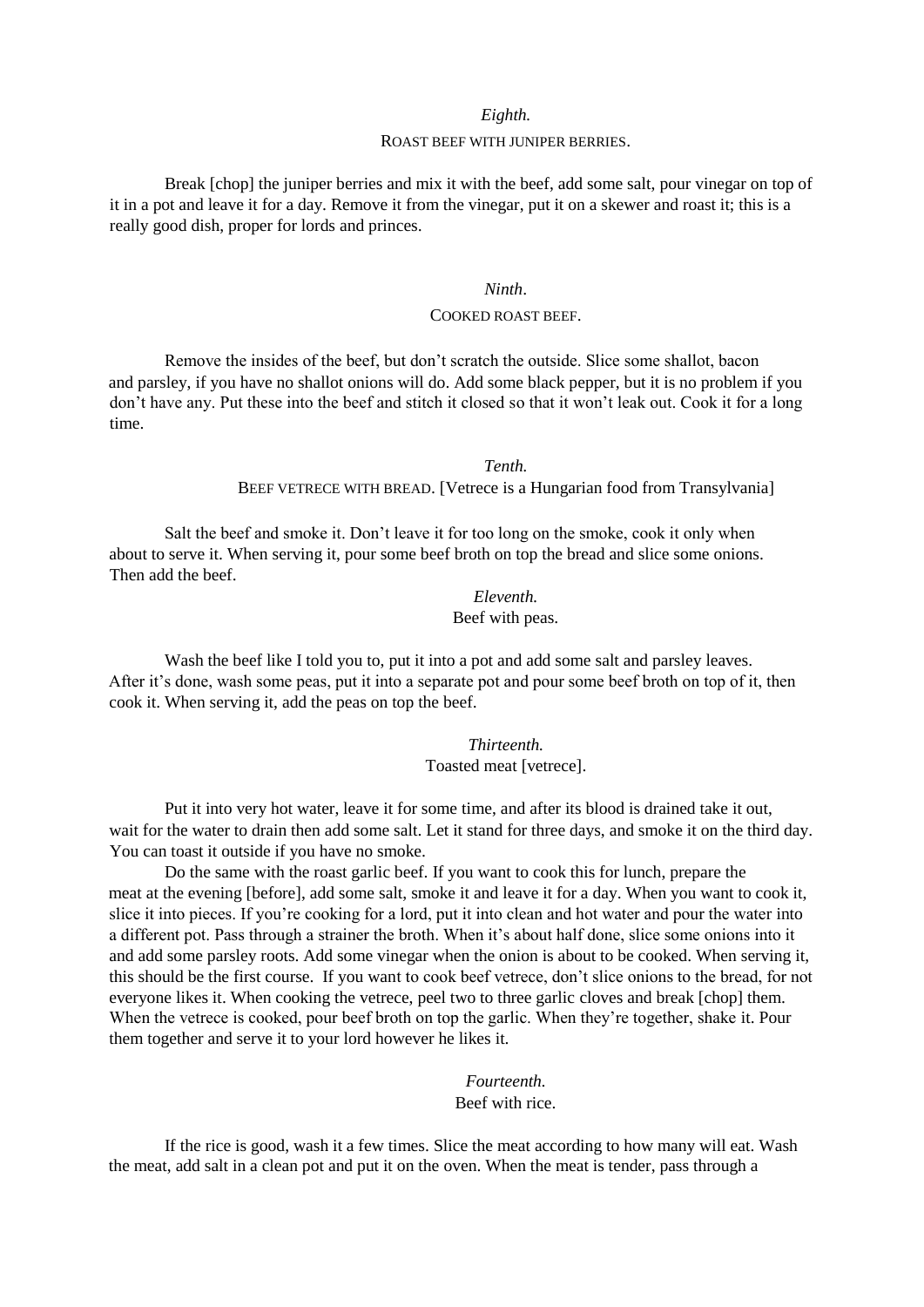strainer the water to a clean pot and pour clean water on top the meat. If you still need some water, pass through a strainer the previous pot on top, it's better than clean water. Add some mace and black pepper. When done, pour it on the rice and cook it.

When serving it, make sauce from ginger and sugar. This is expensive, so if you don't like it, you can eat it without.

Make the rice tender first then add it to the meat. If cooking for the sick, take care of the meat like I told you to, but add less rice. Don't add black pepper, add a little mace. Don't overcook the rice. Add some parsley leaves. Don't add too much salt for the sick.

#### *Fifteenth*. Beef with barley porridge.

Prepare the meat like I told you to. Wash the barley. Cook it for the same time as the meat. Cook it in lots of water. Wash it thoroughly; when the meat is tender, you may pass through a strainer the water. If cooking for the sick, you may add some vinegar if the sick person likes it, for this is how they do it in different countries. If the sick is too weak to eat with his own hands, slice some bread crust so that the servants can feed the sick with a spoon.

## *Sixteenth.*  Beef with gooseberry.

Cook and pass through a strainer the gooseberry. Cook the beef like I told you to. Cook the gooseberry in the water of the meat [meat broth]. After the meat is done, pour the gooseberry with the water [broth] on top, boil it and serve it.

## *Seventeenth*.

## Beef with wild carrots.

Do like I told you. Clean the wild carrots and slice them; if cooking for the old, slice it once again when cooking, wash the beef, cook it and add some black pepper.

## *Eighteenth.*

#### Beef with sorrel.

Wash the sorrel and add a lot of it, it gives the meat a sour taste. When the meat is cooking, add the sorrel and add some black pepper.

## *Nineteenth.*  Beef with asparagus.

Prepare the meat like I told you to. Break the asparagus, when the meat is cooking, add the asparagus and some parsley leaves.

## *Twentieth.*  Beef with parsnip.

Do the same with the beef. Wash the parsnip and slice it. Not many know this dish, for parsnip is not native to our land, it grows in Poland.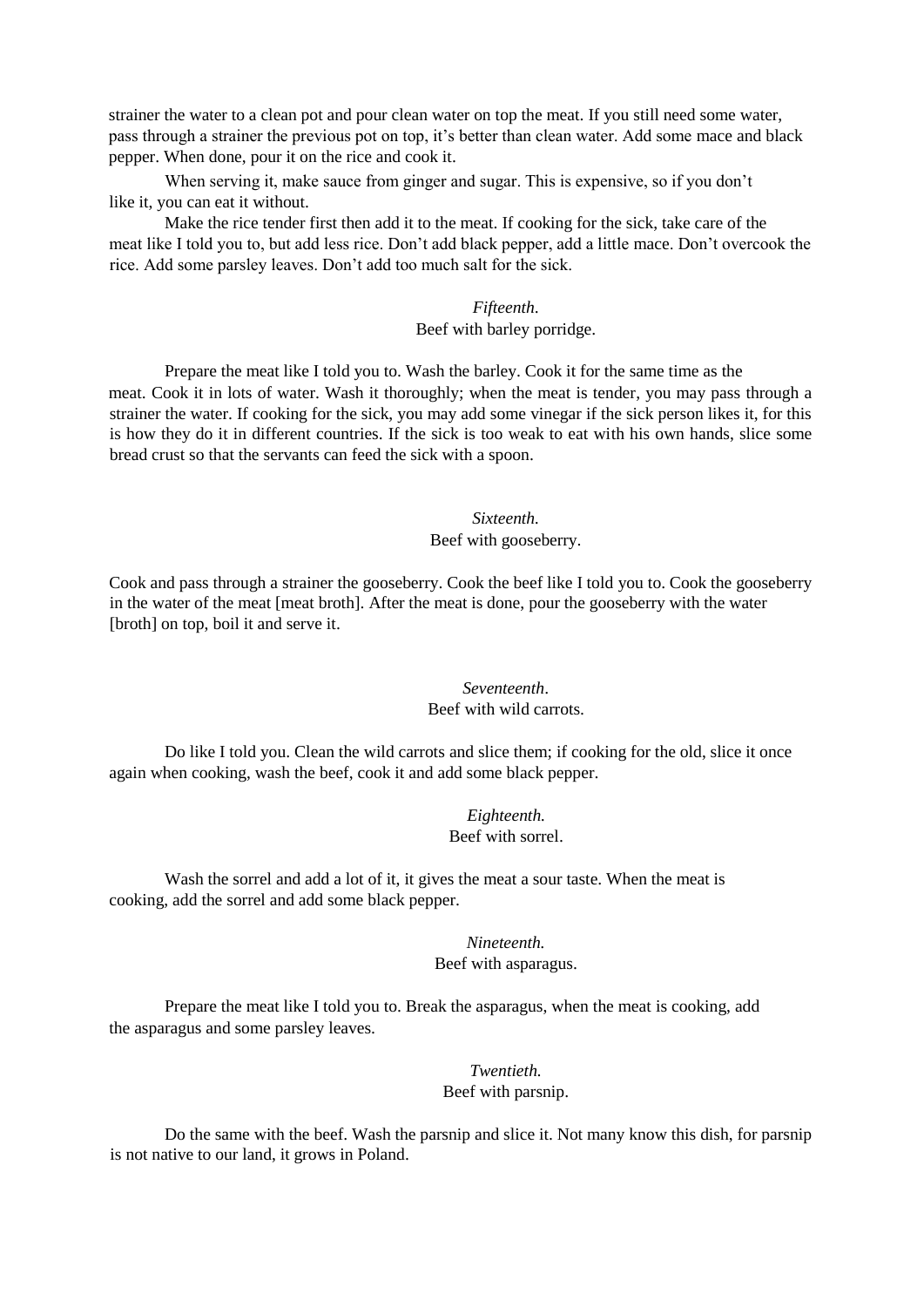## *Twenty-first.*  Beef with cabbage leaves.

Do the same with the meat. Slice the cabbage into little pieces and serve it with the meat.

## *Twenty-second*. Beef with Horseradish

Do the same with the horseradish leaves like the cabbage; add some salt.

*Twenty-third.*  Salted beef.

Slice the beef and cook it properly. Add some cinnamon, parsley leaves, and add some black pepper, salt and vinegar.

## *Twenty-fourth.*  Beef with Pepper

Do the same with the beef, slice the bread into little pieces; pour some of the meat's broth on top of it and add some black pepper.

## *Twenty-fifth.*  Beef with carrot.

Do the same with the meat. Add some bacon and sliced carrots, you may peel them too. If cooking for a prince, don't slice it into too small pieces.

## *Twenty-sixth*. Beef with salted cabbage.

Do the same with the meat; cook it, add some bacon, slice some cabbage [sauerkraut?]. After the meat is tender, serve it.

> *Twenty-seventh.*  Beef with salted cabbage once again.

If you want to cook it for a prince, do the same with the meat. But add a big capon too. Slice the cabbage, add some black pepper and mix it with the capon. Make some pasta with black pepper, mix the capon and the cabbage with the meat when they are equally cooked. Cook them in a pot, if there's too little in the pot, add some salt and meat. After it's cooked, remove it from the fire and let it wait so it'll have a taste. Then add some black pepper on top the cabbage.

## *Twenty-eighth.*  Fern with cabbage.

Do the same with the meat, wash the cabbage; twist it so that the water will pour out [wring out the cabbage], then add it to the meat, but don't slice it.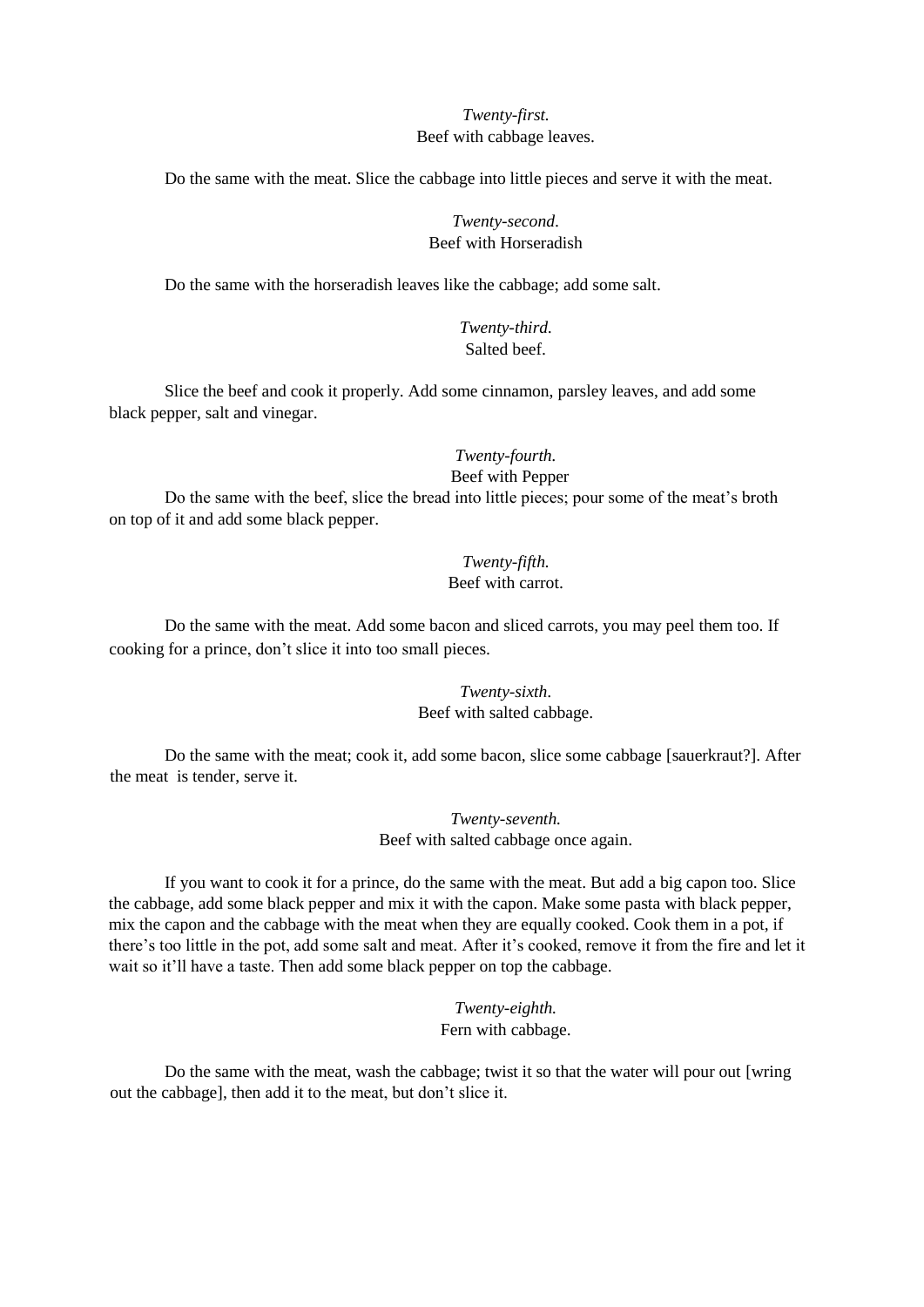#### *Twenty-ninth.*  Beef with crab apples.

Do the same with the meat, remove the apples' seeds, for they sour the dish; wash it, take it out of the pot and put it into another pot. When the meat is cooked, pass through a strainer the water and cook it. When the apples are cooked, pass it through a strainer to the meat, add some parsley leaves; the apple shouldn't be too thin or thick. When you add the apple to the meat, don't cook it for too long, just boil it.

#### *Thirtieth.*  Beef with thyme.

Do the same with the meat, wash lots of thyme and add it to the meat; when done, add some vinegar; some add black pepper as well, mostly foreign people don't add vinegar; but you must cook it the way your lord likes it.

> *Thirty-first*. Beef with vinegar, onion.

Do the same with the meat; Peel the onion, add it to clean water and slice it. When the meat is done, pour its water [broth] into it, when the onion is half cooked, add some vinegar; but don't overcook the onion, put the beef into a plate and pour the onion broth on top.

> *Thirty-second*. Beef with horseradish.

Do the same with the meat. Break [chop] the horseradish, but don't grate it, and add almonds if you can. Add the meat's water [broth] to the horseradish, put it on the fire until it's like soured cream. When serving the meat, pour the broth on top; wash and cook some grapes as well, and put it on the horseradish.

> *Thirty-third*  Roast beef with sage and some marjoram.

Wash the roast beef, put it on a skewer and put it on the fire until it's hard. Then add it to the sage or marjoram. When it's cooking, add some wine or the beef's water [broth] so that the grasses' [greens'] essence will take the meat. Add proper amounts of water, else the herbs won't be noticeable [do not add too much water].

> *Thirty-fourth.*  Roast beef with must (young wine).

Do the same with the roast beef, twist some grapes on top of it and add some sugar. Don't boil the must, lest it loses its sweetness, put it into hot water instead when you put horseradish on top of it, so it keeps its power. When the beef is cooking, slice some into it; this gives some taste to the must, serve it when it's hot.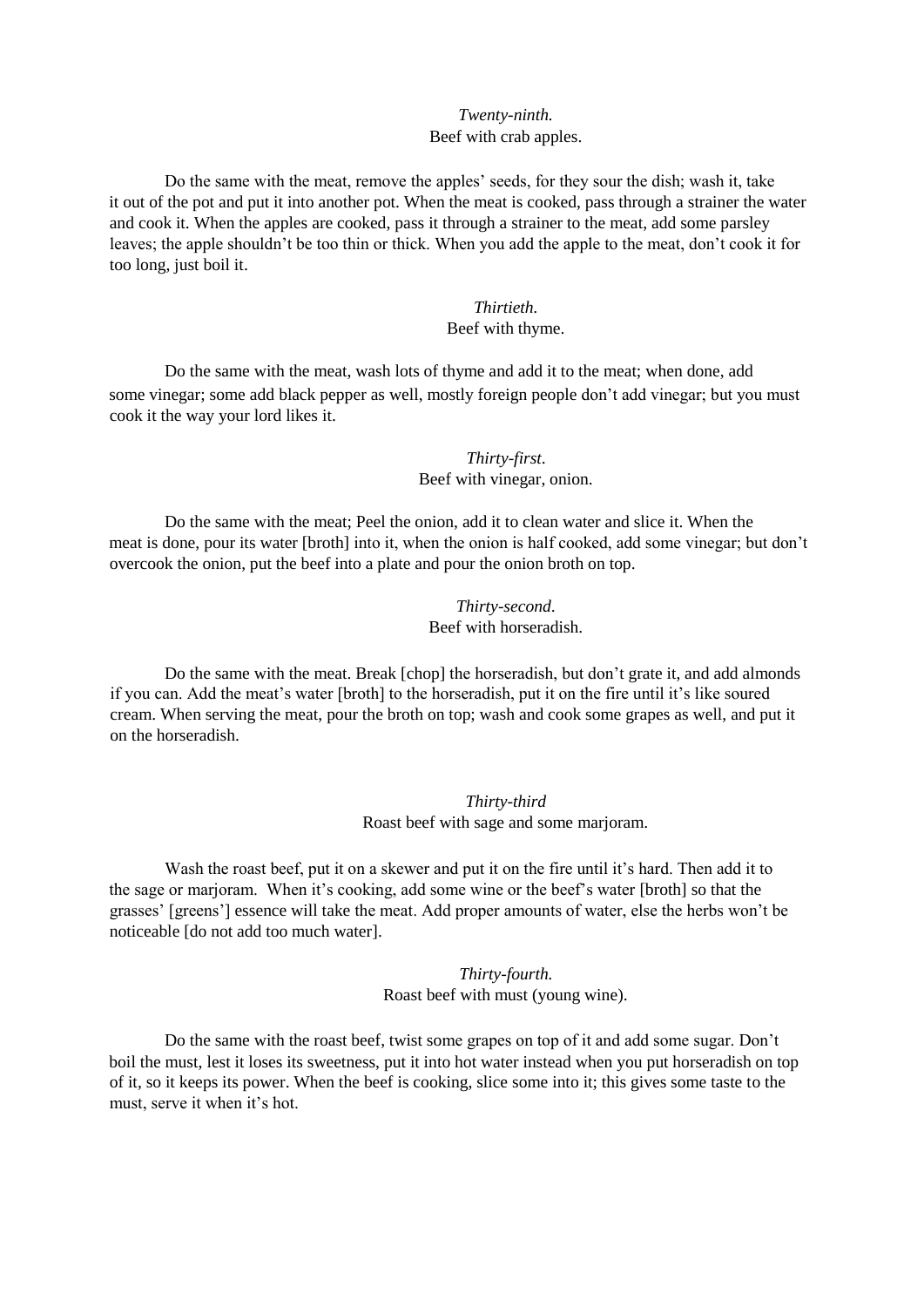## *Thirty-fifth*. Cow liver and kidney with black pepper.

Wash them, put them on a skewer, peel the garlic, break [chop] it, add some black pepper and vinegar. If the vinegar is too strong, add some meat broth. Just cook it [simmer it] for a while, don't boil it, lest the onion loses its strength. Slice the liver and the kidney in a plate and pour the broth on top, serve it right away.

#### *Thirty-sixth.*

#### Cow's tongue and dug [udder] with red sauce.

Boil the cow's tongue and dug [udder]. Put them into another pot and boil it until they are tender, put them on a skewer, cook both of them, make a sauce from wine, water and vinegar, if you have lots of wine you can do it without water. Put some bread into it. While the meat is cooking, cook the sauce and slice it. Slice some apples and grapes on top, add some saffron, black pepper and ginger to the meat and serve it to your lord.

.

#### *Thirty-seventh*.

## Salted cow's tongue

Wash the tongue but don't scratch [peel?] it; put it into a pot, add some salt, cook it and when serving it, put some black pepper, ginger and salt to the side of the dish.

#### *Thirty-eighth*.

#### Cow's leg with clove sauce.

Clean the cow's leg, then cook it in salt. Once it's cooked, remove it from the water, let it cool and dry, tender some beef or lamb with wine or water. Put some brown bread on top. Remove the water, cook the bread, slice some apples and add some honey, add some grapes and almonds, spice it up with some black pepper and clove and put the cooled cow's leg into it, then cook it. Once it's cooked, serve it.

#### *Thirty-ninth.*

Cold cow's leg with garlic.

Wash the cow's leg, put it into a pot, add some salt and boil it until it no longer stinks [smells] badly]. Fill another pot with some water and throw out the previous boiled water. Fill it up with cold water and cook it. Don't put too much salt into it. Once cooked, pass the broth through a strainer into a clean pot, this way the water and the meat will cool. Peel the garlic and break [chop] it, once the water is cool put it into the pot. Put the meat onto a plate, but not too much, for it's not appropriate for cold dishes to have too much meat and so little broth.

#### *Fortieth.*  Aspic cow's leg.

Wash the leg like I told you, but once the meat is cooking, take it out, let it cool and put it into vinegar. If you want the aspic to be more solid, mix the vinegar with some salted water, but try not to put too much salt into it. Once done, put some pasta vinegar [?] into it. You may decorate it with some parsley.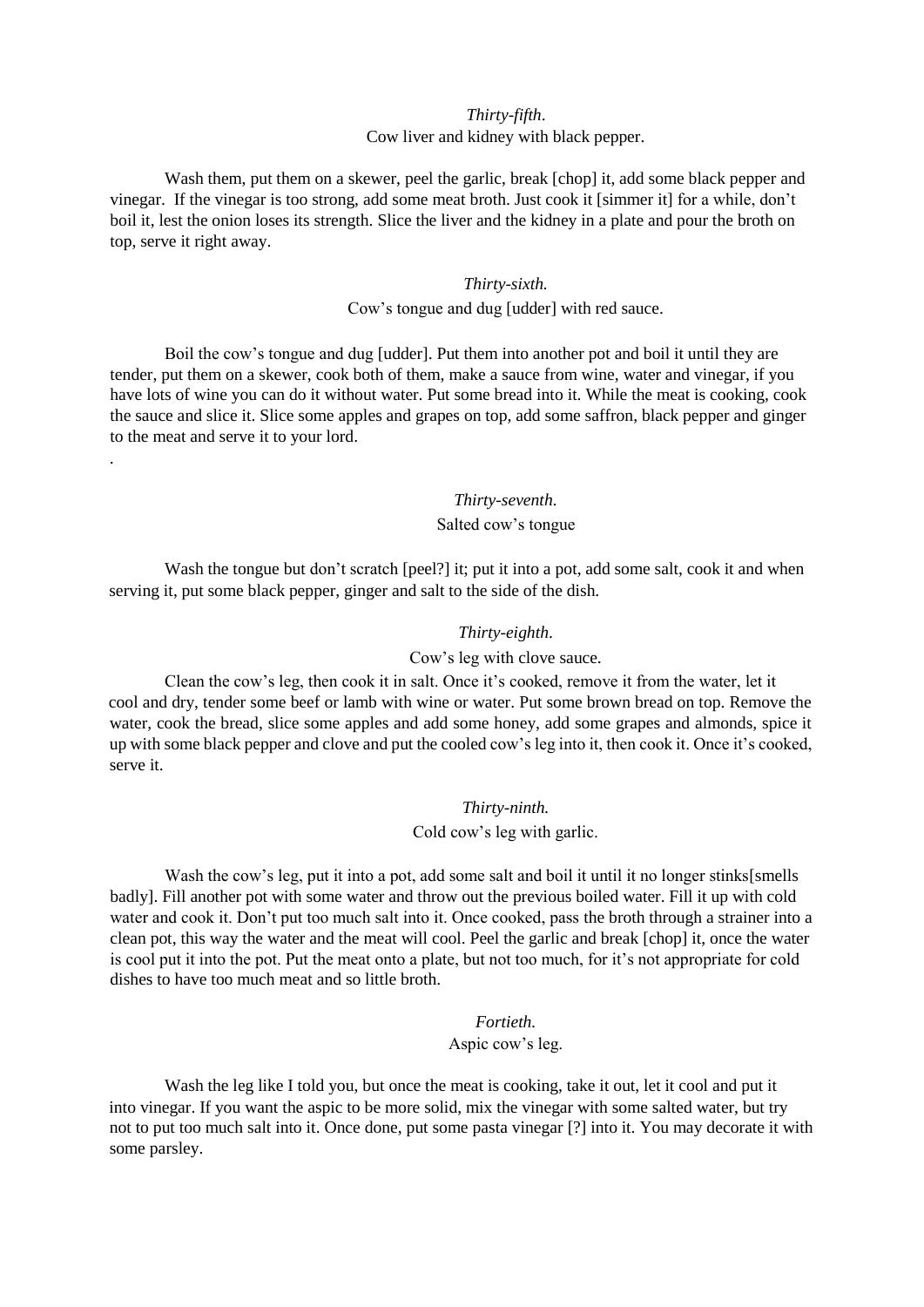#### *Forty-first*.

#### Stuffed cow's tongue.

Wash the cow's tongue, poach it then remove its meat. Then cook some eggs, pass through a strainer the water [broth], peel them [the eggs], mix it with bacon and parsley leaves. The stuffing is made of saffron and black pepper, one or two eggs. Fill the tongue, stitch it and roast it so that the stuffing will be cooked too. Once cooked, you may want to prepare some kind of sauce, any sauce will do for that matter. You may serve it without sauce as well.

.

## *Forty-second.*  Stuffed cow spleen.

Cut out the meat from the spleen. Once removed, poach it in a nice, clean pot full of hot water, then slice some bacon and parsley leaves into it, put some raw egg insides into it as well. Add some black pepper, then stitch it [together], put it on a skewer and roast it, look out, don't burn it but cook it properly.

> *Forty-third*. Cow intestines with sliced bacon.

Boil the intestines, cook it in another pot, get rid of the first boiled water, pour clean water into the second pot and cook it until it's tender. Put some bacon into the clean water, once half cooked, peel an onion and add it to a pot of water, take out the parsley leaves and the bacon from the intestines and slice them to the onion, then remove the crust of a white bread. Cut the bread and mix it together, add the mix to the intestines, add some black pepper, ginger and salt. Serve it like so.

## *Forty-fourth.*  Cow intestines with yellow sliced bacon.

Do like I told you before, but use saffron instead of black pepper.

*Forty-fifth.*  Cow intestines stuffed with sweet milk.

Wash the intestines so that it will not smell; you will need sweet milk, eggs, saffron, black pepper, but mostly eggs. Mix these together, this is the stuffing. Add some parsley leaves to the milk, tie the two ends of the intestines so that the stuffing won't leak. Poach it in hot water so that the milk will get dry like a liver. If you're cooking it, cook it in another pot of clean water, once cooked, pass through a strainer the water, pass through a strainer some sweet milk on top of it, put some parsley leaves on it and cook it like that. Add some saffron half an hour before serving it, add some black pepper and salt.

> *Forty-sixth.*  Cow intestines stuffed with sour cream.

Do the same like I told you before, but use sour cream instead of milk.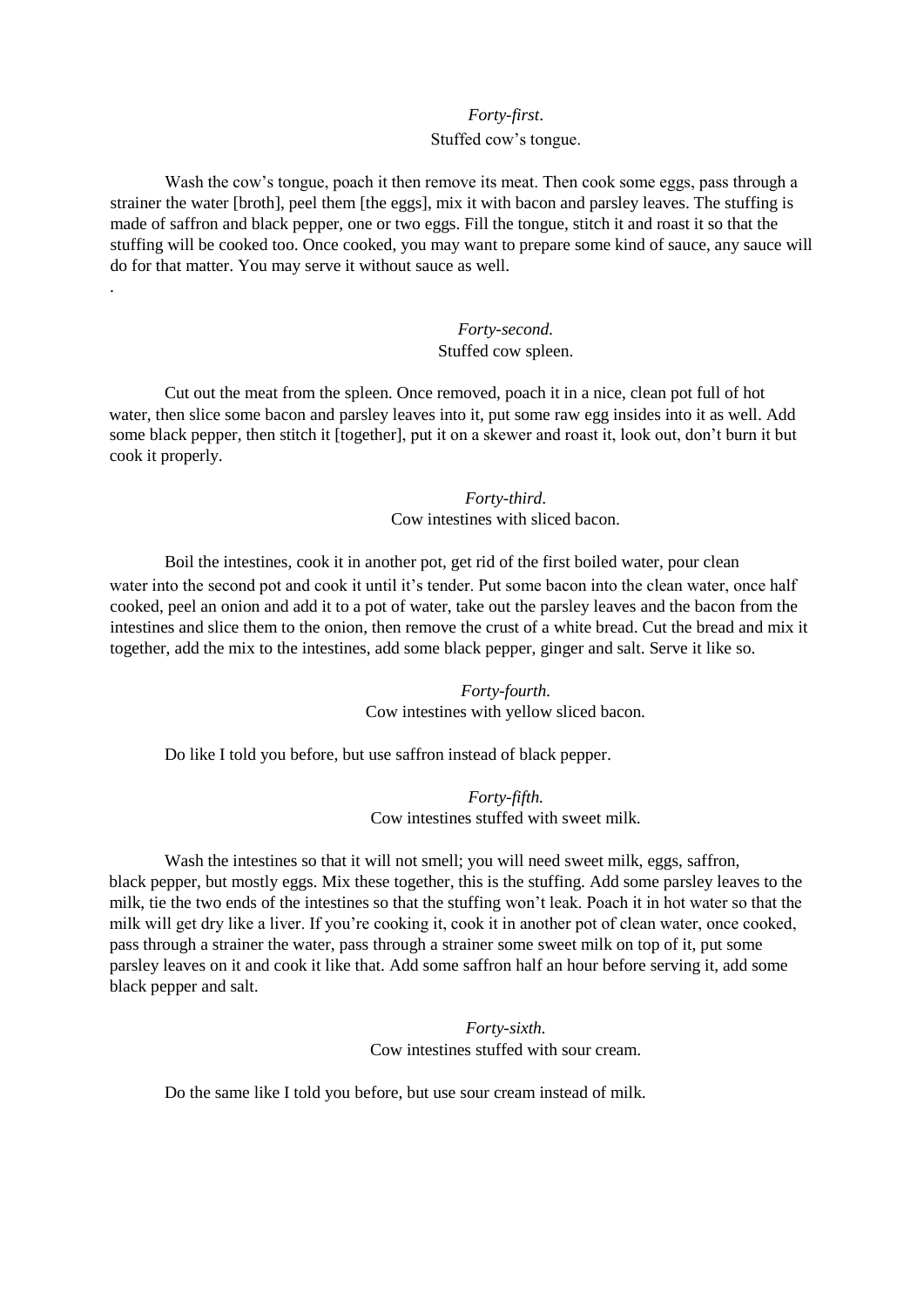## *Forty-seventh.*  Cow intestines with harvest soup [sauce]?.

Do the same with the intestines, and add some bacon. When it's half cooked, slice some onions on a clean table, mix it with bacon and some parsley leaves. Before you add these to vinegar, whip some eggs and add it to the vinegar. When serving it, pour it onto the meat, but don't boil it beforehand, for it will shrink [curdle]. This is how you serve it to your lord's table.

## *Forty-eighth.*  Cow intestines stuffed with rice.

Do the same with the intestines. Clean the rice one by one, look out for stones, wash it three or four times. Pour some hot water onto the rice and leave it for a while; once they have swollen, remove them from the water and put them onto the intestines. Cook it with sour cream or black pepper. Try to stuff the bigger part of the intestines, for the smaller parts are not good.

> *Forty-ninth.*  Cow intestines Italian style.

Once the intestines are tender, slice up the stomach like you would slice up a cabbage and put it into a pot. Add some salt, if you have lots of beef broth, cook it in that. Slice some onions, put them into butter and fry them. Put some butter on the intestine, add some saffron, black pepper and salt, don't forget the ginger. It is usually served on a smaller plate.

> *Fiftieth.*  Cow tongue and dug [udder] with black pepper.

Prepare it like I told you so. When boiling it, slice them across then put them into another pot. If you have some more beef broth or water from boiling, pour it on top, for it will have a better taste; slice some parsley roots, leaves and garlic, and some onions wouldn't hurt too, when adding pepper, add some mace, and add some ginger.

## *Fifty-first.*  Thigh of Beef

Sweet grass [greens] and thigh meats are favored dishes in Moldavia and Wallachia. Cook these like you cook a sheep's head. Should you learn that they prepare it differently there, prepare it like they do.

## *Fifty-second.* Blood sausage.

If you want to make a blood sausage, tell the butcher to not cut the intestines. Wash and poach some rice. Stuff the intestines with some beef, parsley and rice, add some black pepper, tie the two ends so that they don't leak. Whether you want to bake it or cook [roast?] it, add some black pepper and sour cream. There should be three or four blood sausages, for one is not enough for a plate. Serve it to your lord.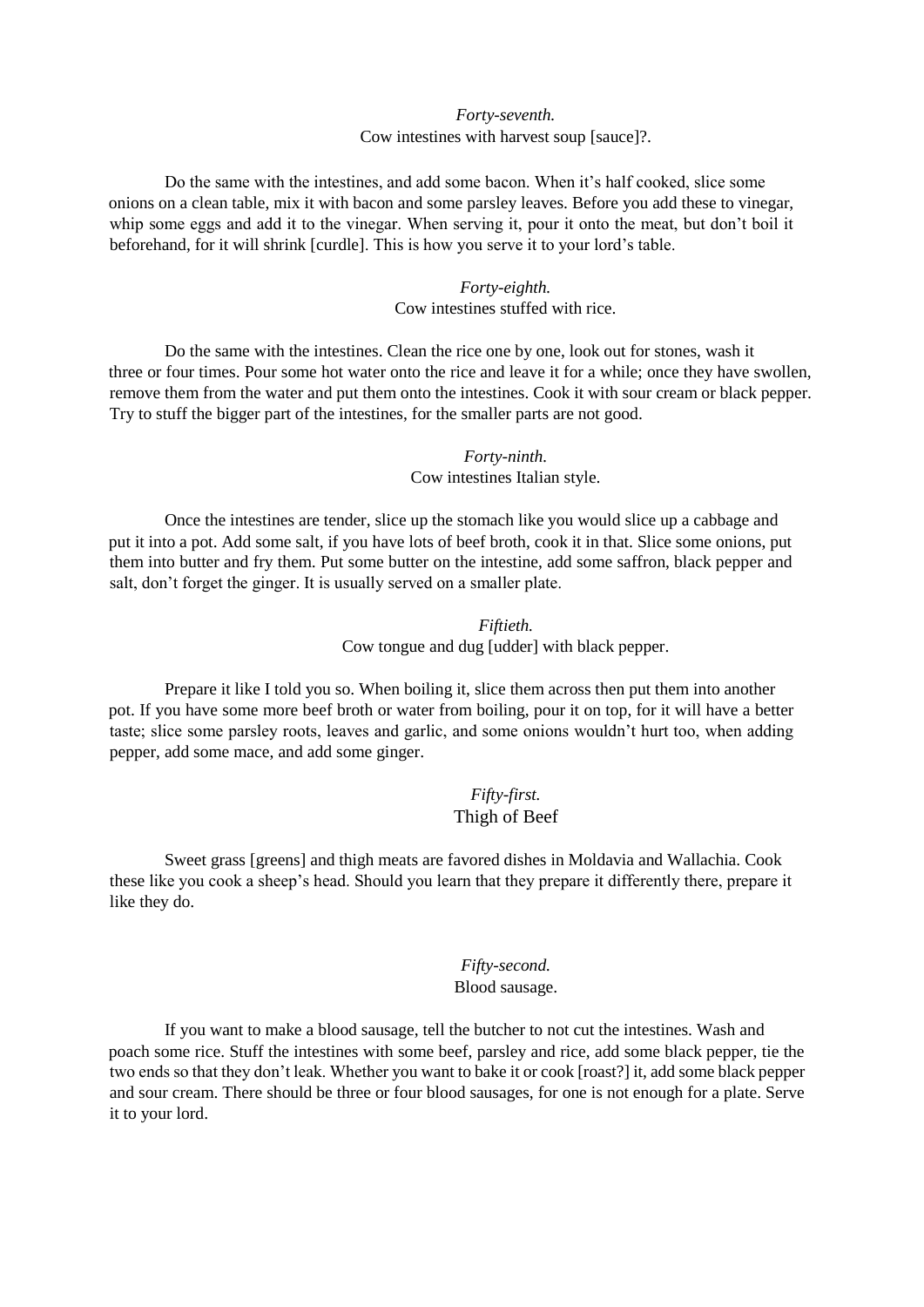#### *Fifty-third.*

#### Cow's tongue and dug [udder] with clove sauce.

Prepare the cow's tongue and dug [udder] like I told you to. Once it's done, slice it, cook it and toast it on a grate; meanwhile, prepare the sauce, from wine, vinegar, blood and bread, add some honey, cook it then pass it through a strainer, taste it, and if it's too strong, pour some water on top. Look out so you don't burn the cow's dug [udder] or tongue, slice some apples on top, make a cut [slice it] and add some black pepper and clove. You may want to make a spicier clove sauce, for princes eat with more spice, you can learn that from this book as well.

#### *Fifty-fourth.* About cooking the whole ox.

I must write about this, for some do not know. If you want to cook the whole ox, use four skewers. The skewers should be sharp; you also must be able to rotate it on the fire. Once the ox is skinned, don't let them hit its head, cut its throat instead like they do with the lamb. Tell the butcher not to remove its horns and nails, make few cuts so that he can take out its intestines, lung and liver, leave its kidney, but take out its bladder.

Once they're in your hands, put the ox on the skewer, cover its nails and horns with a wet cloth so it doesn't get burnt. Should this cloth become dry on the fire, pour some water on it. Nail it to the skewer so the ox doesn't move around on the skewer, put nails especially in its spine. Put nails in its thighs, some in its back and nail its legs so that it looks like it's laying on the table

Once it's on the skewer, add some salt on the outside and on the inside as well. Boil the ox's fat and boil a pot of salted water, pour the water on the ox until the fat's not ready. You most roast it for long, about three to four hours, for it has to be fried nicely. Once it's done and you start to serve it, make a table from boards and put the ox on top. Put white bread on the table, two barrels of wine and pots made of wood, and bring several faucets so that they can pour wine from the barrels even if one faucet breaks. Put knives to the sides of the ox.

If you wish to decorate it, gild its hooves and horns, and put the crest of your lord between its horns, this is good for weddings.

I shall write some more about cooking that ox.

These are things I heard from my old masters. There were forty or fifty masters on a lord's wedding, and once they were done with cooking, they sat down and started talking the trade. Then, they started to talk about the ox. Master Mihály, the great György Bebek's chef said: 'I saw Gábor Prynyi's wedding, and master Antal cooked an ox, which had a big sheep inside, which had a calf inside, and the calf had a big capon inside. Once it was done, he took out the capon, and if the capon was cooked, then so was the ox.'

Some chefs said that it is impossible. Some spice masters said it is possible; since the ox is big and requires a great deal of time to be cooked properly, the animals inside would cook, since the ox would act like a furnace, trapping all the heat inside.

The masters said that it is possible to prepare the ox in a way that it would stand and not lay. I will tell you how to achieve this. Have a long drill made, similar to what they use to carve guns, the end should be clean steel. This should be as long as the ox, going from its nails to its back, and fasten its legs with iron nails to the grate. Cover its legs with wet cloth so that the bones don't get burnt, the iron nails should be strong enough to fasten the ox to the grate. Should you wish to decorate it, then do so like I told you. I told you this because making roast beef requires knowledge, then imagine what kind of knowledge making an ox requires. Should my lord ask for this, I would do it.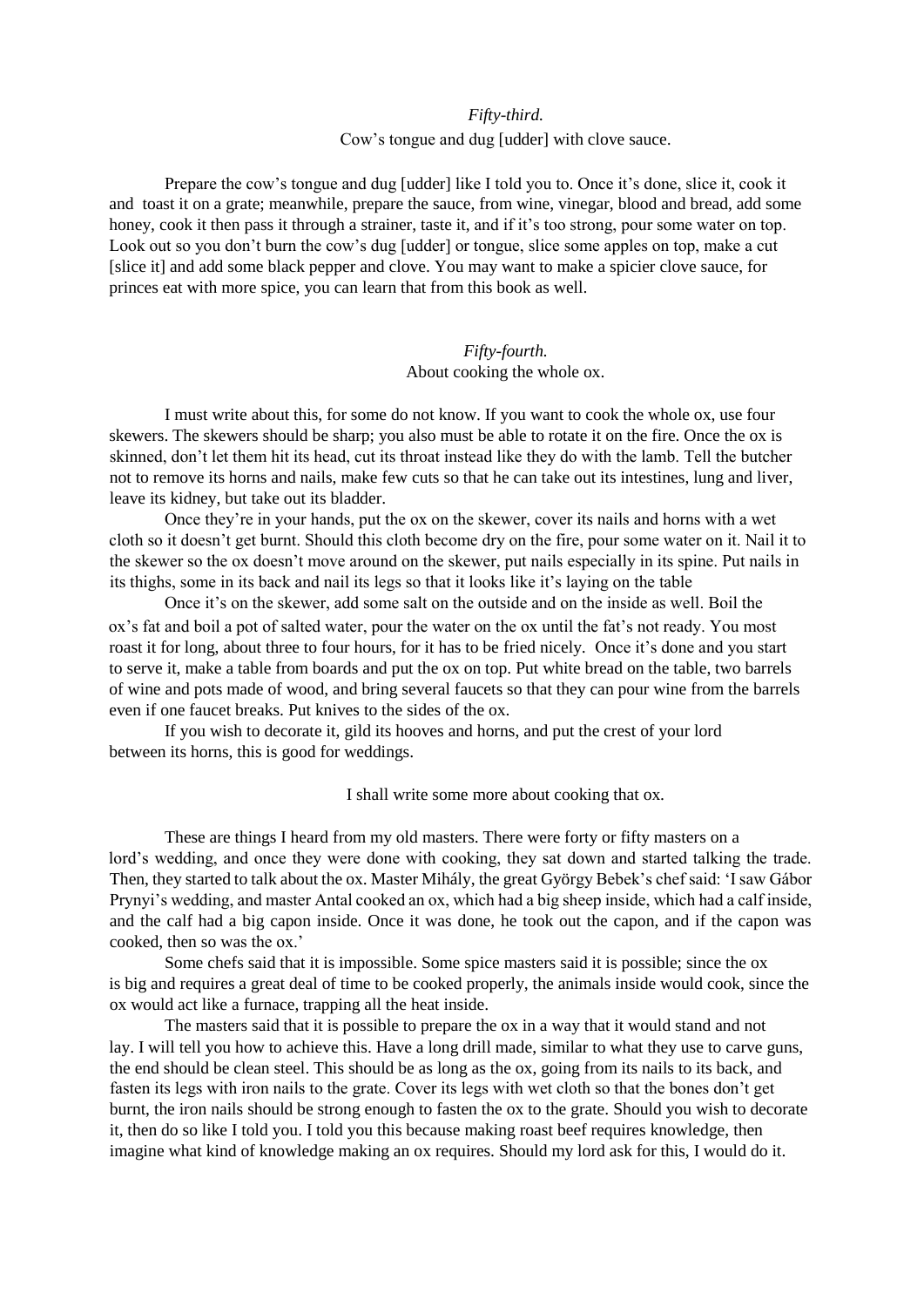#### **The following is about the veal.**

Salted veal head, city style.

Clean and cook it like I told you. Once it's done and you're about to serve it, take out its legs and intestines from the pot, leave its head, let it cool and make salty pancakes out of a dozen eggs for the legs and the intestines. Slice its legs and intestines, mix it in the pancakes and fry it in butter. Serve its head in a plate and put the fried legs and intestines to the sides of the plate. You may add some sugar to the intestines and the legs, but not to the head.

#### Stuffed calf liver.

Wash the liver and slice it. When cutting it, put some eggs into it, cut it, add some clove and black pepper; try to spice it up properly, for you can't taste this dish like you would others. Once it's cut, put grapes on top. Wash the calf's fat, put it on the table and put the livers into it and leave it. Then fold the fat onto the liver, put it on the baking sheet and cook it on a grate. When serving, slice it like you would slice the vetrece, and serve it when hot.

More veal dishes.

*First.* Veal with dumplings.

Slice the veal to small pieces, not big pieces like you do it with beef, put it in clean water and let it soak its blood. This meat requires less time to cook than beef. Meanwhile it's cooking, make the roast veal and the dumplings. Put the dumplings into cold water so that they'll become white. Wash the veal, put it in clean water and let it soak while you cut the dumplings. Cut some roast veal to the dumplings, add some cow fat or its own fat, if the animal is big. If you can't use other fat, use bacon fat.

Add some white breadcrumbs, add some black pepper and eggs, then finally add some parsley leaves. Boil clean water for the dumplings, put hot water on your hands when handling the dumplings, elsewise they would get stuck. Put it to the meat; add some parsley roots and leaves, and some onions. Cook them together, add some mace, add some black pepper and ginger. When serving it, make sure there's an equal amount of dumplings and meat, and add some parsley roots on top.

> *Second.* Fried calf liver in tree oil [olive oil], Italian style.

Poach the calf's liver, make some thin cuts, add some salt, black pepper and make salty pancakes out of eggs. Whip some eggs in flour, add some wine, add some sorrel, and the tree oil should be hot, mix the liver with the salty pancake then put it on the oil. Fry it once you're about to serve it, it's not good otherwise. Some people fry it raw, but you have to cook it anyways, and when it's on a plate, add some black pepper.

#### *Third*. Veal with sour sauce.

Boil the meat like I told you to; don't forget to add spices, once the meat is cooked, pass the broth through a strainer into a clean pot, add vinegar and some wine when it's cold, then add some eggs. Pass it through a strainer, add some saffron, black pepper and ginger; if you have beef fat, then take a few spoons of it, then add it to the pot. Put the veal on a plate, then add lots of sour cream, so much that you can barely see the veal.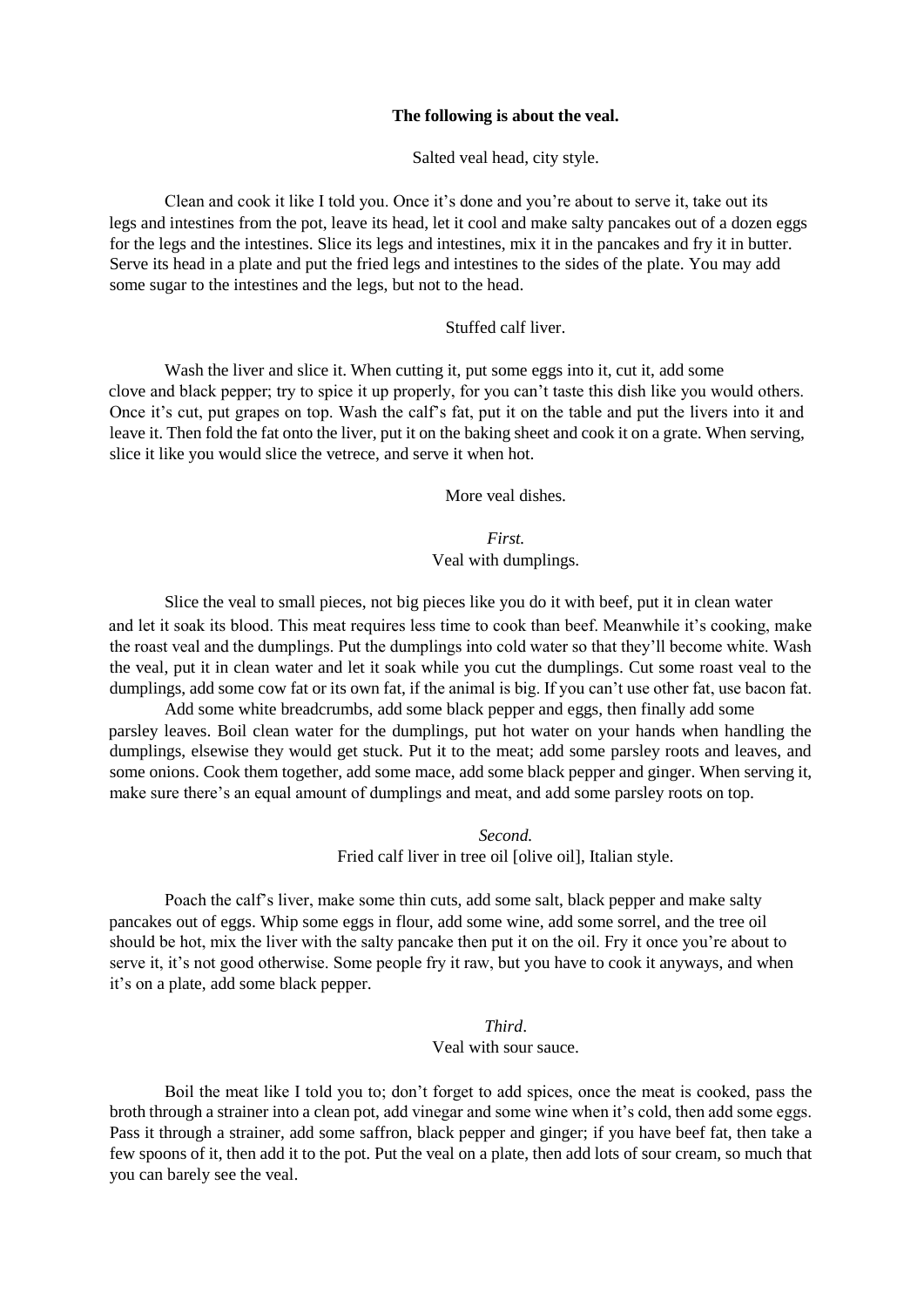## *Fourth*. Veal in pastry.

Take a quarter or a butt of good veal, knead a stiff dough with hot water, as stiff as you can make it, also salt the water for it; roll out the stiff dough with a rolling pin as usual, roll it out in two pieces. Take the veal quarter, mix salt and pepper and sprinkle it on, put it on one of the pieces of dough, slice fat bacon nice and thin and put it on the meat. Do not blanch or bake the veal quarter, but put it on raw, because there follow other pastries too. There should be clean water in a clean bowl next to you, with a feather in it. Sprinkle rosemary on the veal for its fragrance, if you have lemons, slice some on, then cover the veal with the other piece of dough, but brush the first piece with water all around the veal so the dough will stick together and the veal juices will not escape, press the dough pieces well with your knife, roll it with a rolling pin, take it off with your hands. I cannot describe here how to make it fancy, but decorate it as you learned it. Take two or three egg yolks, put saffron in it and paint it all over the dough. If you have no baking form, you can bake it in the oven, but try to serve it as hot as possible; cut it open when you take it out of the oven so that when the take the lid off at table, the house will fill with the aroma.

## *Fifth.* Veal with spicy sauce.

Prepare the meat like I told you to, except when cooking it, slice some bacon on top, when boiling it add some more bacon and onions, parsley leaves too, add some tarragon and lemon too, if you have it; don't slice apples into it unless your lord orders you. Once it's done, add some vinegar and black pepper, saffron, ginger and cook them together. This food shall be good.

## *Sixth.*

#### Veal with black pepper.

Do the same with cleaning, preparing and boiling the veal; once boiling, add some parsley roots and leaves and garlic, mace, then add some black pepper and ginger. If you're cooking this for dinner, add black pepper, but garlic is not necessary.

## *Seventh.*  Salted veal Polish style.

Do the same with cleaning, preparing and boiling the veal; once boiling, add some lemon, black pepper, parsley roots, mace and cook them together, slice some lemon and parsley roots when about to serve it.

## *Eighth.*  Veal with white bacon slices.

Spice the bacon like I told you to: cut half a loaf of bread, bacon, onion and parsley, but let the bread soak its broth up, then add some pepper and ginger

.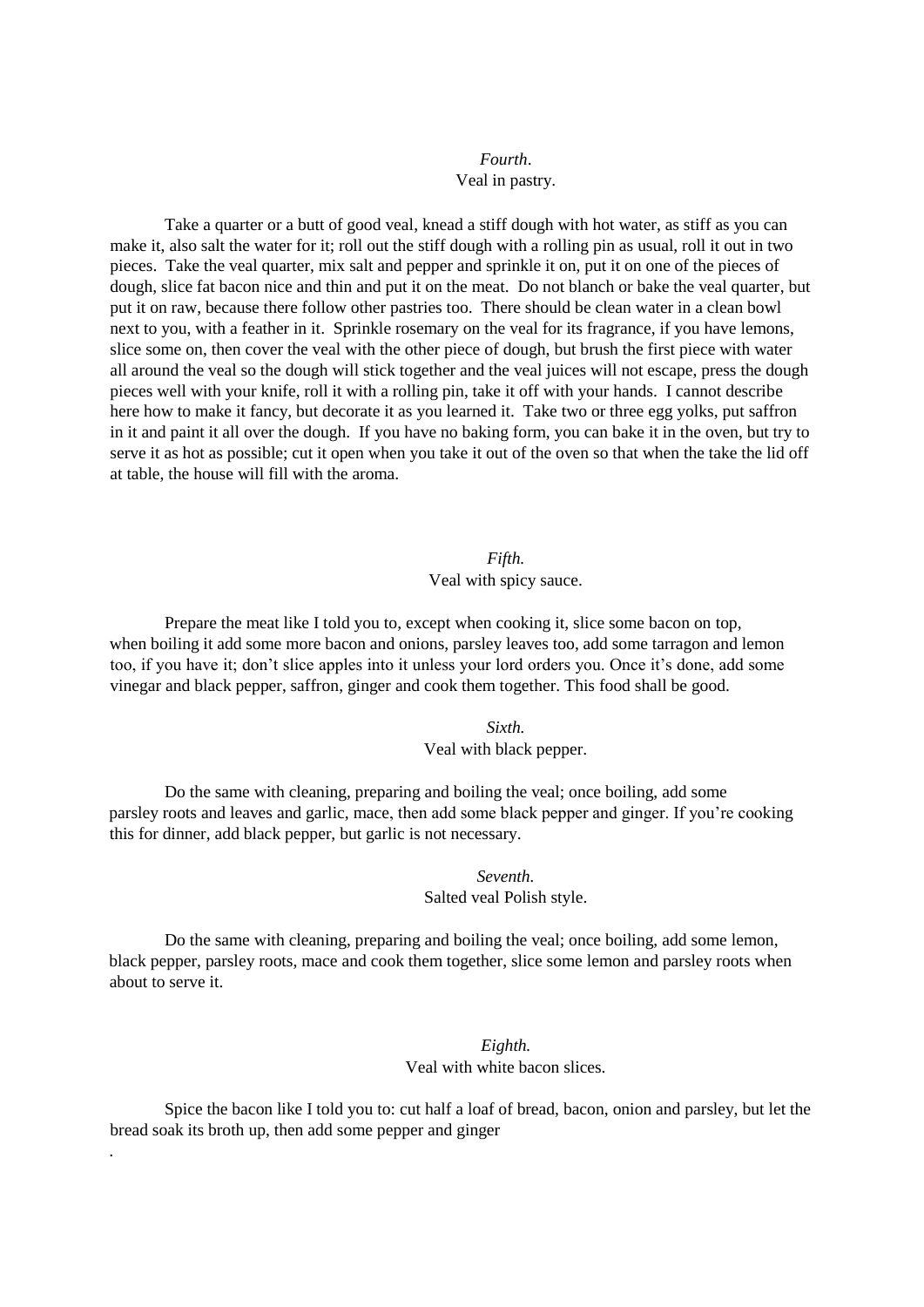## *Ninth.*  Veal with yellow bacon slices.

Do the same like you did with the previous, but add saffron, and other spices you'd like.

## *Tenth.*  Veal intestines with sweet milk.

Put the veal intestines into a pot of water, add some salt, and when they're about to be cooked take it out, pass the liquid through a strainer, then pass some sweet [fresh] milk through a strainer on top of it, peel an onion, put it in clean water, then slice it, fry it in clean butter, but don't burn it. Once it's fried, let it cool, else it'll shrink [curdle], then pour the milk onto the intestines; finally add some saffron, black pepper and ginger.

> *Eleventh.*  Calf intestines with sour cream.

Cook it like the previous one, but should the sour cream be bad, don't add onion, add three or four eggs, then add some saffron, black pepper and ginger.

> *Twelfth.*  Veal brisket stuffed with black pepper.

Remove the veal's brisket, cut it open, cook some eggs, pass it through a strainer, pour cold water on top of it and peel it, cut it and mix it with bacon and parsley leaves, add some black pepper and salt, fill the brisket with this stuffing; then stitch it so that the stuffing won't come out, then poach it, boil it and add some parsley roots, garlic, mace and parsley leaves. Add black pepper and ginger half an hour before serving it, remove the stitching and put three or four slices on a plate.

## *Thirteenth.*  Fried and stuffed calf kidney.

Remove the calf's kidney and slice it open, and stuff it like I told you to then stitch it, put it on a skewer and roast it so that its stuffing doesn't come out. Serve it when it's hot, and even if you poach it, don't forget to add spices.

## *Fourteenth.*  Cooked calf kidney.

Remove the calf's kidney, poach it briefly, put in on a skewer and roast it, serve it with spices.

## *Fifteenth.*

Stuffed roast calf kidney Italian style.

You shall need two roast calf kidneys, cut [chop] them with fat, add some marjoram and three or four egg yolks. Add some saffron and black pepper to the meat, slice the veal like you would do it for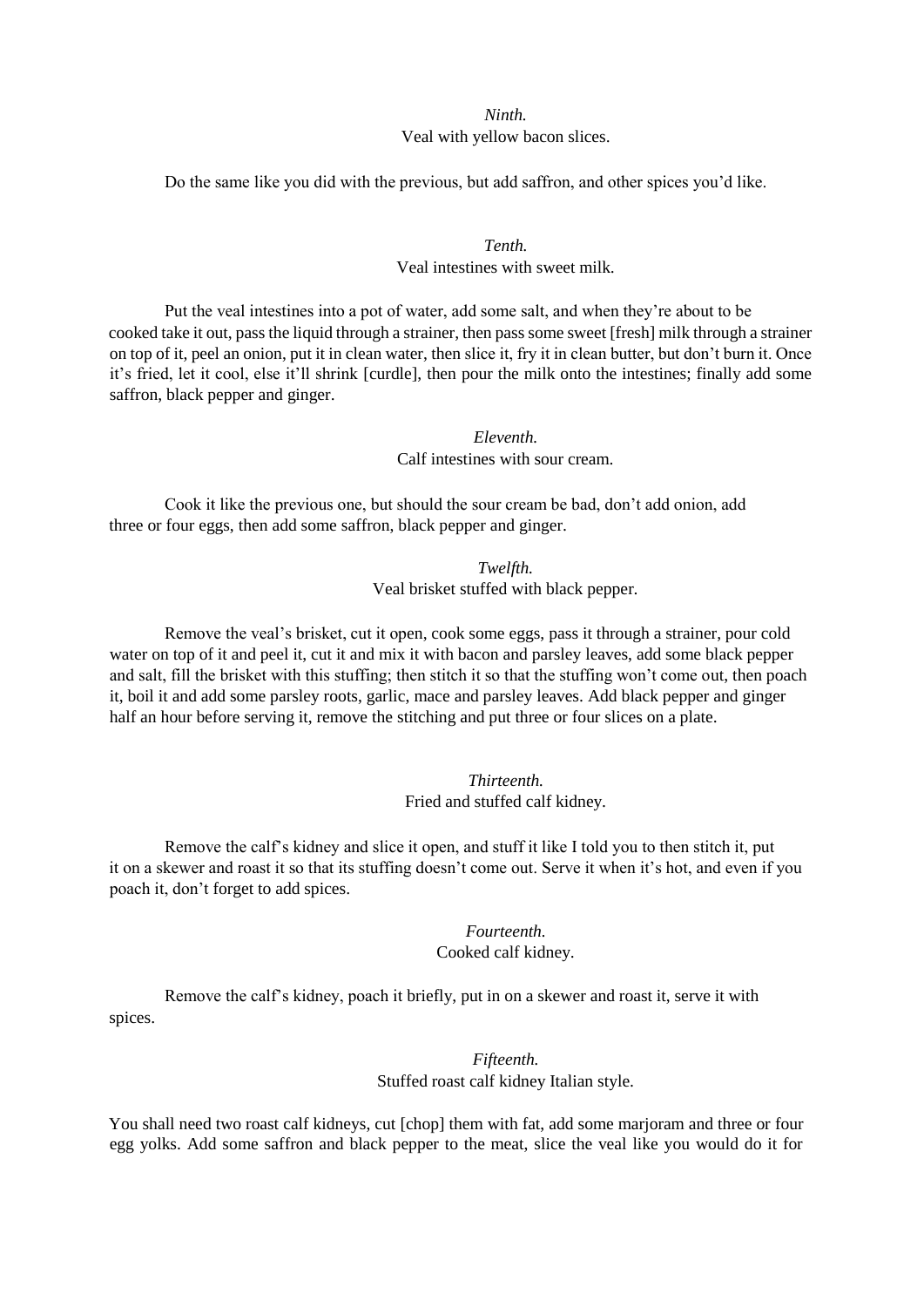vetrece, fold it into a ball, put it on a skewer, fry it for a while, and when you serve it, add some black pepper to the plate.

## *Sixteenth.*  Veal with harvest sauce.

Do the same like I told you. Boil the meat, add some onion, parsley roots and when it's done, slice [chop] some parsley leaves too, when it's done and you're about to serve it whip some eggs in vinegar, pass the broth through a strainer into a bowl, whip it so that the eggs won't shrink [curdle in] the hot broth; put this vinegar egg sauce on the meat, serve at least three or four slices.

## *Seventeenth.*  Calf head with spicy sauce.

Before boiling the head, soak it in water to drain all the blood, in three or four changes of water, then start boiling it until you can shave its hair with your knife; clean it, pass the liquid through a strainer, pour cold water onto and clean it once again; once it's hairless, put it in another clean pot of water, clean its nostrils, remove the clotted blood and other filth, cut out its tongue and take out its teeth, clean the tongue, throw out its chin and jaw bones, then put the meat into a clean pot of water, slice some apples and onions; once the apples and onions are cooked, take them out, clean it from the apple and onion, pass the broth through a strainer once again, put it on the fire, let it cook, add some vinegar, saffron, ginger and black pepper. When everything is ready, put the head onto a plate, but have a big plate, for it will leak some broth, put it in a cold place, pass through a strainer its broth; once it's cool, cut [chop] some almonds and grapes onto it, then serve it to your lord.

#### *Eighteenth.*

Veal with spinach.

Prepare the meat like I told you to, when boiling it, add some mace, a little black pepper, take some spinach and wash it twice or thrice, poach it and put it with the meat, add some black pepper, and when serving it, put the spinach on top of the meat.

## *Nineteenth.*  Veal with garlic harvest sauce.

Prepare and boil the meat like I told you to; once it's tender, add some onions, peel some garlic and break it; when about to serve it, whip some eggs in vinegar, put the garlic into it, whip it, put it on the meat and serve it.

## *Twentieth.*  Veal in paste.

Slice the calf's brisket into little pieces, prepare it and boil it like I told you; once it's tender, add some onions, lemon broth, saffron, black pepper and ginger, and if you have no lemon, add some vinegar like they do in Transylvania, or pour some gooseberry broth into it, then cook it. When it's half cooked, take it out and let it cool, in the meanwhile, make a pot out of paste like so; for a plate of paste, whip six eggs in white flour, use the rolling pin and form a pot. Put the cool veal in a pot, add some marjoram and put its lid on top; put a bit of water on the paste pot so that its lid won't get stuck,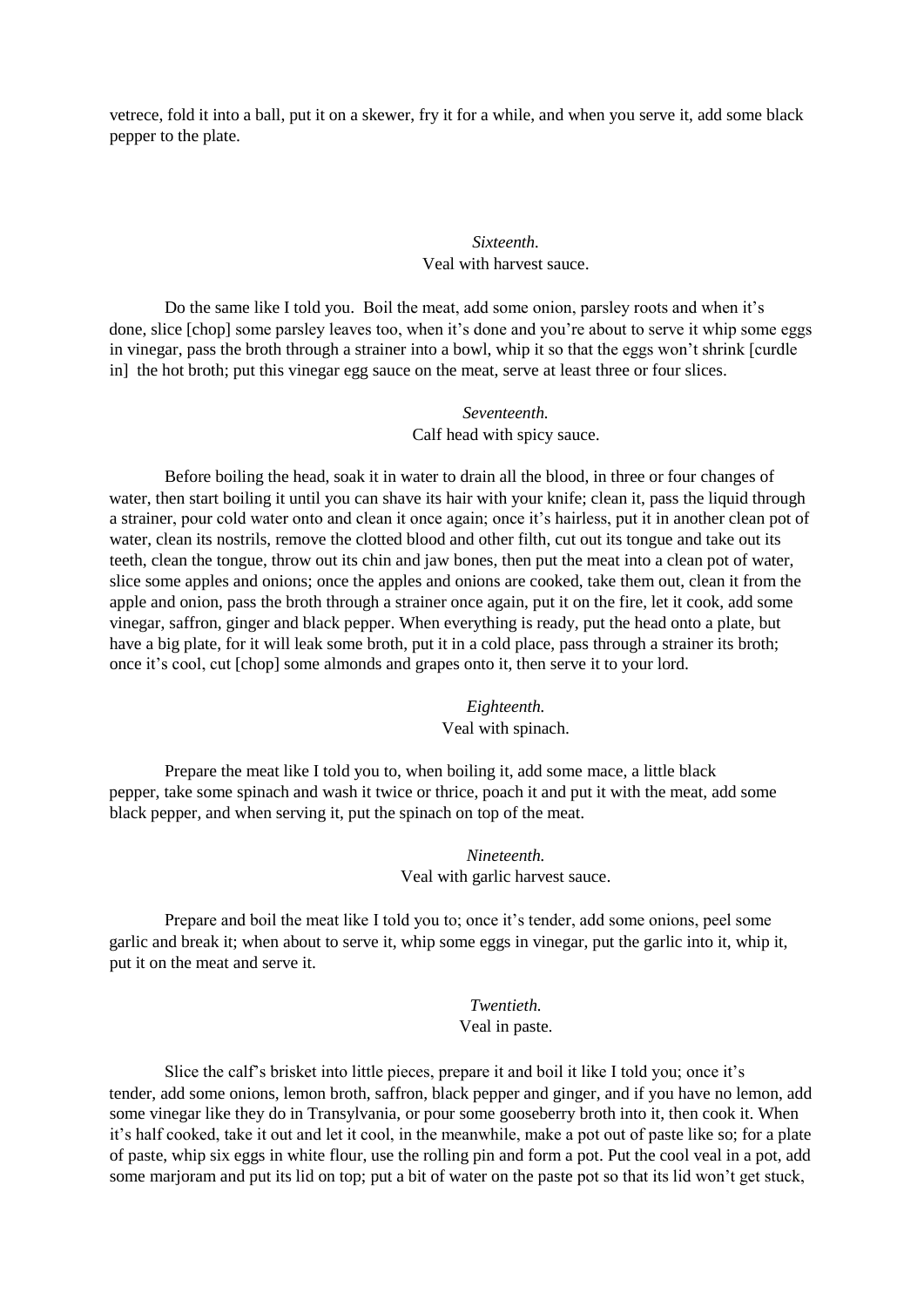put it on the baking sheet to dry it, take it out, pour the water onto it after it's dried out, otherwise it would leak. Put the paste pot on the baking sheet and let it bake, add some spices, put on its lid when serving it to your lord.

#### *Twenty-first.*  Roast veal with lemon juice.

Put the roast veal into hot water to stop its smell, put it on a thin skewer, cook it and roast it, when serving it, add some black pepper and lemon juice, push it onto the lemon juice so that it will capture its smell, then serve it.

> *Twenty-second.*  Veal with salted gooseberries.

Boil it like the previous ones. Add some bacon, and when it's half cooked, break those gooseberries a bit, for salted gooseberries are hard. Cook them equally as much, when done, put the gooseberry broth on the meat, add some black pepper, but don't let the pepper foul [distract from] the sourness.

> *Twenty-third.*  Roast veal with gooseberries in a Turkish style.

Break the new gooseberries, pass the liquid through a strainer, add some beef broth to the gooseberry broth, but don't pour too much, for the gooseberry broth must be sour, add some black pepper, and when about to serve the roast veal, boil this broth and pour it on the veal, but not too much.

> *Twenty-fourth.*  Veal with lemon and tarragon.

Slice the veal, wash it, put it in a clean pot, slice some onions and apples, add some tarragon, once the apple and the onion is cooked, boil the meat, then put it in a new pot and boil it until it's tender, then pass the broth through a strainer, put it on the fire, boil it, add some vinegar, black pepper, saffron, ginger and lemon, and when about to serve it, slice the lemon and put it on the plate.

*Twenty-fifth*.

\*\*\*Roast veal in paste.

Cut the roast veal, add some black pepper and gooseberries, mace, put it in a small pot and let it cook; once cooked, put it in a clean pot and pass it through a strainer. Prepare the pasta like so: boil clean water, but not too hot, you should be able to put your hands in it, add some salt and butter, whip an egg with flour, like you'd do for a strudel, then depending on how many plates you'd like to do, that is how many pieces of pasta you should also make; grease it with butter, then let it sit. Put butter on your hands and take the pasta; put some flour on it so that it won't get stuck to the table, use the rolling pin to make a strudel-like pasta, then fold it and add some butter, put it on your hands and fill it with veal, they should be the size of eggs, and put some butter on the veal as well. Make a lid out of the same pasta and cover it, then bake this paste pot on a baking sheet; if you have no baking sheet, bake it in a furnace, and when about to serve it, cut open its lid, put some beef broth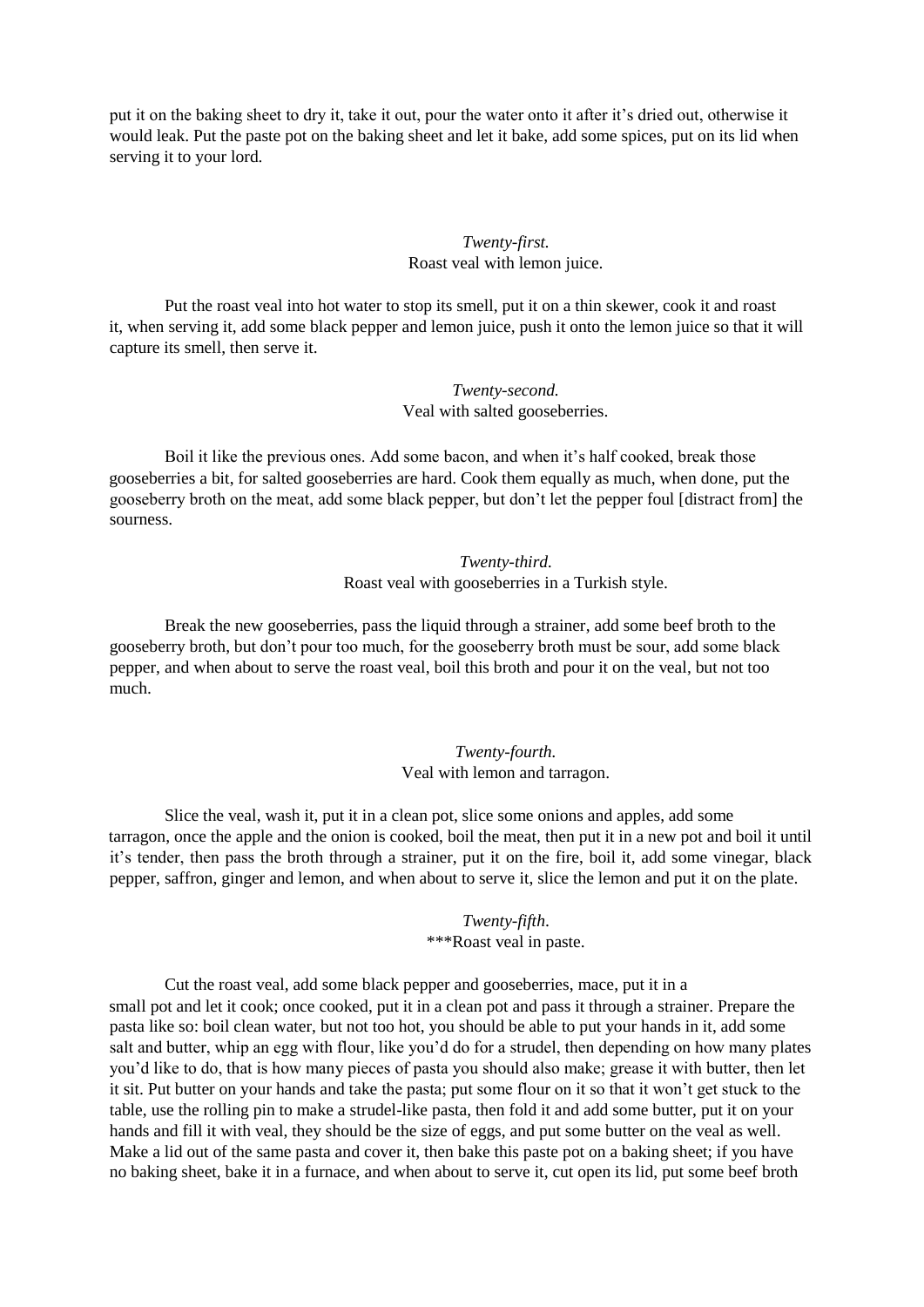in it, put some sugar on the paste pot, for 'tis good to eat. [this appears to be a pie-like dish, made with something resembling choux dough]

## *Twenty-sixth.*  Veal in grape leaves.

Cut the roast veal like they cut dumplings [chopped into mince?]; slice some bacon, add some black pepper and eggs, if you have no eggs, 'tis no problem, for the grape leaves hold it, but the grape leaves are good only if they are weak [young], put meat balls onto the leaves, fold them, put it in the pot, pour beef broth on top then cook it, add some black pepper and serve it with the grape leaves.

#### **The next is about lamb.**

*First*. Lamb with red cabbage.

Put the lamb on fire, cut it, boil it, then cook it, add some bacon, but you can do it without. Boil it until tender, put it to the fire and let it cook, clean the red cabbage, poach it, wring it out, then put it with the meat, then add some honey and spices.

> *Second.*  Lamb with vinegar and onion.

Do the same with the meat, boil it until tender, when it's half cooked slice some onions, when about to serve it, add some vinegar.

> *Third.*  Lamb with sauce.

Put the lamb thighs on the fire, wash it, put it on a skewer and roast it; once half cooked, take it out and slice it; if you have the previous water from boiling, then put some onions into it and some maces, when it's half cooked add some vinegar, black pepper and ginger, then serve it, but don't let it cook for too long.

## *Fourth*.

#### Lamb with carrots.

Do the same with the meat. Slice some bacon, Transylvanian style. Once boiled, clean the carrot, peel it, clean it once again and slice it; either make carrot cubes or long carrot slices, then cook them together, add some honey and spices; then serve it.

## *Fifth.*

Lamb with onion sauce.

Cook the meat like I told you; once about to serve it, slice it to the pot, and do this with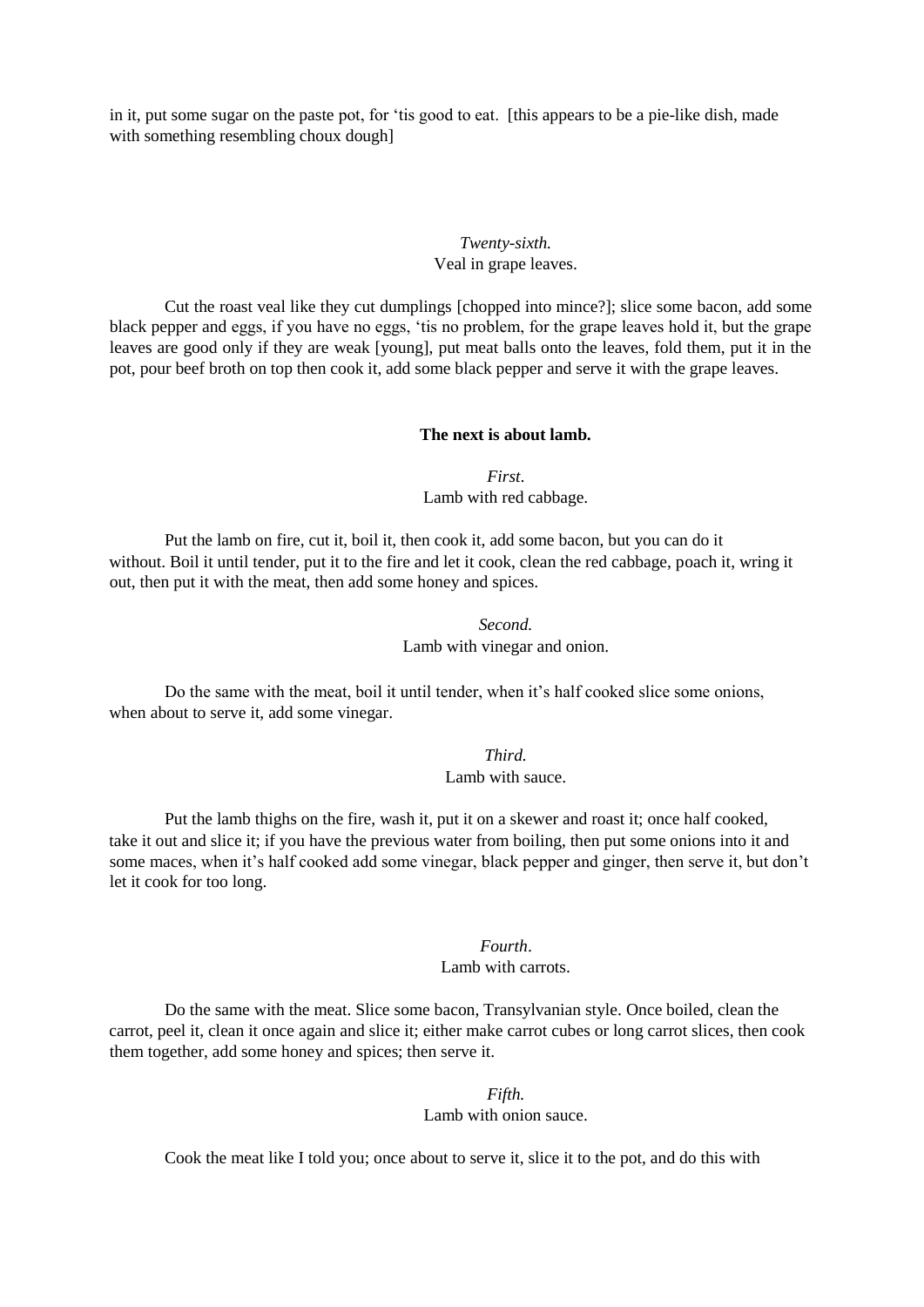the sauce: peel the onion, slice it on a clean table then put it into the pot, put clean beef on top of it, cook it, and while it's being cooked, add some vinegar, black pepper and pour it into a pot with the lamb, then serve it once both are ready.

## *Sixth.*  Lamb with cabbage leaves.

Clean, spice and boil the lamb like I told you. Slice the cabbage, clean it, boil it, let it soak in clean water, add some bacon to the cabbage. Leave some slices in its brisket, roast it on a skewer, and when serving it, put it next to the cabbage and add some salt.

## *Seventh*. Lamb with horseradish leaves.

Do the same as we did with the cabbage leaves.

## *Eighth.*  Lamb with rice.

Do the same with other preparations, add some spices, and while the meat is boiling, clean some rice in three or four pots of water, and once the meat is cooked, pass through a strainer the water from the rice, but don't add black pepper, and when serving it, put the rice on top, also, you can cook the rice with the meat.

## *Ninth.*  Lamb with cabbage head.

Do the same with the lamb like I told you to, add some bacon, and once it's boiled, add some tartar\*\*\* and some dill flowers, slice the cabbage head, poach it in hot water; once done, put it next to the meat and cook them together, let it cool for a while, put the lid on it, then serve it.

> *Tenth*. Lamb with pickled cabbage [sauerkraut?]\*\*\*

Slice it, poach it like I told you to. Once the meat is boiled, put the cabbage next to it and add some dill flower; when cooking with the meat together, don't add vinegar, for that hardens the cabbage, instead add vinegar once it's cooked, but add some salt first, then let it cook with the acid, and serve it.

> *Eleventh.*  Lamb with sweet cabbage.

Do same with the meat like I told you, cut out its stalk, slice the cabbage on a clean table, make small slices, then poach it, put it next to the meat and add some spices.

> *Twelfth.*  Lamb with milk and cabbage.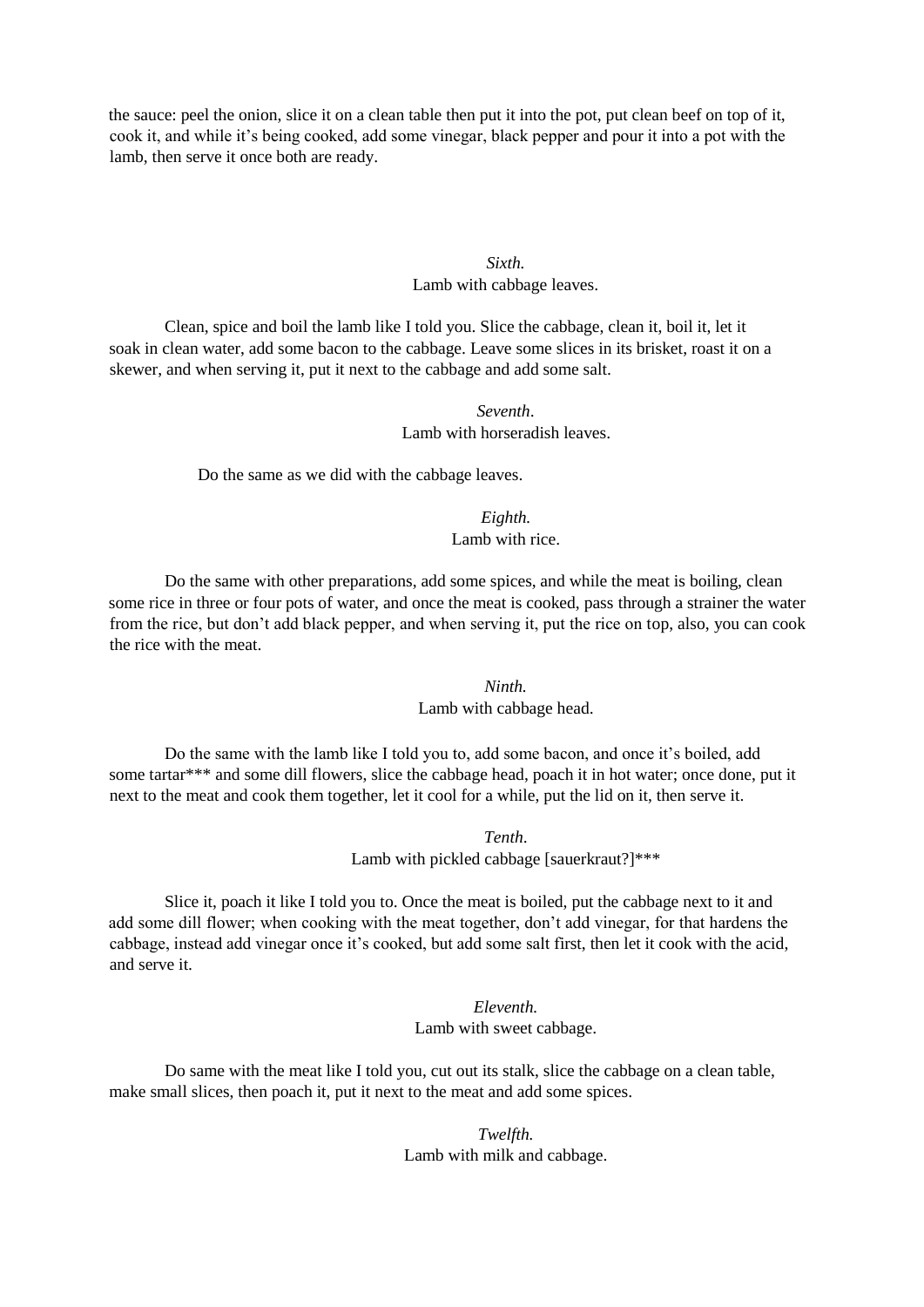Cook it like the sweet cabbage, but pass the cabbage water through a strainer and pour sweet milk into it, cook it in this, add some spices and serve it.

## *Thirteenth.*  Lamb with big cabbage leaves.

Prepare, boil the meat like I told you to, make small cabbage leaf slices, poach it, put it next to the boiled meat then cook it, add some spices and serve it when it's time. You may cook these cabbages with beef or lamb.

> *Fourteenth.*  Lamb with salted or raw gooseberries\*\*\*

There's a difference between raw and salted gooseberries, and so do the same with the meat like I told you, if you want to cook it with salted gooseberries, then boil it, then put the salted gooseberries into it; if you want to cook it with raw gooseberries, then soak the gooseberries in water, and so when about to serve it, put it on the plate, elsewise they will curdle

> *Fifteenth.*  Lamb with crab apple.

Prepare the meat like I told you to, slice the apple's flesh and remove it from the core, put it in cold water, and once the meat is cooked, take out the apples from the water, pass the broth through a strainer on top, then cook it, and when it's cooked, pass it through a strainer and mash it with your wooden spoon, baste it on the meat, don't cook it for it will become sour, add some parsley leaves and beef broth, if the lamb is bad.

*Sixteenth.* 

Lamb with sage.

Prepare the lamb like I told you, once the meat is boiled, add some sage, don't cut it in little slices, it should be recognizable that it's sage indeed, add some spices and vinegar, then serve it.

> *Seventeenth.*  Lamb thigh with garlic.

Put the lamb thigh on a skewer, poach it a bit, peel the garlic, take out the thigh from the fire, put holes in it with your knife, put the garlic into these holes, cook it and serve it.

> *Eighteenth.*  Lamb with black pepper.

Put its meat on a skewer, roast it, peel some garlic, add black pepper to it, put these into a pot and add some vinegar, if the vinegar is really strong add some broth from the beef, once the meat is cooked, slice it into a plate, don't boil the black pepper, just heat it, then pour it on top the meat.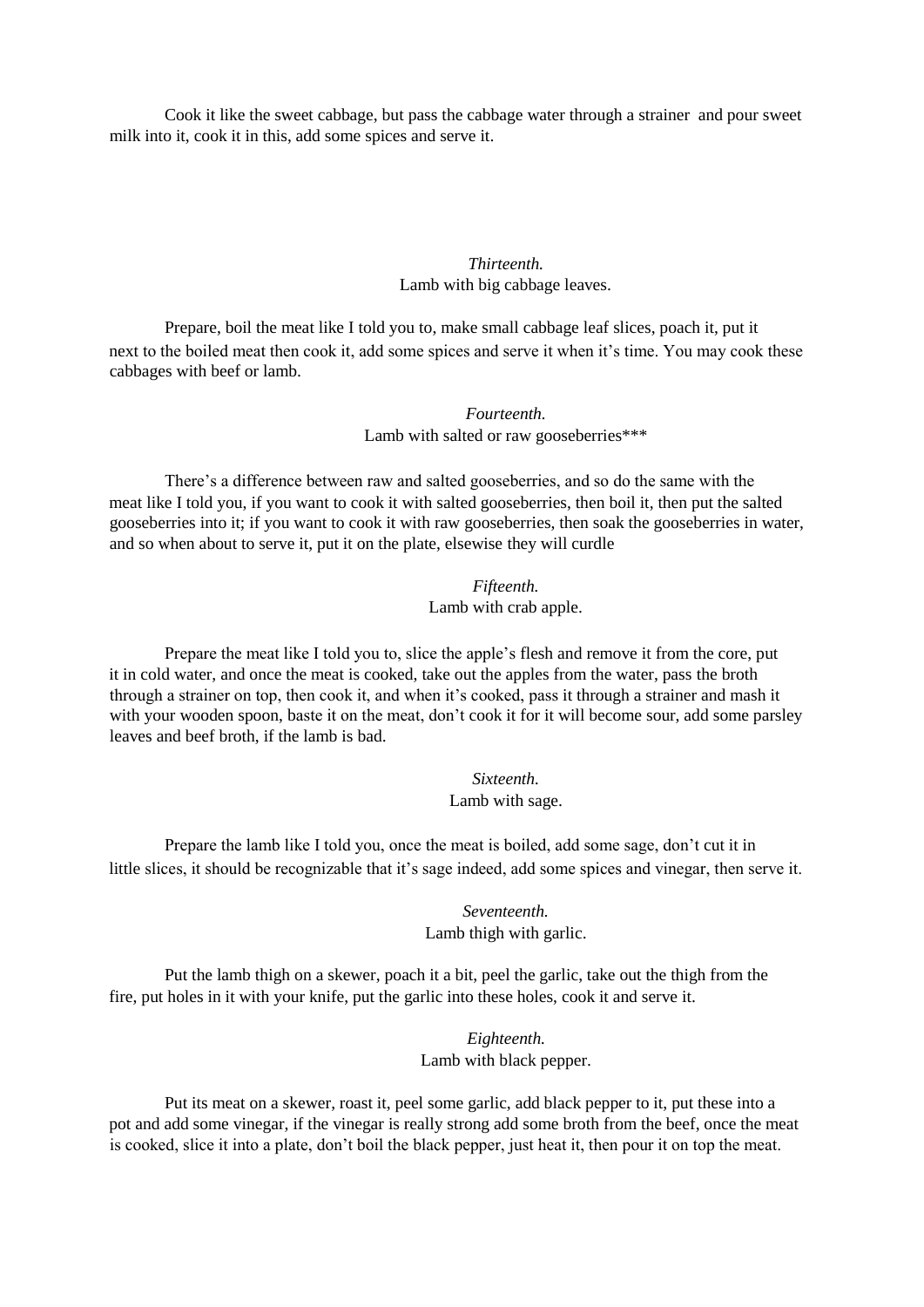## *Nineteenth.*

## Lamb with parsnip.

Do the same with the meat, peel the parsnip and slice it like a carrot, wash it, put it onto the boiled lamb; this lamb should be nice and fat.

.

.

## *Twentieth.*  Lamb with carrot.

Do what I told you previously, but add some black pepper if you want, and you may also cook this with beef, should you lack lamb.

> *Twenty-first*. Cold lamb to bring with you for a journey.

Wash the lamb thigh, cook it, add some salt, but not too much; by the same token, don't overcook it neither let it cool, put it in a bag and bring it with yourself for your lord.

> *Twenty-second* Cold lamb.

Cook it too, once cooked put it in a clean pot, and bring it for your lord.

*Twenty-third*. Lamb with despot sauce.

Cook it like you'd cook the thighs, peel the garlic, break [chop] it, once the meat is cooked slice it onto a plate. Pour some beef broth on the garlic, stir it, pour it [together] on the heat, if you have no beef broth, you may also use regular warm water

> *Twenty-fourth*. Stuffed lamb stomach.

Pour the sheep's blood into a pot, but don't add vinegar, wash the stomach thoroughly, slice some meat from the sheep's neck, then some of its fat, mix it together, you may add some grapes affected by noble rot\*\*\*, mix it with the blood, stuff the stomach with the mixture, spice it, stitch it and poach it, if you have broth from cooking the lamb, pass it through a strainer on the stomach and slice some onions, then cook it. Add some vinegar when serving it, put the stuffed stomach on a clean pot.

Put some horseradish on it, but it shouldn't be too hot, for it would overwhelm the flavor of the lamb. Lamb and beef are that types of meat that you can cook with bacon, black pepper and lentils, but we Hungarians cook some dishes with pork only.

> *Twenty-fifth.*  Lamb with dill flower.

Prepare the lamb like I told you, when boiling it add some parsley leaves and some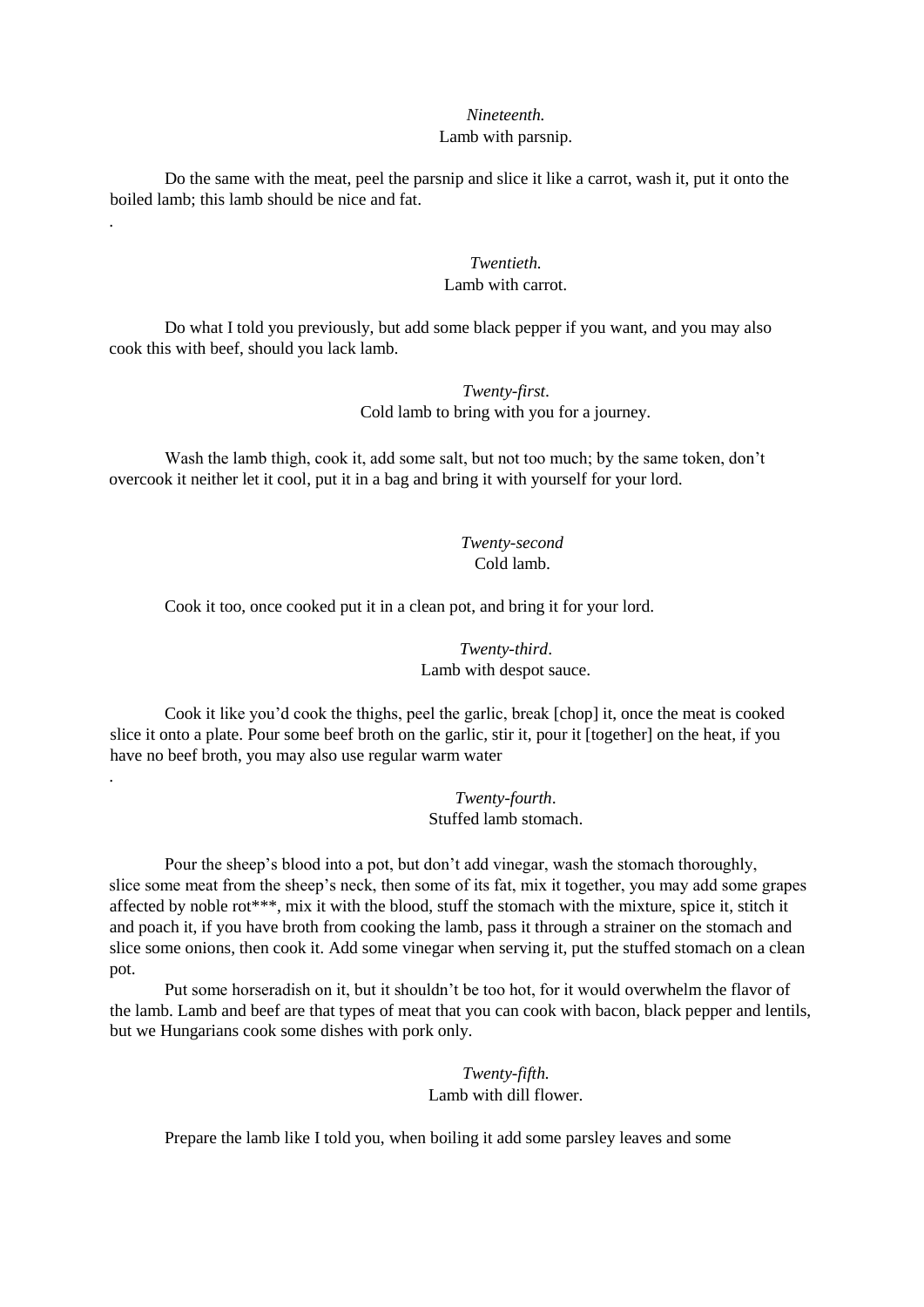onions, and once the dill flower is being cooked, add some carrots, wash it, put it onto the lamb, let it cook, once it's cooked put some dill flower into it, add some vinegar and spices, and add some salt to the meat too, not just the sauce.

## *Twenty-sixth.*  Lamb with peas.

Add some bacon, you may peel the peas if you want, then cook them with the lamb.

## *Twenty-seventh.*  Lamb with lentils.

Cook the lamb with the lentils like you'd do it with the peas. Look out, for they have water inside them as well. I shall tell you how to cook the peas for lords and princes.

> *Twenty-eighth.*  Lamb with salted cabbage.

You can cook this with not only bacon, but lamb as well.

*Twenty-ninth.*  Lamb with salted milk.

Slice and cook the lamb like I told you to, cook it with salt, once cooked put it in a plate, pour some salted milk on top and serve it. People cook it like so, but usually not in our country. I am just mentioning this because lots of dishes are cooked with lamb.

## **The next are dishes cooked with young sheep.**

*First.*  Young sheep with sour sauce.

Skin the sheep, take out its intestines and put it in clean water and let it soak, if you're cooking its meat, roast it, slice it, don't forget to do this also with its lungs, when boiling it add some salt and bacon, once boiled put it in a different pot to cook it, pass some of its broth through a strainer, add some vinegar and a little wine, once the sauce is cool, whip some eggs in it, pass it through a strainer, then add some saffron, black pepper and ginger to the sauce, then pour it on the meat.

*Second*.

Fried young sheep's head.

Cook the head until it has no hair, but don't overcook it, cook it with its legs; once cooked, take it out of the fire, pour cold water on top, clean it, but don't slice its ears, clean the head and the tongue, poke its nose to make sure there's no filth in it, put its intestines in salt three times, poach it in clean water, then put the head in salt with its legs, once cooked put it on a plate, let it cool, slice the head in two, make some salted pancake from eggs, put the head, legs and intestines in it, fry it in butter.

> *Third*. Salted young sheep's head.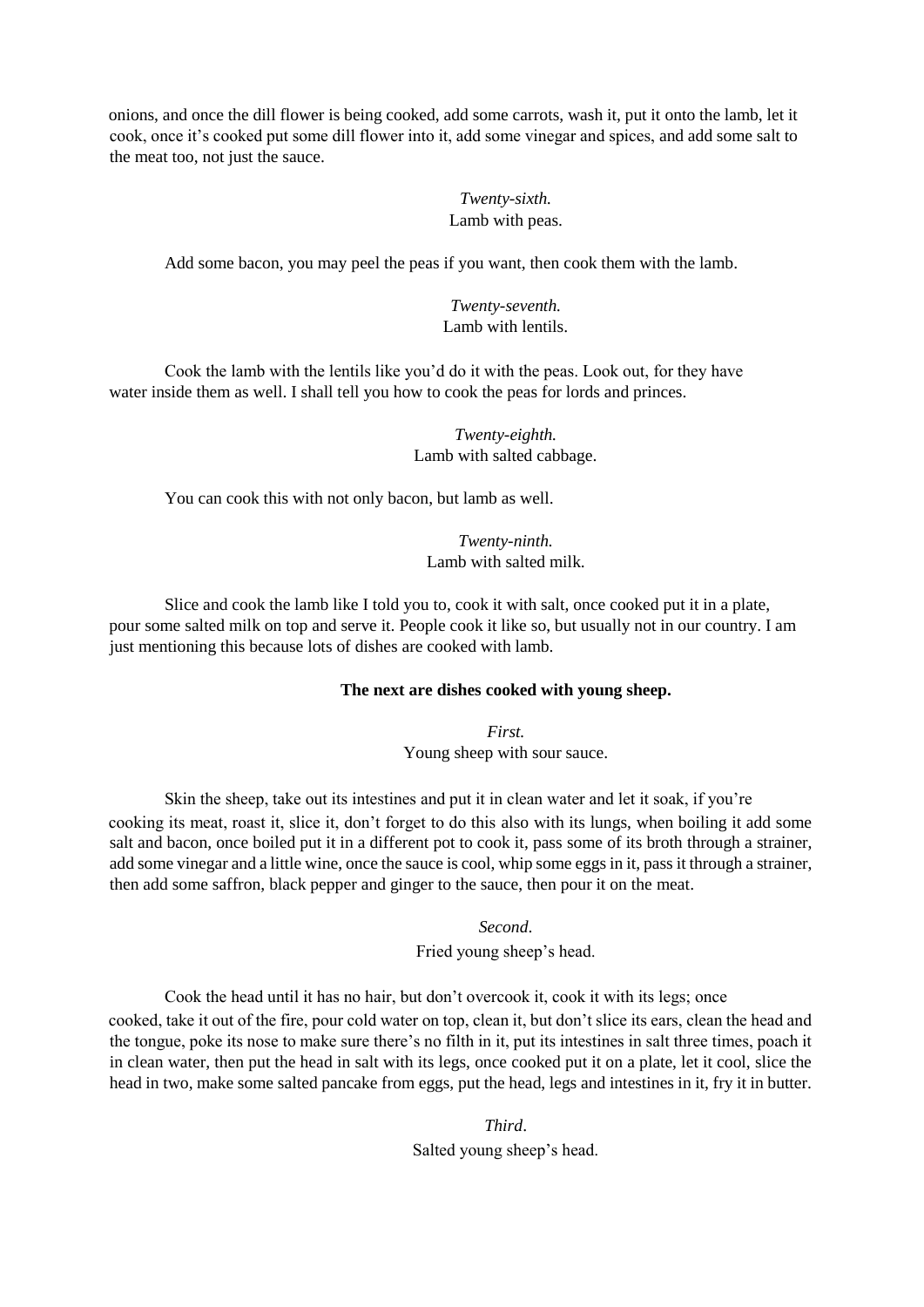Do what I told you before, and once it's clean, cook it, add some salt, once cooked put it in a pot and let it cool, cook some eggs and slice it on top. Serve it with parsley leaves and vinegar.

## *Fourth.*  Young sheep with thyme.

Do what I told you with the meat, add some clean thyme, put it on the meat while it's being boiled, once it's cooked, add some vinegar and spices. You may add some black pepper if you have no vinegar.

## *Fifth.*  Young sheep with sorrel.

Boil the meat like I told you. After that, wash the sorrel, cook it, but have enough sorrel to sour the lamb, add some spices, when serving it, put the sorrel on top the meat like you'd do it with beef and parsley.

*Sixth.* 

Young sheep with asparagus.

Clean it, slice it and boil it like I told you, break [chop] some young asparagus until they are the size of peas, after the meat is boiled cook them together, but don't overcook it. Serve it like they serve the sorrel, put the asparagus on top the meat.

#### *Seventh.*

Roasted young sheep thigh with sour cream sauce.

Put the fat lamb thigh on a skewer, add some salt, if the lamb thigh is too fat, put it in hot water and slice it, while it's being roasted have someone bring some clean sour cream enough for a plate, put eggs in the sour cream, and put it on top the meat like we did beforehand.

> *Eighth.*  Young sheep with vinegar and tarragon.

Do the same like we did before, once the meat is boiled wash some tarragon and put it on the lamb, once cooked, add some vinegar and spices.

> *Ninth.*  Young sheep intestines with sweet milk or sour cream.

I shall tell you how to make the intestines, should you wish to cook it with sweet milk; boil it in water for a while, pass through a strainer the water and pour sweet milk instead and cook it in that, once cooked, add some onions cooked in butter so that it shall taste better, add black pepper, saffron; when serving the intestines, make thin slices, and if you're serving it with sour cream, do it like so and serve it.

> *Tenth.*  Roasted young sheep thigh with lemon.

Roast the sheep thigh like I told you to, once roasted, put it on a skewer and let it drain its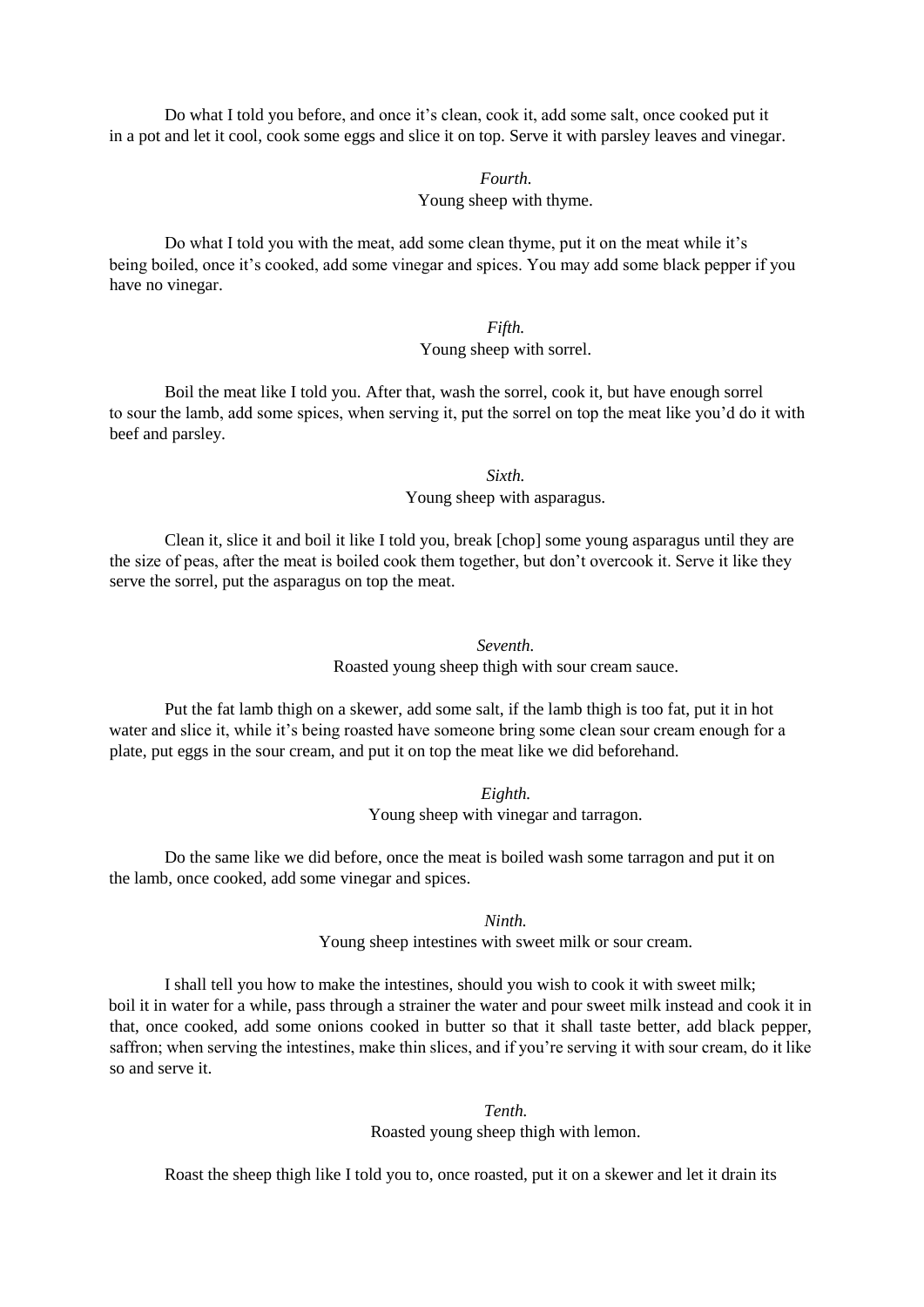broth onto a plate, peel a lemon and slice it into a different pot, pour some beef broth onto it, add some vinegar, but if you have lemon broth there's no need for the vinegar, you may add a little black pepper too if you want, then warm it up, then put the lemon on the meat and pour the sauce on top, serve it to your lord while it's hot.

> *Fourteenth.*  Longum prott in German. Roasted intestines in Hungarian.

Do it like so: buy the meat, mix wine, vinegar and a glass of water in a pot, break some sage and juniper berries and mix it, pour it on the meat and roast it for about two hours in the broth, then roast it while spinning. Then break an orange in half into a cup of wine, pour it on the meat, then serve it.

#### **The following are dishes made with pork.**

*First*. Hog legs with horseradish.

Cut the hog's legs, boil it, pour clean water to another pot; once boiled, put it in the clean water, pour the clean water to the previous water; then cook it with half an onion, once half cooked, add some vinegar and let it cook. When it's time, serve it and add some horseradish.

> *Second.*  Cold hog legs with garlic.

Cut it, boil it like I told you, once it's boiled, take it out, pass the broth through a strainer into a clean pot, let it cool, peel garlic into it and break it, put it in the cold water, put the meat in a plate, pass the garlic broth through a strainer, but don't put too much meat onto the plate.

#### *Third.*  Hog legs with black pepper.

Do the same with the preparation, using broth like I told you, once it's half boiled, slice an onion onto it, garlic, add some black pepper; when time comes, you may serve it.

*Fourth.* 

Hog ears with horseradish.

Cut the hog's head, boil it like I told you with its legs, add horseradish when serving it.

#### *Fifth.*

Hog ears with soup and bread.

Do the same; after boiling, when you're about to serve it, put soup [broth] on the plate and a little onion and serve it like a soup.

.

*Sixth*.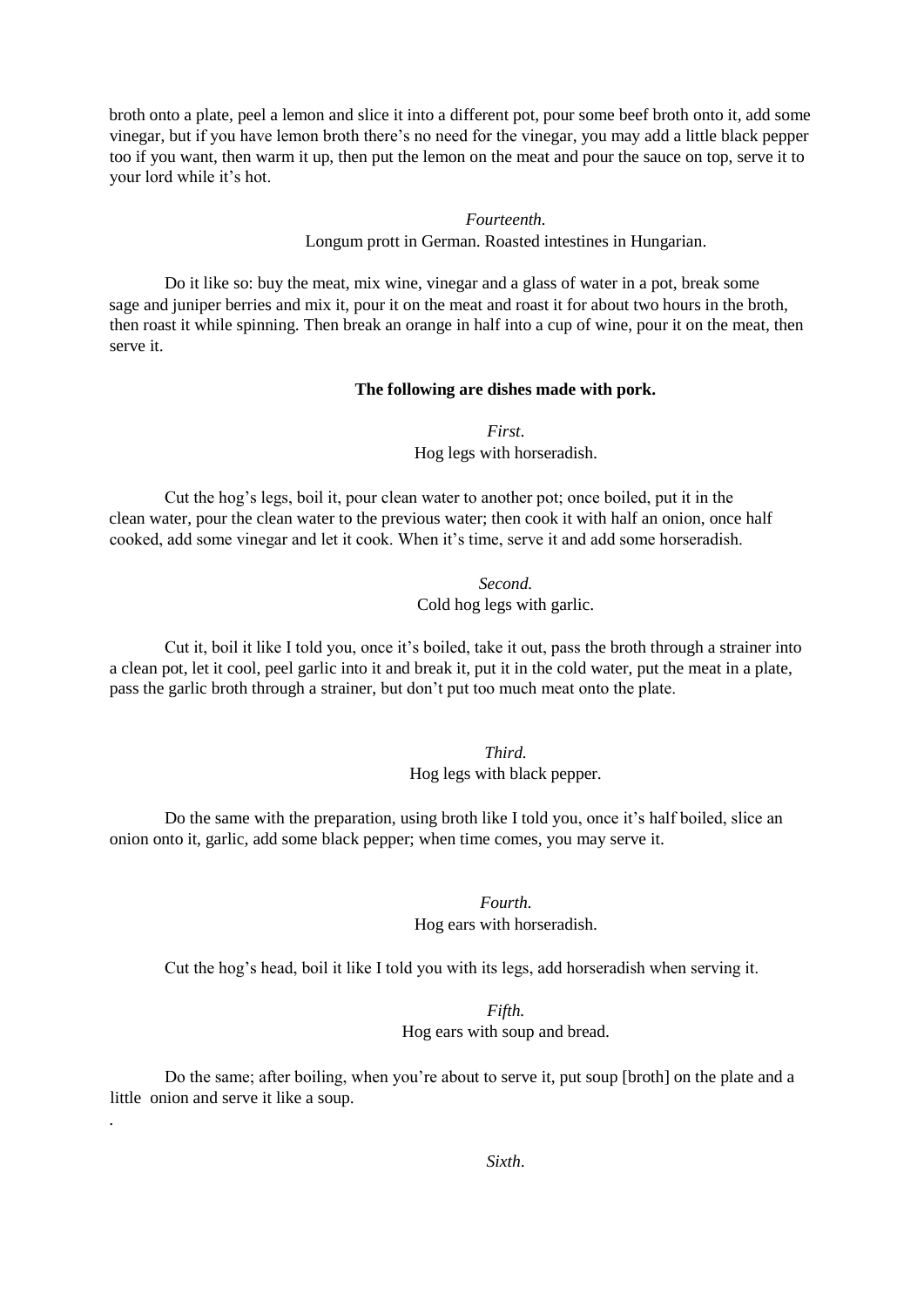Hog's chin and sides with fruit sauce.

Boil its chin and sides, wash it and put it on a skewer, prepare the sauce while it's being roasted. Do the following: You shall need wine, white bread, honey, boil them together in a clean pot, add some beef broth, especially if you don't have a lot of wine, add some vinegar, once cooked, pass it through a strainer, remove it from the skewer and put it in the sauce, put it to the fire, roast it, when half cooked, put the honey and vinegar on it, put some almonds and grapes on it, slice some apples and pears, don't peel the pears, instead put it to the fire for a bit until it's black, wash it in three pots of water to remove the charred skin. Then add some saffron, black pepper and ginger.

> *Seventh.*  Hog chin and sides with clove sauce.

Do the same with the meat and its broth, but when pass the broth through a strainer, put a little black bread on top, when you want to put the meat in the water, don't add saffron, add clove instead, add some black pepper and slice some apples, some almonds too if you have them, then serve it.

*Eighth.* 

Hog's stomach, intestines and tongue with horseradish.

Boil them, put its broth on the fire, boil them again until tender, slice the stomach, slice the tongue in two, once they are cooked, add some vinegar and serve it with horseradish.

## *Ninth*.

Hog intestines with onion and vinegar.

Do the same like before, add some vinegar, slice some onions if you have no horseradish.

*Tenth.*  Cold hog ears with black pepper.

Boil the hog's head until tender, leave its broth on the fire, but don't overcook it, take it out, let it cool, and when serving it pour some vinegar underneath it, add some black pepper and serve it.

> *Eleventh.*  Sweet boar pork with black sauce.

Wash the sweet pork, pour clean water and wine on top, and blood and black bread. Put it on the fire, let it cook, when done, boil it, take out the meat from the fire, put it on a clean table, pass the broth through a strainer, put the pork in the pass through a strained water, add some spices, put it on the fire, slice some onions, add some black pepper and clove and some honey, then serve it.

> *Twelfth.*  Boar pork with clove sauce.

Cut the hog's sweet meat, wash it in salted water, while the meat is being cooked put the sauce in wine, put black bread on top, and once the meat is cooked, take it out, pass the broth through a strainer, pour cold water onto it and cook it until it's tender, fry the meat for your lord's table, put it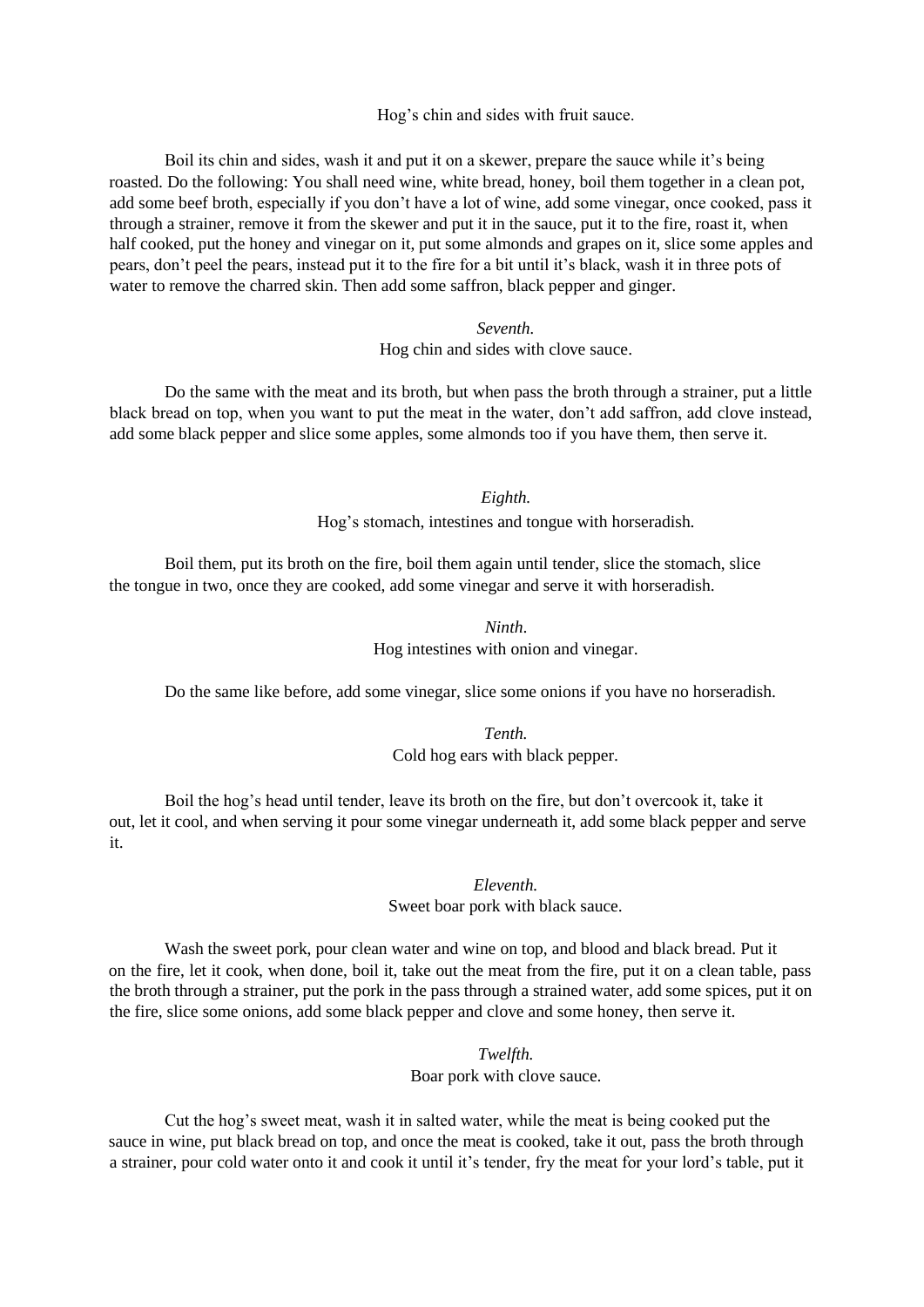into a clean pot, pass the liquid through a strainer, put some almonds on it, slice some grapes, apples, pears and add some honey, black pepper and clove, add a bit of saffron, cook it with the spices, then serve it.

## *Thirteenth.*  Roast boar pork cooked with black pepper.

Skin it so that its smell goes away, put it on a skewer and roast it, serve it to your lord with black pepper.

> *Fourteenth.*  Boar head cooked with sides [cheeks].

Have the butcher scorch it, should he fail to do this and should the boar have big teeth, wrap it in wet cloth to keep it from being scorched; for lords and princes like their teeth, sometimes they cover them in silver; once the butcher has scorched it, cut its neck, remove the wet cloth from its teeth, and scorch its hair [off] with a hot iron, slice open its nose towards its ears, skin its chin and nose. Cut out its tongue, put it in a pot and let it cook in salted water for an hour next to the sides, for it must be cooked this way. Afterwards take it out, pass the broth through a strainer, pour cold water in it, clean it thoroughly, but don't skin it, put it in another clean pot of water and cook it for an hour and a half. Once done, pass the broth through a strainer, pour some wine and vinegar on top, and once cooked, add some sage and juniper berries. If cooking for noble lords, cook it in vinegar, but for the poor you can cook it in salted water. Cook it thoroughly, take it out, don't let the meat separate from the bones, add spices. Once cooked, take it out and let it cool. Remove its teeth and put it to the tusks' place, remove the tusks and put them back, clean the tongue and put it to its nose, have them open its mouth, if you have no lemon put an apple in its mouth and put a branch or boxwood into its forehead.

Put some sage onto the branch, serve it on a big plate, its mouth should be open, put black pepper in cold vinegar underneath it, but don't overdo it, for lords love this dish, I saw that Emperor Rudolf had this very dish on his table for a week.

*Fifteenth.* 

Other dishes made from pork, such as sausage and liver dishes.

When slaughtering a hog for your prince or lord, go there yourself and instruct the butcher, tell him how you want it exactly, have him take out the hog's head, sides [ribs?], intestines, lung, liver and put it in clean water. Put the meat in a different pot of water, you can make several types of roast pork as well. Don't let the meat linger too long, for it will go bad quickly in the summer.

If you can't bring the intestines with you, have a very clean woman do so, and once she gives them to you, wash it yourself; then put it in clean water, cut it on the table, add some salt and bacon. Once you've cut this meat, your number of slices depend on how many sausages do you want. If you want to make it with black pepper, don't add anything, but black pepper with some wine. If you want to make it with juniper berries, wash it and break it, then mix it with some wine, do the same with the garlic sausage as well and with the marjoram sausage too. Once you've stuffed these, put it in clean water and let it soak for half an hour or an hour, and once you take it out and cook them one by one, and if you want a liver sausage, poach it, cut [chop] the liver with bacon and onions, add some spices if your lord likes it, you may add some black pepper as well.

Once you've stuffed it, stitch the two ends shut so that its stuffing won't come out; when poaching, take it out of the poacher, let it cool and put it next to the other sausages. If you want to stuff a blood sausage, then wash the meat, slice [chop] the hog fat in blood, slice [chop] some onions, you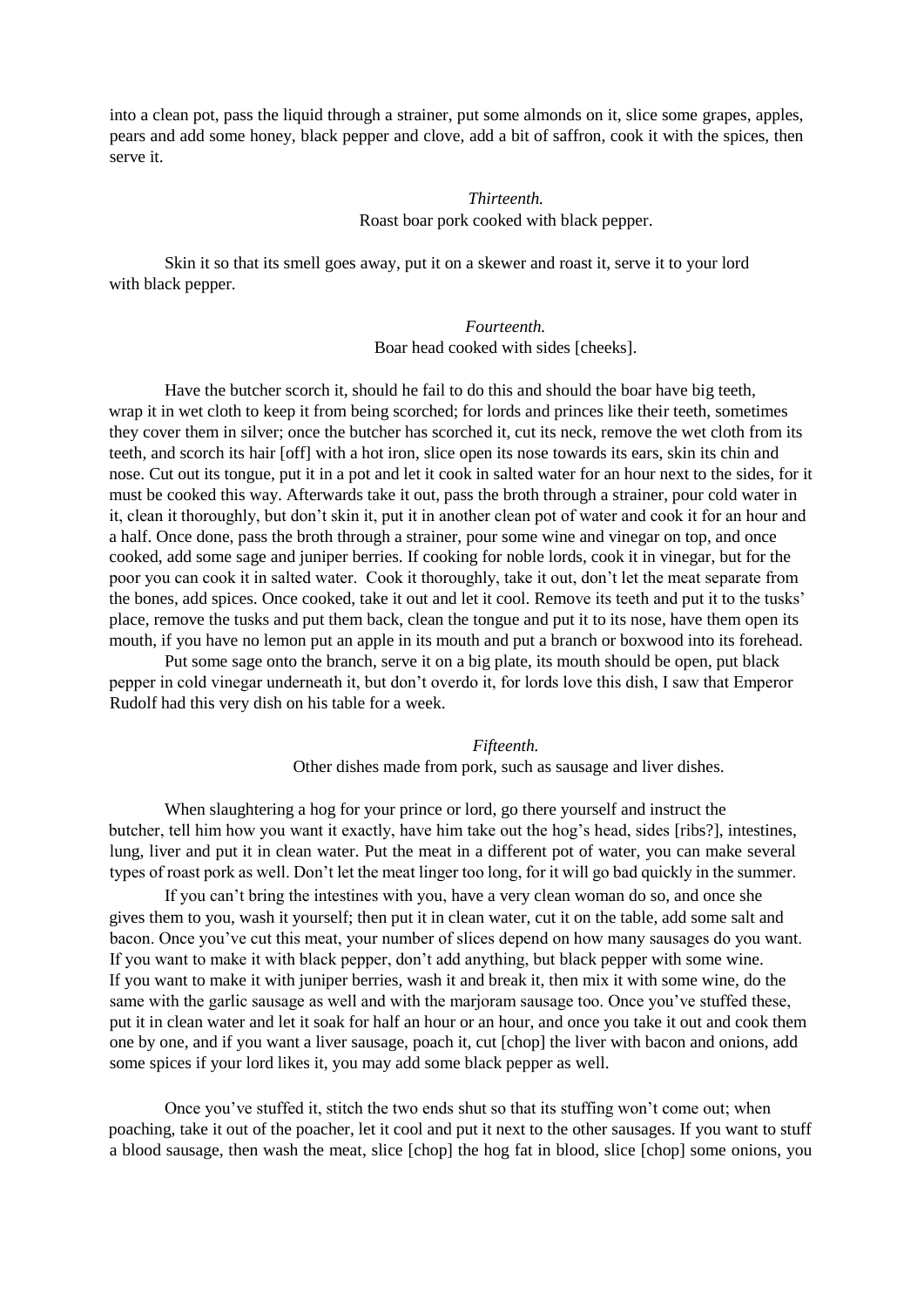may add some black pepper and marjoram, some people add a little porridge as well, you may also stuff some rice too, lords tend to like this. Once stuffed, do what we did before.

## *Sixteenth.*  Boar with clove sauce.

Scorch the boar really well like we did before, same with its tusks. Once done, wash it a few times in warm water so that its skin will be white; do the same with cutting the head and burning the hair. But slice its nose up to its forehead. Take out its sides [cheeks], back and other meats as well. Once cutting the meats, cook them in salted water. Once half cooked, wash it on a clean table or pot; mix the water with blood, wine and vinegar if cooking for a lord. If you're cooking for a prince, don't use water; if you have broth from boiling beef, then pour that instead, it will have a better taste. Make sauce according to how much meat you are going to cook. Put black bread into the sauce and cook them together, add some honey while it's being cooked. Meanwhile, boil the meat until tender and prepare the sauce; pass through a strainer the boiling broth and put it on the fire. Add some spices, honey and vinegar while it's on the fire. Do the same with the pears, boil some almonds and raisins, you can add juniper berries too, add some spices to the boar meat; then add clove, black pepper and let it cook with the spices, add a bit of saffron, but don't let it be too black, it should have a bit of a color.

And don't cut the boar's neck meat, let it stay in its hard skin. If you toast it on a skewer, it will be even better. Slice some apples if you want; add spices the way your lord likes it. If cooking for someone that doesn't eat bloody animals, then do what I told you, except don't pour blood on the water, in the sauce. Break some walnuts, then slice some apples, onions. Pour clean water on top in a pot and cook it; add black pepper and clove to the meat. Pour the cooked apple and walnuts to the meat. Once it's spiced up and cooked, let it stand for a little while, for it will give it a better taste, but don't let it linger for too long. When serving it, choose the meats. Give princes the meat they deserve, the hunter's meat is the rabbit, so remember this if your lord asks for it.

If you want to cook the boar's head and sides for the prince.

It is a bit different. After the boxwood:

Put sweet, honey scones \*\*\* next to it, but you can do so without. Make the sauce according to this. Add black pepper to really good vinegar and pour it underneath it. If you've learned how to, you can cover its teeth in gold foil. Cut out its tongue and cover it in gold if you want and put it in its nose. This is how I saw it with Christian princes, I've cooked them in sweet wine as well. If cooking for a simple lord, you may cook it in sour wine or vinegar; if for a noble, you may cook it in watered wine. When serving it, pour some vinegar on top because lords want it, if cooking for the poor just use salted water.

For in the courts of princes, they don't disturb the chef or the butler, if the prince wants something, his steward will bring it. If you cook the boar with black sauce, add water, vinegar and some black pepper. From this note, you can cook for princes, lords and nobles.

If you want to make pies out of the boar's meat.

Whether warm or cold, do it like so: if you want to make an old pastry, leave the meat as old as you want; for they make the old pastry for weddings and such. Prepare the roast meat like so: clean it, put it in hot water; but don't cook it, wash it, add some bacon then cook it. Put it on a skewer, roast it, then remove the skewer, put it in a clean pot, add some clove and black pepper.

Prepare the dough from bread flour, prepare it with sage or juniper berries, or marjoram, all of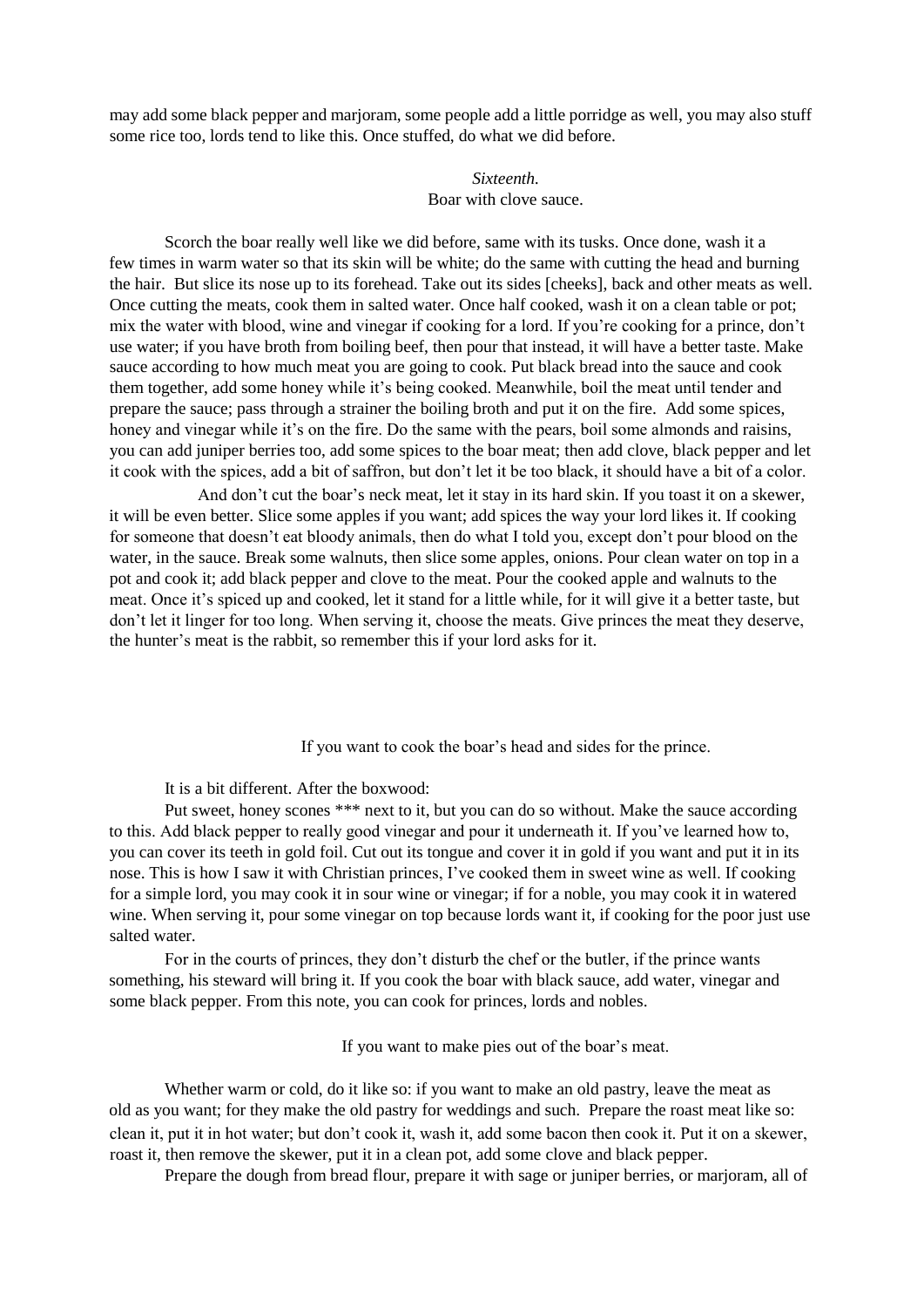them are good. Cover it like I told you to, don't let the roast meat's broth drain. Do the same with the spices; for there are lots of pastries, cover it with a paste dough, and your lord won't know what's inside. Give it color: if cooking stag in pastry, draw its picture on the cover with your knife. Your lord is to recognize it. If you can't, cut the stag's nail and put it on top and your lord shall recognize it. Do the same with the deer and hare pastry. Once done, cook it in a furnace or baking sheet; but don't burn it, it needs no other cooking, cook only its dough, for the roast boar will cook inside then as well. When serving it, cut it open so your lord doesn't have to. And if you want your lord to have a good time, put lemon in a plate, and lemon juice and cook it so it will be hot when serving. Cut open its cover like I told you to so that its smell will surround the house. If you want to cook the meat further, poach it, add some bacon, cook it on a roast, warm up the plate, add some black pepper and serve it to your lord.

## **Let us go to the pigs.**

*First.*  Pork with black sauce.

When slaughtering the pig, pour its blood into vinegar, boil and clean the pig, let it dry, then burn [scorch] it, cook it with clean water, wash its intestines in a different water. Make two cuts, put it in a clean pot, pour its blood, water and a little wine on top, and if you still have the boiling water, that will do too, instead of the water, add some black bread, but not too much, make appropriate amount of sauce, stir it for a while, lest it will stink. Once boiling, add some salt, for if you do it before it will shrink [curdle] the blood. When it's time to boil it to make it tender, take it out of the fire, put it on a clean table, pass the broth through a strainer and boil the meat in it. Add vinegar, spices, put it on the fire, slice some onions, tarragon and add some black pepper and clove, cook them together, for the dish shall have a better taste, if your lord doesn't like it if it's sweet, you can make it sour, but don't overcook it.

> *Second.*  Pork with sweet sauce.

Do the same with the slaughtering. When washing it, take out its intestines onto a clean table, slice it, put it in a clean pot, add some salt, put it on the fire until it boils, and when it's time to boil it, take it out the fire, boil it in a clean pot and pass the broth through a strainer onto it. Slice some onions, and if your lord likes it, slice some apples too. Once the apple and the onion is cooked, add some vinegar, black pepper, saffron and ginger to the meat; when it's time to serve it, look out so it doesn't shrink [curdle].

#### *Third.*

#### Cold pork with spicy sauce.

Prepare it like I told you to. When boiling it, make sure it has enough water, add some apple, onion; once the apple and the onion is cooked, take it out of the fire, take out the meat and put it on a clean table, boil it until tender, pass the broth through a strainer onto it, then add some vinegar, saffron, black pepper and ginger, add some honey too, cook it with the saffron; once cooked, put it onto plates. Don't add too much sauce, but don't add too little meat either. If cooking for a prince or lord, leave its head intact, put it on the table, add some lemon; once done, add some almonds with grapes. If you want to cover its head in gold, you may; when serving it, put a lemon in its mouth if you've learned how to; you can make this dish in peasant style as well.

*Fourth.*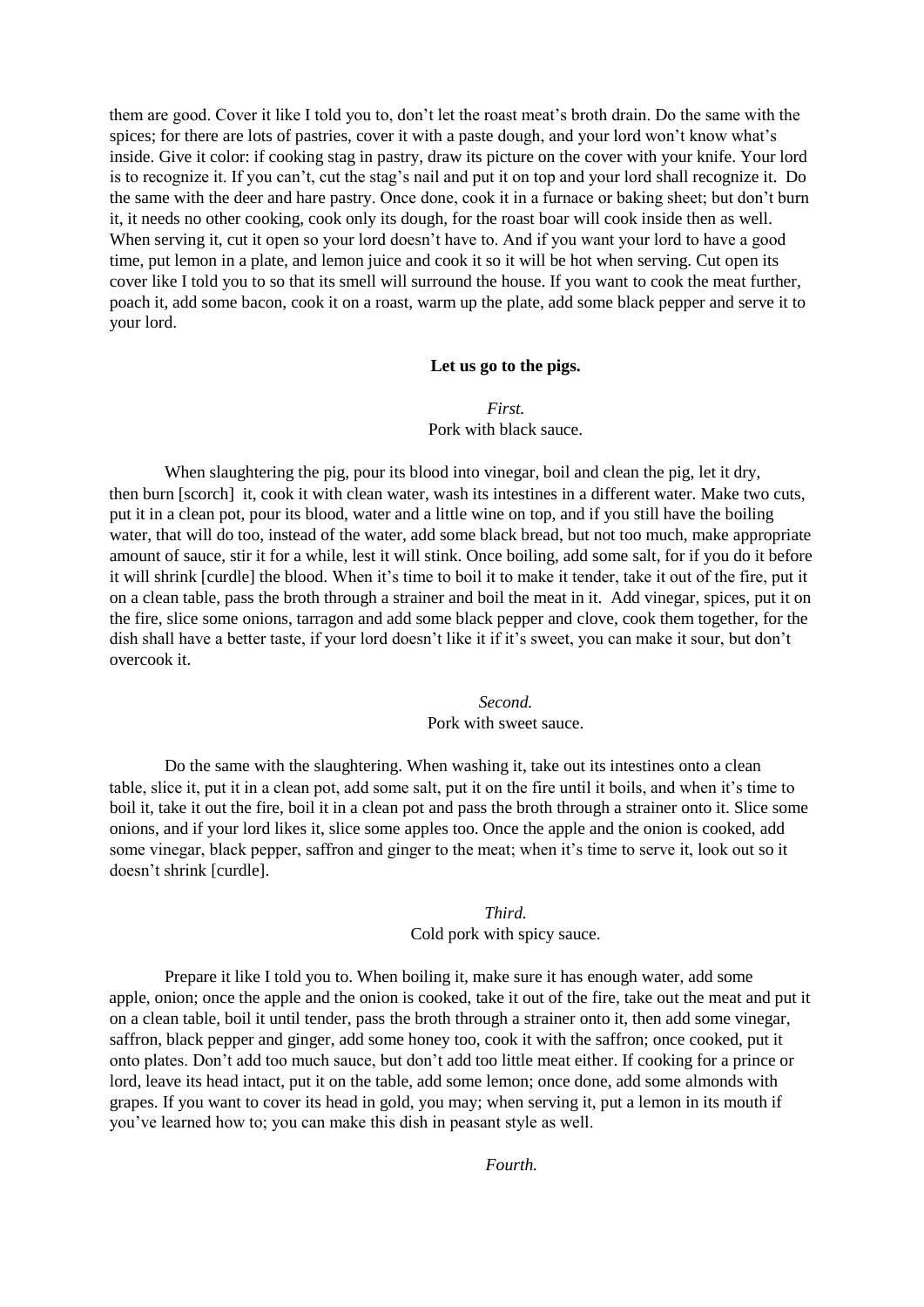#### Cold pork with garlic.

Prepare the meat like I told you to. When boiling it, add two or three onions; once the onions are cooked, pass through a strainer the water into a clean pot, boil the meat until it's tender. Don't have too little sauce. Put it on the fire again, let it cook and add some spices. Once cooked, pass the broth through a strainer onto a clean pot and put its meat into plates; until the sauce is cooling, break some garlic into it. Once cool, slice some onions onto the sauce and stir it so that it will have power, then pass it through a strainer onto the plate; and if you want to keep its head, then so be it.

#### *Fifth.*

#### Pork cooked dry.

Do the same, but the intestines are different. Cut out its ham, then the sides, take out the intestines, lung, liver and bladder; cut out its tongue too from under the chin, stitch its neck where you cut it then put it on a skewer. Add some salt, and once the dish is ready, roast it so it will be ready with other dishes. If the pig is not fat, add some bacon and salted water, once the skin is dried serve it.

*Sixth.* 

Cooked, stuffed pork.

Do the same, this is how you make the stuffing. Cook some eggs, once cooked, put it in cold water, peel it, put it on a clean table, slice some bacon, parsley leaves and add some salt, black pepper, saffron and ginger, whip two eggs, mix them together and stuff the pork. Cut out its tongue from the neck, stitch it, put it on a skewer and don't forget to add spices.

#### *Seventh.*

Roasted, stuffed pork.

Do the same with taking out the intestines, and the stuffing like so; have some wood\*\*\* the same length as the pig's width, put it in its ear to stuff it. Cut the earhole so that you can stuff it more easily. Cut out its tongue too. Cook it.

#### *Eighth.*

#### Pork with bacon slices.

Do the same like I told you before with the meat; put it in a clean pot when boiling it, add spices, don't add salt just yet, do it later, slice some fat bacon. When boiling it to make it tender, pass through a strainer the water onto a clean pot and put it on the fire, put white bread onto it, but peel it beforehand, then add onions; take out the bacon and the parsley leaves, cut it with a knife, put them together and boil it. When it's time, add spices, black pepper, ginger how your lord likes it; and you may add saffron as well.

## *Ninth.*

#### Pig turned into sheep.

If your lord wants you to make lamb with sour sauce, but you have no lamb, find a pig, but don't show it to every ignorant chef. Skin the pig's head and legs, boil the meat like you'd boil a lamb. Once sliced, put it in a pot, add spices and boil it until it is tender. Once cooked, pass the broth through a strainer into a pot depending on how many people will eat, make the sauce. Let it cool, add some vinegar and wine, and once cool add some eggs, break it and pass it through a strainer, add some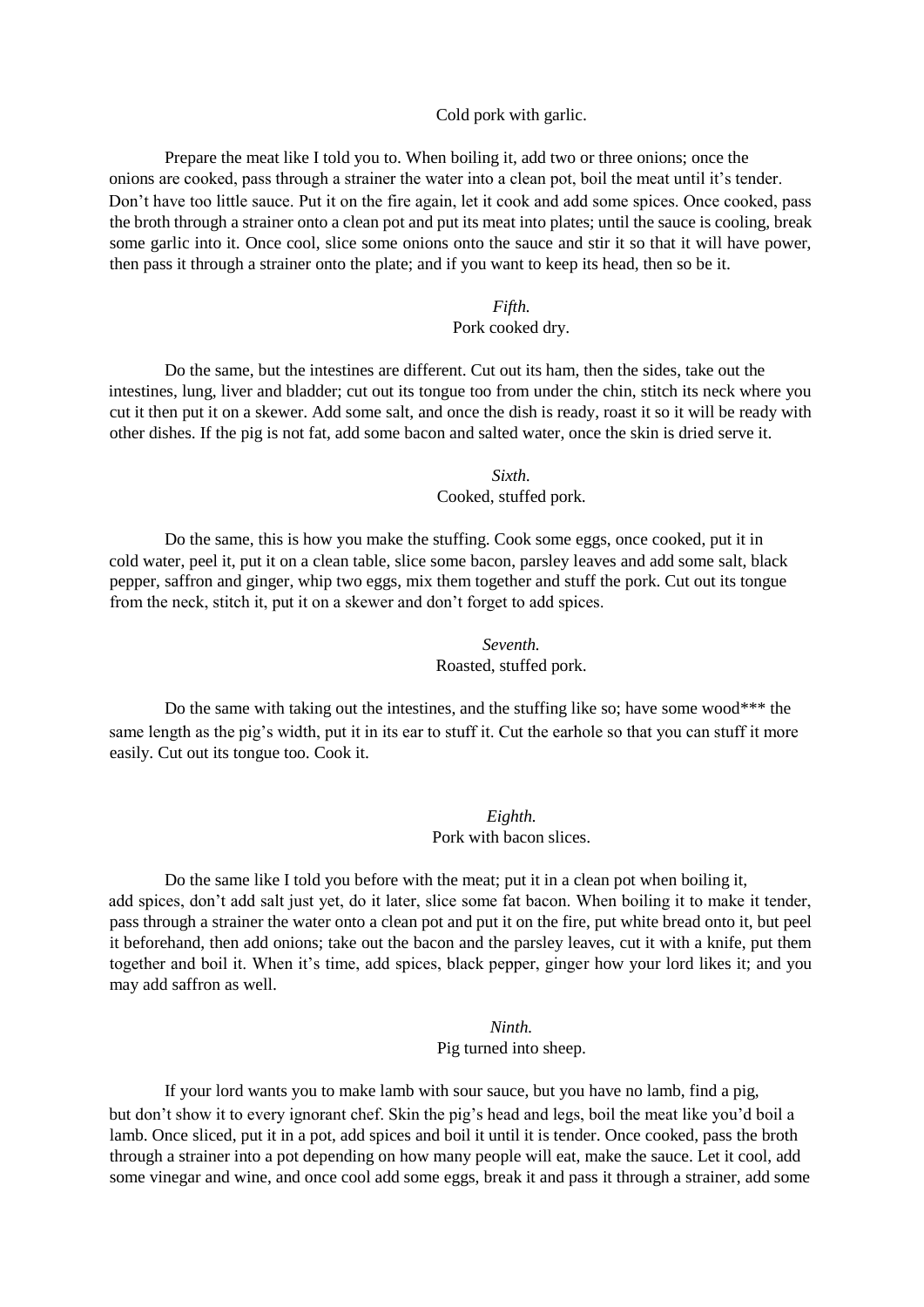saffron, black pepper and ginger. When serving it, put it on the fire for a little while, but don't let it curdle, and if you have fat beef, put a little on the sauce, it will taste better. Put the meat onto a plate and put the sauce on top.

#### *Tenth.*

Dishes made from the pig's skin.

Skin the pig like I told you. Leave the head and legs on the skin, then slice it on its spine. This shall be the stuffing; if you have good beef and roast pork with bacon, cut them together, add spices and black pepper, stuff the pig and stitch it on its back legs where you cut it; put it on the skewer, roast it, but stitch the legs together. If you have no stuffing of this kind, stuff it with eggs and chicken.

## *Eleventh.*

Dry pork with garlic or onion.

When your prince or lord has lots of pigs and needs something for a journey, do it like so. I've already told you how to wash the pig, but take out its intestines in a different way, instead slice open its spine, take out its brains, stitch it together, add some salt, let it stand in it for three to four hours, smoke it. Once done, take it down. When cooking, do it like so: slice it, wash it in three or four warm waters, boil it until tender. When serving it, peel some garlic, break it, take a strong vinegar, should this vinegar be too powerful, add some broth from boiling the meat. Take out the meat and add some garlic sauce. You can also use horseradish for this pork, or onions.

> *Twelfth.*  Pork with harvest sauce.

Prepare the pig like I told you to. After the meat is tender, slice some onion and parsley leaves. When serving it, make harvest sauce. Don't forget to add spices.

#### **Dishes made from goose are the following.**

*First.* 

Goose in broken sauce.

When slaughtering the goose, have some water, for you will need more water; for this is a water animal and its feathers are dense; and when boiling it in water, have cold water next to it, put your hand in that. Remove the feathers, tear off the wings, put it on the table, remove the feathers, scald it, put it in clean water, wash it, remove its beak and nails, and its intestines in a different water. Slice it on a clean plate, then boil it, add spices, add onions and white bread. Once the spices are cooked, put the meat onto a table and pass the broth through a strainer, boil the meat until tender, add some parsley roots. Cook them together, and when it's time, add some saffron, black pepper and ginger, then add salt as well. When serving it, put the best meat onto your lord's plate, put the head, liver and back side to the center of the plate and put the legs to the sides. If the lord you're serving has a crest, make the crest out of the thighs and liver. Don't add more salt, for dishes with bread are salty enough. Don't add black bread, for if the bread is black, it requires two or three times more saffron.

> *Second.*  Goose with fruit sauce.

Do the same with preparing the goose; once the intestines are out, stitch it so that you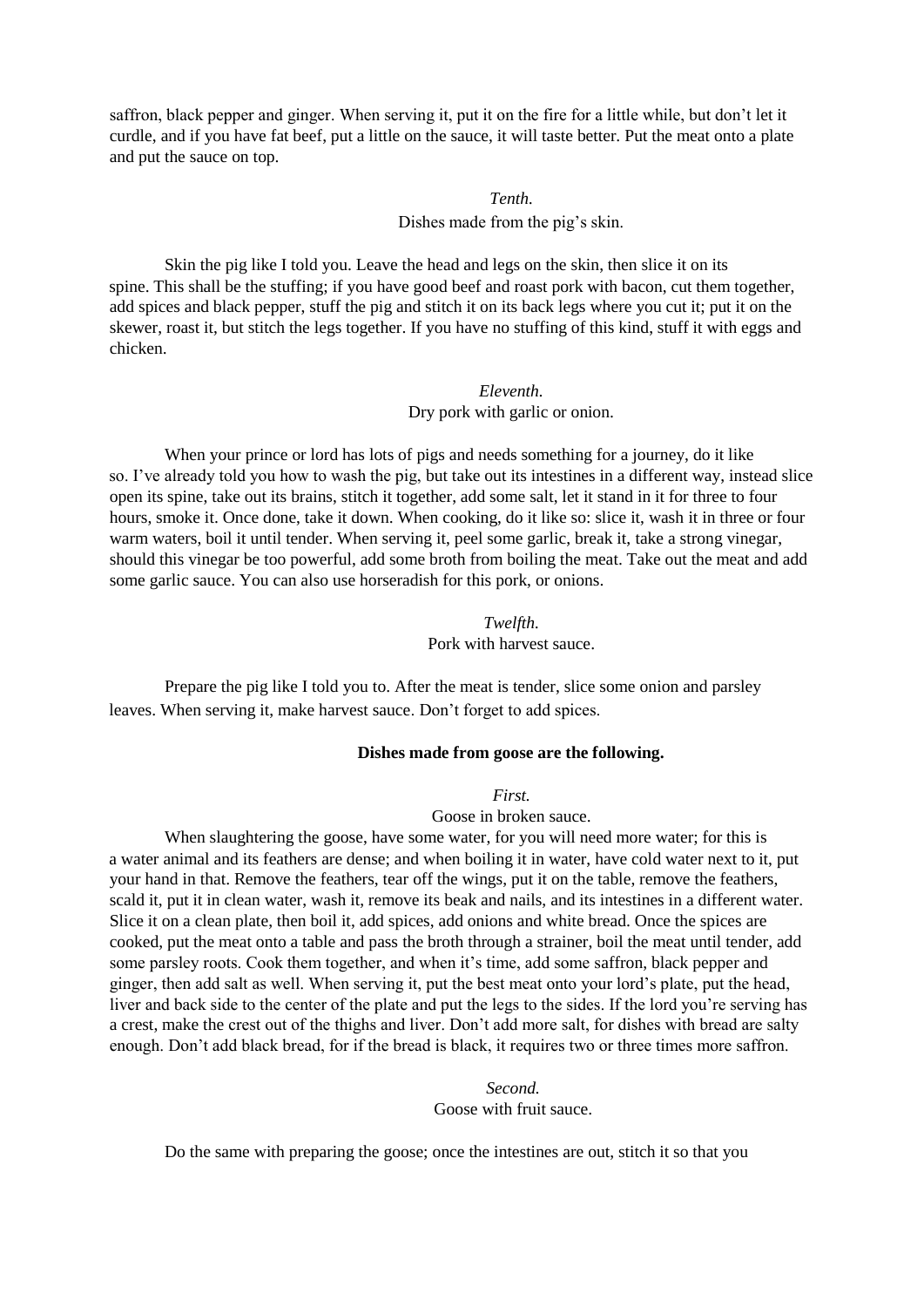can put it on a skewer, its insides won't come out, don't cut it, add some salt. While it's being roasted, prepare the sauce like so; have someone bring wine, white bread, vinegar and honey. If you don't have a lot of wine, add some more vinegar and broth from boiling the meat. Once the sauce is cooked, pass it through a strainer. If you have lots of almonds and raisins, add some, slice some apples. Slice the meat, put it in the sauce, put it on the fire, add some saffron, black pepper and ginger. You can use fat goose too. Serve it like I told you before.

## *Third.*  Fat goose with fruit sauce.

Do the same like with the previous one. When taking out the intestines, take out the fat too, so your lord will see how fat it was. Slice its wings, legs, neck and let it cook, stitch its backside so it won't come out.

Prepare the sauce: raisins, mead, and if you have no other, have someone bring really good wine, the type your lord drinks. Add a white bread, vinegar and honey to the meat, you may pass through a strainer some broth from boiling too; cook the sauce with the bread and pass it through a strainer, slice three or four pears after burning the peel, slice some apples too, add some almonds, raisins and fig, cut the figs in two or three pieces and wash it thoroughly in warm water. Add some black pepper, saffron, ginger and cinnamon to the sauce, boil the meat until its tender. Put the meat onto the plate, but don't let the goose touch the sauce; when serving, put six pears on the plate, and almonds, raisins, figs, and if you don't, he shall not find them on his plate.

#### *Fourth.*  Goose with zok\*\*\* sauce.

It's the same after you've taken out the intestines and removed the feathers. Stitch it like the others. Once roasted, cut it open, clean it, put it into a little pot, pour beef broth on top, and if you have none, you can do so with water; slice a few onions, add parsley roots and let them cook. Add some saffron, black pepper, ginger and garlic, and when serving it, whip some eggs in vinegar, put and break the garlic into it, whip it, and pour the goose's broth into this garlic vinegar, and pour that onto the meat, roast it for a while. Serve it like so.

#### *Fifth.*  Goose with black sauce.

Do the same with taking out the intestines and feathers. Slice it, put it into a pot, pour blood, wine, vinegar and boiled meat's water onto it and add bread, and if you have no meat water, regular water shall do. Cook them together, but don't add salt, add salt once it starts to boil. When boiling the meat, slice onions, add clove, black pepper, then serve it like I told you to.

#### *Sixth.*

#### Goose with black pepper.

Do the same until the boiling part, when boiling slice some onions. The old masters add this for the taste, but you can skip it if you have none. You always have to add garlic and parsley to dishes with black pepper, especially if cooking for lunch; for dinner, just add parsley and onions if your lord doesn't like it. If the goose is thin, add some bacon; if it's fat, you don't have to add. Then add some black pepper and ginger; but add black pepper only before serving it.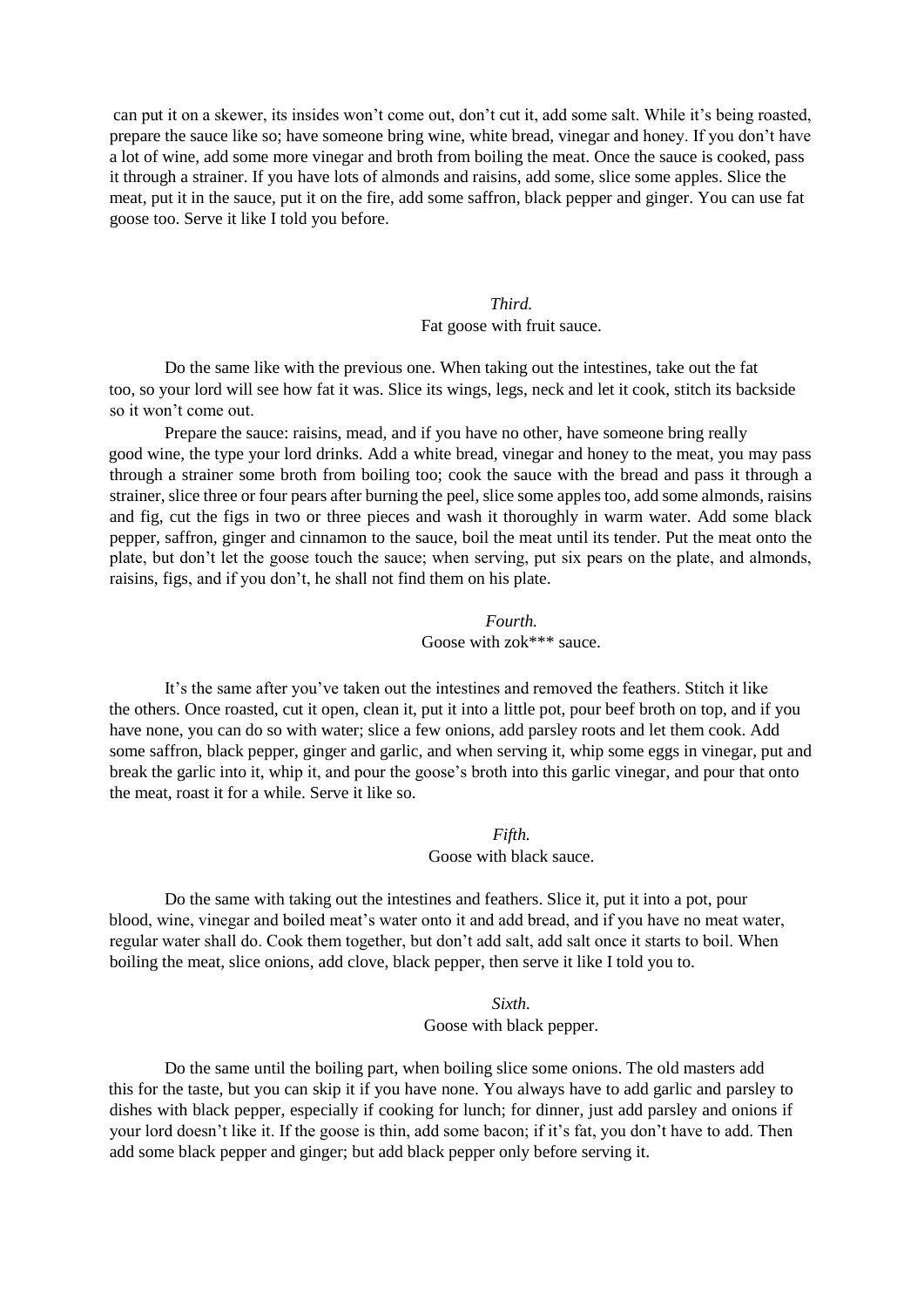## *Seventh.*  Goose with white bacon.

Prepare it like I told you. After boiling the fat bacon, take it out, put it into another pot, cook it, put white bread into it, but don't overcook the bacon. Take it out, slice it into pieces with parsley roots and onions or parsley leaves; once the bread is drenched, cut it to pieces, put it onto the meat, add black pepper and ginger, then serve it.

#### *Eighth.*  Goose with yellow bacon.

Do the same, except use saffron instead of black pepper.

## *Ninth*. Goose with carrots.

Do the same like I told you before. When taking out the intestines, stitch it, put it on a skewer and roast it. While it's being roasted, peel the carrots and slice it into cubes. Once the goose is roasted, take it down from the skewer, slice it, put it into a pot with the carrots, pour beef broth onto it, boil it, put some milk in it, and add saffron, black pepper.

> *Tenth.*  Fat goose with clove sauce.

This is how you shall do the sauce: you will need a liter of a really good wine, put honey in it, add clove, black pepper and mix it; don't overdo it, you need enough to put it under the goose. Slice its beak like I told you. If you want to make sauce with ginger, do it like so, but don't add clove, add black pepper, saffron and ginger.

> *Eleventh.*  Goose with German sauce.

Do the same until the boiling; when boiling, add parsley roots. Fry onion and flour in butter, and when it's time, add saffron, black pepper and ginger, and serve it when you must.

*Twelfth.* 

Goose with scorched sauce.

Do the same like I told you. Put it on the skewer and stitch it; once roasted, put it down, slice it, pit it into a pot, pour beef broth onto it, slice some sage, add some juniper berries and onions. Once the onion and the sage is cooked, add some vinegar, black pepper and ginger. When cooking the goose, toast its skin.

> *Thirteenth*. Goose with millet porridge.

Do the same like I told you to. When cutting it open, do it in a pot, for it needs its sauce; boil it until tender; once cooked, add black pepper, saffron and ginger; when the meat is cooked, add some spices and add the porridge. Prepare the porridge like so: wash the millet, put it in a pot. Put the same amount as you'd do it with a goose: boil the porridge, pass the goose's broth through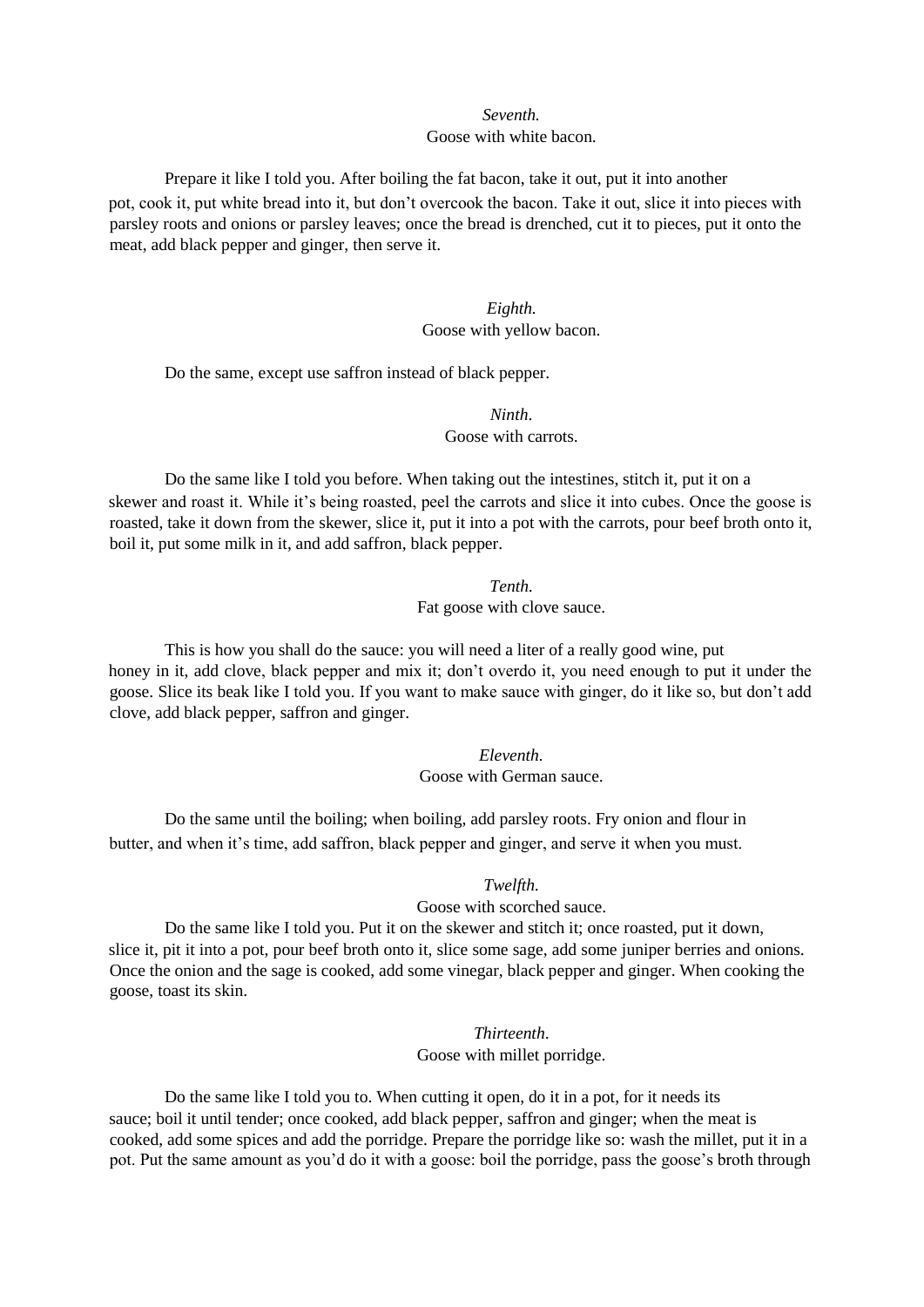a strainer onto it. If it's hard, take it out, but if it's not, then let it boil. Once hard, take it out and cook the meat. When serving it, put the porridge onto the plate, then the meat; if the goose is thin, add some fat with butter.

## *Fourteenth.*  Goose with rice.

We Transylvanians don't cook this, but the Saxons and our neighboring countries do. Cook the rice like you normally would, but don't add saffron. In Germany, they cook the old geese in their own broth; you may also cook it with peas or cabbage; but we don't do that and it is frowned upon, for our ancestors didn't do that.

## *Fifteenth.*  Milk for roasted goose.

Boil some sour cream, put it to the sides of white bread, let it stand, then pour some more. Pour some of the goose's fat onto it, you may also add some sugar, add some rose water and currants.

OTHER.

Break some almonds, soak the white bread's insides in milk; take half the almond and a third of the bread, pass it through a strainer, add some sugar, rose water and currants, and you may add two or three eggs as well.

#### **I shall write about the gosling.**

*First.*  Gosling with pasta.

Cook the gosling with the pasta, for you know how to slaughter it. Don't cut its neck like women do, slice its throat instead. Boil it, but the water shouldn't be too hot, for it has no proper feathers yet. Remove the feathers, scorch it a bit, remove the intestines, slice the wings with the insides, put it into a clean pot, let it cook, and in the meanwhile, prepare the sauce. Break some garlic and tarragon, pour vinegar on top, pass it through a strainer, pour it onto the meat, pour some wine, whip some eggs. Pass it through a strainer again. Add some saffron, black pepper and ginger to the sauce. Put the insides and the wings onto a plate, pour the sauce on top. Don't add too much sauce, serve it like so.

#### *Second.*

Gosling with ginger sauce.

Do what I told you before. Use this ginger sauce once the lords are bored with the pasta, for that pasta lasts for a month or two only; I've mentioned among the old geese how to make this ginger sauce; put the meat among the sauce.

## *Third.*  Gosling with sour cherry sauce.

Have enough sour cherry for the gosling, pour some wine onto it; once washed, cook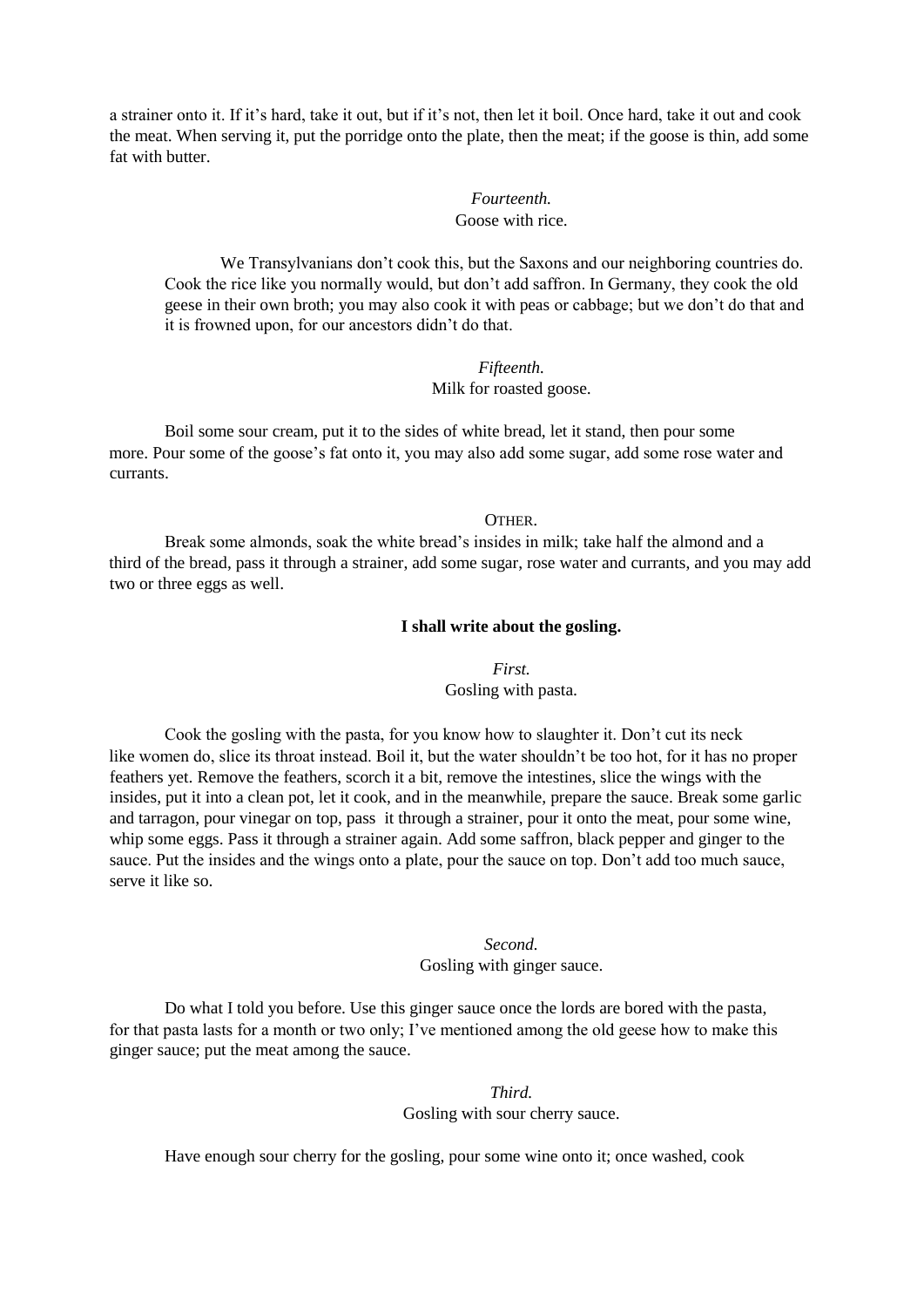white bread insides [without the crust] and honey with the food as well; once cooked, pass it through a strainer, then add some salt and honey, and a bit of almonds, then cook them together. I've told you how to serve it.

## *Fourth.*

## Gosling with clove sauce.

Do the same like I told you. I've mentioned how to make clove sauce, do it like so.

## *Fifth.*  Gosling with gooseberries.

Cut it like I've told you. Cut it, boil it and add some salt and a bit of bacon; once boiled, have lots of gooseberries. Pass it through a strainer, and pour it onto the meat, then boil it, but don't overcook it. When serving it, put two or three slices underneath it.

> *Sixth.*  Gosling with broken sauce.

This is the same broken sauce I've mentioned on the geese, but you have to cook the sauce longer than the onion and bread; for the gosling will be cooked sooner than the goose. While the onion is being cooked, put it into hot, salted water and remove the feathers; once cooked, pour the sauce on top the meat. But if you have beef broth, that will give a better taste. Slice some parsley roots, black pepper, saffron and ginger. You can cook other goslings with this water, too.

#### *Seventh.*  Stuffed gosling.

Do what I told you earlier. After removing the feathers, cut the insides and the wings, boil it like I told you to. This is how you shall do the stuffing. Peel some apples, put some bacon onto it; cut the apples in four, add some black pepper on the bacon as well, stitch the gosling, stuff it with the apples and the bacon; stitch its belly so it won't pour out; put it on a skewer, add some salt. While it's cooking as a roast, make some sauce, I'd recommend mainly sweet sauces. Put the insides and the wings onto its water, after a while serve it.

#### **The following are dishes made from chicken.**

#### **The next are dishes from hen and capon.**

## *First*.

Capon with raisin sauce.

Don't boil the water to be as hot as for the old geese; then remove the feathers, burn it, wash it, cut the animal's nails; put its intestines into another clean water pot; then put it into another pot, and keep it there until you cook it. When cooking it, stitch it and add some salt; while you're cooking it, make some sauce. Do it like so. Take a very good wine or mead, we use wine in Transylvania. Add some honey to the wine so that it will be sweet, break some juniper berries; add some currants, saffron, but don't add black pepper. Chop a loaf of white bread into cubes, fry it in butter, but don't burn it; add some spices and ginger. Put equal amounts of sugar, cinnamon and ginger into it. When serving it, put the fried bread into the sauce. Slice the capon and put it into the plate. Add some spices. Serve it when hot. Do the same with a fat hen.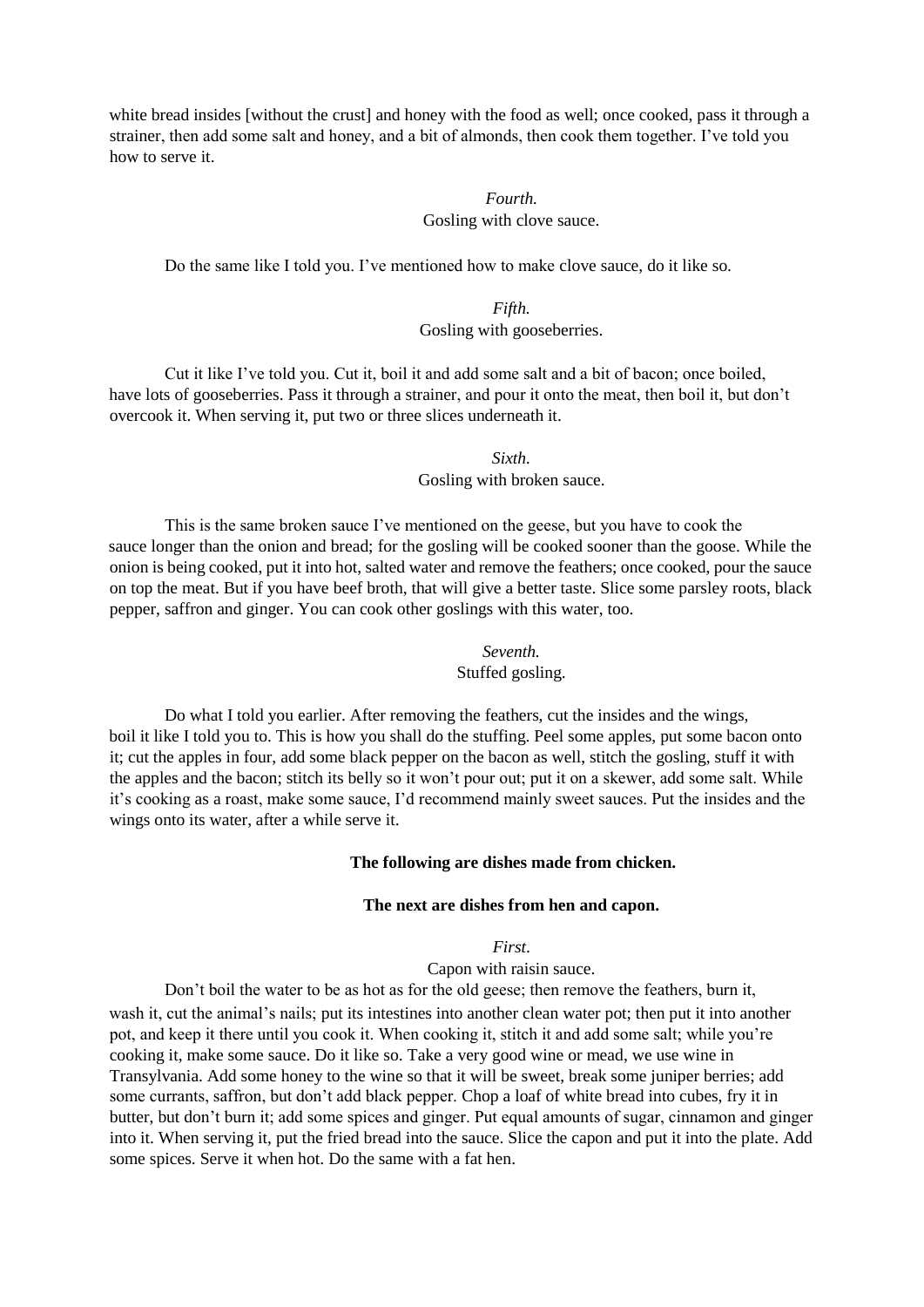## *Second.*

## Hen with bird sauce.

Remove the feathers and wash it like I told you to. Put it on a skewer like the capon. While being roasted, make the sauce; take some wine, if you barely have any wine, then use water from boiling beef or regular water; add some bread; cook it, pass it through a strainer, add apples and grapes; once the hen is roasted, take it down from the skewer, cut it in the sauce, add some saffron, black pepper and ginger. This should be a more sour than a sweet food. They call it bird sauce for its wildness. Chefs nowadays put almonds into it, but it is not a necessity.

## *Third.*

#### Hen with fruit sauce.

Wash and roast it like I told you to. Prepare the sauce like the bird sauce; but slice the apple in long slices, add almonds, raisins, and add some honey, black pepper, saffron and ginger. This should be sweeter than the bird sauce. Serve it.

> *Fourth.*  Hen with clove sauce.

Do the same. Pour the hen's blood into vinegar; while roasting, prepare its sauce: mix wine and vinegar, add black bread, add some salt and pass it through a strainer. Put the hen in the sauce, add some honey, black pepper, clove and cook them together. When it's time, serve it.

## *Fifth.*  Hen with black sauce.

Cook it like I told you to. Add the same spices.

.

*Sixth*. Hen with pasta.

Boil it and remove the feathers like I told you. Once tender, slice its elbows [remove the wings]; when time, add some saffron, black pepper and ginger. Prepare the pasta with eggs and use a rolling pin, add some flour. Fry it in butter, and when serving it, put it onto the hen's sauce. Once boiling, serve it at once, for if you wait for too long, the pasta will be no good. Serve the meat first, then the pasta

### *Seventh.*  Hen with dumplings.

Wash it like before. When boiling the hen, cut out its breasts and add some salt. Make the dumplings like so; depending on how many chicken breasts you'll make, take equal amounts of cow fat, parsley leaves, white bread without the crust, and eggs, whip it, and if you have no fat, fatty bacon will do.

## *Eight.*  Hen with rice.

Do it like you did with the other hens. Once you've taken out the insides, boil the hen,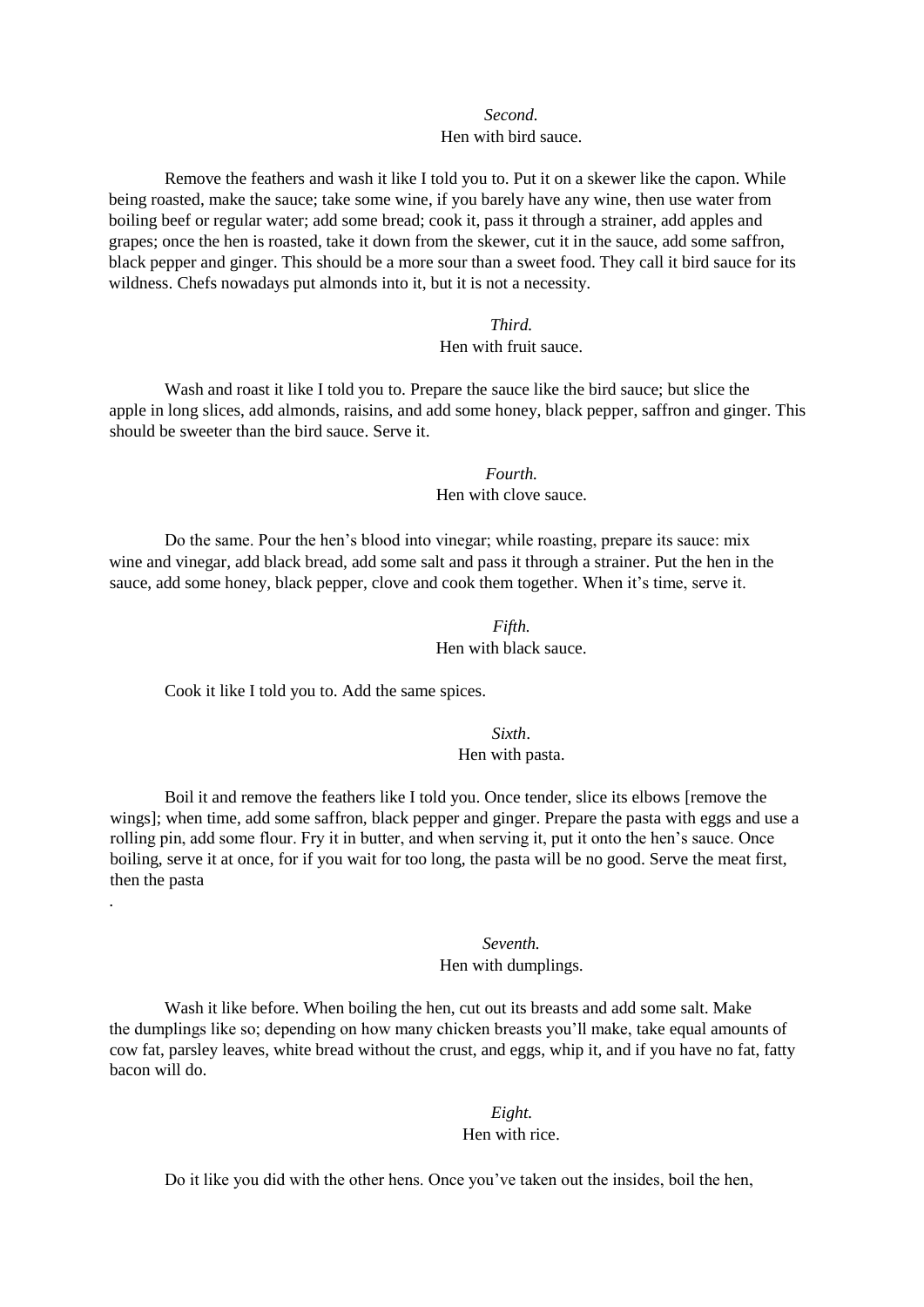put its stomach and liver next to it, and before you'd make the porridge, clean it; once the hen is tender; add black pepper, mace. Put the clean, washed rice onto the meat and cook them together, but don't overcook it; if the hen is not fat, slice some fat bacon, then add water from boiling beef, then make some sauce from sugar and ginger.

### *Ninth.*  Hen with side dish.

Prepare it and wash it like you did before. Prepare the side dish: slice some bacon with parsley, put it in a pot, break some eggs into it, grate some bread inside, mix them together, add some saffron, black pepper and ginger, put it on a clean table with flour; make some slices, then stretch it, but they shouldn't be bigger than your finger. If you have no white bread, use flour only; but we only like it this way, they prepare it no other way. Boil it like I told you with the dumplings. If you want to make the side dish in a different way, put the mixture into hot water with a wooden spoon; once boiled and tender, put it next to the meat and add some saffron, black pepper and ginger. When serving it, put the side dish on top of the meat.

*Tenth.* 

Hen with spinach.

Wash it like I told you. Boil the whole hen; once boiling it to make it tender, put it in a different pot; add some black pepper, mace; clean the spinach leaves, boil it in hot water, then pass it through a strainer, pour cold water onto it and twist it [wring it out]. Once the meat is cooked, pit the spinach next to it, let them cook together. When serving it, put the hen on the plate and the spinach onto it.

# *Eleventh.*  Hen with Hungarian sauce.

Clean it and boil it like I told you. Once tender, slice some onion and parsley roots, add some vinegar, then add some black pepper and ginger.

> *Twelfth.*  Hen with salted gooseberries.

Do what I told you before. When boiling it, don't add too much salt, for it is salty enough without gooseberries, and once tender, break some gooseberries a bit with your hands, put it on the meat. If cooking it in an iron pot, and it becomes black from the gooseberry, do this: break two eggs in some vinegar or sauce, and mix it, then pour it onto the pot.

> *Thirteenth.*  Hen with salad.

Do the same like I told you. Stitch the hen, put it on a skewer. While the hen is being roasted, hard boil some eggs and add some parsley leaves. Once the hen is cooked, take it down from the skewer, slice it, put it into a pot, pour some vinegar on top, slice the eggs and add some salt and put it on top of the plate; pour some vinegar onto the parsley leaves as well, then serve it.

> *Fourteenth.*  Hen with onion sauce.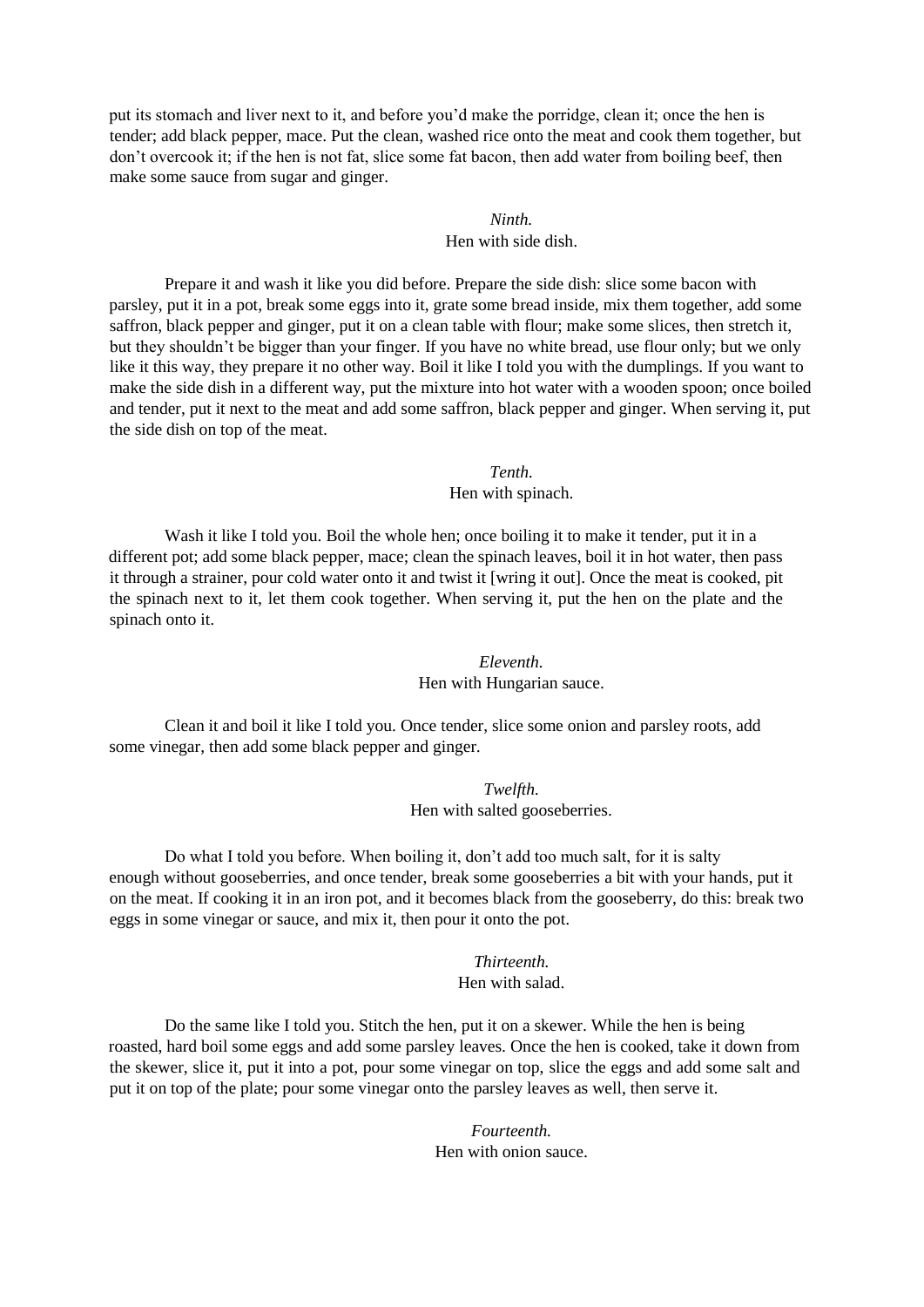Do the same like the others. While the hen is roasting, make the sauce: peel the onion, wash it, slice it on the table: put them into a pot, pour beef broth onto it, cook it for a little while, but don't overcook it, then add some vinegar, black pepper and mace, once the hen is roasted, put it into a plate and pour the sauce on top.

# *Fifteenth.*  Hen with black pepper dust\*\*\*.

Wash it and roast it like the others. Prepare the black pepper dust: Peel garlic, break it, pour vinegar onto it and add some black pepper; if the vinegar is strong, add a bit of beef broth. When serving it, put it into a pot and let the black pepper stand on the fire. Don't let the black pepper dust boil, for it will take the garlic's strength. Pour it onto the hen.

# *Sixteenth.*  Hen with despot\*\*\* sauce.

Roast it, clean and break the garlic like I told you. Don't add other spices to the garlic, pour boiled beef broth onto it. When serving it, slice it and pour the hot sauce onto it.

> *Seventeenth.*  Hen with Lippa sauce.

Remove the feathers, take out the insides and do what I told you. Boil the hen or the capon in cabbage soup. Grate some horseradish onto it, and once cooked, take it out of the fire, don't let it be too hot, for that will take the power of the horseradish. Once you put it into a plate, pour some sauce onto the horseradish. Hungarians like this dish. If you can, cook a fat hen or capon.

# *Eighteenth.*  Hen with rice again.

Do what I told you before; cook the rice, but don't add black pepper; cut the hen like we did before. Then add the rice next to it, add some mace as well.

> *Nineteenth.*  Hen with sage.

Do the same until the side dish. When boiling it, add some sage; when it's time to add some black pepper, add vinegar and ginger too, fry white bread cubes in butter; when serving it, put the fried bread in the center, for if you put it there too soon, it will drench and will foul the dish.

> *Twentieth.*  Hen with broken sauce.

I've already told you how to make this sauce, you may find it among the geese.

*Twenty-first.*  Hen with yellow onion sauce.

I've told you how to make this sauce, do the same, but add some saffron too.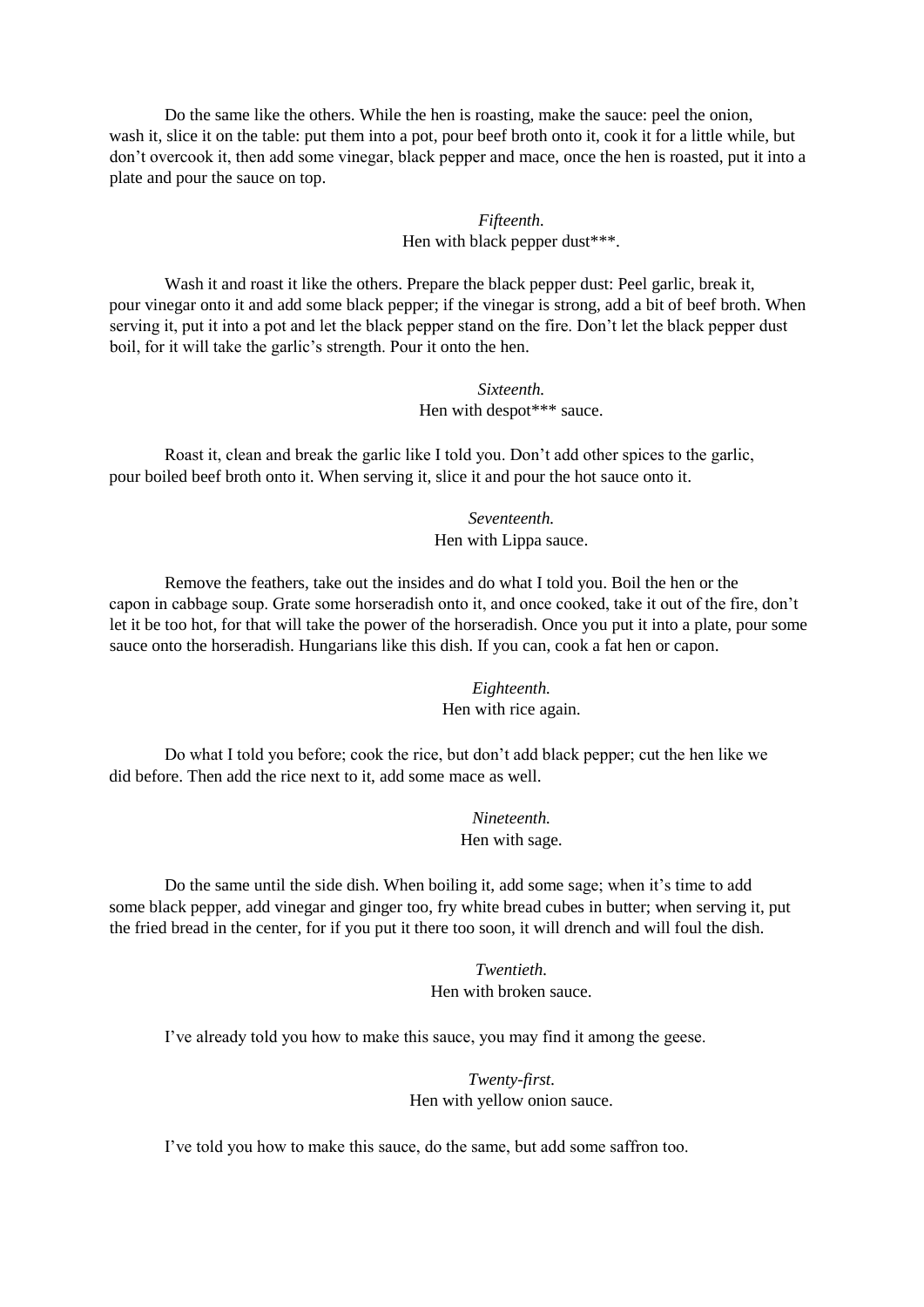### *Twenty-second.*  Hen with laska\*\*\* and sage.

Cook the hen and prepare the laska like I told you. But when using the rolling pin, slice the pasta like I told you. Fry it in butter, and if you have no butter, boil it in clean water, take it out of the water, pass through a strainer the water itself and put it next to the meat. You can serve it white if you want to add no saffron.

### *Twenty-third.*  Hen with German sauce.

Cook it like I told you. Cut it after boiling, fry some onions and flour with butter, put it on the meat, add some saffron, black pepper and ginger. Then serve it, but don't add too much sauce and spice.

# *Twenty-fourth.*  Hen with Saxon sauce.

Do what I told you before. Cook the capon after boiling it, if it has too much water, take it out and pour some really sour wine onto it, cook it in that, add some butter. When it's time, add some saffron, black pepper and ginger; slice some white bread, but don't make too thin slices; toast five or six slices. When serving it, put four slices into the plate, then the hen, and cover the hen with the toasted bread, then pour the sauce onto it.

# *Twenty-fifth.*  Hen with spicy sauce.

There's no need to waste words. You can find the sauce among the veal.

*Twenty-sixth.*  Hen with harvest sauce.

If you don't know how to make it, find it among the veal.

*Twenty-seventh.*  Hen with black pepper.

Remove the feathers, clean it and remove the insides like I told you. Boil the whole hen, and once tender, add some parsley leaves and roots, then some garlic and a bit of onions. Once serving it, take it out. When it's time, add black pepper, ginger and some mace.

> *Twenty-eighth.*  Hen with pasta.

Do the same for the side dish. Boil the hen with some bacon; slice some cabbage, and while boiling the hen, put it next to it and let them boil until tender. Then add some saffron, black pepper and a bit of ginger. When serving it, put the hen in the plate first, then put the cabbage there too.

*Twenty-ninth.*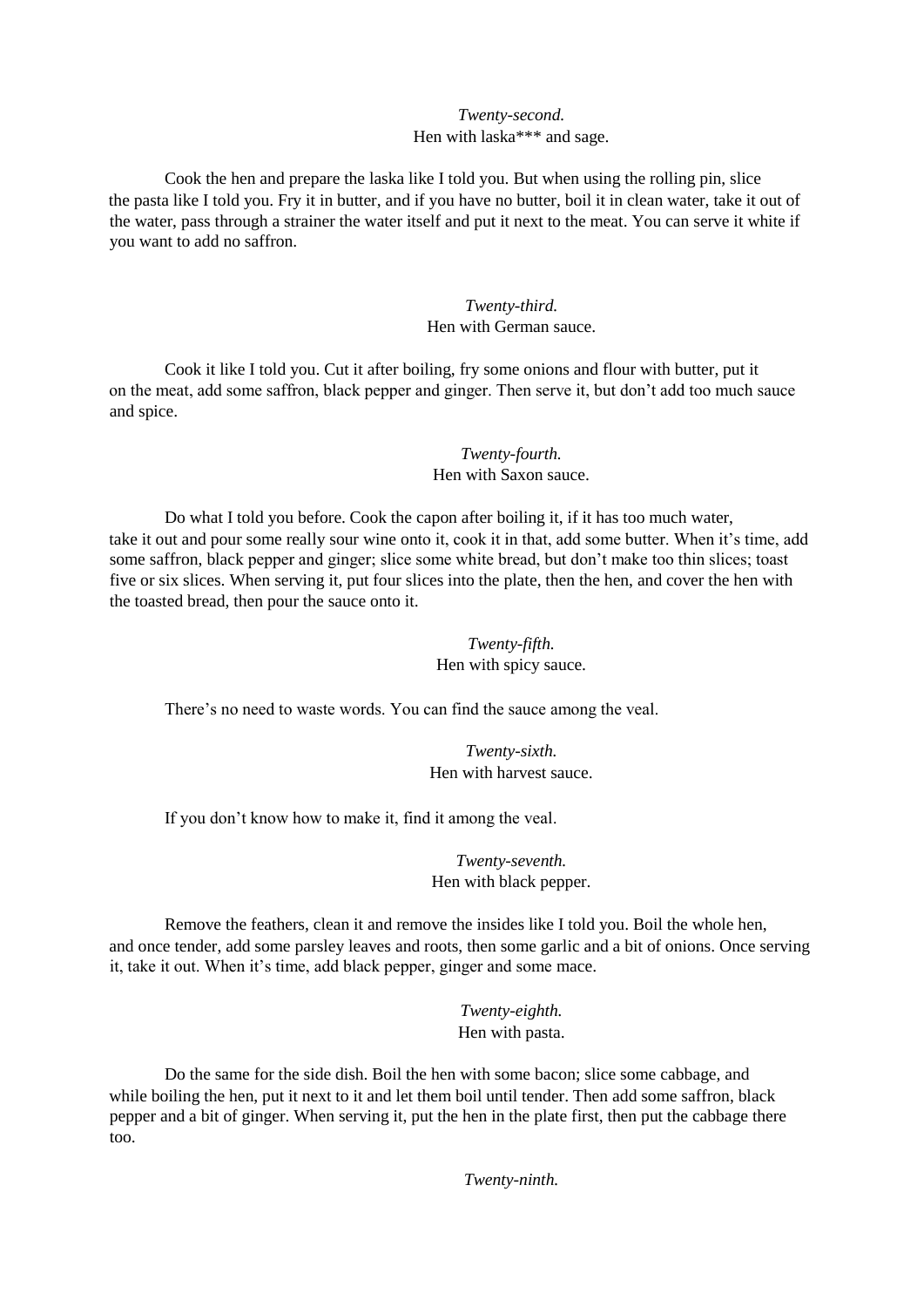Hen or fat capon with salted cabbage, Transylvanian style.

Do what I told you before. Have someone slaughter the hens or capons you want, then boil some fish with bacon; while boiling, make thin cabbage slices. Then put the cabbage into the plate, and add some black pepper. When boiling it, put the cabbage to the meat, add some black pepper and serve it.

> *Thirtieth.*  Hen with white bacon slices.

You can learn how to cook this among the veal or geese.

*Thirty-first.*  Hen with yellow bacon slices.

If you don't know how, you can find among the same.

*Thirty-second.*  Hen stuffed with clean pepper.

Remove the feathers and the intestines like I told you. Once the intestines are removed, skin it, cut the legs by the knee, remove the wings, leave its head on the skin. Do the stuffing. If you have fat bacon, slice it like you'd slice a sausage, add some black pepper, if you want you could also add marjoram or black pepper; if you have no pork, you can do so with sheep or calf. This is the stuffing; fill the hen, stitch it. Boil it in hot water, if you want to roast it, make some sauce, but you can also cook it.

> *Thirty-third.*  Hen again.

Cook its meat with black pepper, but leave its legs, stomach and liver.

*Thirty-fourth.*  Cold, stuffed hen.

It should be an old rooster. Don't cut the rooster's throat, hang it instead and kill it this way. Skin it like I told you, but don't cut the legs, then stuff it with the previous stuffing. Add saffron to the stuffing, black pepper and whip some eggs, don't cut the rooster's comb. Put one rooster to a plate, they should be about the same old age. Stuff the roosters' skin, put them into a pot and put their necks to the pot's edges. Before making it, cook some cow legs like they'd do it for aspic. Pour the leg's broth onto the roosters. You can serve the cow legs as aspic for your lord. Don't overcook the roosters, keep them in line while adding black pepper, then add some vinegar, honey, saffron and ginger. When it's time, put them into a plate and clean them. Put the plates so that roosters look like they're standing; if the weather is hot, put them on ice, for they won't foul in the ice.

> *Thirty-fifth.*  Hen again, the one the Germans call stag capon.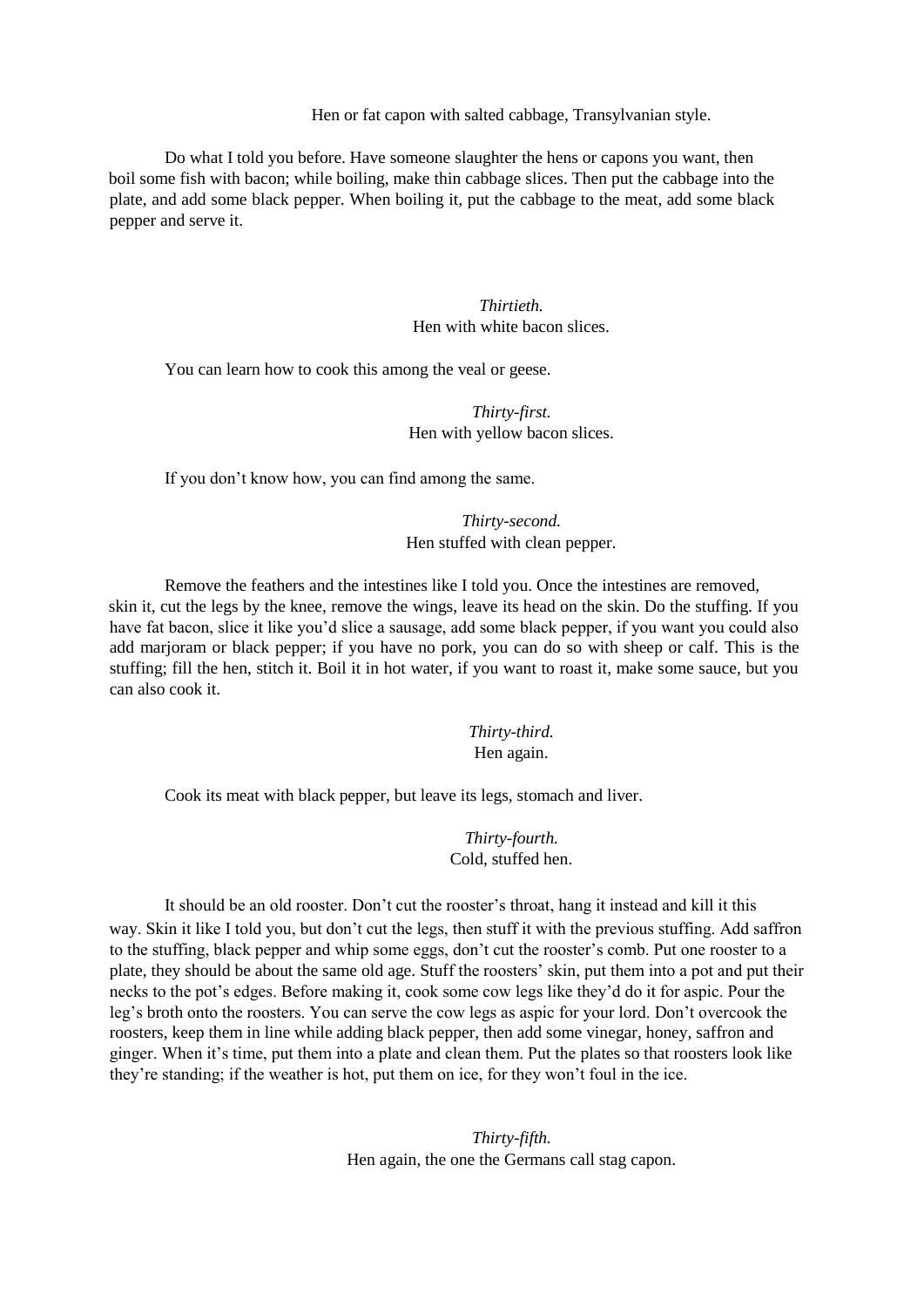We call it stag capon, too. You don't have to cut its throat, kill it and skin it like the previous one. Chop its stuffing with roast beef and pork, bacon too, but not too fatty. Stuff three in a table; once stuffed, close them and cook them in a tin pot. Stand them up, too, look out for its horns, for if you overcook it, they shall fall out; add some spices. Take it out, put them into a clean place, let them cool and stand them up; tie their mouths to keep them open and don't let them stuck together. Make a cross underneath them, first one should have a plate-like circle, the cross should be a span long, make a cross on the end of the wood. They usually have a woodworker do this. Once the cross is ready, put sourdough into a plate, stretch it in the plate with your wet hands, and put the circle into the sourdough, then make the three capons sit down on the wood of the cross. Have a three finger tall little green or red Italian tree made from paper, glue it to the circle. If you know how to make this, you can make it with green wax, too. You can put little strudels or doughnuts into it, and raisins, fig. Paste its horns with gold or silver, if they've fallen out, put them back; if it lost its horns, make horns with white wax. Cover it with silver so they won't recognize it as wax. If you can't paint the comb under the capon's chin, then ask the woodworker to have it painted red.

#### **About the chicken.**

*First.*  Chicken with spicy sauce.

Boil the water and remove the feathers. Burn it after removing the feathers, put it in clean water, wash it, cut out its nails; then wash its intestines in another clean pot. Pour water and some bacon onto the pot, let the bacon cook; then slice the chicken, boil it with the bacon; boil the bacon until tender, then slice it, add some onions or tarragon, add some parsley leaves and lemon. When it's time, add black pepper, saffron and ginger, and when serving it, put the lemon on the table, the meat into the plate, then put the egg barley onto the meat. Serve it when it's hot.

> *Second.*  Chicken with gooseberries.

Do what I told you before, boil the water and add some bacon. Boil the gooseberries, pour it into the chicken's pot, pass it through a strainer, add some bacon, and when serving it, pour the liquid through a strainer onto it. Add some spices.

### *Third.*  Chicken with grapes and gooseberries.

Do what I told you before.

*Fourth*. Chicken stuffed with clean black pepper.

Remove the feathers like I told you, don't burn it; once you've removed the feathers, burn it, put it in clean water and cut out its chin and nails, then put it into another pot of water. Put your finger into its neck and separate the skin from the meat, this is where the stuffing goes, if there's not much food in its stomach, pull it out; if there's lots of food there, remove it from the neck and don't let the food drain into the skin. Some chefs inflate the chicken, but that's not good. Do the stuffing like so: cut some fat bacon with parsley, mix some boiled and raw eggs. Stuff the chicken like so, boil it in clean water until it's tender, pour some beef broth onto it, and once cooked, add some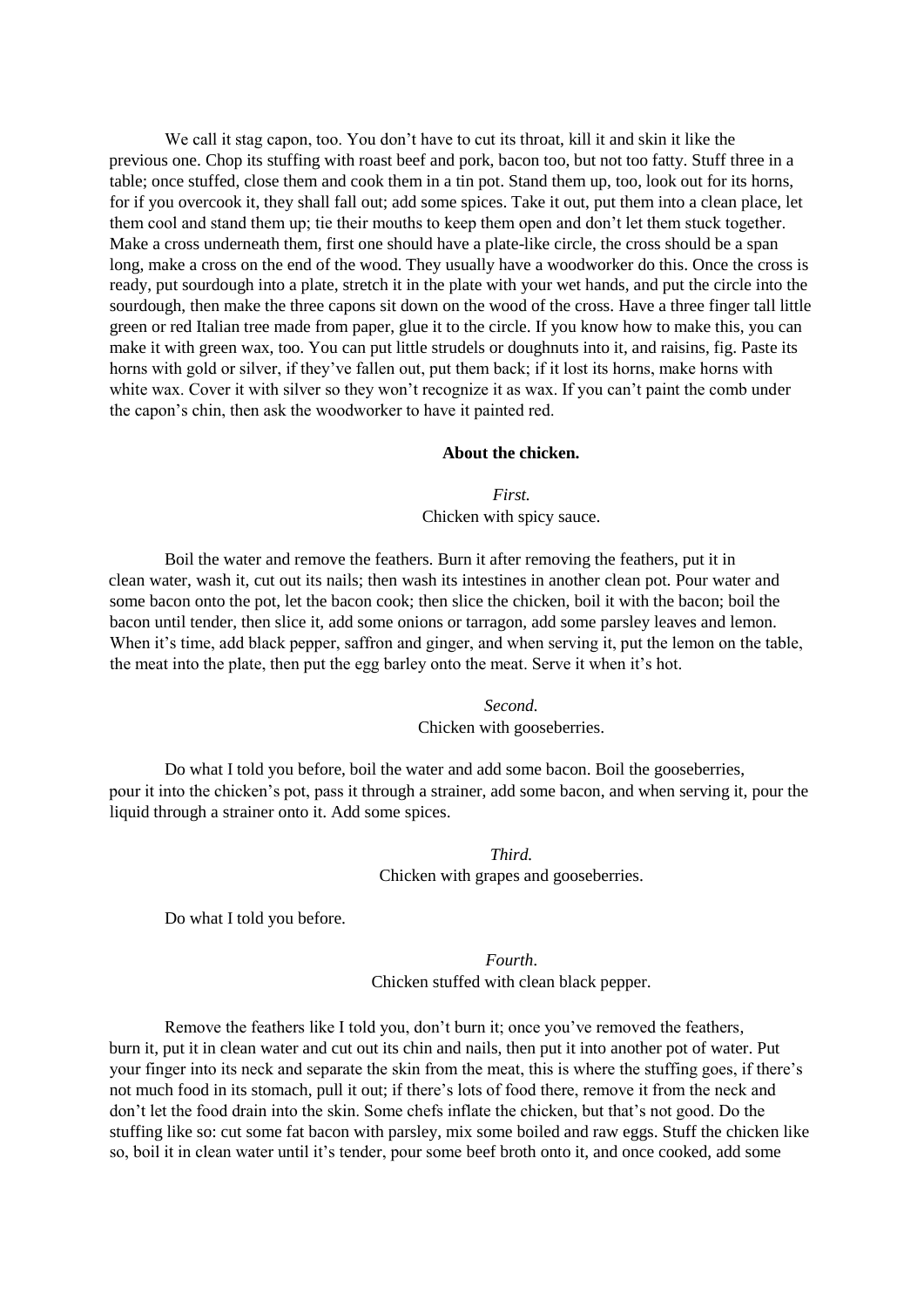garlic, parsley roots and leaves, and when it's time, add some salt, black pepper and ginger, then serve it like so.

#### *Fifth.*

Yellow, stuffed chicken with sour cream.

Do what I told you, with the stuffing as well, but add saffron too. Once stuffed, poach it then cook it. When boiling it, pass some sour cream through a strainer onto it, and once cooked, add some parsley leaves. When time, add some saffron, black pepper and ginger, then serve it when your lord demands it.

> *Sixth*. Cooked, stuffed chicken.

Remove the feathers and do the stuffing like I told you. This needs yellow stuffing too, and once stuffed, stitch it, put it into hot water, and when you want, cook it; but don't overcook it, for its stuffing will go bad; if you want, you could make sauce too, but it can be served when dry, also.

> *Seventh.*  Chicken stuffed with shallot.

Do what I told you before at first. Peel the shallot, cut it with bacon and parsley leaves, if you have no shallot, onion will do; if your lord wants, then add some black pepper, but we do it without. Put it into hot water, put its stomach and liver to its wings, and don't forget to spice it.

> *Eighth.*  Chicken with Bavarian sauce.

Boil it until tender, take out its intestines like I told you. Slice the chicken, put some bacon onto it, and once tender, slice some onion and fry it in fatty beef broth, pour it onto the chicken, add some saffron, black pepper and ginger, and when serving it, add some gooseberries without their insides. Then serve it.

> *Ninth.*  Salted chicken, Polish style.

Do what I told you before. Boil the chicken, cook it in salt, and when tender, add some mace, don't add too much salt; when serving it, put it into the plate, add some strong vinegar, and some black pepper and ginger.

> *Tenth.*  Chicken with pastry.

Remove the feathers and the intestines like I told you. Once the intestines are taken out, break the wings with some wood. They break this so it won't scratch the clean pot's sides. Put it next to the beef, let it cook. While boiling, slice some parsley leaves with fat bacon, have someone bring lemon with leaves, and if you have no lemon, add marjoram, then add some black pepper.

Make dough out of eggs and flour. Stretch it with the rolling pin, leave the center with a bit of a bump. Push the little bump with your thumb. While pushing it, take it with your other hand and stretch it towards the ceiling, until you can tie your hands with it. You will have a little dough pot, put the chicken into it and add some salt.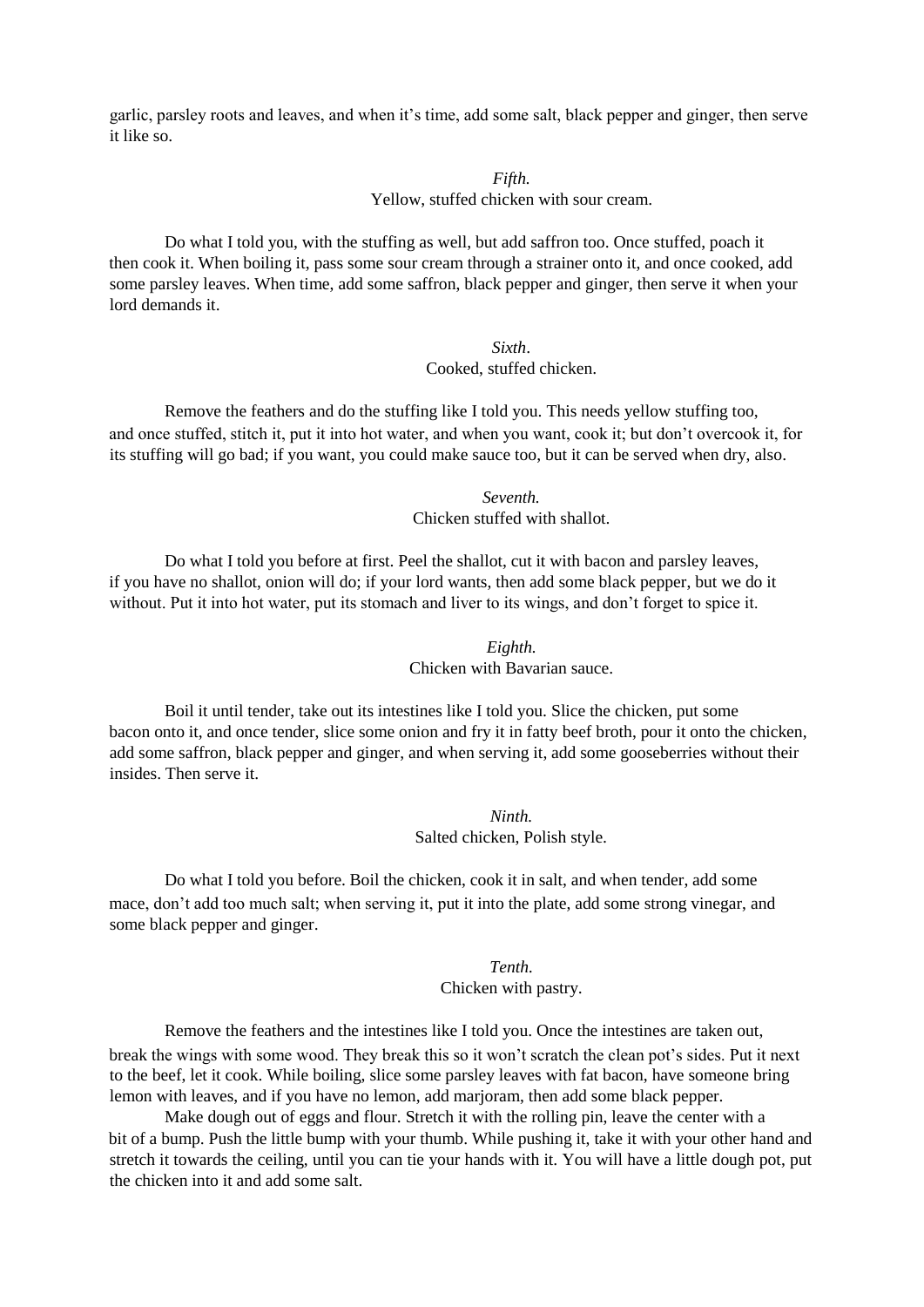Slice the lemon, put it into the water, put the bacon onto it, then chop some marjoram so that it'll have a good smell, then pour some beef broth on top. Stretch the lid made from dough. Have enough for the paste pot's lid, put some water on the edges so that its lid won't get stuck. Make a little chimney at the lid, then make a chicken head shape; paste it with water so that it won't get stuck. It's done, bake it in baking sheet, and if you have none, use your furnace instead. When serving it, slice open its lid, taste the sauce, add some spices if you must, then serve it.

### *Eleventh*. Stuffed chicken, Saxon style.

Remove the feathers and the intestines like I told you. Put it on a skewer, stitch it and roast it, while roasting, peel an onion, and when serving it, put it into a plate. Slice the onion onto it. Pour some vinegar and add some ginger. Serve it when hot.

#### *Twelfth.*  Fried chicken.

Do what I told you before. Cook it in salt, and once cooked, take it out and let it cool. Make salty pancake from eggs and flour, and when serving it, fry the chicken in this, put it into the pancake and serve it when hot.

Hen with spices.

Roast the hen, put it into a pot and put some raisins next to it, let it dry for a while: its sauce will be like that of a liver; cover it, add spices.

Another way to make this. Cook the chicken, slice it into two parts, fry it, pour sweet wine to it, add some saffron, you don't have to use bread.

### Cook the hen.

Put salt into a pot of water, boil the hen, put ginger, black pepper and mace into it and let it cook slowly. Once half cooked, pass through a strainer the water, wash the hen in warm water, put it into the pot once again, pour water through a strainer onto it, then let it cook slowly. Its broth will be good.

Cooked hen in lemon broth.

Take some lemon, fry the hen in butter, put it in a pot, take it out and pour beef broth onto it, add some wine of both types, add some black pepper and let it cook; once cooked: slice some lemon, put it in the water, boil it for a while, taste it to make sure it's not too sweet, then serve it and put a slice of lemon onto it.

Sauce for cooked hen or bird.

Take some raisins, take out their seeds, break some currants; take the raisins, pour sweet wine onto them, pass it through a strainer: they will be red; let them cook in a pot, take out the hen, put it into a plate, pour the sauce and some rose water onto it, then put it on the fire, take it out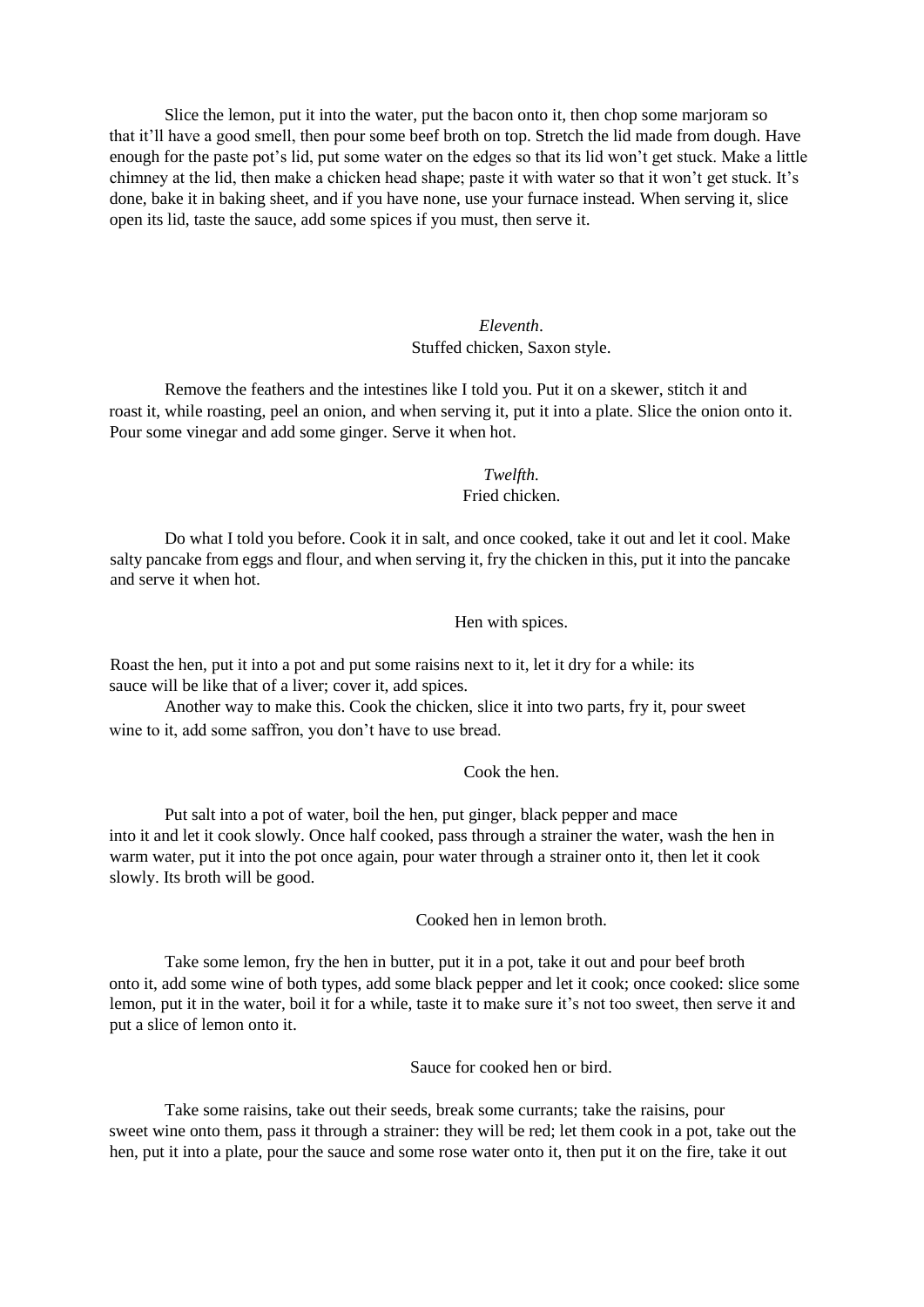and let it cool, and don't overcook it for that will take the spices away: you may add some cinnamon as well. Then cover and serve it.

Cook capon in a sheet.

Take out the fat capon's feathers and intestines, stitch it, put it on a skewer, tie the sheet [of paper] to the capon with a thread, cook it from afar to not burn the paper sheet. You can cook other things in paper, like sheep liver.

Chicken with lost sauce.

Take out its bone from the neck and do this stuffing. Slice some bacon and mix eggs with parsley leaves, add some ginger and salt, and once the neck bones are taken out, stuff the neck with it, boil it until tender, pour some beef broth onto it, add some black pepper.

Fried chicken.

Fry one or two chickens in butter, pour some wine and beef broth onto them, let it cook, and once cooked, grate a bread roll and pass it through a strainer. Pour this sauce onto the chicken, add some ginger and black pepper to make it spicy.

Chicken with sour cream.

Cook the chicken in water and once tender, boil it again, add some sweet milk next to the coal to curd it, pass it through a strainer and once cool, break some eggs into it and add some black pepper, saffron and ginger, mix and grind them; once the chicken is cooked, take it out and pour the sauce onto it.

#### **The next dishes are from fish.**

#### **First, about the pike.**

*First.*  Salted pike with horseradish.

When they give you the living pike in the summer, don't let it die, instead slice it at once and put it to ice; you can do the same in winter, but without ice. When time, boil the water, and if you have strong enough vinegar, the water should be twice as much, then add some spices too. Put the water to the fire, but don't let it boil, then pour this onto the pot, the water will become bluish. Do this for every salted fish, don't cook dead fish in salt if your lord doesn't force you to it. When serving it, add some horseradish and vinegar.

> *Second.*  Pike folded in salt.

Do what I told you before, but once you've taken out the insides, fold it like so; slice its belly, turn its head towards the belly, turn its tail towards the head, then cook it like so.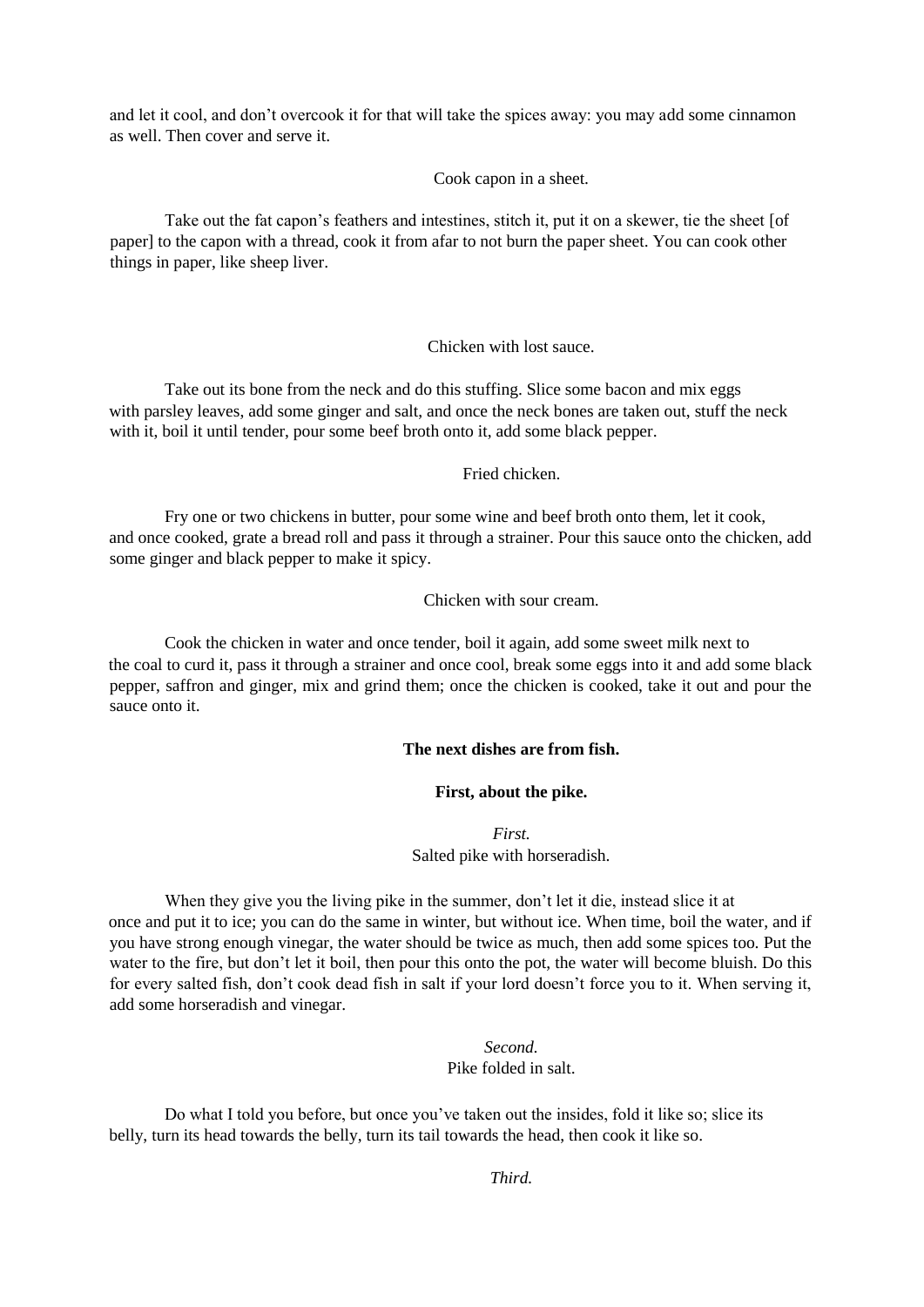### Pike with bacon slices.

Slice it and cook it like I told you. Slice the bacon into cubes, melt them, but don't burn them; once melted, pour strong vinegar onto it, you may add some strong wine too if too strong, then add some black pepper; pour these onto the pike.

# *Fourth.*  Pike with bacon slices for fasting [fish days].

Slice it and cook it like I told you, but prepare its sauce like so: slice some parsley roots, and cook it in the water, pass it through a strainer, pour some vinegar and tree oil onto it, add some parsley leaves and lemon, add some black pepper and serve it.

# *Fifth.*  Cold pike in salt.

Cook it like I told you. Once cooked, put it in a clean place, let it cool, put it in a clean pot, pour some vinegar onto it, let it stand for a few days, then serve it.

> *Sixth.*  Pike in broken sauce.

Remove the scales and slice it, boil it and add some salt; stuff its stomach with meat from its nose; cut it, use its blood too, then add some saffron, black pepper, sugar, ginger and salt, then add some grapes too, and when stuffing it, wash the stomach and stuff it like so, stitch or tie its end so that it won't come out, boil the stomach in hot water and put it to the pike. Prepare the sauce like so: Boil some clean water, put some onion onto it and two pieces of white bread too. Cook it, then pass it through a strainer; slice some parsley roots, tie it with a thread, boil it for half an hour to an hour. Then put the pike into a clean pot, leave its stomach, head, tails and liver so that you won't have to deal with these when serving it; pour the liquid through a strainer onto it, put the tied parsley roots onto it, roast it, add some saffron, black pepper and ginger, and when serving it, remove the head and the tail first, put them into a plate. Once the slices are in the plate, slice its stomach too, then the tied parsley roots.

# *Seventh.*  Pike with clean pepper.

Clean it like I told you. Boil some water, slice onions and parsley roots, and slice the pike's back, pour the water onto it, add some tree oil, black pepper and ginger, if it's not time for fasting, you may use butter too, add some spices; if the pike is old, slice its nose too, you will have more meat.

# *Eighth.*  Pike with clean pepper again, in good cabbage sauce.

Do what I told you with the meat. Wash the onion and the parsley, but cook them in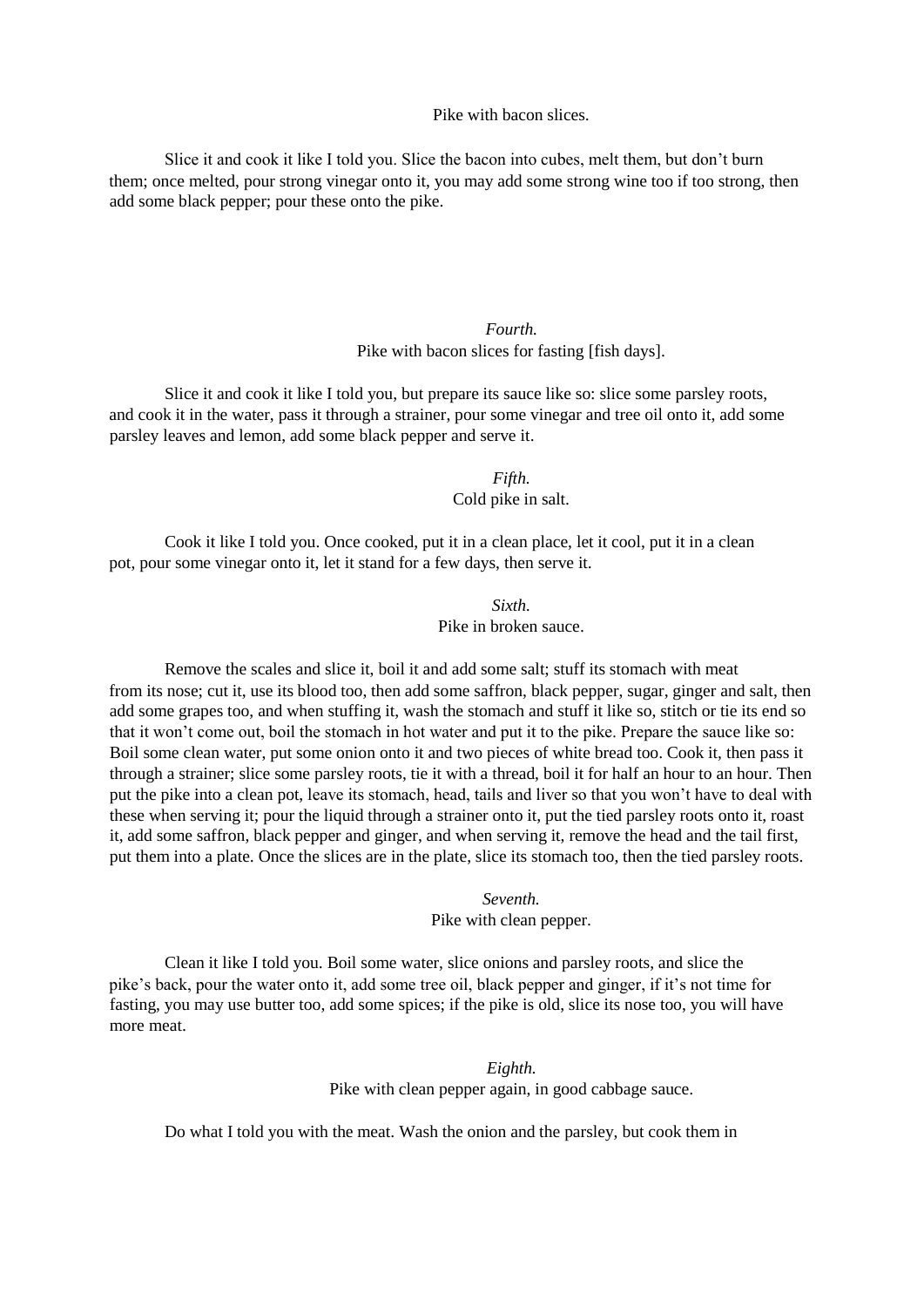clean water first. Once they're cooked, pass the broth hrough a strainer, pour cabbage sauce onto it, wash the meat in a clean pot, pour the water onto it, cook it with butter or oil, add some black pepper and ginger. They slice the onion and the parsley onto it because it hardly cooks in cabbage water.

#### *Ninth.*

### Pike with oily cabbage sauce.

Salt it like I told you to, boil the cabbage sauce, slice some onions, fry it in oil, and put the fried onion into it, add some black pepper, saffron and a bit of ginger, then serve it.

# *Tenth.*  Pike with yellow Polish sauce.

Remove the scales and add some salt like you did it with the broken sauce, but don't add bread, nor parsley, add onions and apples instead, boil it. Boil that water, pour good wine onto it and add some sugar, then add some saffron, black pepper and cinnamon, then some grapes and lemon, wash it from the salt, put it into a clean pot, pass through a strainer this water onto it, cook it, and once cooked, serve it to your lord.

> *Eleventh.*  Pike with Polish white sauce.

Slice the meat and salt it like I told you, cut the onion, fry its half in tree oil, put the other half in the water, then add some black pepper, and once you wash the fish from the salt, put the cooked onion onto it, roast it in that sauce, then add some black pepper and ginger. When serving it, put the cooked onion too, its sauce will be dense from the onion.

> *Twelfth.*  Pike with grey sauce.

Add the salt like I told you, pour water into a pot and boil it, add some onions and parsley roots; then wash it in a clean pot, pour the water onto it and some tree oil [olive oil], vinegar, black pepper and ginger, add some mace as well; boil it, roast it, add spices, don't remove its stomach and liver, and when time, serve it.

#### *Thirteenth.*  Fried pike.

Slice it and add some salt like I told you. When frying it, wash the salt from it and put it into flour, but have some butter on the fire, put the pike with the flour onto a pan with butter; once fried, you can do any kind of sauce, you may also serve it dry.

> *Fourteenth.*  Pike with pastry.

Remove the pike's scales. Take out the intestines, add some salt and roast it on a skewer; for if you cook it, it will be no good. Once roasted, put it into a clean pot, cover it it with butter, add some black pepper and clove; make the pastry dough with the rolling pin, cover the pike with the dough, paint it with some water so that the lid won't get stuck, then decorate it like I told you.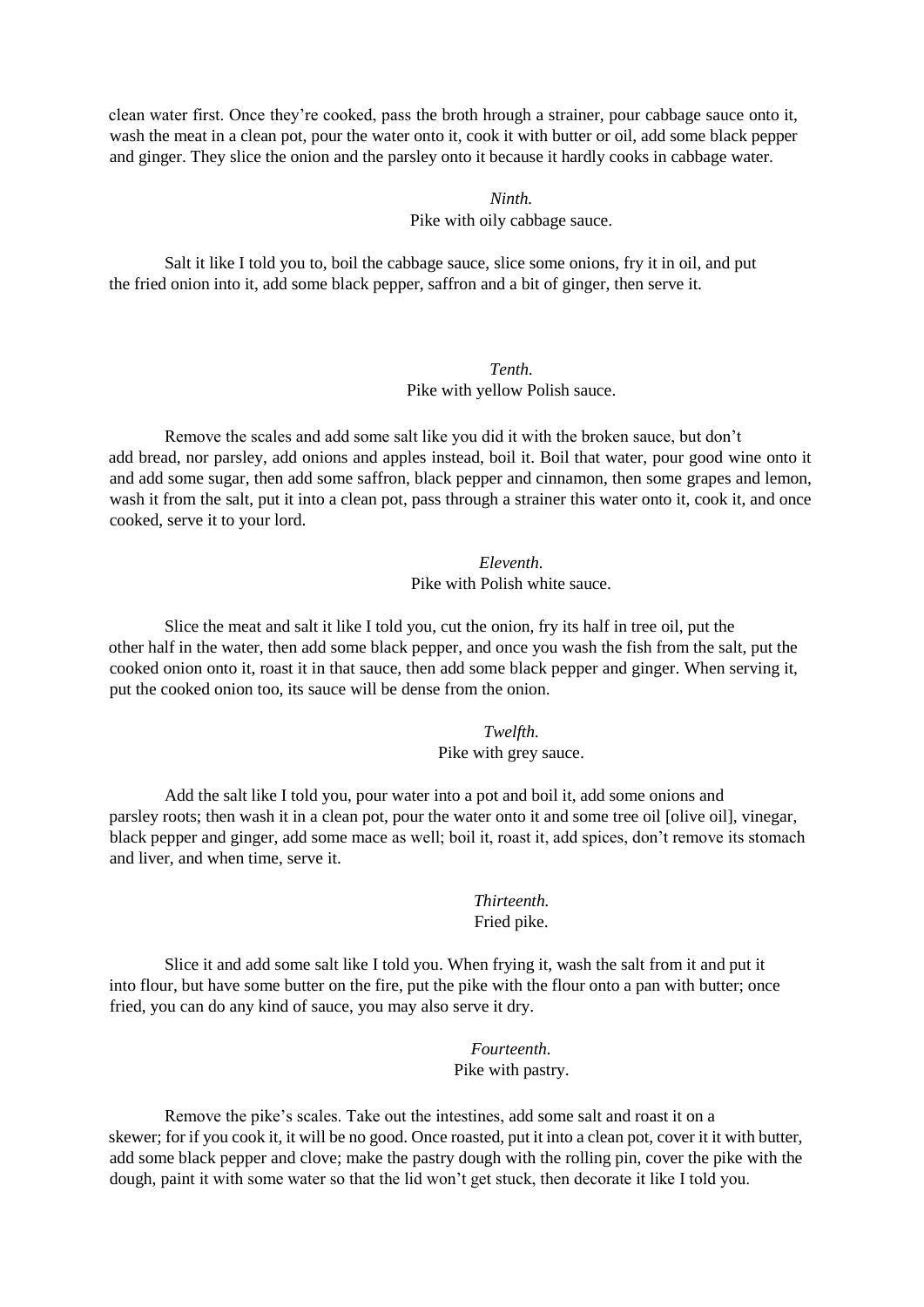# *Fifteenth.*  Pike with garlic.

Break the garlic, put it into vinegar, then add some black pepper, saffron and honey; heat it, then put the fish into a pot and pour the sauce onto it. Serve it when your lord wants.

### *Sixteenth.*  Cold pike with walleye sauce.

Clean it and add salt like I told you. Make the sauce with clean water, put some onions into it and a slice of meat from the fish; once the onion and the meat are cooked, wash the pike from the salt and pass through a strainer the water. Once cooked, put the meat into a plate, mix and break the sauce, pour some vinegar onto it to make it white. If doing it in the summer, put the meat onto ice and pass through a strainer the sauce onto it, but have a lot of sauce, for that is how the dish looks good. If you have a beluga bladder, put a bit into it, and also its own bladder. When serving it, slice some onion on top of it.

### *Seventeenth.*  Pike with clove sauce.

Salt its body like the other ones. Fry it like I told you. When you kill it, put vinegar to the blood, peel off the scales. Prepare the sauce: pour wine to the mix of blood and vinegar, add black bread, honey and clean water. It's better if you cook it in wine only. Pass it through a strainer, but don't make it too thick. Slice some apples and put some grapes onto it, add some black pepper, ginger and clove, then cook it. When serving it, put the fried pike into the sauce, roast it and add spices, then serve it.

# *Eighteenth.*  Pike roasted, half cooked in salt.

Peel of the pike's scales, take out the intestines, salt the part without scales, then put canvas onto the part with scales; put the scaleless part on a grill, dip the canvas into vinegar and put it on the scaleless part; have some strong vinegar next to it and cook it; tie clean cloth to a little wood, let it stand in the salty water, then pour it onto the part with the canvas and roast it. From the lower part's heat, the upper part will cook too; once done, you may make some sauce.

# *Nineteenth.*

### Roasted pike.

Peel off the pike's scales. Skin it, slice the meat on the sides and remove the bones; cut the meat, add some parsley leaves and some tree oil, then some sugar, black pepper and small grapes; stuff it, then put back its skin, add some salt to the stuffing. Then roast it on a grill, make some sauce if you'd like, and when serving it, cut the thread from the stitching on the neck.

### *Twentieth.*

Roasted pike in scales.

Wash the pike, take out the intestines, add some salt and put it on a grill. Once hot, peel off the scales and add some salt, do the same with the other side. Roast it like so. Then serve it however you'd like.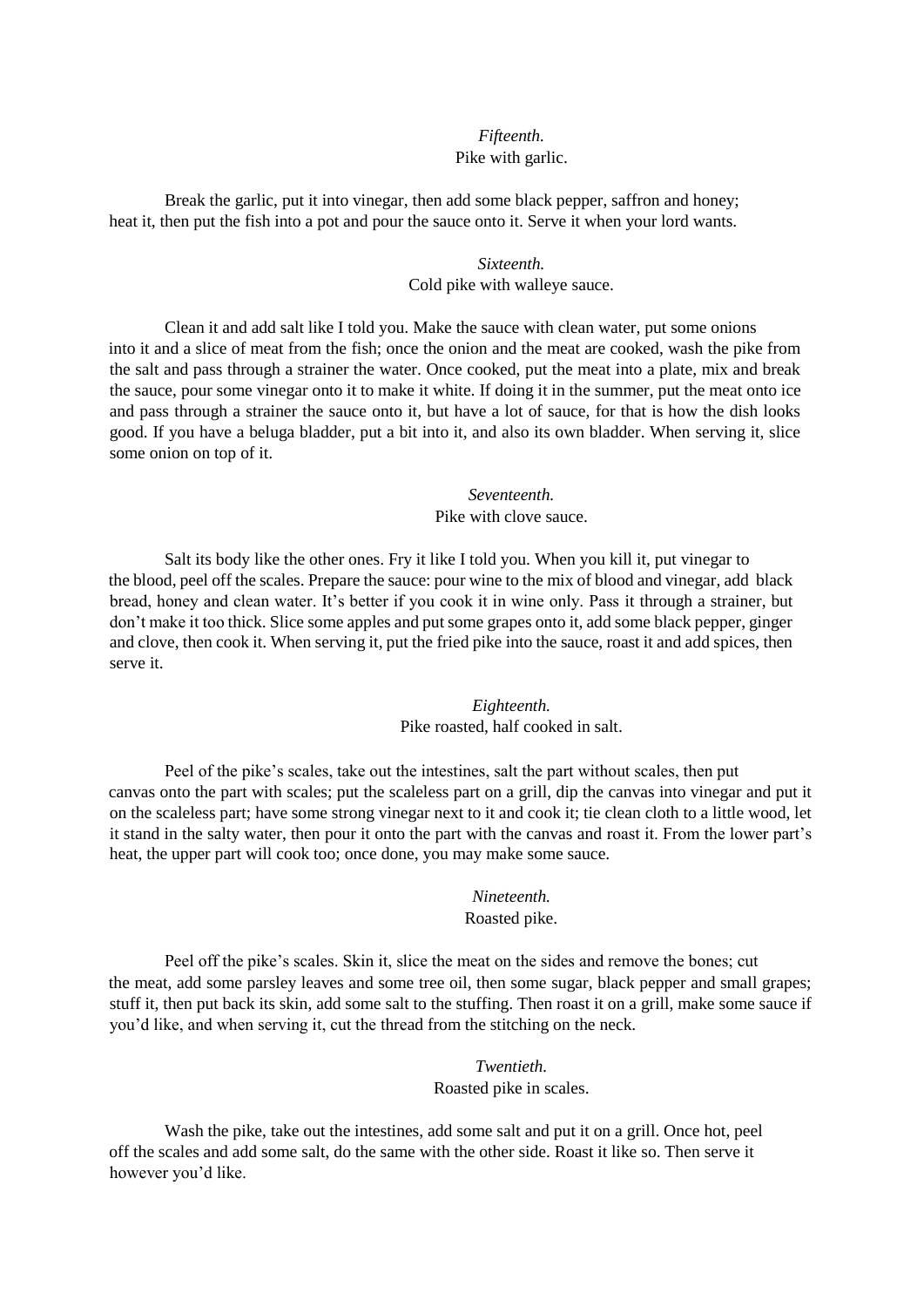### *Twenty-first.*  Pike with spinach.

Salt the meat like I told you. Boil the water, fry it in tree oil and add some onions. Poach the spinach, wash it twice or thrice; wash the fish from the salt, put it in a clean pot and add the spinach, then some black pepper and a bit of mace, cook it, then pour the sauce onto it.

> *Twenty-second.*  Pike, whom they call prucz pike, with horseradish.

Slice it, boil it, add some salt, and when about to serve it, have your grated horseradish ready. Pour the horseradish with vinegar onto it, then serve it.

> *Twenty-third.*  Salted pike, that hails from our country.

When you cook it with horseradish, do the same like I told you.

*Twenty-fourth*. Pike with garlic.

Wash it, slice it, add some salt, peel the garlic, break it, add some vinegar, and put it into the plate.

> *Twenty-fifth.*  Pike with onion again.

Cook it like I told you, and when serving it, slice some onions and pour some vinegar onto it.

> *Twenty-sixth*. Pike in sweet milk or with sour cream, cod style.

You'll need an old pike. Take out the intestines like they do, and slice it, boil it in salted water; but don't let it cook, pass through a strainer the water, pour cold water onto it, peel off the scales, take out the fish bones, pass through a strainer clean, boiled milk onto it, or really good sour cream, slice some onions and fry them, take it out of the fire, let the butter cool, then put it onto the pike, for if you put it there when hot, it will shrink the milk. Then add some saffron, black pepper and ginger, cook it with the spices and when it's time, serve it.

> *Twenty-seventh.*  Stuffing the pike's intestines.

If you have a big, old pike, take out the intestines, wash it, inflate it, then slice a bit from the pike, put it into vinegar for a little while; then add some sliced bacon, if the bacon is fresh then add some salt, add some sweet spices and small clove; stuff the intestines with it, then tie it. Then pour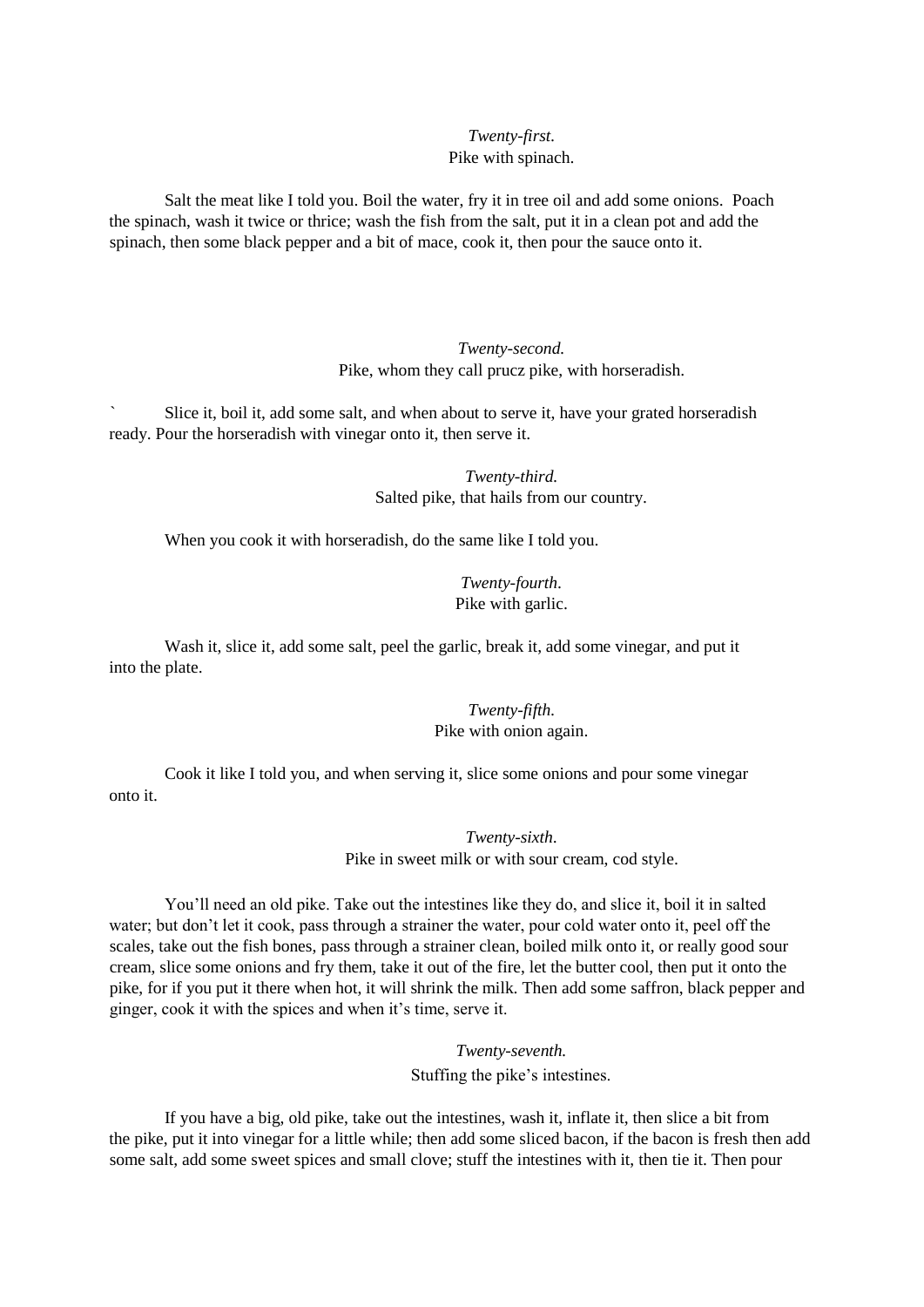equal amount of water and wine into a pot, cover it, let it boil; add some ginger and vinegar, once the pike is cooked, slice the cooked intestines like you slice lemon or radish, then put it into the pike's head. You can stuff pigs' intestines like so, too.

# *Twenty-eighth.*  Sweet sauce for fish.

Take a good, sweet kalach\*\*\*, grate it so that it'll look like flour; heat some butter and put it on the grill; pour some good wine with it, put some cinnamon and sugar onto it, and when you serve it, add some sugar.

> *Twenty-ninth.*  Fritter from fish roe.

Dry the pike's roes, mix it with good sauce mixed with some black pepper, make a dough out of it, pour some wine. Add some salt, then some saffron and ginger, fry it in butter. Do the same with carp roes. Dry its roes, break it, then add some more wine, with the same spices, but that is not for the sick.

> *Thirtieth.*  Pike, Polish style.

Boil the onion, then toast a few slices of white bread, put it into good wine, and once it's soft and the onion is cooked, pass it through a strainer, put the bread to the pike, then add some wine, then cook the pike in vinegar, put the onion and the wine to the pike, then add some parsley and some sweet spices, add some maces and raisins, then some salted lemon slices too, it's not necessary to add salt, add some warm butter then a bit of sugar, and cook it like so. Cook trout and herring like so, carp too, but with wine. Once half cooked, add some spices.

### **The next dishes are about carps.**

*First.*  Old carp in salt.

Do it like I told you among the pikes. Do it clean.

*Second.*  Cold carp with sauce.

Clean its gills, peel off the scales, slice open its back and add some salt. Do its sauce like so. Boil some clean water, add a whole onion and apple, then add some ginger and black pepper. Cook it for a while. Once the apple and the onion is cooked, take out the fish into a clean pot, wash it from the salt, pass through a strainer the water onto the carp. Add some honey and vinegar. Add the black pepper and the ginger again, pour a bit of wine onto the meat and cook them together. Once cooked, put it into a plate, pass through a strainer the water onto it, put the ginger and the black pepper to the sides of the plate, and when you serve it, slice it into little pieces and put onto the food.

> *Third.*  Cold carp with garlic.

Do the same with this fish as well, peel it and slice it. Boil some water, add a whole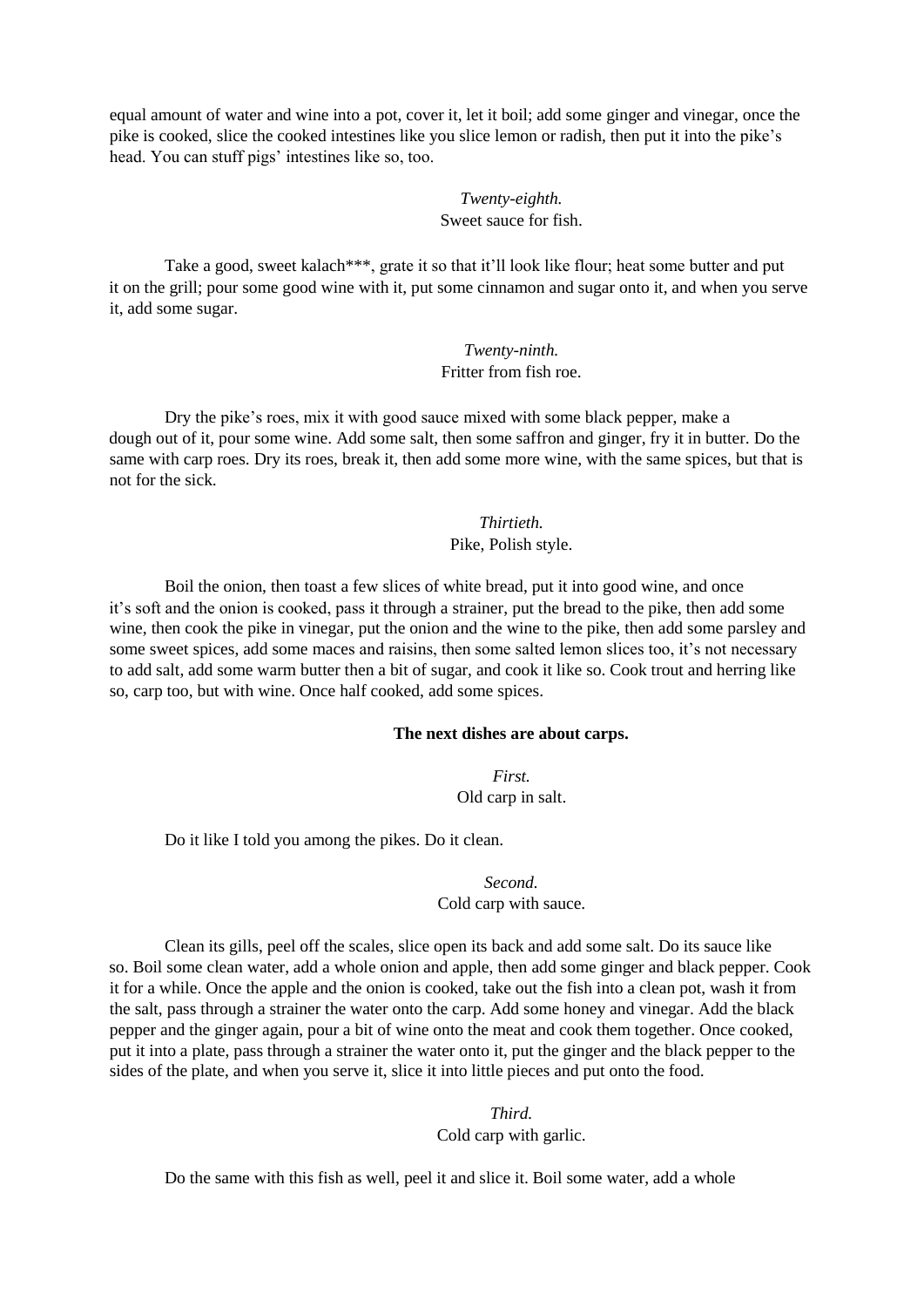onion and its bladder, once the onion is cooked, wash the fish in a clean pot, pass the water through a strainer, cook it, add some spices, put it into a plate, break the garlic, let the water cool so that the garlic's strength will not wither away, mix the garlic with the water, pass it through a strainer onto a plate, and put the garlic [back] into it.

# *Fourth.*  Carp with canvas.

Do the same if it's old, add some salt to its nose, smoke it, make thin cabbage slices, put the roes among them. Boil the cabbage, add some oil if you have, then some onions, saffron and black pepper, and once cooked, wash the fish from the salt, mix it with the cabbage, cook it together, cook its nose, and when you serve it, put it on top.

> *Fifth.*  Carp with clean black pepper, in clean water.

Wash it, slice it and add salt like I told you. Boil some clean water, and once boiling, slice some onions and parsley roots into it, if it has roes put them into the water as well, and if it's old, slice its nose, and once it's time to cook, add some black pepper, ginger and some oil, boil it so its water will shrink, but put more ginger into it than black pepper, and if you have no tree oil or flax oil, then you can cook it in butter as well.

> *Sixth.*  Carp in cabbage broth, with clean black pepper.

Do the same, but cook the parsley and the onions in water, pass it through a strainer, pour the cabbage water onto it, then add some black pepper, ginger and tree oil.

> *Seventh*. Carp with oily sauce, in cabbage sauce.

Do the same, except fry the onion and parsley in flax oil, and once fried, wash the fish from the salt, pour the fried onion onto it, add some saffron, black pepper and ginger.

> *Eighth.*  Carp with dry oily sauce, or dry carp.

If the dry carp is salty, slice it into little, finger length and width pieces, wash it in warm water, leave it in water while you're preparing its sauce. Slice some onions and apples, wash the fish, pour wine onto it, slice it, add some little grapes and raisins; pour some tree oil, cook it together. When serving it, slice some bread underneath it.

> *Ninth.*  Dry carp with horseradish.

You shall find it among the pike.

*Tenth.*  Dry carp with onions.

You can find it among the same.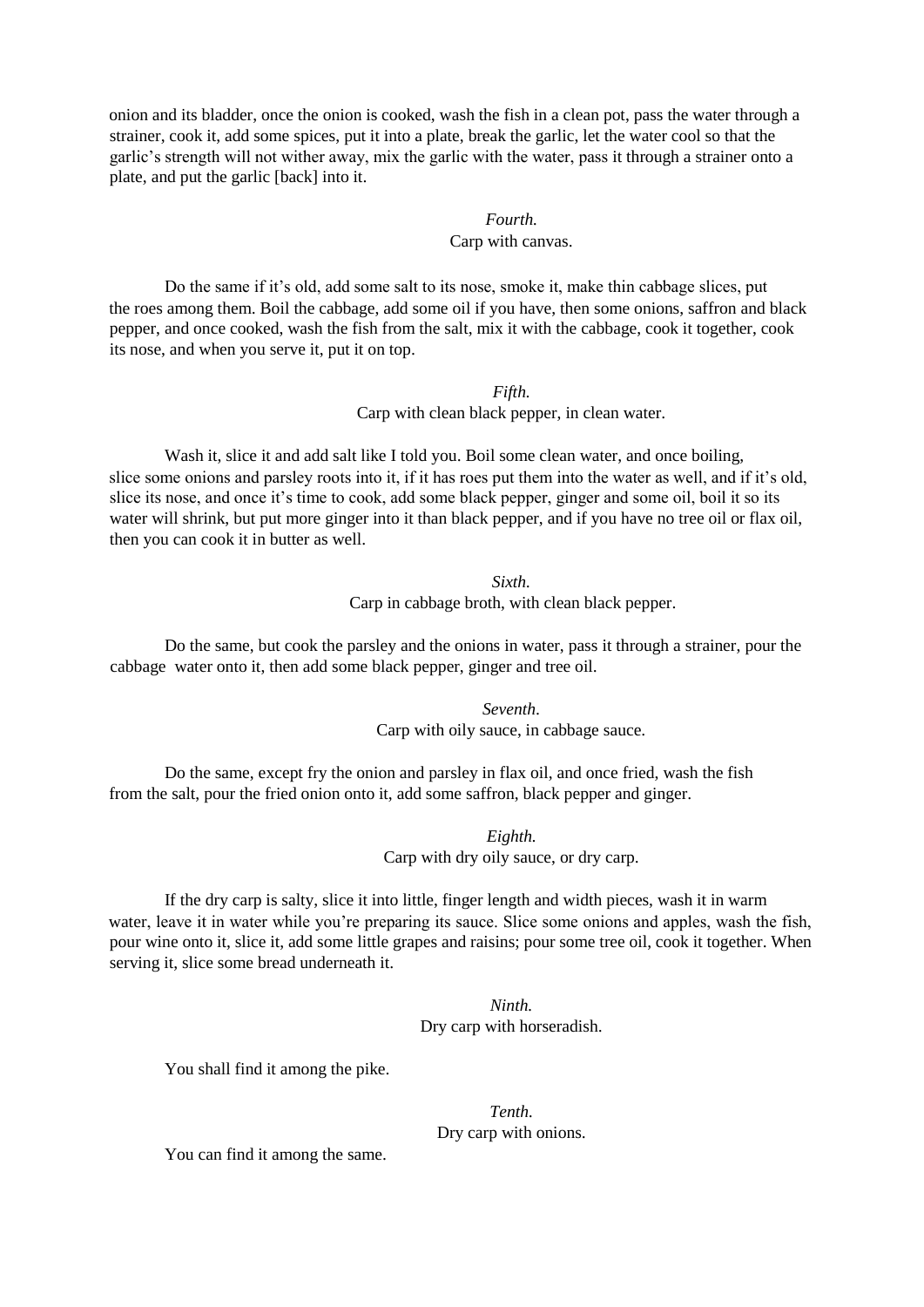*Eleventh.*  Dry carp with its own blood and clove sauce.

You shall find it among the pike, too.

*Twelfth.*  Cold carp with spicy sauce.

Do the same like I told you earlier.

*Thirteenth*. Hot carp with spicy sauce.

You will find the spices among the pike.

*Fourteenth.*  Fried carp.

You can make any kind if sauce, it's good without one, too.

*Fifteenth.*  Carp in pastry.

I've already told you among the pike how to make it. I could talk about gilding it, but we don't gild it in Transylvania, you couldn't even find it done. Besides, our lord would find it rather too expensive as well.

> *Sixteenth.*  Whole cooked carp.

Do the same like I told you with the other fish, make a sauce you'd like.

*Seventeenth.*  Cooked carp, German style.

Wash the carp, but don't remove the scales, wash the gills, slice its back, take out its intestines, roes and bladder, don't wash its blood, instead add some salt, put it into the grill, once it's hot, turn it to the other side, remove its fat, add some salt.

> *Eighteenth*. Dry carp with garlic.

I've told you how to do it among the pikes. No need to waste words, then.

### **The next dishes are about the tench.**

*First.*  Hot tench in salt.

Cook it like you cook other fish.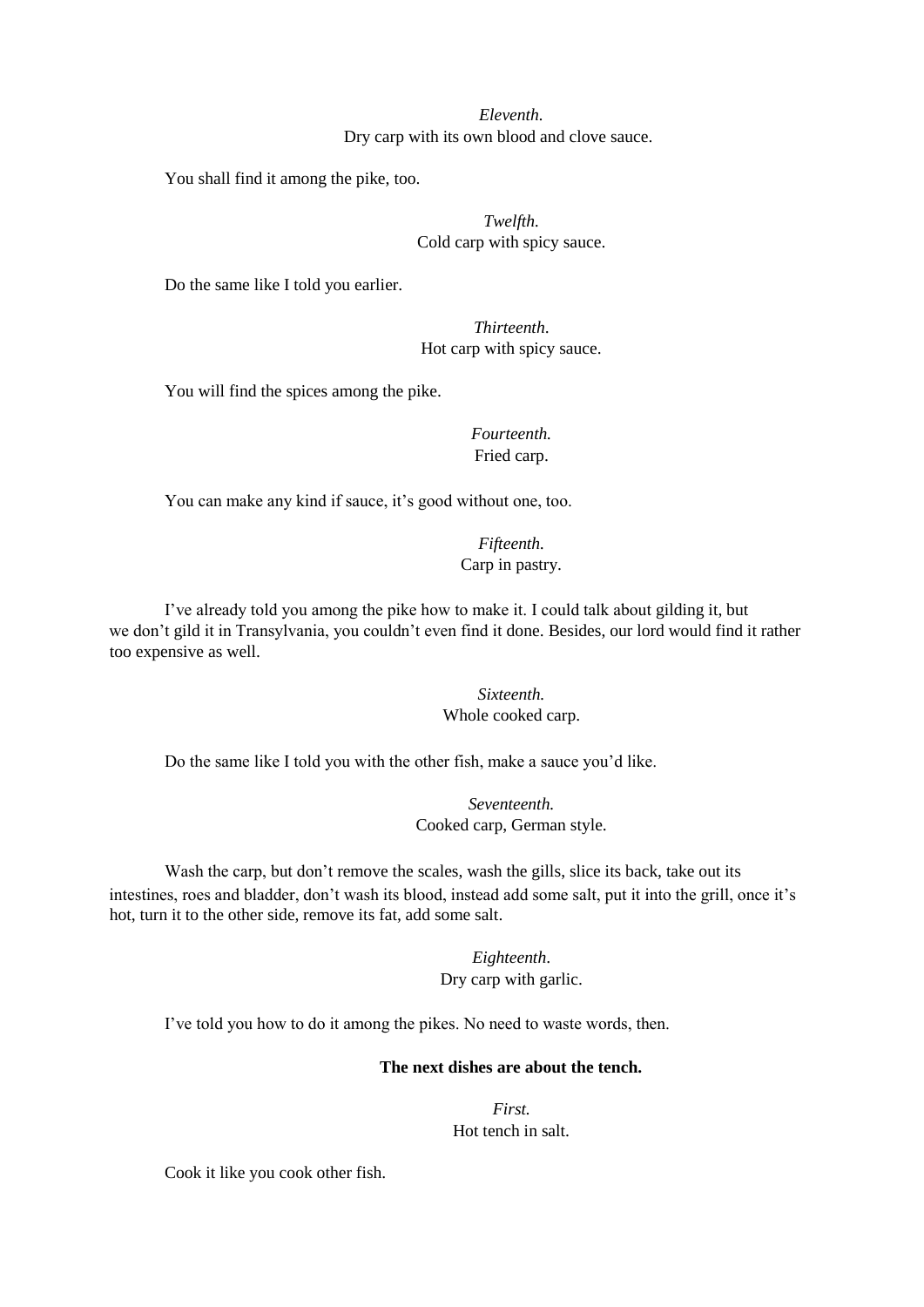#### *Second.*

#### Cold tench in salt with walnut sauce.

Cook it like the other ones, but let it cool, and when you serve it, put walnut sauce in the plate.

# *Third.*  Cold tench with garlic.

Remove the tench's scales, then slice its back, add some salt, prepare its sauce like I told you among the carp.

> *Fourth.*  Tench in sauce with clean black pepper.

If you have none other fish, do the same, like I told you earlier.

*Fifth.*  Tench in pastry.

If you have no other fish, you do what you must.

*Sixth.*  Tench fried in tree oil.

Peel the scales and add some salt, then fry it like I told you, then make garlic, black pepper sauce. Then when you serve it, pour it on top. We Hungarians don't really do this.

> *Seventh.*  Cooked tench.

Cut it open and take out the intestines, pour boiling water onto it, wash it, cut it into two like the carp, wash it again especially on the inside, boil it, then pour out the water and pour some wine instead; boil it, put bread flour into it, then add some sugar, saffron and clove. Cook eels like this.

#### **About the sturgeon.**

*First.*  Hot sturgeon in salt.

You will find it among the beluga.

*Second.*  Sturgeon with aspic.

Do the same like you'd do with a beluga.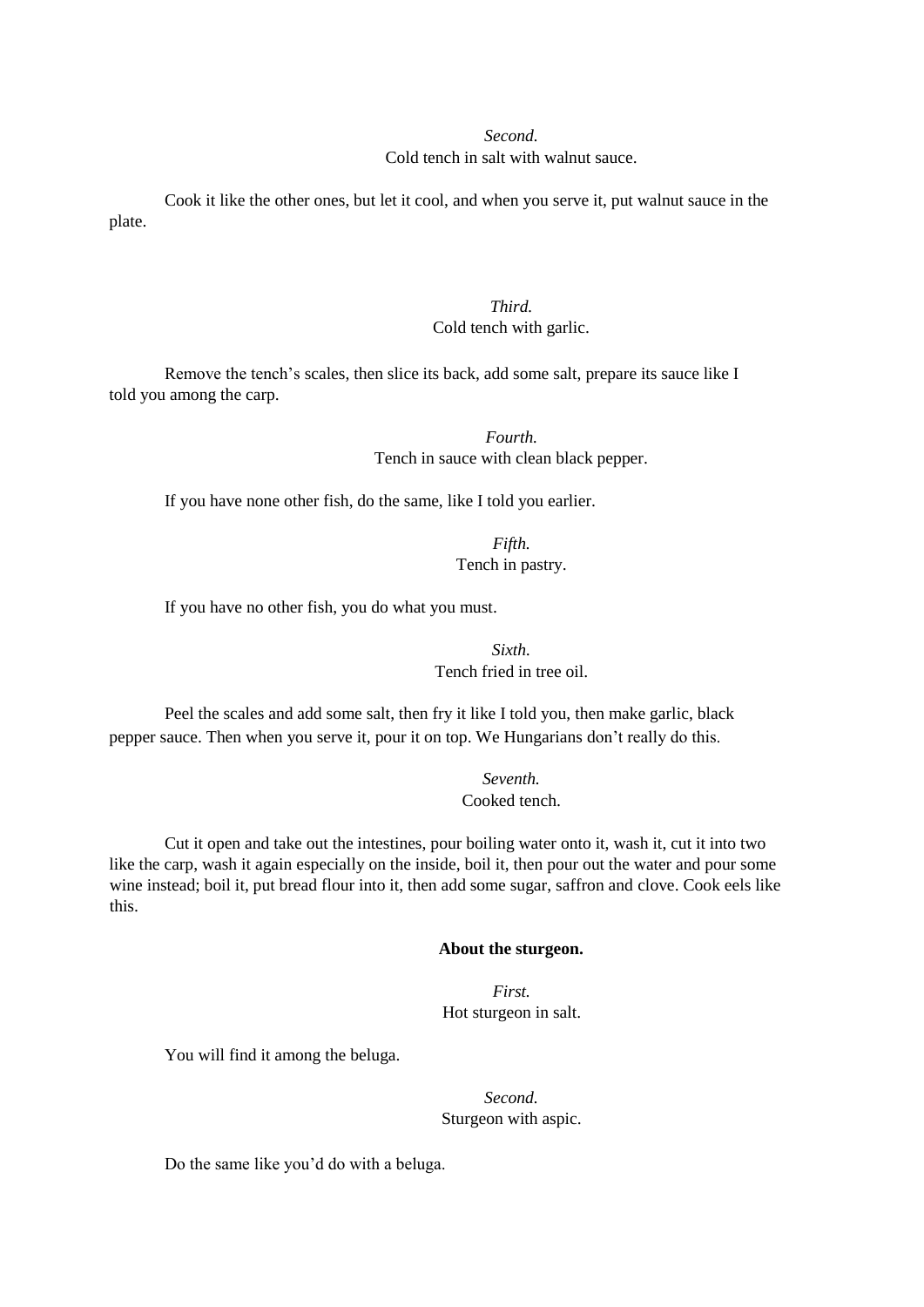# *Third*. Sturgeon with clean pepper.

You will find it there as well.

# *Fourth.*  Sturgeon with spicy sauce.

Likewise, you will find it there.

# *Fifth*. Sturgeon in pastry.

Do the same like you'd do with a beluga.

*Sixth.*  Roasted sturgeon with sauce underneath.

You will find it below.

# *Seventh.*  Dry sturgeon with garlic.

You shall find it among the beluga.

*Eighth.*  Dry sturgeon in clean water, with onion.

You will find it there, too.

*Ninth*  Dry sturgeon with oily sauce.

There are three types of oily sauce. One of them is made from cabbage sauce, the second is made from water, oil, vinegar and onion. The third is made from wine, tree oil, honey, some grapes, apple, onion and dill. You shall find out how to cook the dry sturgeon among the beluga.

> *Tenth.*  Dry sturgeon with clove sauce.

Cook the clove sauce the way it's written among the beluga.

*Eleventh.*  Dry sturgeon with fruit sauce.

Do the same like with the beluga, whether it's raw or dry.

*Twelfth.*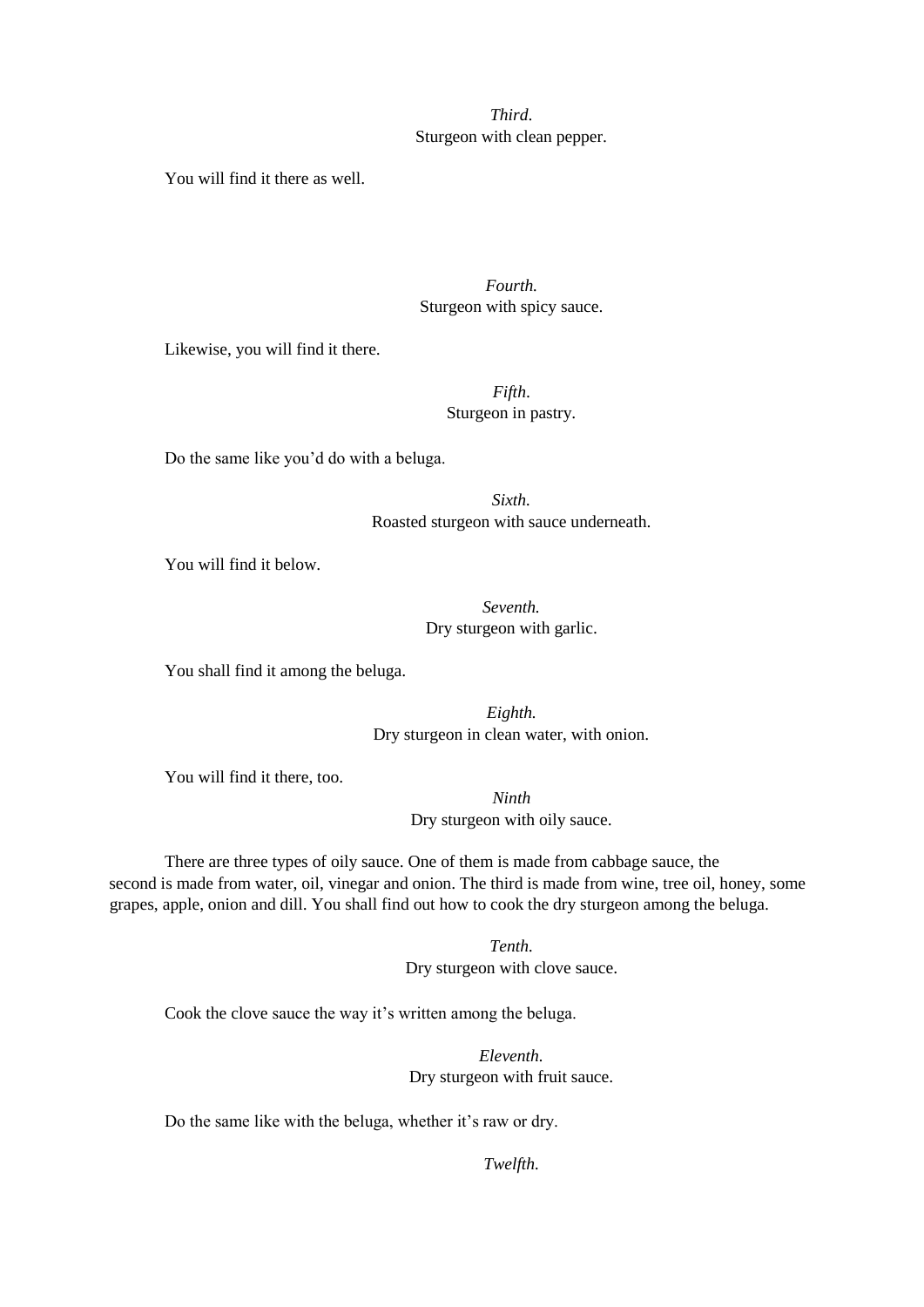Cold sturgeon with spicy sauce.

Prepare it to be cold like you do it with the other spicy food.

#### **The beluga is the next.**

*First.*  Beluga with green sauce.

You shall find it among the carp. This is better with fresh fish, not dry.

*Second.*  Beluga with clean pepper.

If the beluga is salty, leave it in water for a day, and when you're about to cook it, peel off the scales, boil it in clean water. Boil another pot of water, slice some onions and parsley roots. When it's time, pour it onto the fish and add some tree oil, black pepper and ginger.

> *Third.*  Beluga stomach with clean pepper.

Boil it and prepare the sauce like I told you. Boil the stomach, pass through a strainer the water, cut it so that every foul thing will come out. Slice the stomach like you'd slice a cow's, add some salt, and when you're about to cook it, wash it from the salt and put it in water. Cook the stomach thoroughly, for this takes about the same time it'd take to cook a calf.

> *Fourth*. Beluga with beluga sauce.

Prepare the meat like I told you, whether it's salty or fresh, do it like I tell you. Put white bread into wine, boil it, pass it through a strainer, then add some water to the pot and some honey. Add some saffron, black pepper and ginger, slice some apples and grapes, then add some almonds. Cook it with the meat.

*Fifth.* 

Beluga with fruit sauce.

Prepare the sauce like I told you, but add some roast pears to it, then slice some apples. Add some almonds and raisins as well. Once it's time to boil the meat, wash it from the salt, add some honey, saffron, black pepper and ginger. Don't forget to add vinegar. Cook it with the spices.

> *Sixth*. Beluga with spicy sauce.

Prepare the meat like I told you before. Pour clean water into a pot, then boil it and slice some apples and onions. Once they are cooked, wash the fish from the salt, remove the pot from the fire and add some honey, vinegar and black pepper, put the fish into it, then add some saffron,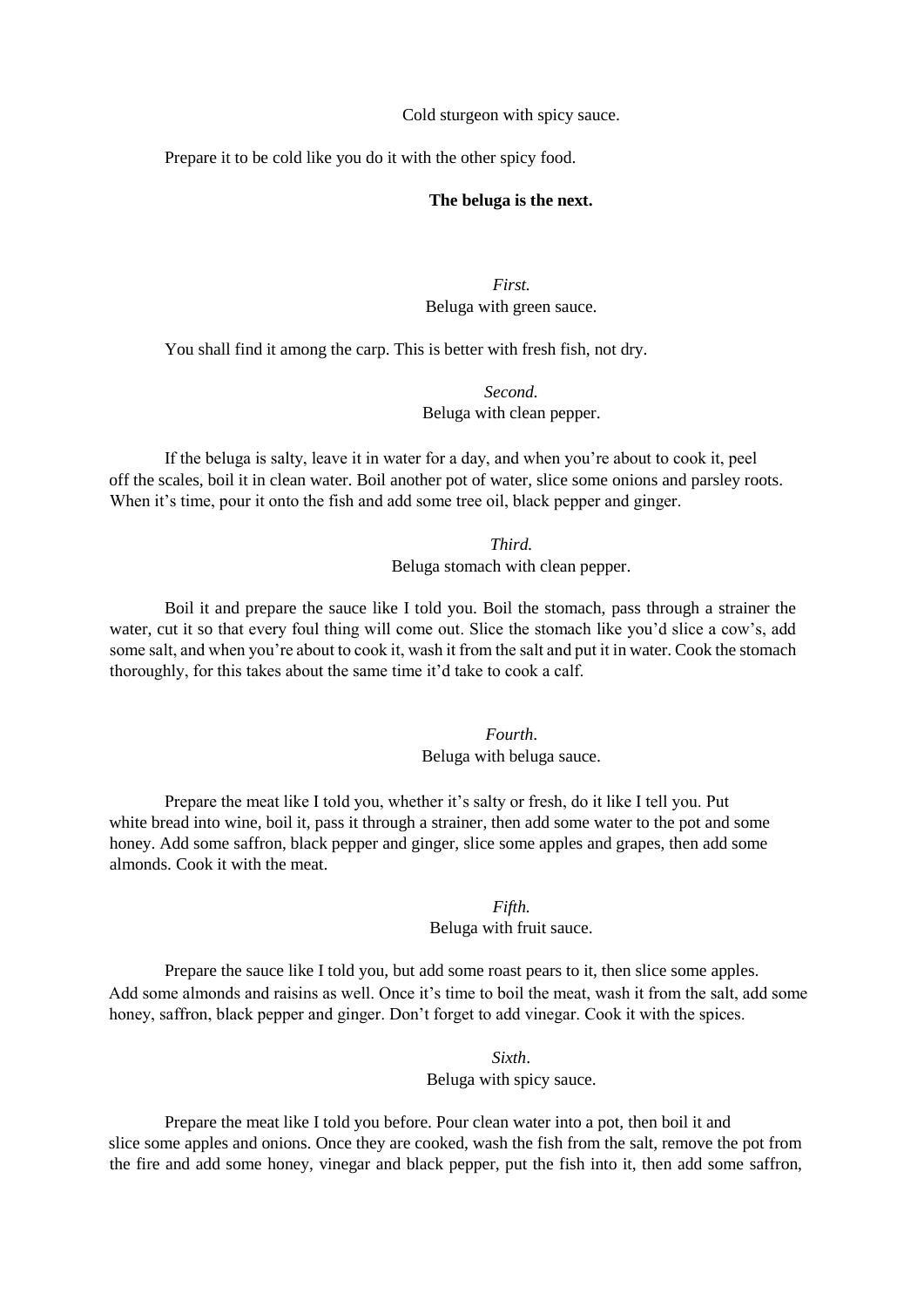black pepper and ginger and lemon too, if you have it. Cook it. The old masters said that if it runs out from boiling, then it didn't have enough spices. But don't try this, keep an eye on it instead.

## *Seventh.*  Beluga in pastry.

Make the pastry like I told you earlier, among the other fish.

*Eighth.*  Beluga with dry or salted garlic.

Wash the beluga a few times in warm water and cook the meat. Peel the garlic, break it, pour vinegar onto it, and if the vinegar is too strong, add some water, put the fish into a plate then put the garlic onto it.

> *Ninth.*  Beluga in oily sauce.

It's not good to cook it fresh, work with a dry one instead, slice it, put it into a pot, pour some wine onto it, slice some apples and onions, then add some grapes and some dill, pour some tree oil then cook them together. Serve it like so.

> *Tenth.*  Roasted beluga with sauce underneath.

You can make any kind of sauce, but salted beluga is not good if roasted, so wash it thoroughly. When you cut it open, slice the nose and the gill. Put these to the smoke and let it dry. It's good to roast the beluga, and when needed, you can cook others in its body. You can do the same with a dried beluga.

> *Eleventh.*  Aspic beluga.

If the fish is old, take out the nose like I told you, so slice it in half, then add some salt to the fish. If it's summer, keep it in iced water until you aren't cooking it. You can keep it in simple cold water if it's the winter. When you cook it, put it into a tinned pot and wash it, then pour some water into it, then some vinegar and add some salt and sage, then cook them together; but don't overcook it, the meat should be tender. Once done, put it on a clean table and let it cool. When about to serve it, put some sage, caraway or marjoram for the sauce. Pour and mix some vinegar and wine, and if there wasn't enough vinegar on the meat, then add some more for the aspic, but add some salt to the spice, too. When serving it, put some fish slices on a plate, pour some rose or raisin vinegar onto it, then serve it.

> *Twelfth.*  Fresh beluga in salt.

Do the same like you did with the aspic, but make smaller slices and serve it when hot. You may add some horseradish onto the plate too; when cooking it, you shall need more vinegar as well.

> *Thirteenth.*  Raw beluga roe.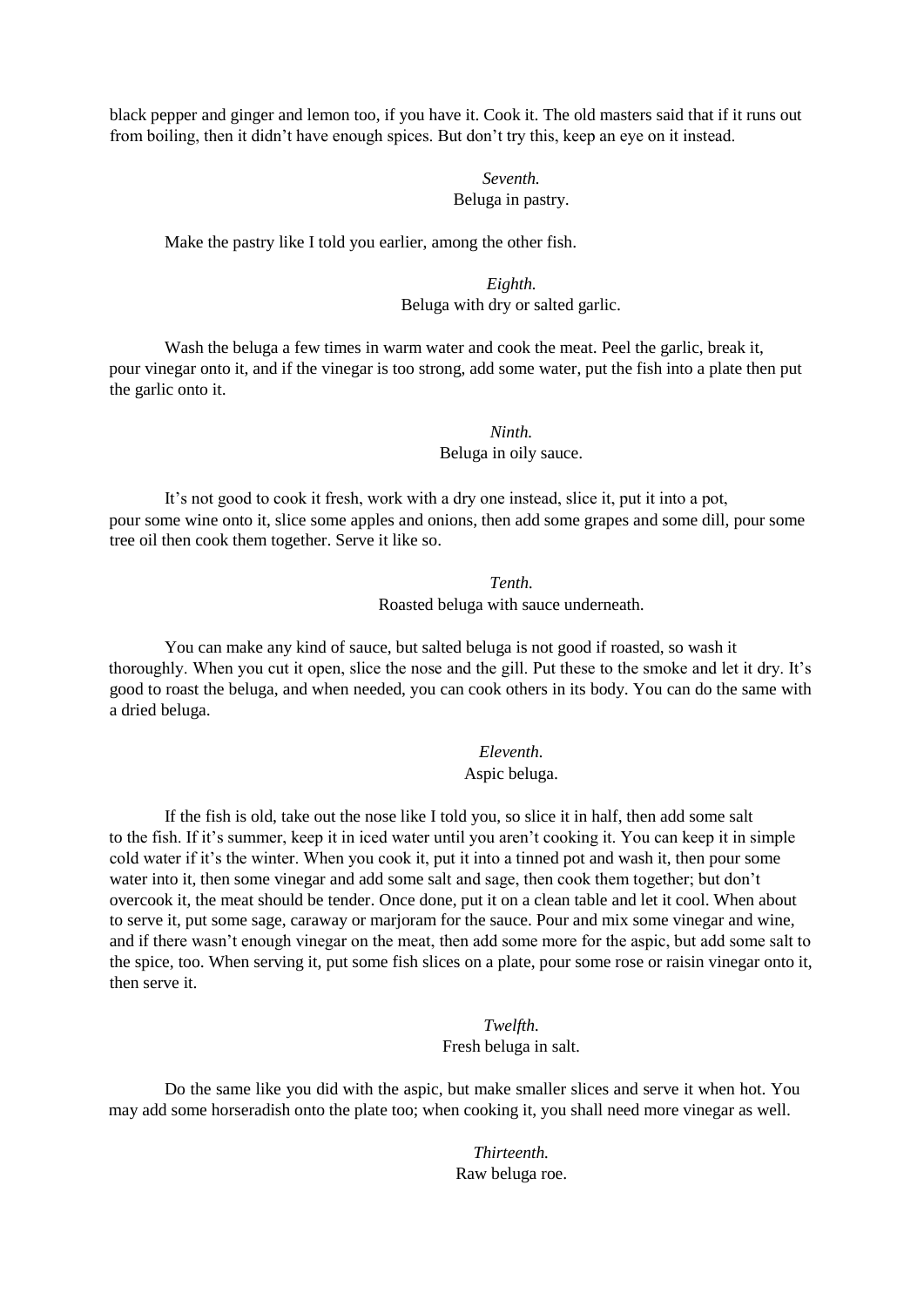If cooking for a prince or a lord, clean the roes, then slice some onions. For a commoner, you may slice the roe with the meat and the onion.

> *Fourteenth.*  Cooked beluga roes, Hungarian style.

Slice the roe with onions and white bread insides, pour some water into a clean pot, then boil it. Stir it while boiling. Once boiling, it will shrink a bit, add some spices. When serving it, take it out with a slotted spoon so that there will be no water residue, then pour clean vinegar onto it.

> *Fifteenth.*  Cooked beluga roes, Romanian or Serbian style.

Boil some clean water, slice the roe with onions, put them into the water, and add some vinegar, tree oil and black pepper while boiling. Then serve it.

> *Sixteenth.*  Beluga with spinach.

Cook it with spinach like I told you earlier among the other fish.

*Seventeenth*. Beluga with peas.

Cook it with peas like you cook other meats.

*Eighteenth.*  Beluga with salted cabbage.

Do it like you'd do with other meats.

*Nineteenth.*  Beluga with lentils.

Cook it like you always do.

*Twentieth.*  Beluga with carrot.

It is rarely cooked in our country, foreign nations cook other fat fish like so, just like how we do it with meat. I cooked a lot like this myself.

### **Dishes cooked from catfish.**

*First.*  Catfish in salt.

Cook it like I told you earlier.

*Second.*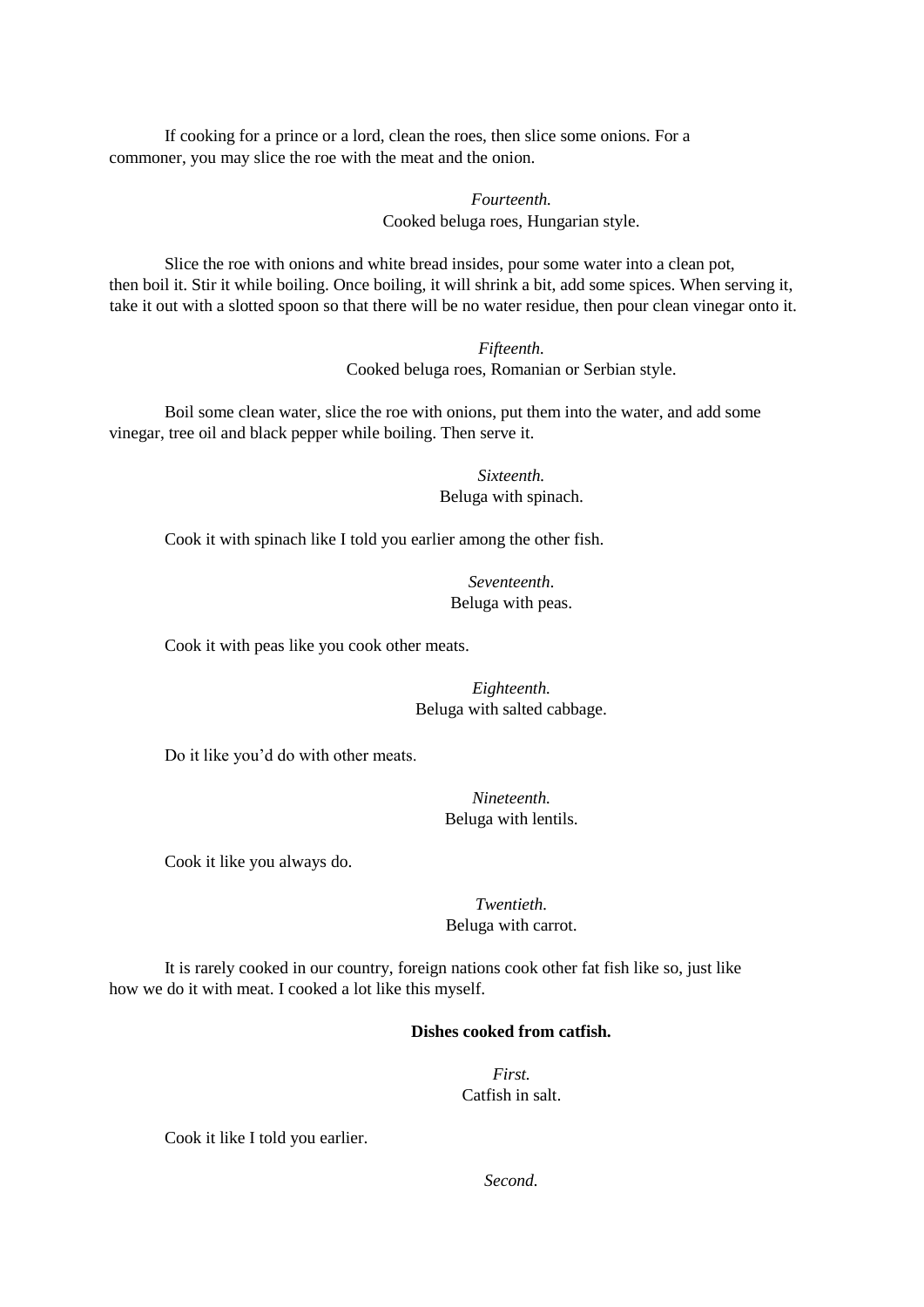Hot, roasted catfish tail.

Make any kind of sauce you'd like. If you'd like to serve it cold, then cover it in dill or marjoram, but it should be hot when you cover the tail, this way its smell will be better, then let it cool.

> *Third.*  Catfish in clean water with clean pepper.

Do the same like I told you earlier among the carp.

### *Fourth.*

Catfish in cabbage sauce, with clean pepper.

Do the same I told you among the carp, but don't add the roes, for we don't do it that way.

> *Fifth.*  Old catfish stomach and liver with clean pepper.

Cook it like I told you earlier. Boil the stomach and the liver, then clean them of their filth, slice the stomach like you'd slice cow intestines, do the same with the liver. Add some salt, wash it, put it into water, add some tree oil, black pepper and ginger, then slice some parsley roots into it. Cook it thoroughly.

### *Sixth.*

#### Hot catfish with spicy sauce.

Like I told you earlier, you will find how to cook it among the other fish, you can store it then serve it cold later if need be.

> *Seventh.*  Catfish with yellow oily sauce.

I told you among the carp how to make this, so we need not waste words.

### *Eighth.*  Catfish aspic.

Cook it like they do it in salt, but add less vinegar. Once cooked, put it into a clean pot or table, and let it cool. Once cool, put it into a pot and pour some vinegar onto it. If the vinegar is really strong, then add some wine or water; add some sage or tarragon, if you have them. Pour clean vinegar into the plate once you serve it.

# *Ninth.*

Catfish with green sauce.

Clean the meat like I told you earlier. Prepare the sauce, put white bread into wine, then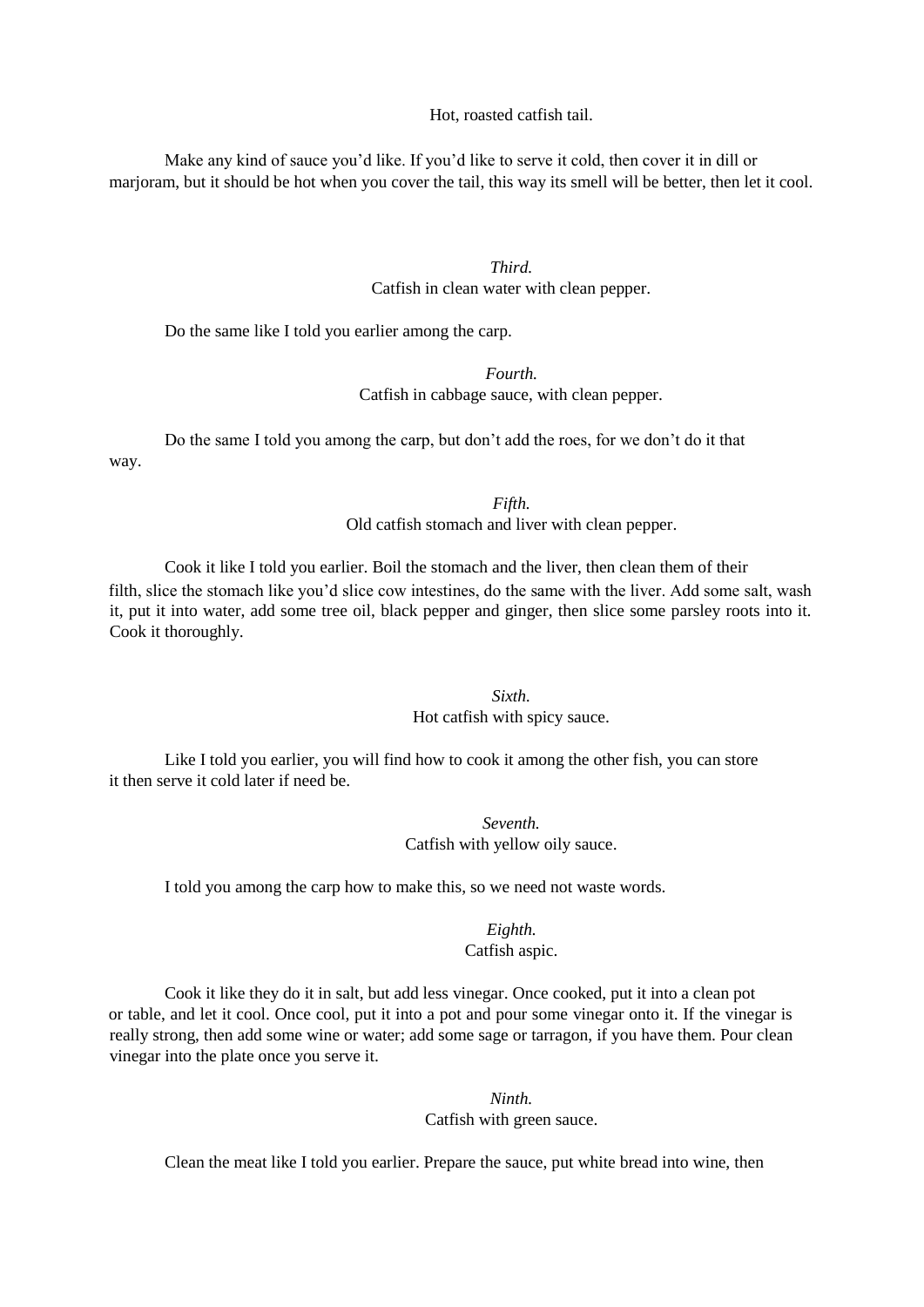add some honey, boil it at the fire, then pass it through a strainer. Then add some onions, parsley, horseradish leaves, tarragon and break them, then pass through a strainer them into the wine. Wash the fish from the salt, put it into the sauce, and add some black pepper, ginger and cinnamon. Add some vegetables, too. Cook the catfish with these.

## **About the petenyi barbel.** *(a fish species found only in Hungary and Greece. Its Latin name is Barbus peloponnesius)* [the barbell]

*First.* 

Hot, salted barbel.

If the barbel is old, take out the intestines and cook it in salt like you do with other fish. If you'd like to serve it cold, cook it the same, but put it into two separate plates, otherwise they'll get stuck; it could be on bread.

### *Second.*  Barbel with oily sauce.

Do the same like I told you earlier.

*Third.*  Cold barbel with spicy sauce underneath.

Make the sauce like I told you earlier among the other cold dishes. If you have beluga bladder, add some. If you have none, use the tench or barbel bladder, and cook it until you cannot even see it. Leave the barbel intact, and it should be an old one, wash it from the salt, pass through a strainer the water, add some vinegar, black pepper, ginger and slice some lemon, put it to the sides of the plate so that the fish will be recognized. You may cook these fish in a different manner that you prefer.

#### *Fourth.*

Fried barbel.

I told you earlier how to fry fish, so do the same.

### **Dishes made from burbot.**

*First*.

Burbot with guest sauce.

Add salt to the fish like I told you earlier. Prepare its sauce. Put white bread into wine, then add some honey and cook it, then pass it through a strainer, add some almonds, raisins, then slice some apples and pears, and when boiling it, wash it from the salt. Then add some black pepper, saffron, ginger and cinnamon. Cook it together with the spices. Put the almond, the bread and the pear on the plate.

> *Second.*  Burbot with spicy sauce.

Cook it and add the spices like I told you earlier among the other fish.

*Third.*  Burbot with grey sauce.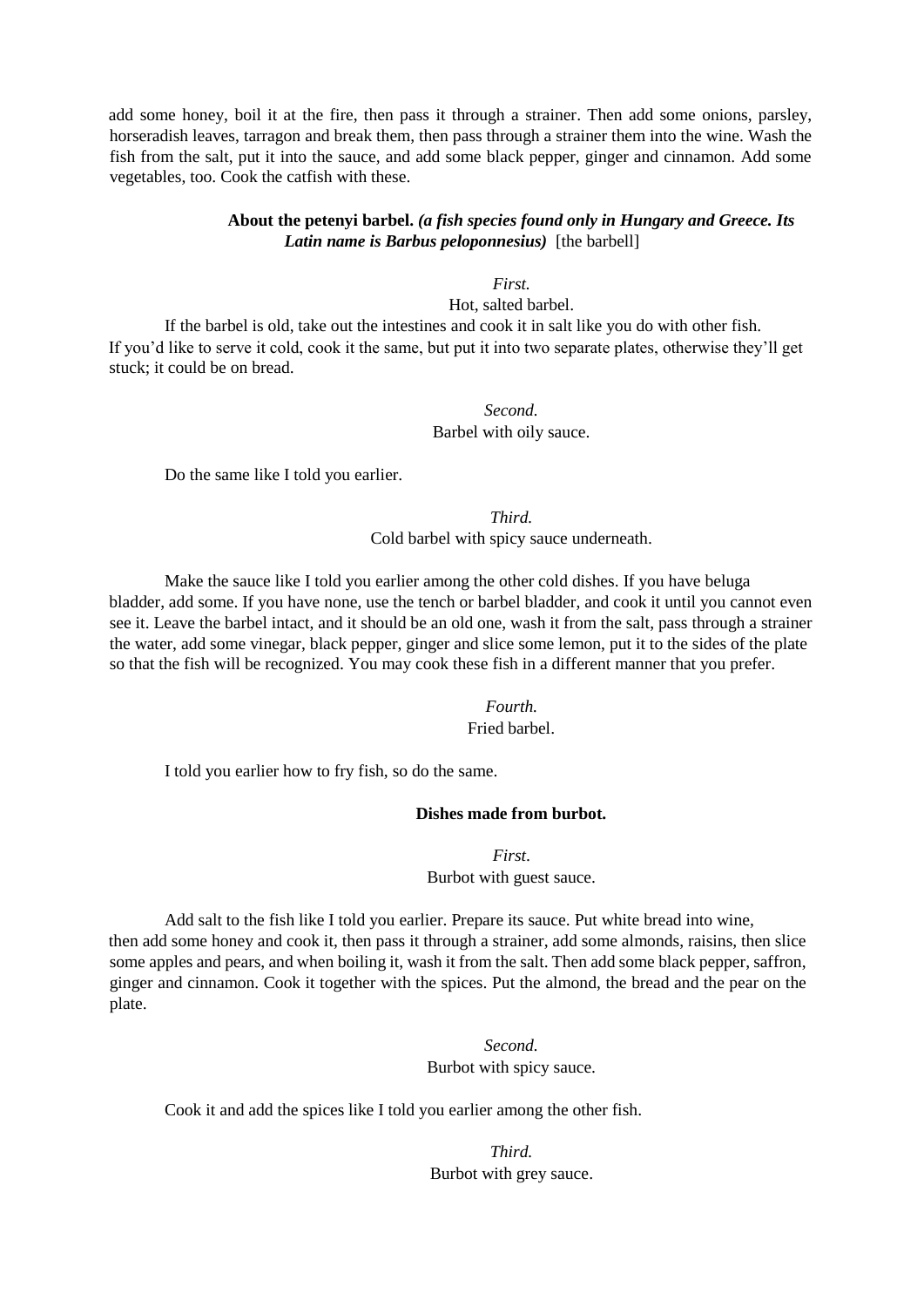Make it like I told you earlier.

# *Fourth*. Burbot with clean pepper.

I've mentioned this earlier among the other fish.

### *Fifth.*  Burbot in salt.

I've spoken about fish cooked in salt earlier.

*Sixth.*  Burbot in cabbage sauce with clean pepper.

You shall find out how to cook this among the carps.

*Seventh.*  Burbot in cabbage sauce, with yellow oily sauce.

You shall find this too, among the pike.

*Eighth.*  Burbot in salt, in cabbage sauce.

Make it like told you earlier, but use burbot vinegar instead.

*Ninth.*  Burbot liver in salt.

If you have many burbot fish. If you'd like to make your lord happy, take out the liver, cook it in salt, serve it when hot, then add some horseradish or mustard, if you have none, break some lemon and twist its broths onto it, and if you have no lemon either, then pour some rose or raisin water onto it, and if you lack these as well, then you may use white vinegar.

> *Tenth*. Burbot in broken sauce.

If you have no pike, cook it like you'd cook other fish and make the sauce.

*Eleventh*. Burbot with gooseberries.

You shall find its recipe among the other fish. Thus, no need to waste words.

#### **The crucian carp is the next.**

**Dishes made from crucian carp.**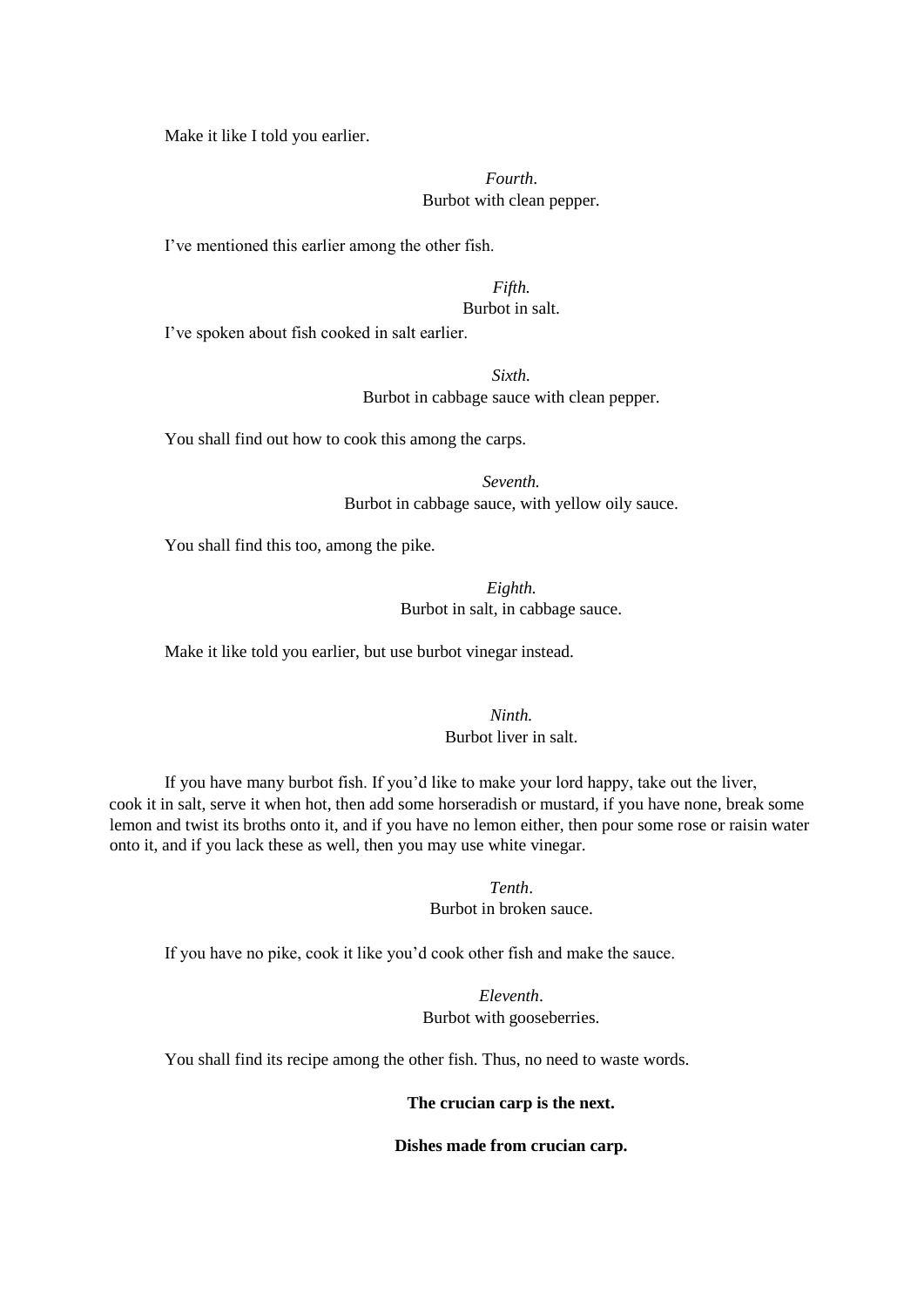### *First.*

Small crucian carps can be cooked in salt. I've told you earlier how to make it.

# *Second*. Crucian carp in salt, in cabbage sauce.

Do what I told you earlier.

# *Third.*

Crucian carp with white sauce.

Peel off the scales, add some salt, take out the intestines, boil some clean water, slice some onions and add some water with tarragon. Once about to boil the fish, wash it from the salt, put it in the water, boil it, add some spices, once cooked, take it out, add some vinegar and the sauce will become white. Put three slices in the plate once serving it.

#### *Fourth.*

Crucian carp with gooseberries.

If you don't know how to cook this, you shall find it among the other fish.

# *Fifth.*  Crucian carp with broken sauce.

If you have no other fish, you can cook it with this sauce as well. If you don't know how, you shall find it among the other fish.

### *Sixth.*  Fried crucian carp.

Do it like I told you earlier among the other fried fish.

# *Seventh.*  Crucian carp with clean pepper.

You shall find this, too, among the other ones.

# *Eighth.*

Old, roasted crucian carp.

Do what I told you among the other roasted fish.

# *Ninth.*  Crucian carp with spicy sauce.

Do it like I told you among the pikes and carps. Don't take out its roes, cook or roast the fish while its roes are still inside.

### **Dishes made from trout.**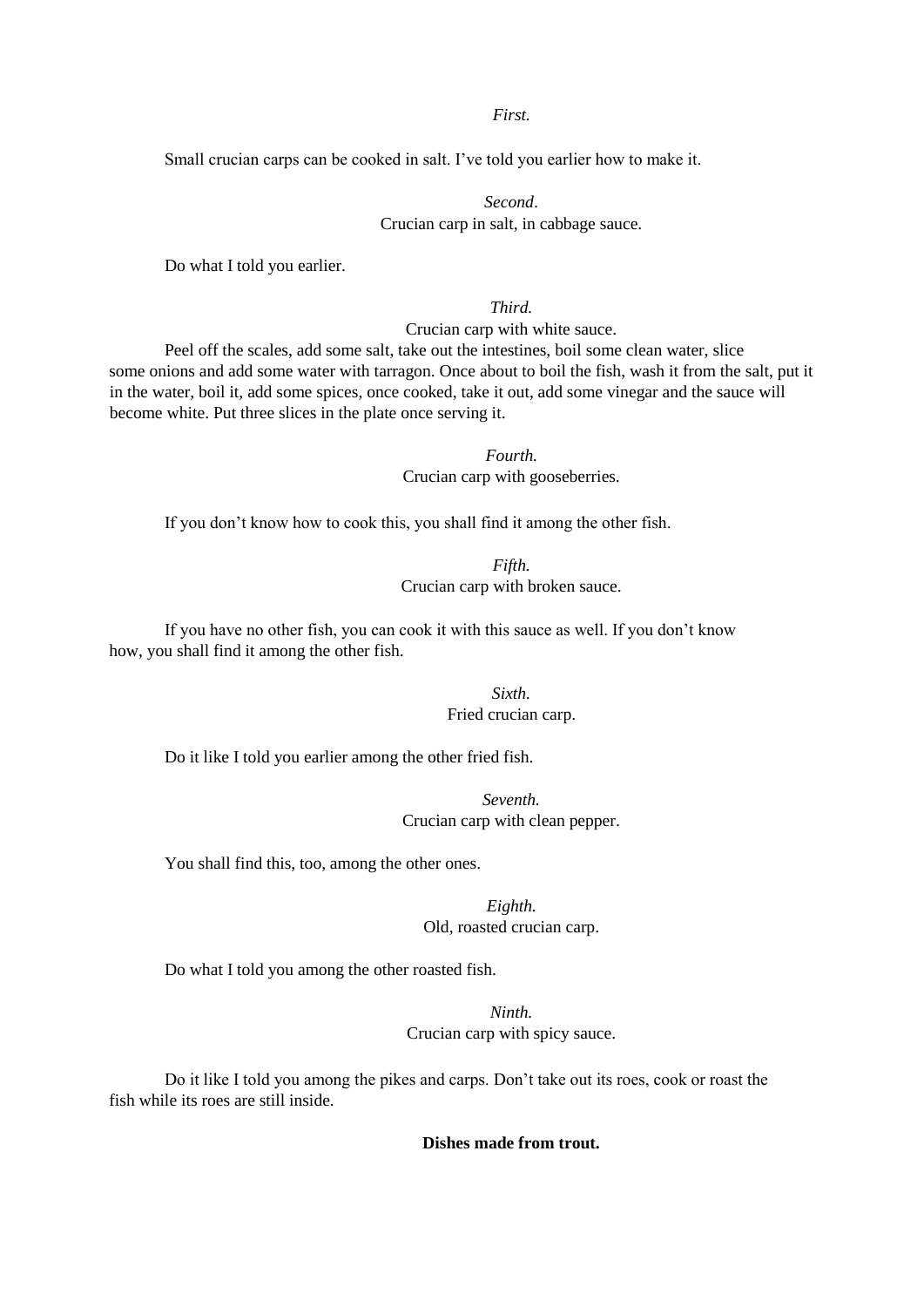#### *First.*  Hot trout in salt.

Cook it in the salt like I told you among the other fish, but once the intestines are taken out, slice the fish a bit underneath its fins. If the trout is old, slice its back so that the salt and the vinegar will be more prominent, slice its chin too; if the weather is warm, keep it in ice, but don't put it into hot water. When boiling it, don't boil it for too long, else it will be foul. If you put slices of it into the plate, pour some vinegar onto it, or into another, little plate, whichever your lord prefers.

*Second.*  Trout with spicy sauce. Do what I told you earlier among the other fish.

> *Third.*  Trout with clean pepper.

You shall find this among the other fish, too.

*Fourth.*  Trout with sour cream.

Add some salt to the trout; when boiling it, wash it from the salt, put it into a clean pot and pass through a strainer some sour cream onto it. Add some tarragon leaves, saffron, black pepper and ginger too, then cook it together and serve it once ready.

### *Fifth.*

#### Roast trout.

Take out its intestines too, add some salt, put it on a skewer, if you want to serve it when hot, you may wish to make some sauce, any sauce will do; if you don't want to serve it when hot, cover it in pine branches, and if you have none, cover it in dill and caraway.

> *Sixth.*  Cold trout in salt.

Cook it like I told you. Once cooked, put it into a clean pot and let it cool. Take out the crumb of stale bread, make sure no crumbs will be on the fish, put it in the hollow, then serve it.

> *Seventh.* Dry trout with pepper

Dry trout is good with clean pepper.

*Eighth.*  Trout with onions

Trout in clean water, with onions.

#### **The following are dishes made from huchen.**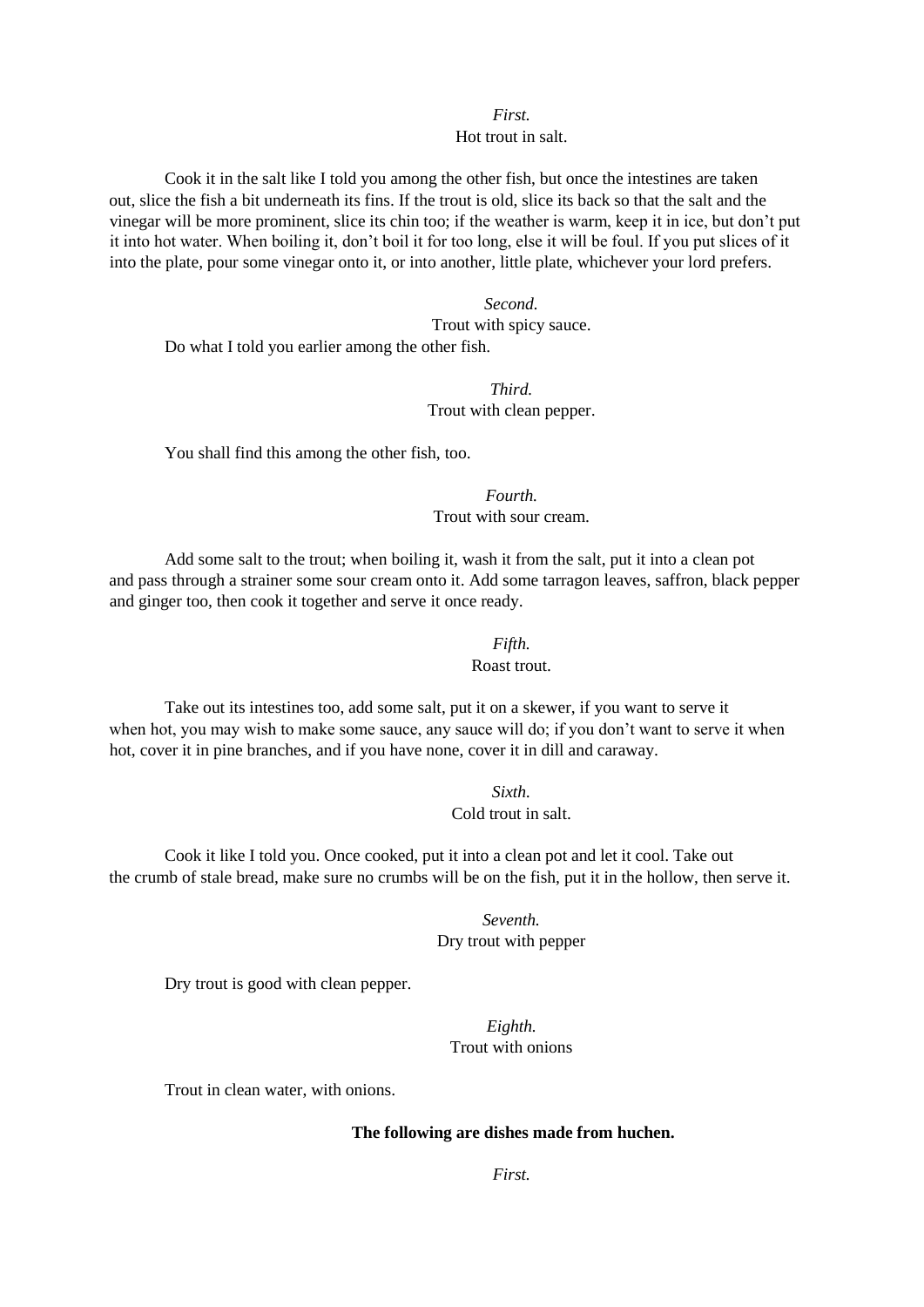#### Huchen with huchen sauce\*\*\*.

Take out the intestines and add some salt like I told you earlier. To make the sauce, have someone bring some good wine and sweet pogacha; slice the pogacha into the wine, add some honey, cook it, then pass through a strainer the water, add some grapes, almonds and slice an apple, then add some saffron, black pepper and cinnamon, and cook it like so; wash the salt from the fish before boiling it. Add some spices, then serve it.

> *Second.*  Hot huchen with spicy sauce.

Cook it like I told you earlier.

# *Third*. Huchen with clean pepper.

Cook it like I told you not long ago.

*Fourth.*  Whole, roast huchen.

Do it like I told you among the other roast fish.

*Fifth.*  Hot huchen in salt.

Cook it like the other fish.

*Sixth.*  Huchen with aspic.

Do it like I told you among the trout. Cook it in salt, then let it cool; once cool, pour some vinegar, wine or water, if strong, onto it; put it into a clean pot, add some vinegar, sage, caraway and marjoram.

# **The next are the flounder fish.**

*First*. Flounder with clean pepper.

Cook it like you cook the other ones with black pepper.

*Second*. Roast flounder, Wallachian style.

Wash the flounder, but don't peel off the scales, take out the intestines and add some salt, put it on a hazel branch, and once it's cooked, put it on pine branches and serve it to your lord.

*Third.*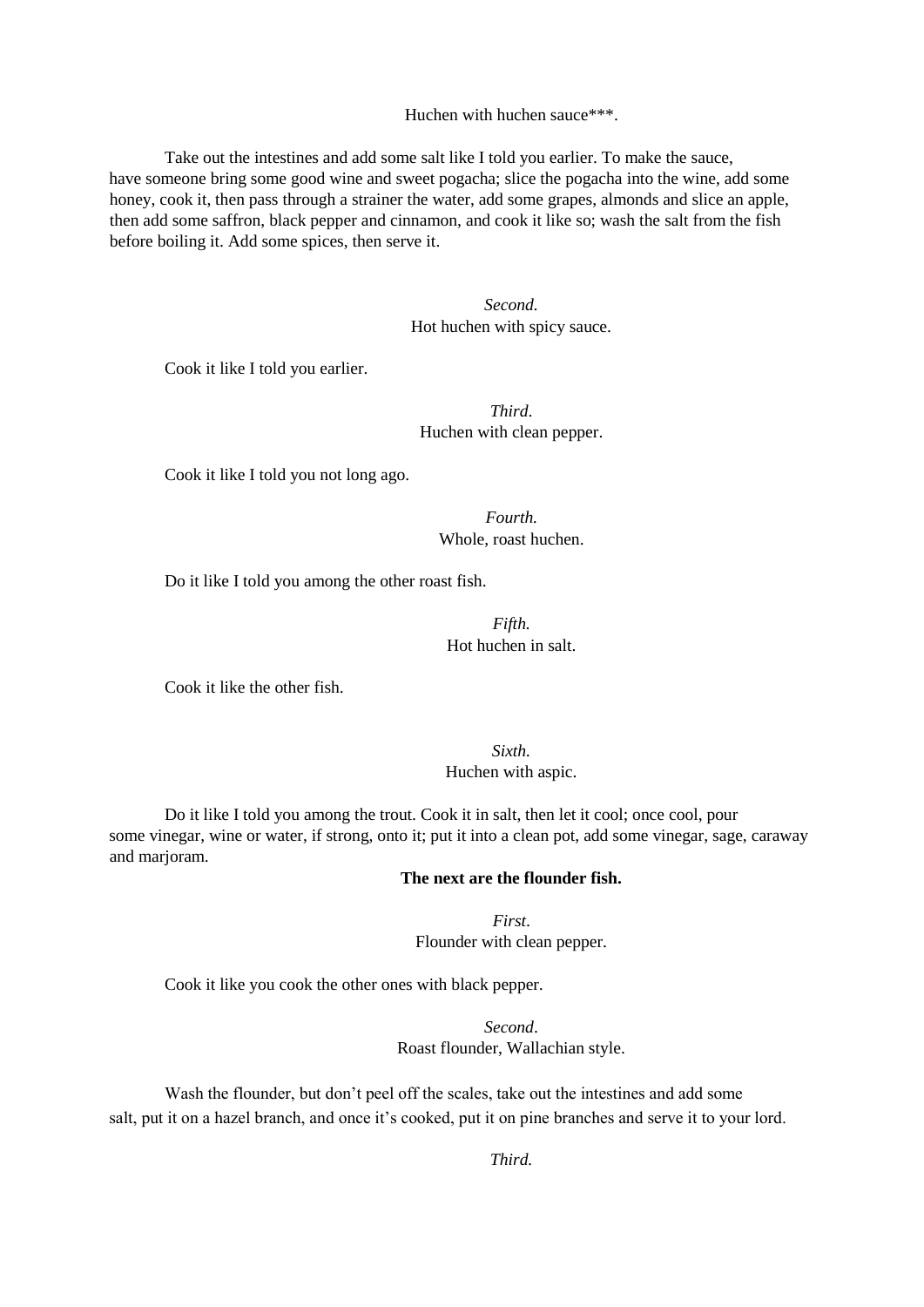Flounder in clean water.

Add some salt to the flounder in clean water, then cook it, but don't peel off the scales, and once it's in the plate, slice some onions and pour some vinegar onto it.

#### **The next are about the monkey goby. \*\*\***

*First.*  Hot goby in salt.

Cook it like I told you among the other fish; even so if you'd like to make it cold.

*Second.*  Goby in oily sauce.

Cook it like I told you earlier.

*Third.*  Fried goby.

You can prepare different kinds of sauces, cabbage sauce or goby sauce with clean pepper.

### **The following dishes are made from stone loach.**

*First.*  Hot stone loach in salt, with scales.

Cook it like you cook other fish in salt.

*Second.*  Hot, scaleless stone loach in salt.

Do the same. The water shouldn't be boiling because that removes the scales.

*Third.*  Fried stone loach.

Fry the stone loach with salt, wash it from the salt, put it on a skewer through its gills, put it in flour then into hot butter. Regardless of its size, fry it like this.

> *Fourth.*  Stone loach in salt, German style.

Cook it like I told you. Once cooked, slice some onions, fry it in butter, pour some wine onto it, add some maces, boil it, and before you serve it, pour it on top.

*Fifth.*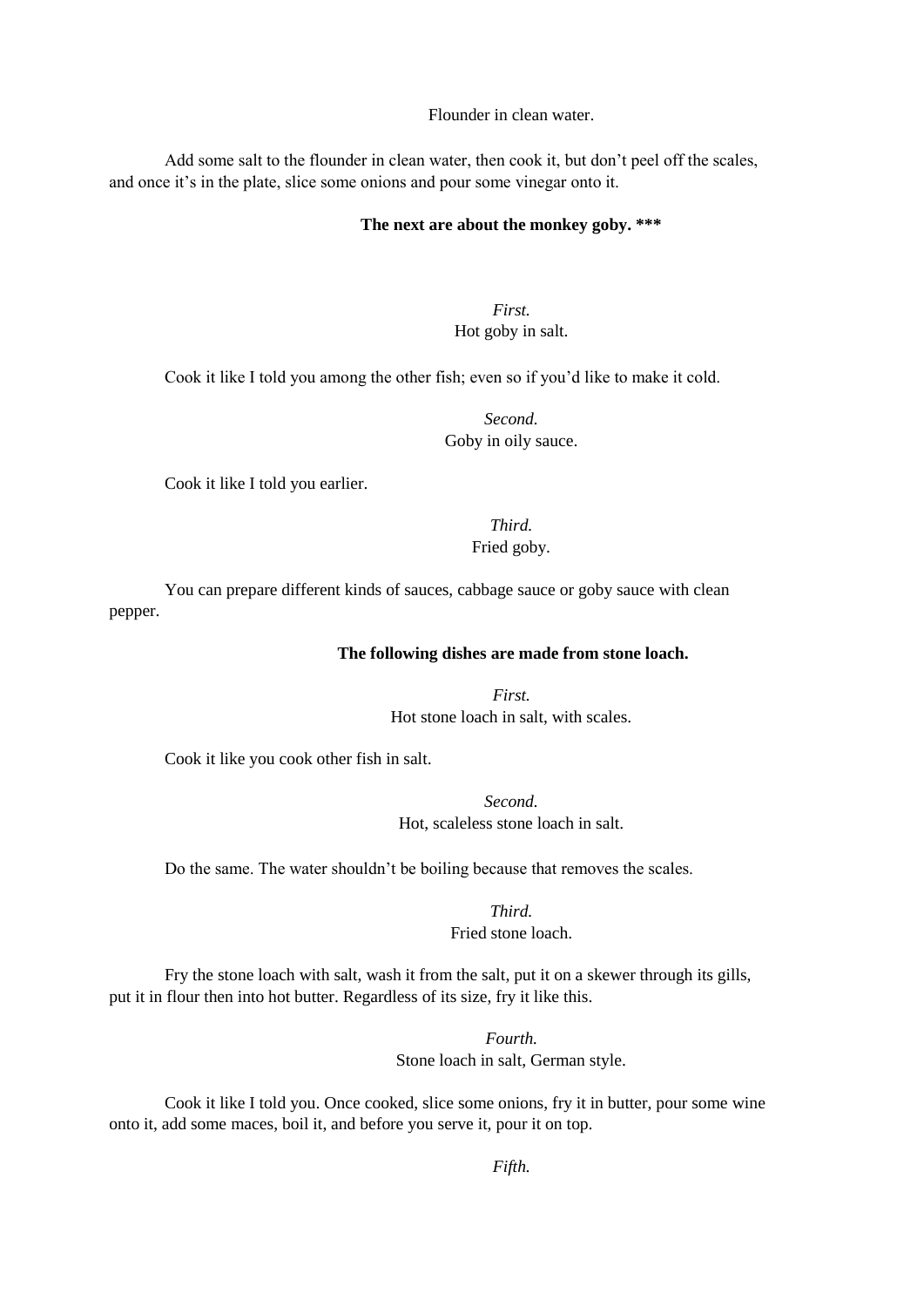Stone loach with oily sauce.

Cook it like I told you, but slice the onions and then fry it.

### **Dishes made from zingel, perch and rudd.**

*First.*  Zingel in salt.

Cook it like you cook other fish in salt.

*Second.*  Fried zingel.

Do the same.

# *Third.*  Dörgetsiae.

Cook it the same. You can cook it with other sauces, for example goby sauce, clean black pepper or oily sauce.

### *Fourth.*  Perch in salt.

Cook it with vinegar, goby sauce or oily sauce.

*Fifth.*  Perch with clean pepper.

Cook it like I told you earlier.

### *Sixth.*  Rudd fish.

Cook it like I told you earlier.

### **The next are the bream, ide, balin, nase and bitterling.**

*First.*  Roasted bream and ide.

Roast it like you roast other fish.

*Second.*  Roasted asp and nase.

You can roast or fry it, whichever you want.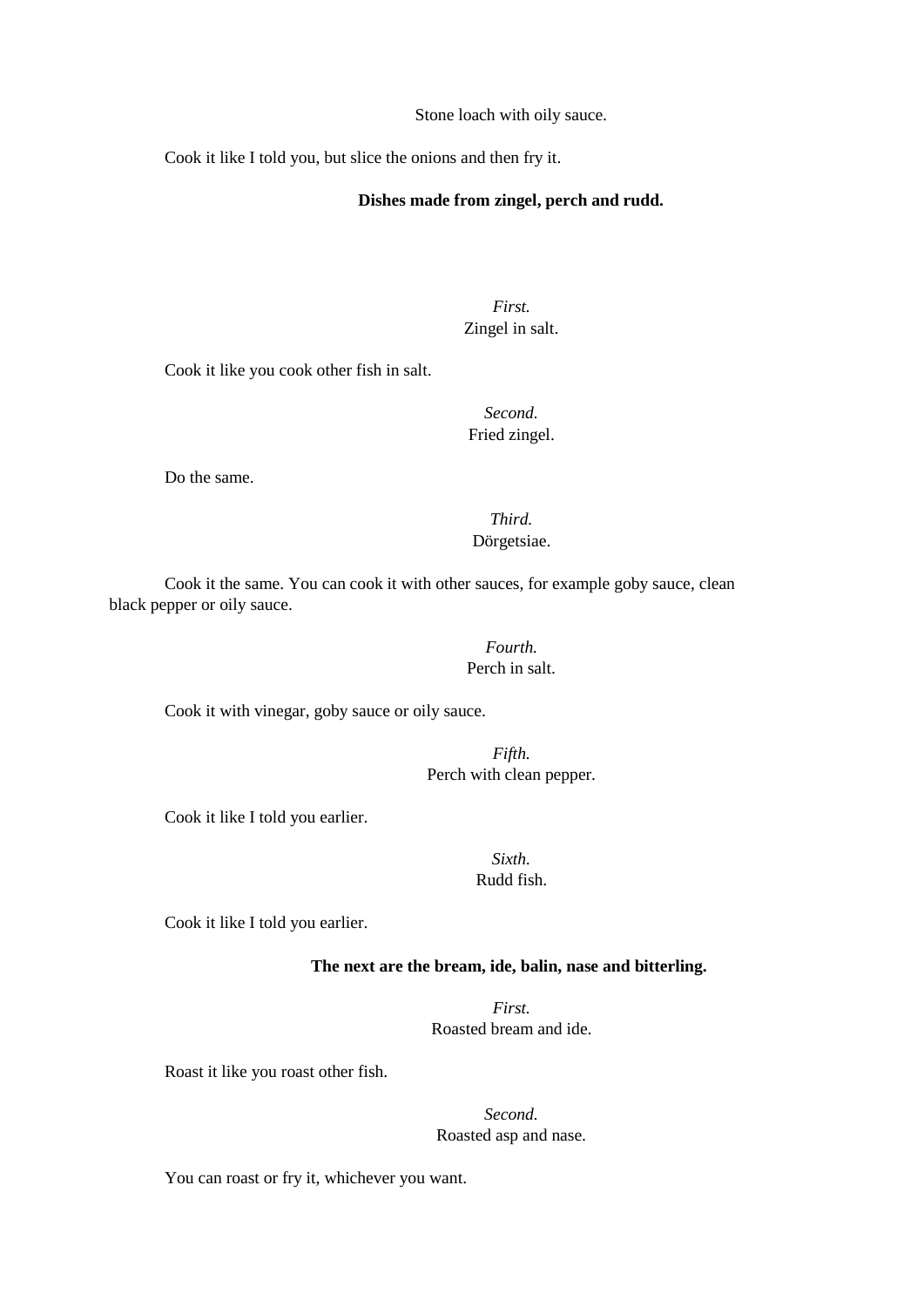### *Third.*  Bitterling in salt.

You can fry it, too. It is a white fish, so you may do this with white sauce, like I told you.

# **The next are the sterlet.**

*First.*  Roast sterlet on a skewer.

Boil some good wine to the sauce, pour it into a pot, then the sauce, peel a white bread and slice it, fry it in butter, boil some good wine with sauce on a Saturday, put the bread into a plate, then pour some wine and sauce on top.

> *Second.*  Sterlet in salt.

Cook it like I told you earlier.

*Third.*  Whole cooked sterlet.

Do what I told you among the other roast fish, same with the sauce.

*Fourth*. Hot sterlet with spicy sauce.

Do the same like I told you. Don't cook it without lemon, for this dish is very dear to us in our country, and you must give good spices to your lord, such as lemon, for that is good food for the body.

> *Fifth.*  Sterlet with clean pepper.

Cook it like I told you.

*Sixth.*  Sterlet in pastry.

You shall find this among the other fish, too.

*Seventh.*  Cold sterlet with spicy sauce.

If you don't know this one, find it among the other ones.

*Eighth.*  Sterlet with dry garlic.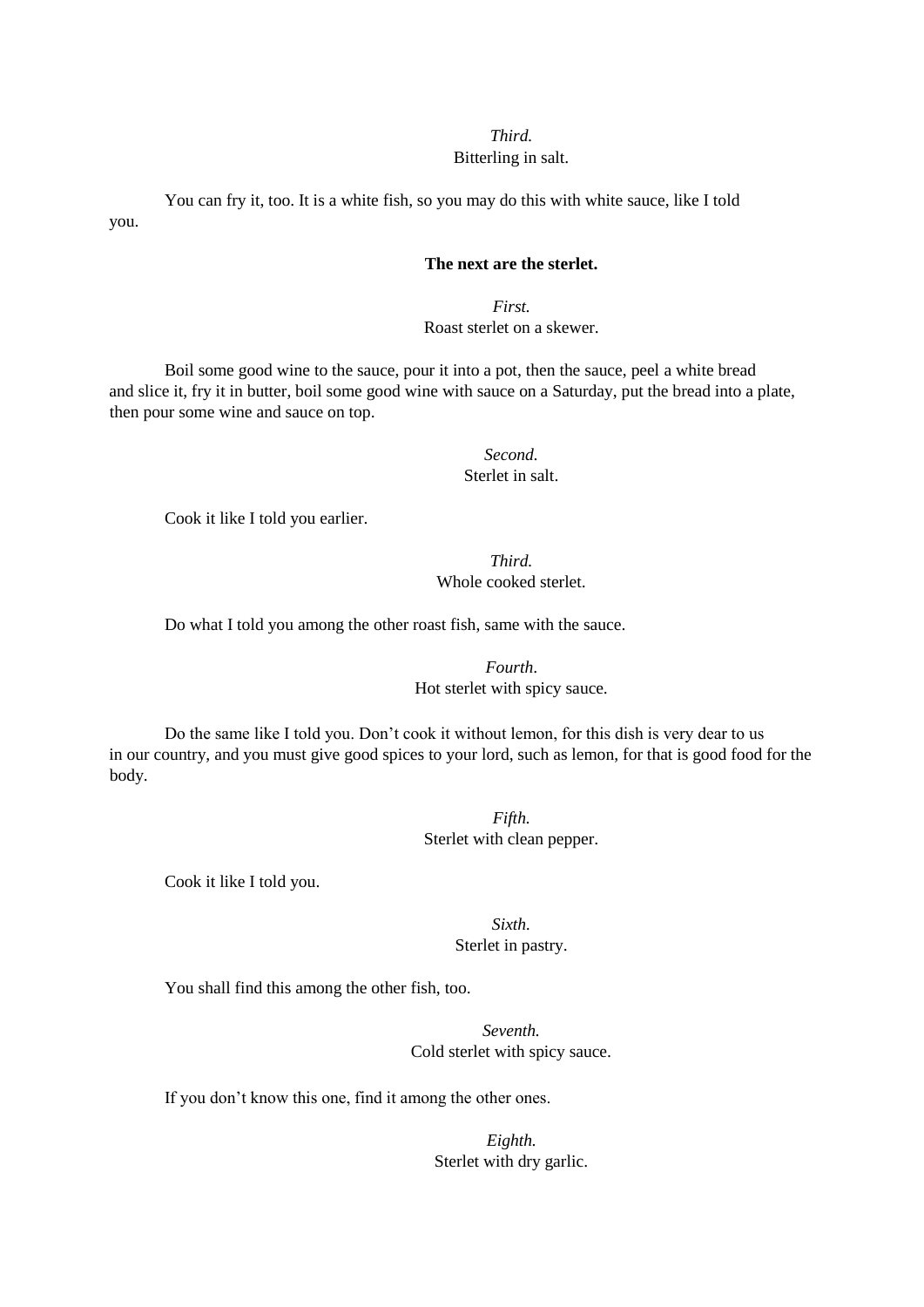Do the same that you do with other dry fish.

# *Ninth*. Sterlet with dry onion.

Do the same that you do with other fish with onion.

# *Tenth.*  Sterlet aspic.

If you have lots of sterlet, and got bored with cooking, make the aspic if the sterlet is old, you can do the same with the sturgeon and beluga.

# *Eleventh.*  Sterlet with spinach.

Do the same like I told you earlier in the book.

*Twelfth.*  Sterlet with carrot.

You have to cook this like you cook other fish with carrots. They usually cook this fish with less water, for this fish is dearer and thinner. Once you have a lot, cook it with cabbage or clove water, like you do with other fish. You can fry it, too; also, you can cook it with horseradish, just like the other fish.

### **The next are the cod.**

*First.*  Cod with clean pepper.

If it's dry, leave it in water for two to three days, always in new water, and hit it with a hammer every day, for it will look better. Keep it in clean water until cooking, then boil it in clean water like you do with the other fish. Once cooked, add tree oil, black pepper and ginger.

# *Second.*  Cod with sour cream.

You can cook the cod with sour cream. Once you've removed its scales, prepare it, poach it and pass through a strainer the sour cream onto it, then cook it in the cream, and when time, add saffron, black pepper and ginger.

# *Third.*  Cod with sweet milk.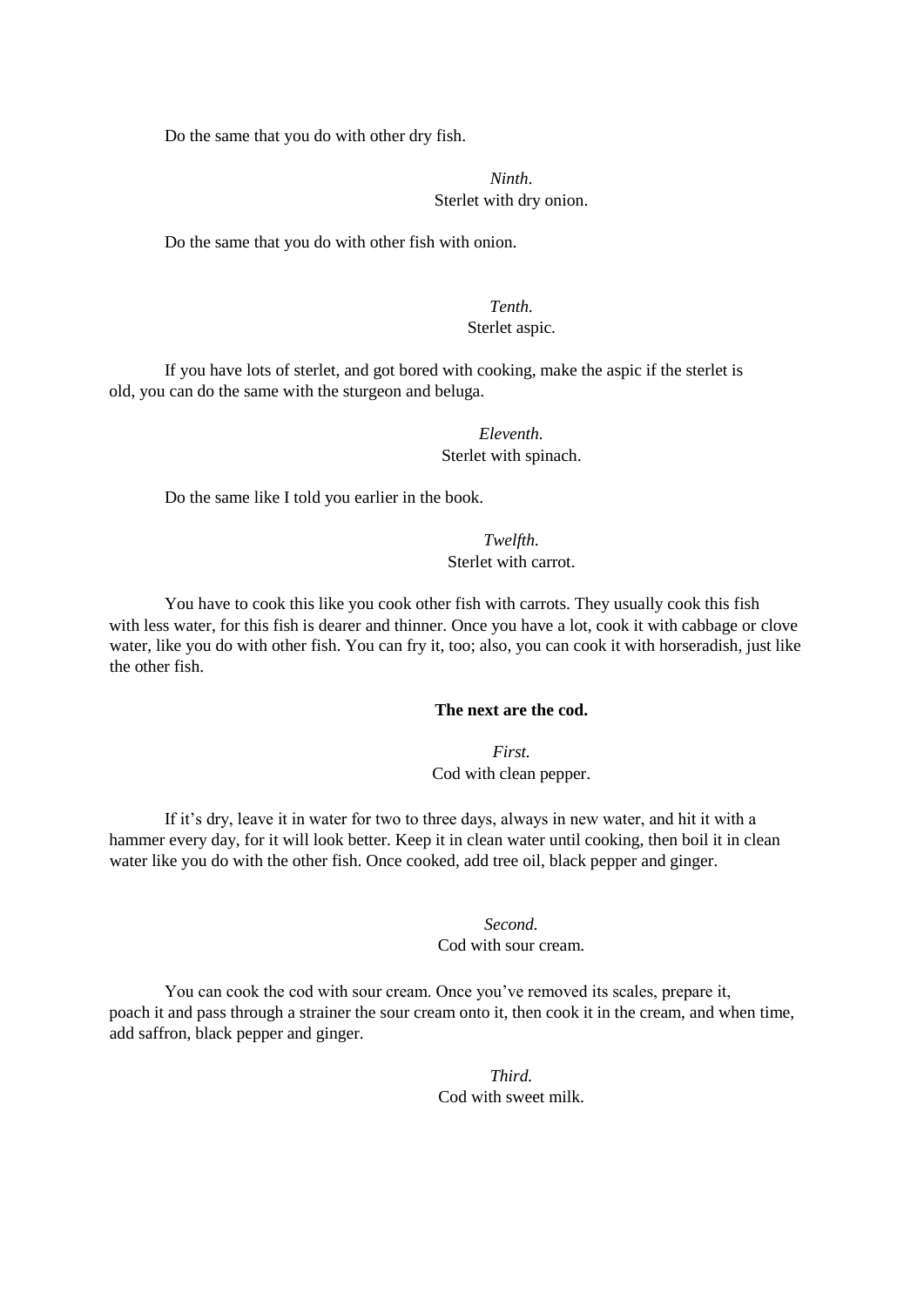Pass through a strainer sweet milk onto it. Cook it. Once it's time to add black pepper, slice some onions before and fry it in clean butter, and once fried, let it cool, then pour the milk onto it. Add some saffron and black pepper.

# *Fourth.*

# Roasted cod.

Put cods on each other and tie it with a thread so they won't fall off. Pour some tree oil with black pepper, and put it on a skewer. When roasting, pour some tree oil with black pepper onto it; once roasted, cut the thread.

# **The next is about the flounder.**

*First.*  Flounder with aspic.

Put it in water and leave it for a few days, change the water daily. Put it in oily water and leave it there for half a day. If the fish is not salty and not old, then wash it in hot water, let it stand in warm water, and once you're about to cook it with aspic, do so like I told you. Once serving it, pour clean vinegar into the plate.

> *Second.*  Flounder with clean pepper.

Do the same; add clean pepper and tree oil to the water you're going to boil it with.

*Third*. Flounder with spicy sauce.

My master didn't teach me this, I cooked this myself; I cooked it with spicy sauce. Other foreign nations cook it in lots of different ways, but we Hungarians, this is how we do it, for there are chefs today that don't even know what to do with a flounder, and if you learned how to cook this, you will not need this book.

### **Whale.**

We could talk about the roes of the whale, but they have no shell. They carry their roes in wax; take it out from the wax, slice it like you'd slice an Italian sausage. Put it into a little plate, and when you're about to serve it, pour some strong rose vinegar, add some black pepper and tree oil.

#### **Herrings are the next.**

*First.*  Herring with garlic.

Cook it the way you cook other dry fish. We, Hungarians, rarely do this compared to other nations.

> *Second.*  Roast herring.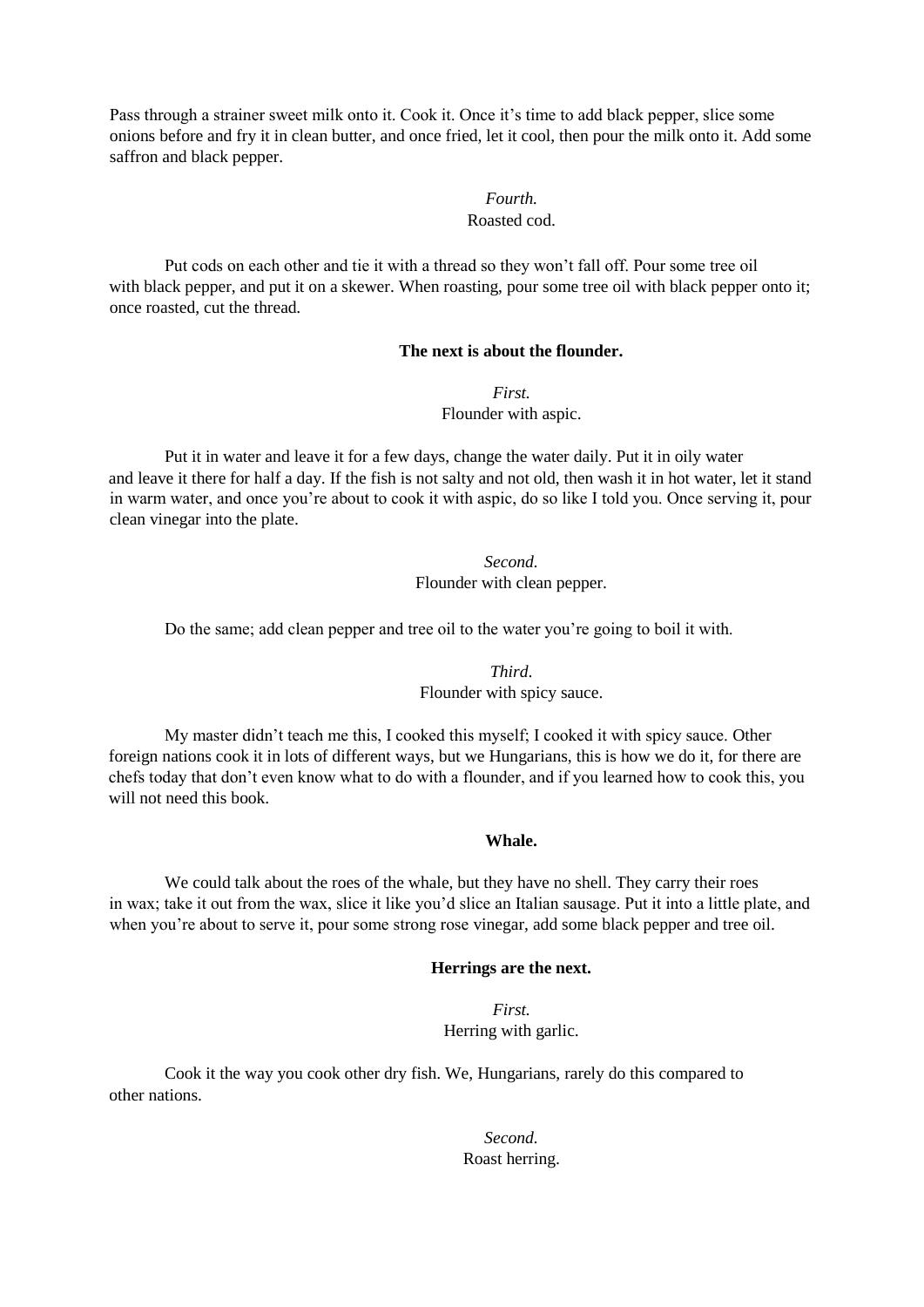If you have time, leave it in water for days, then let it dry. Roast it, but not for long. Serve it when hot. This is ideal food for fasting. You can serve it with cabbage, lentils, peas or oily sauce.

### *Third*. Raw herring.

We Hungarians rarely do this, but other nations love this, they serve it with onion and vinegar.

### **The eels are next.**

# *First.*  Eel with spicy sauce.

Skin the eel by its neck, slice it, cook it, then serve it with spicy sauce.

*Second.*  Fried eel.

Do the same with the meat. I told you how to fry fish. You can make fruit or ginger sauce for this. Foreign nations do it in lots of ways; but here, we hadn't learned this. The poor can eat only what's in their bag.

> *Third.*  They make eels like this too.

Slice some onions, fry it in tree oil, add some vinegar and black pepper, put the eel into the water, boil it then serve it. But cut its head.

> *Fourth.*  Cooking the eel.

After you've skinned and washed the eel, put it in a pot and pour some wine onto it so that fish is covered in wine, then put it on the coal. Once it's boiling, put the lid on, cook it, cut its backside, cover it again and cook for about one and a half hour, depending on the size of the eel. Warm some butter and slice some onions.

Once the butter is hot, fry the onion, then put some dry bread to the fish and slice some beetroot with its leaves to the fish, then slice some parsley, too.

Once the eel is half cooked, add spices; add saffron with a bit of vinegar, then cook it. Some add sugar, grapes, corn and raisins too. Cook it slowly, for it is no good if the eel is still hard.

The eel causes lots of sickness if not cooked properly. Cook the river lamprey like this too, but cook it with hot milk or wine instead.

> *Fifth.*  Roast eel with herbs.

Once skinned, slice it and put it in vinegar with black pepper and salt, let it stay for an hour. Put it on a skewer, then add some sage leaves, add some salt and black pepper, and put it to the fire, put a pan underneath it. Warm some butter and make some sauce like you did before, but don't add clove or bread. Put the butter in a pan, and pour the molten butter onto the eel. Once roasted, take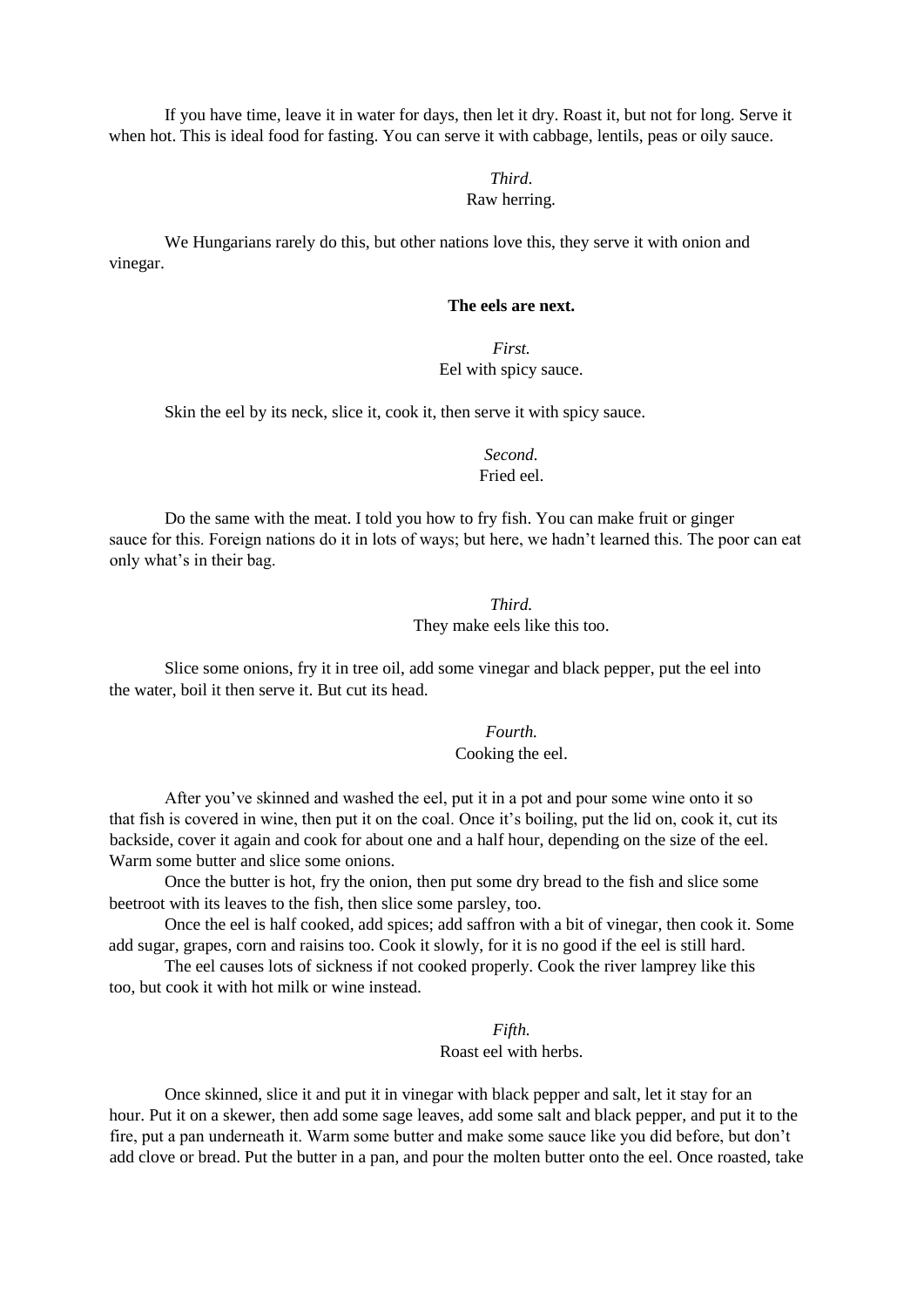some butter, pour it on top, you can also pour orange apple broth, the same way you do with the capon.

Put some white sugar into the plate and some grated bread, add some cinnamon and sugar to the fish, slice the bread into a warm, flat plate and pour the sauce from the pan onto it. You can also toast the bread and make the same sauce you'd make for the capon.

#### **Let's talk about octopi.**

# *First.*  How to soak octopi.

Make some holes, clean it and let it soak. Once done, wash it in cold water, boil it, cook it in vinegar. It's good to fry it with oily sauce. Make thin slices, and make a sauce with black pepper, saffron, vinegar, tree oil and honey.

Octopus in a different way.

Wash the octopus in three pots of water, then let it soak in clean water for two days, but change the water frequently, especially in the summer, elsewise it will go bad. Once you put it in a new pot of water, wash it. Once two days have passed, make some alkali out of ash, but don't make it too strong, for that will devour the fish, and your lord will be angry with you.

Let the alkali cool, and put it in the same pot with the octopus, let it stand for one night, then boil it in clean water, pass through a strainer the water, put it in cold water, and keep it with ice in the summer so that it will not go bad. Once you're about to cook it, remove the black skin, put it on a skewer, roast it, paste it with tree oil. Once done, put it on a skewer and add some black pepper, then serve it while it's hot.

#### **Let's not forget about anchovies.**

*First*. Anchovy.

They bring these to our country. Once they're in your hands, do this: wash it from the salt in wine, add some vinegar and a bit of black pepper. Then serve it.

> *Second.*  Anchovy salad.

Make some anchovies on a little plate, the same way you did it with the whale roes.

### **The next are about the huchen, the zander and the river lamprey.**

*First.*  Huchen in sauce.

Boil some water and put a whole onion and apple into it, then add some black pepper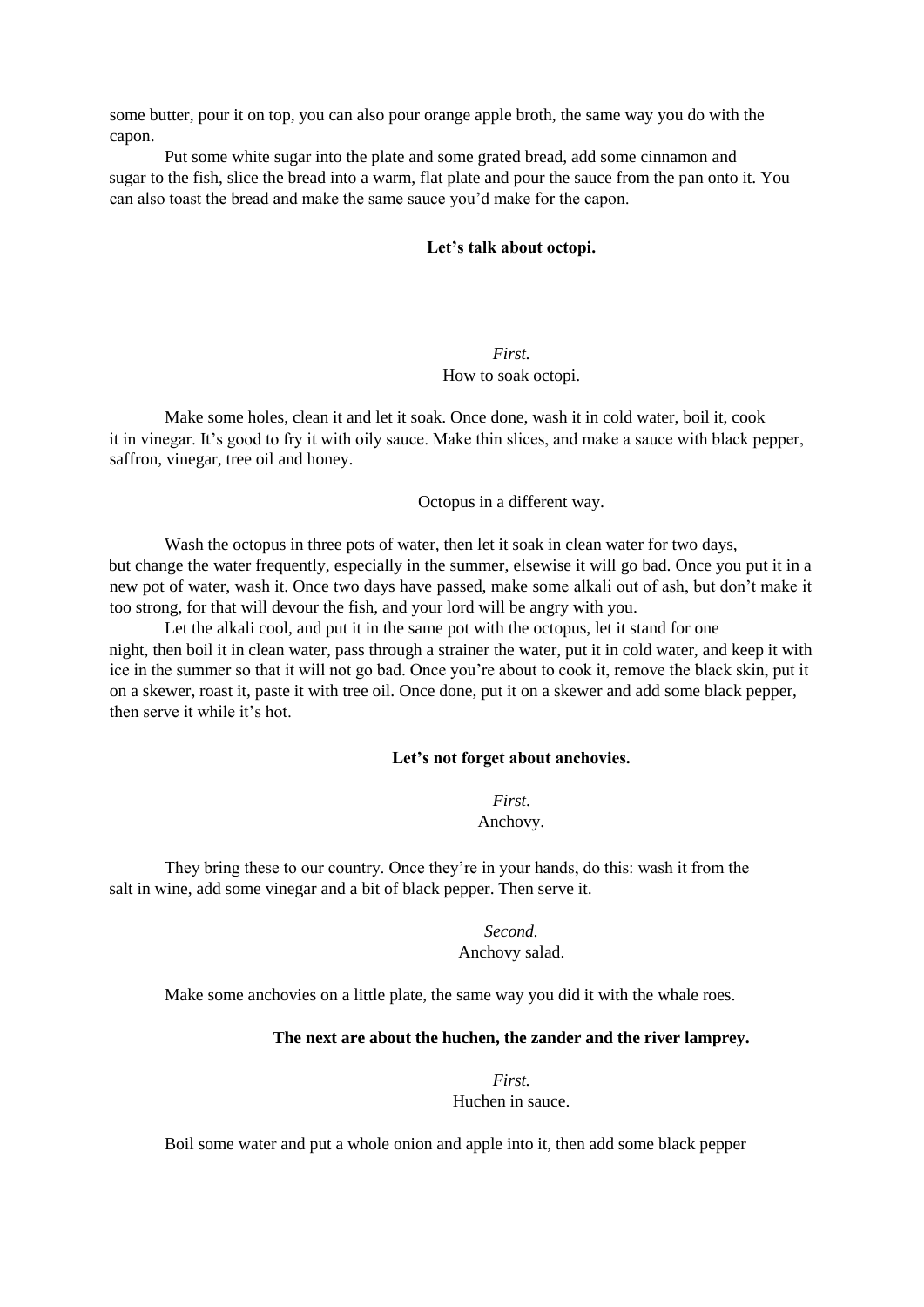tied into a cloth. Cook the fish with the black pepper, then add some vinegar and broken black pepper, and some honey, and once it's cooked, put it in a plate and pass through a strainer the black pepper onto it.

# *Second.*  Zander cooked in salt.

Peel off the scales, slice some onions and add some vinegar.

# *Third.*  Cold zander.

Do the same like I told you among the carps and the sterlets.

### *Fourth.*  Cooked river lamprey.

Wash it and boil it, then cut its head, leave its tail, and wash it again in hot water, and now you can take out the spine from its tail. Wash it again in hot water. Take a pan and pour some water onto it, and let it cook slowly; add a bit of salt so it won 'get stuck. Cook it for some time. Add some ginger, then serve it.

Green sauce for fish.

Cook the fish, and put some white bread into it; cook onion in wine and vinegar, break the bread, pass the liquid through a strainer, pour the greens into it, then onto the fish; slice it, add some black pepper, saffron and cinnamon.

Carp in black sauce.

When you want to kill a hen or a chicken, take a clean pot, add three or four spoons of wine, and pour the hen's blood into it. But don't cut its throat like the peasants do, for other foul things might flow with its blood; instead, cut it a bit under one of its ears, if you've found the right spot, it will die sooner and its blood will flow better. Put it in a cool place so that it won't shrink [curdle].

Once the carp is cooked and its blood is drained, take a spoonful of the killed hen's blood, paste it onto the fish, and put it slice by slice into the pan or pot. Spread some sour cherry and wine mixture onto the fish. Elderberry is even better, and is better for every white sauce.

Cooked salmon.

Cook the salmon in water and vinegar, just like the carp. Cook the trout in stronger vinegar.

Roasted salmon.

Wash the salmon in vinegar and strong wine, they should be the same amount. Let it soak for half an hour, then add some black pepper, a bit of clove and some mace, slice them into small pieces with a bit of black pepper, put it on the fish, roast it on the skewer. Make some sauce by warming some butter, put some of the previous spices into it, then add some lemon, grated bread, half of it should be wine and vinegar, and slice some sage and parsley. Let it cook, pour it onto it, paste some sage onto the fish.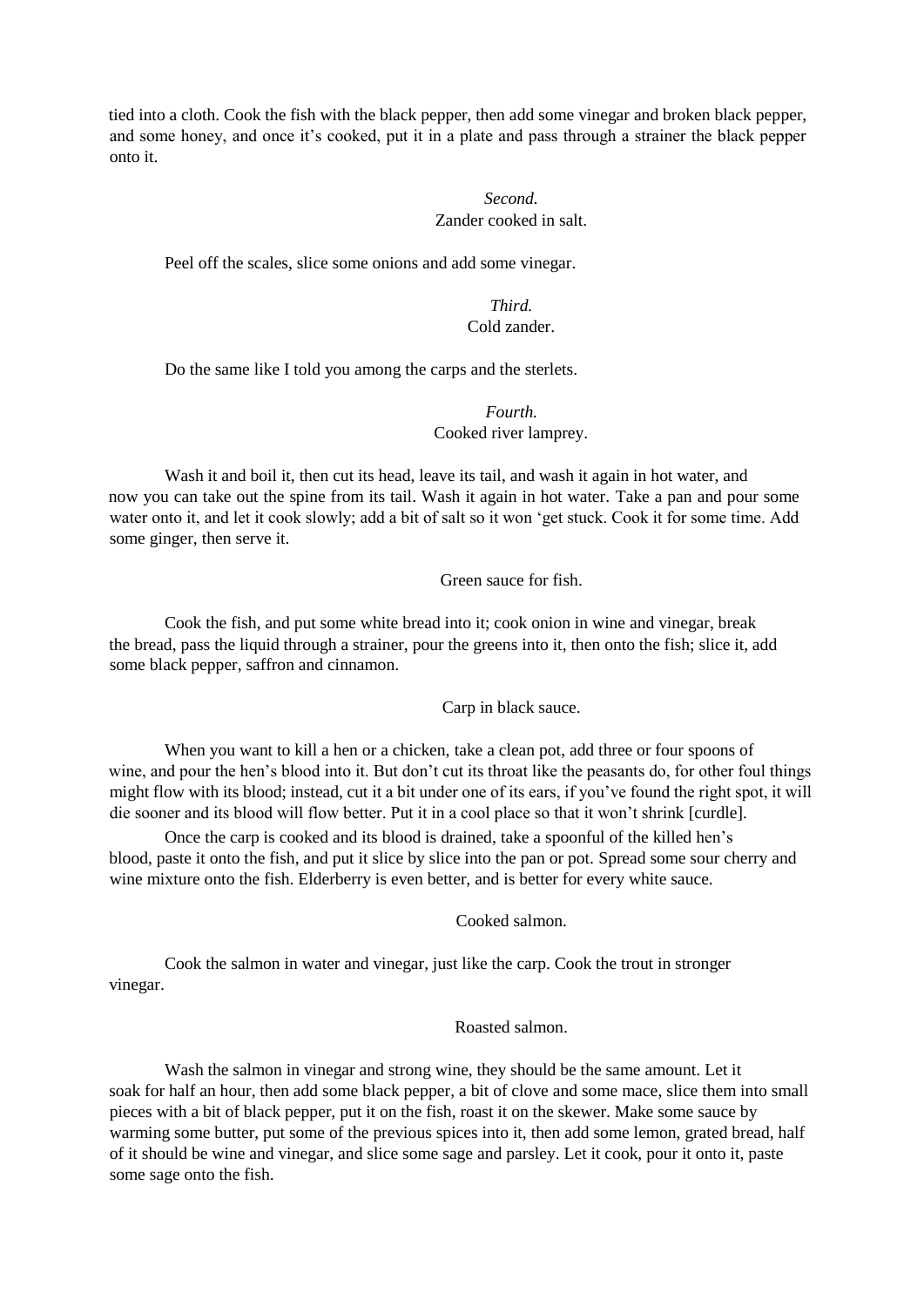The salmon requires less time to cook than other fish. If you want to serve it when hot, pour the sauce onto it when it's hot; if you want to serve it when cold, still pour it on top so that it will be wet and the bread will remain white. Then add some cinnamon, sugar, ginger, corn and grapes, or you could make another sauce from this.

#### **The next are the weatherfish.**

*First. Weatherfish with black* pepper dust.

Do it the way you make dishes with pepper dust.

*Second.*  Weatherfish with clean pepper.

Do it the way you cook it in cabbage sauce and salt. Put in the black pepper only when it's in the plate.

# *Third.*  Weatherfish with choked sauce.

Do the same, but once it's cooked, add black pepper. Don't add too much sauce. Cook it in a pot, add some vinegar, some do it without, but this is how we were taught. Pour it onto the fish, let it soak it, and once done, remove it.

> *Fourth.*  Weatherfish with garlic.

Do what I told you before. Peel the garlic, break it, and when you're about to serve it, add some vinegar.

> *Fifth.*  Weatherfish with horseradish.

Cook it like I told you, and add some horseradish and a bit of vinegar when you serve it.

*Sixth.* 

Weatherfish in salt, with goby sauce.

When you're about to cook the weatherfish, don't add salt, for that will make it hard and foul. Old masters did it like this, and so shall we.

> *Seventh.*  Weatherfish with cabbage.

Find some cabbage, cook it, and once done, add some oil, black pepper, ginger and saffron. Wash the weatherfish, boil it in the cabbage water, and cook and serve it together.

*Eighth*.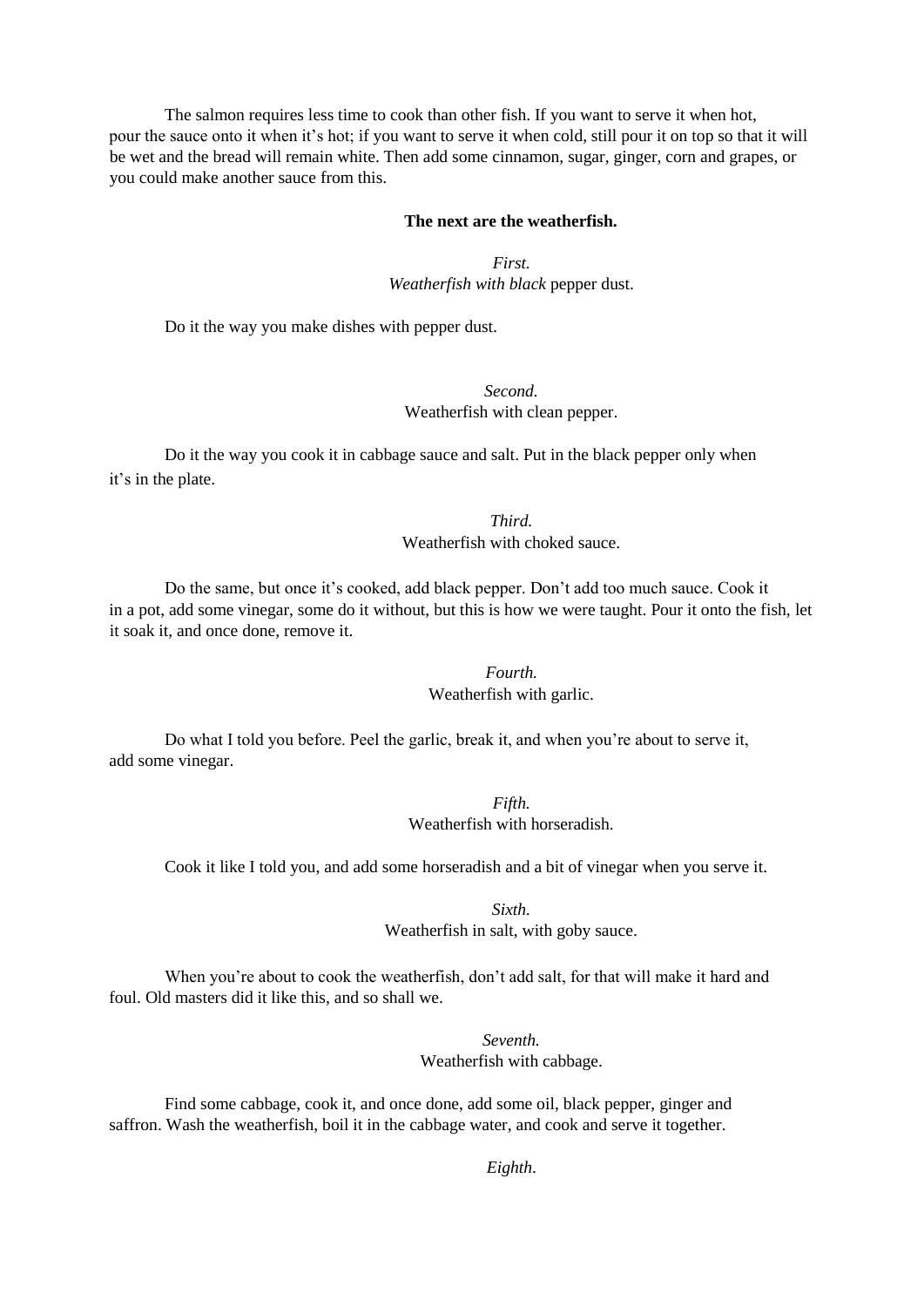#### Weatherfish with boroditom sauce.

Cook the weatherfish in cabbage water like I told you. Slice some clean parsley, cook it in clean water, and add some parsley leaves too, pass through a strainer the water, pour some tree oil onto the parsley roots, then add some black pepper to the weatherfish, pour this oily parsley sauce onto the fish; then slice some onions.

### *Ninth.*  Weatherfish with crushed sauce.

Cook it like I told you, once the weatherfish is half cooked, fry some grated bread roll in butter or tree oil, and fry some onions too. Add some black pepper, pour this grated bread roll onto it; if you have none, grate some white bread instead, and fry it.

### *Tenth.*  Weatherfish with beggar's sauce.

Cook the fish like I told you; fry some onions in tree oil or fish oil, slice it like they do it with black pepper, once done, pour it onto the fish, then add some saffron, black pepper and ginger. Serve it.

> *Eleventh.*  Weatherfish with oily sauce.

Fry it like I told you, but don't add black pepper; but if you want, do it, some people prepare it that way.

# *Twelfth.*  Weatherfish with its blood.

Wash the fish on a grate, peel off the scales and remove the worms, for I've seen chefs cook weatherfish with lamb. Cut the head, put it in vinegar, and bring some wine; once the head is cut down, pour it onto its head. Cook it in the wine. Pour the blood onto it too, so that it shall become black. Slice some black bread onto it, then squeeze out the blood from the head, cook it on the fire with the bread, pass it through a strainer; add some honey, vinegar and slice some onions.

Use as much water as you need, but don't use more, once the onions are cooked, slice some apples too. Add clove and black pepper.

Cook this sauce, it should be boiling hot when you pour it onto the fish. If it's not hot enough, boil it some more. Once done, add some spices and serve it.

#### *Thirteenth.*

### Weatherfish with broken sauce.

Remove worms, cut down its head, but don't throw it out. Prepare its sauce like I told you among the carps. Cook it like I told you before.

# *Fourteenth.*  Fried weatherfish.

Put the fish on a thin skewer, add some salt, put it to the fire, wait for them to die on the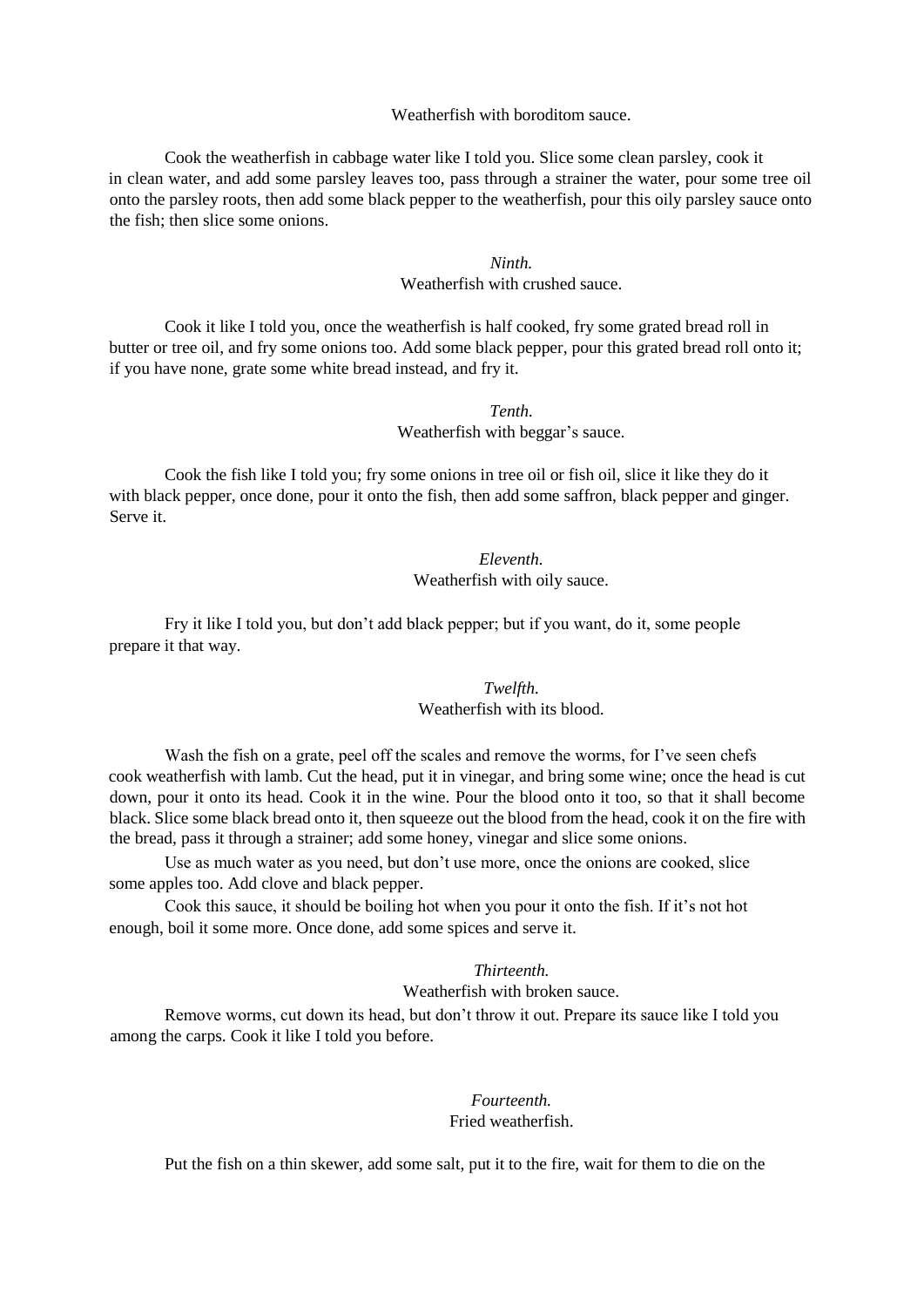skewer, once dead, put it in flour and fry it in oil. You can serve it with peas or lentils, or other traditional fasting food; if the fish are old, you may serve them dry.

## *Fifteenth.*  Roasted weatherfish.

Put it on a skewer or grate, add some salt and it shall be good.

## **The next are about crabs.**

## *First.*  Cooking crabs.

Cook as many crabs as you need, remove the meat from its nose\*\*\*, take out its insides and crush them with the meat in a mortar. Toast a few slices of white bread, then soak it in red wine, push the cerab, bread, and wine through a strainer, pour some wine into the water where you boiled the crabs. Warm up some butter, pour it in there, cook it, then add an egg and spices, and when you're about to serve it, add some cinnamon. This is a good dish for lung pain, but if cooking it for a person with such ailments, then you needn't add too much spice.

## *Second.*  Stuffed and fried crab.

Cook as many crabs as necessary, take off the nose or shell, leave its legs and tail intact wash it and take out the intestines, don't crush the legs or the tail. Take some meat from other crabs' legs and tails, slice it with a bit of bacon (but if cooking for the sick, don't use bacon), then add some parsley and black pepper.

Dishes with black pepper are good for chills, especially for old people with lots of gall problems. You may add some grapes and nutmeg, if you didn't add bacon, or you could add two eggs, then a bit of vinegar instead, this is good for stuffing, stuff the crab properly; make some pasta with wine and eggs, then fry it with the stuffed crab; if you like it, make some crab porridge too, and put the stuffed crab inside.

> Third. Crab pastry.

Cook the crab, take off its shell, but leave its legs intact, take out its stomach, add some spices and sugar, pour some good wine onto it and some butter.

## *Fourth.*  Crab cheese.

Wash the crab and take off its shell, crush it in a mortar, pour some sweet milk onto it and whip some eggs, once it looks like cottage cheese, pass it through a strainer. Once passed through a strainer, pour it into clean boiling water, put it on a pass through a strainer and add some sugar and grapes, add some spices, tie it into a clean cloth, and try to crush it, it will look like cheese. Let the water leak from it.

Once cool, take out from the cloth, make finger-sized slices, roast it on a skewer; once roasted, put it in a pot, add some wine, honey, saffron, black pepper and cook it. Add some grapes too. You may cook this crab cheese with sour cream if you wish.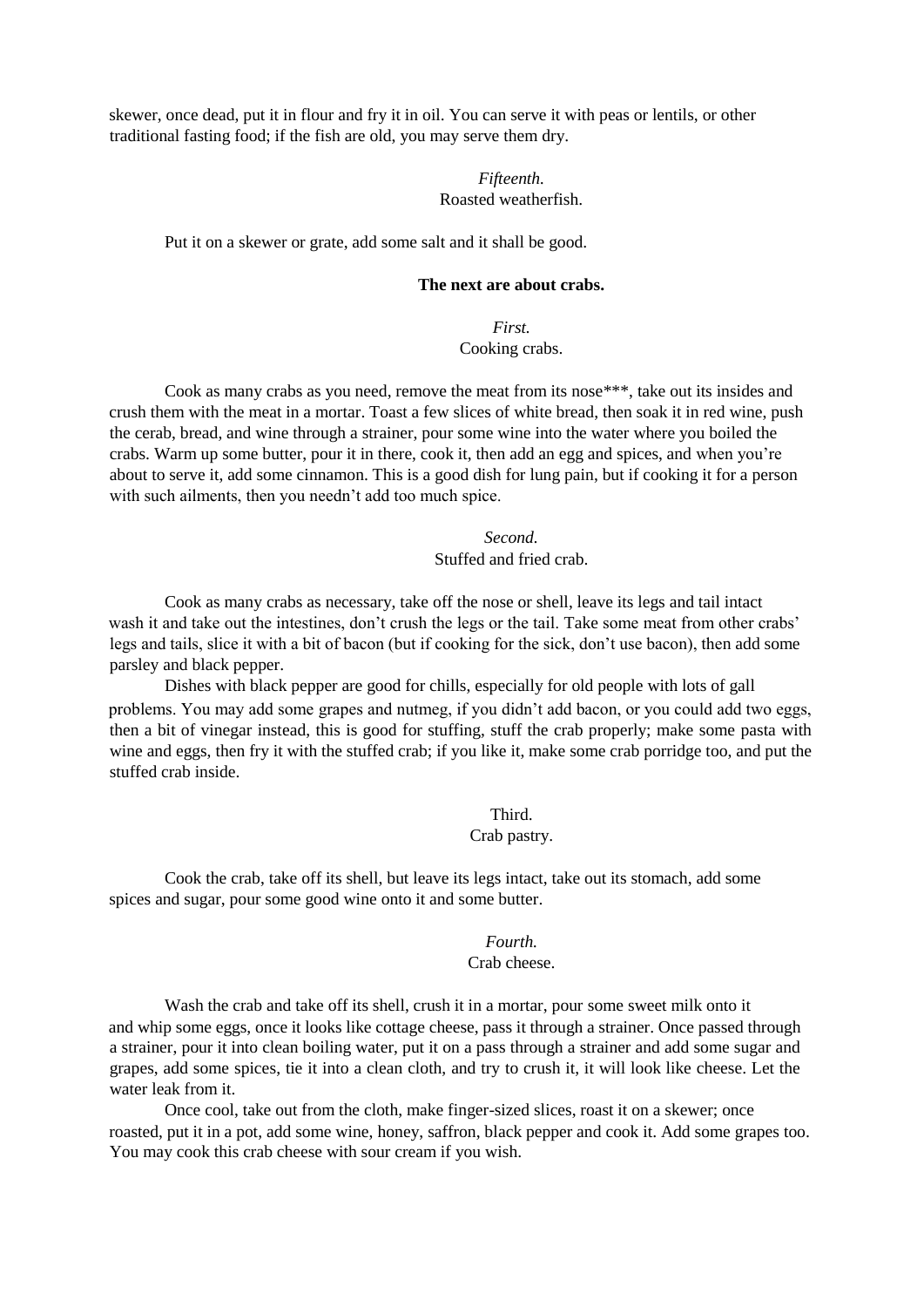## Fifth.

### *Dry crab.*

Wash the crab, put it on the fire, add some salt; once half cooked, remove it from the fire and clean its legs and neck, separate the belly from the legs, crush it in a mortar, peel [remove the crust from] some bread and put it in cold water and squeeze the water from the bread, then crush the bread with the crabs. Once done, add some clean water, pass it through a strainer, then pass the broth through a strainer onto its meat; but add some vinegar and black pepper, then some saffron and ginger. If you have new eggs, add them too, and slice some onions, and once again when serving it, onto the sides of the plate. The old masters sometimes left the crab legs in the half bread, and served it like so. Then the spice masters added the necessary spices. Do it like I've just told you.

#### Sixth. *Crab salad.*

Cook it like I told you. Clean its legs and neck and cook it. Put it in a clean plate when serving it, and add some vinegar, black pepper, then pour some tree oil onto it and a bit of parsley leaves, then add some vinegar. Some masters boil it in vinegar with these spices; but I think it is better my way.

## *Seventh.*  Fried crab.

Do it like I told you earlier, clean the legs and the head, slice the small legs. Mix the meat with flour, then fry it in butter like you'd fry a fish. The Germans and Italians add sugar too, but we don't.

## *Eighth.*  Stuffed crab.

Cook it the same way, clean its legs and neck, cut it, add some saffron, black pepper, sugar and a bit of tree oil, and some grapes too. Clean the holes in the shells and stuff it with the stuffing. Then roast it on a skewer or in a baking sheet.

## *Ninth.*

Crab with tree oil.

Once cooking, add some salt, slice some parsley roots. Once half cooked, pass the broth through a strainer and pour some wine and tree oil into it, then add some black pepper and cook it; once done, put the crab on its back into the plate, pour the sauce onto it, then serve it.

## *Tenth.*

## Crab with sour cream.

Cook the crab like I told you. Clean the meat from the shell, pass sour cream through a strainer onto it and add some saffron and black pepper, tarragon too, if it is weak; but cook it properly so that the milk [dairy] won't be raw.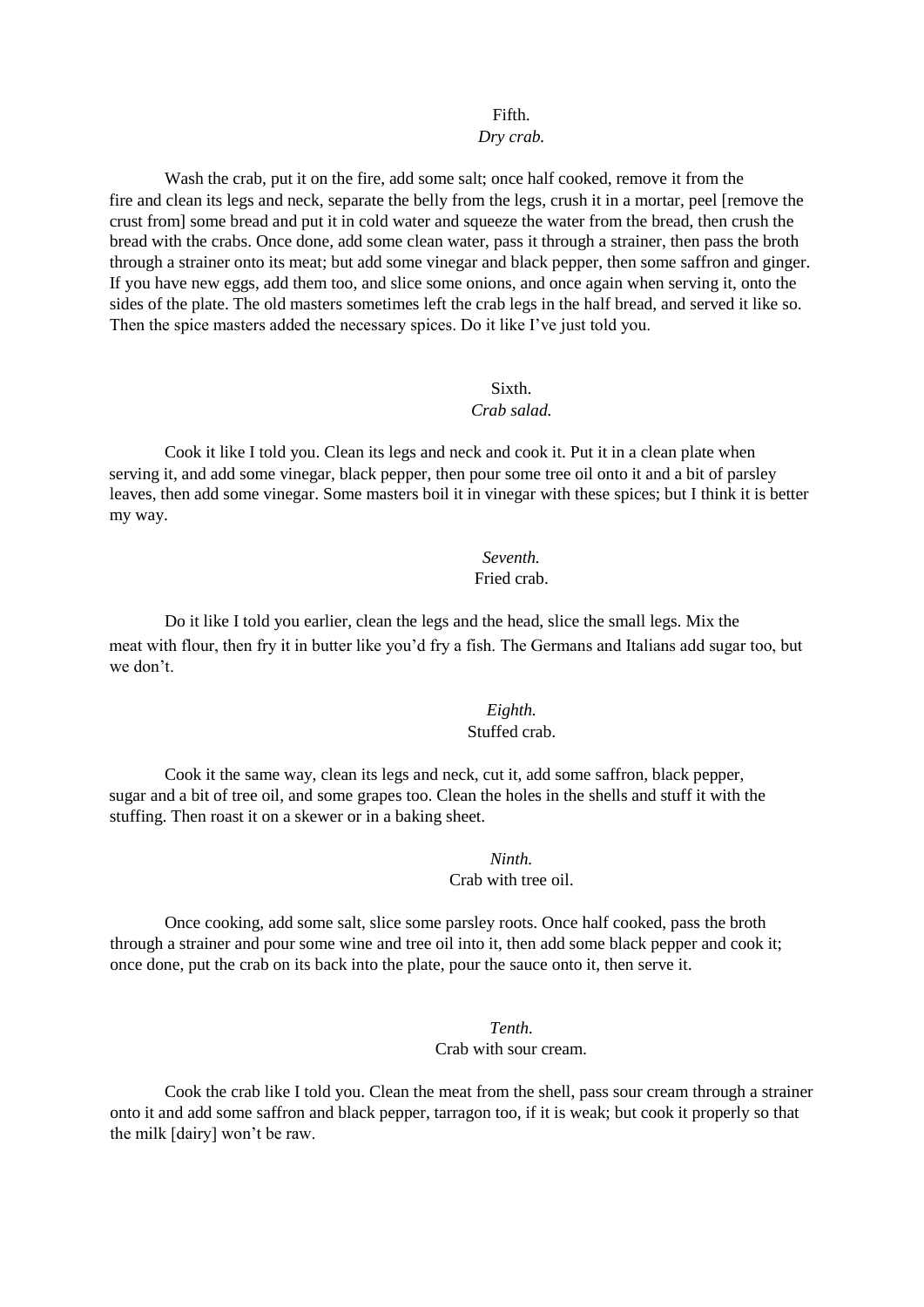## *Eleventh.*  Crab with black sauce.

Cook it the same. Clean its legs, neck and belly, mix carp, pike or tench or other fish's blood with vinegar, add some wine, then some black bread, boil it, pass it through a strainer, cut onions into clean water and cook it. Pour this water into the blood, put the crab meat into this, slice it, add some clove, ginger and black pepper. You may slice lemon too, for it suits it.

## *Twelfth.*  Some music from a crab.

If you'd like to serve it alive in a wedding, and want them to be red, pour burnt wine onto a plate, set it on fire, rotate the crab in it so that it becomes red, put it on a plate and add some sauce, then serve it.

## *Thirteenth.*  Stuffed crab.

Cook the crab. Cut the meat with some parsley leaves, add some honey, oil, currants, black pepper, saffron and ginger, stuff the shell and put it on a skewer, roast it and add some oil.

## **The next are about venison.**

*First.*  Venison with dumplings.

Make the dumplings how we make it from lamb or other meat, but don't make it from other meat, make it from the deer; the fattier the meat, the better, you may use its kidney, too. Add some black bread or white bread crumbs and some eggs; then add some black pepper, clove. Wash the meat, boil it, and while it's boiling, prepare the sauce with blood, wine, vinegar and bread. Once the bread is cooked, pass it through a strainer. Once the sauce is cooked, boil the meat until tender, put it in the sauce, make the dumplings and boil them. Once tender, take it out and put it to the meat, and put them together to the fire, slice some onions, too. Add some black pepper, clove and honey to the venison; when cutting the dumplings, add some salt. If you have tarragon, cut some too.

*Second.* 

Venison with black sauce.

Soak the meat in salted water like I told you. Prepare the sauce. If you have wine, pour some onto the water; while the meat is boiling, prepare the sauce in the salted water and pass it through a strainer, boil the meat in it, then slice some apples and onions, and cook them together.

> *Third.*  Venison with guest sauce.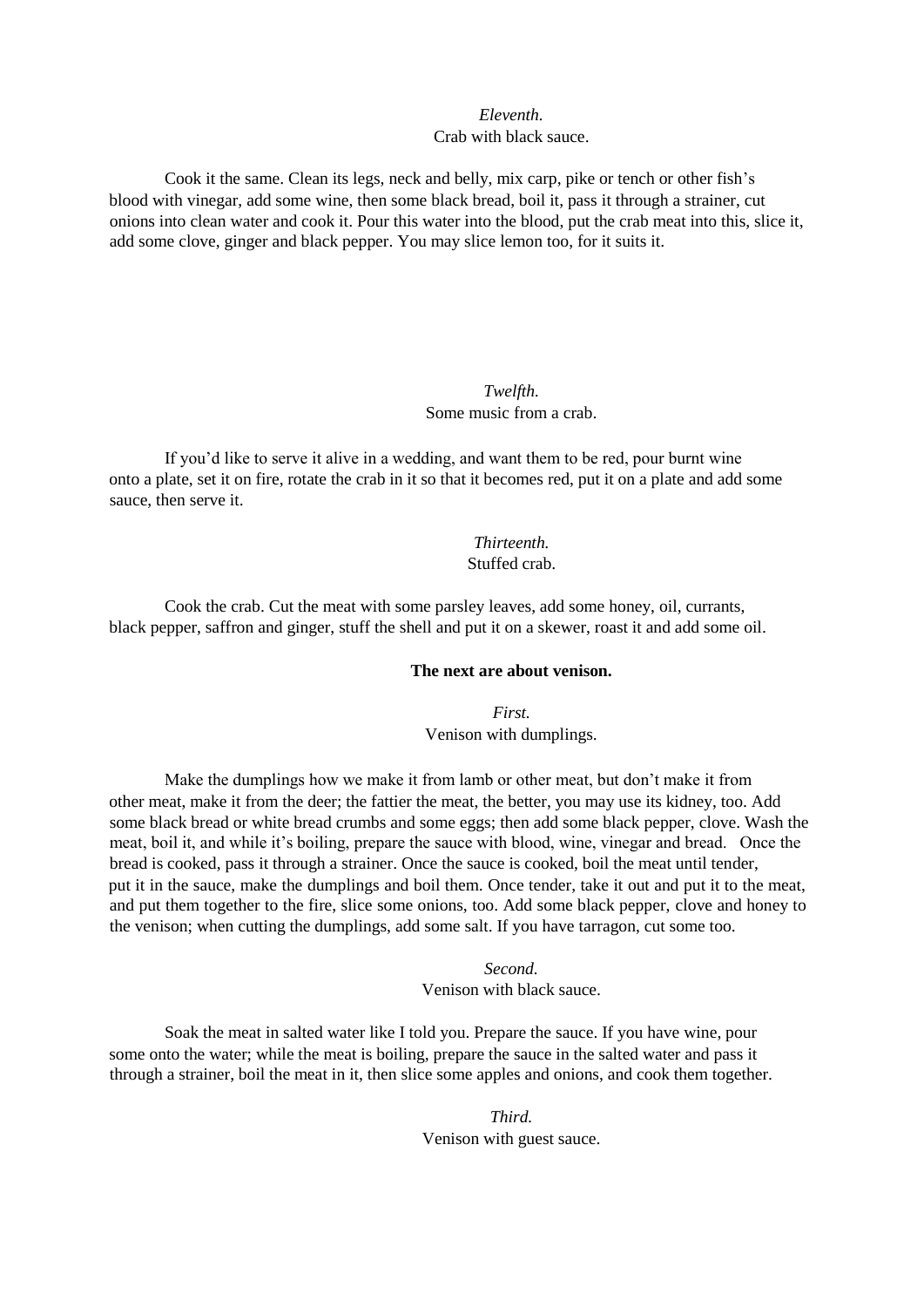Cook the meat and prepare the sauce like I told you. Once the meat is tender, put it in the sauce, add vinegar, honey and some black pepper too. if you have apples and onions, slice some. Prepare the guest sauce like so. Have someone bring some good wine, pour it in a pot, slice some apples and pears, then add some fig, almonds, raisins and as much honey as wine.

When cooking it together, add some saffron, black pepper, clove, cinnamon, add a bit of water so it doesn't become yellow. When serving it, put a slice of meat in the plate and pour the guest sauce on top; if you don't have enough, you may add a bit from the other sauce too.

#### *Fourth.*

## Roast venison in pastry.

Prepare the pastry like I told you among the fish. Soak the venison, add some salt and bacon, and roast it. Once it's in the dough, add some black pepper and clove.

#### *Fifth.*

#### Whole, roast deer backside.

We Hungarians don't do this. I saw this in Ugnott Christoph's kitchen, the old deer's whole backside was roasted. It wasn't skinned, it was covered in canvas with wine so that the fur and the nails did not get burnt.

During the serving, they covered its nails [hooves] in gold, and herbs were added, too. They used sage, marjoram, rosemary, cinnamon, clove, cumin, and juniper berries to make a mixture, and they added this to the meat. Once it was roasted, they made grey or crane sauce; they added black pepper to the plate. They do the same with lamb, too, in foreign countries. We do this with bacon and black pepper so that they won't foul our names.

## *Sixth*.

### Hot roast venison.

You don't need sauce for this, let it soak and add some bacon, then some black pepper and serve it when hot. The old masters roasted this on thin skewers, and once it was done, they cut it in two or three and served it, etc.

> *Seventh.*  Small deer horn and ear with aspic.

Skin it and wash it like you do it with salted lamb. When cooking, add some sage and cumin. Once cooked, let it cool and put it into vinegar; if the vinegar is really strong, add some wine, and when you're about to serve it, pour some vinegar onto it. If you have sage flowers or weak sage, add it too.

#### *Eighth.*

Cooking the deer's lung and liver with marjoram and rosemary.

Slice the lung and the liver of the new deer, and if your lord likes roasted liver, roast it; cook the lung with the liver, pour some wine, vinegar and blood into it, but don't add bread. Its smell will go foul fast, so don't be slow. If it's time to boil, take out the lung from the blood, wash it, pass the water through a strainer onto it, add some rosemary and marjoram, add a bit of sugar too, then some black pepper, clove and cinnamon, and when it's time, serve it. If your lord likes it, you may fry the liver in butter, and you could also make some salted pancake dough for this.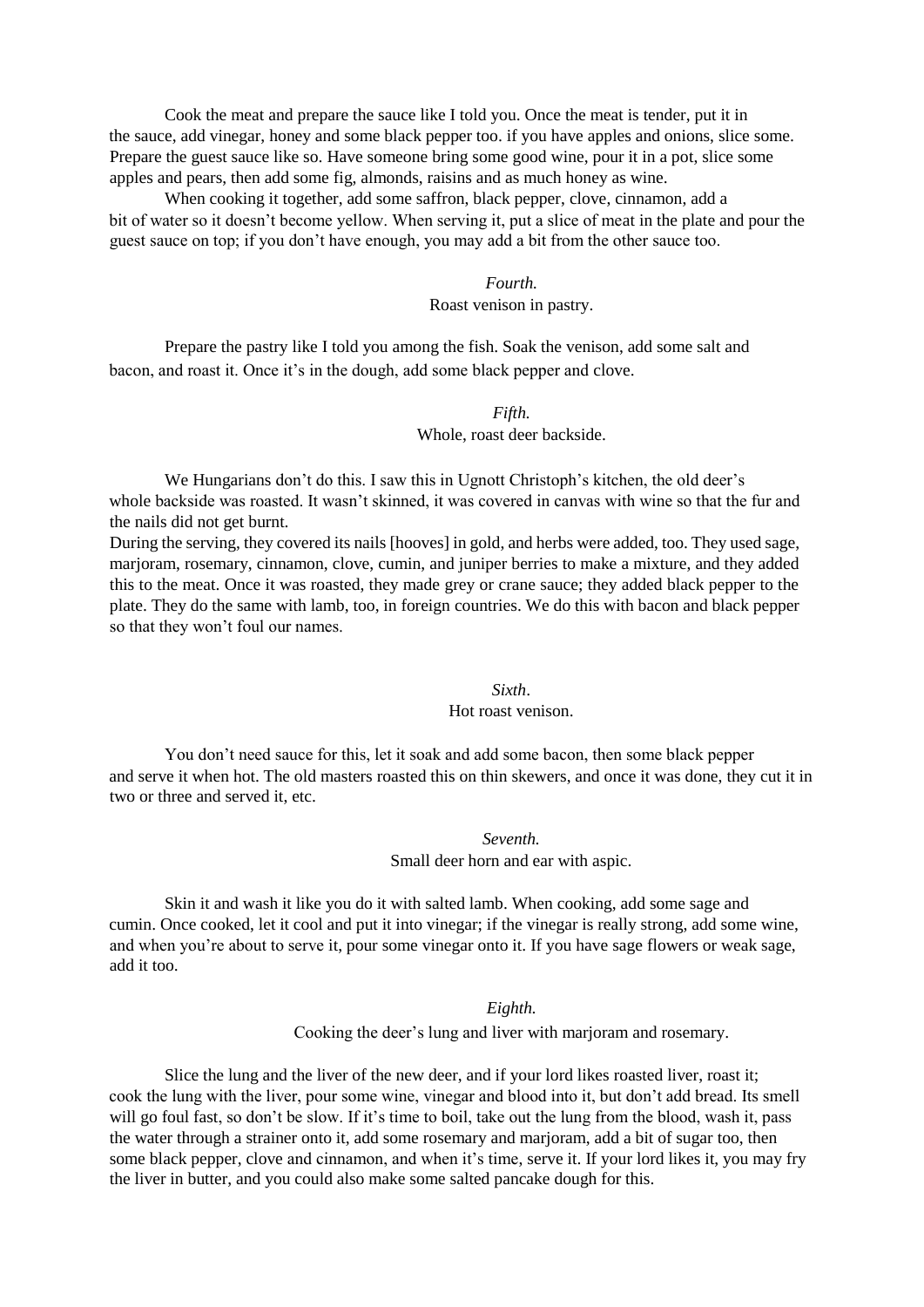#### *Ninth.*

#### Deer blood sausage stuffed with rice.

If your lord has a newly killed deer, go to the butcher and have him skin it, then have him take out the lungs, liver and its blood. Cut the final part of the intestines, wash it, but don't cut it. Wash the rice and boil it, then add some salt and black pepper to it, and stuff the intestine with it, then let it soak. If your lord wants it, serve it hot. You may cook it with clean pepper or sweet milk too. We, Hungarians, cook it with millet porridge, too.

#### **The next are the roe deer.**

*First.*  Cook the roe deer like this.

If they bring a new roe deer for you, skin it, and cut its meat; if you don't want to leave the thighs, cut down the meat. You don't have to slice the shoulders into several cuts, only three. Then they roast it, for this is how they do it with hunted game meat.

## *Second.*  Roast roe deer thighs.

Cut it from the deer, then let it soak, add some bacon and roast it. Once roasted, add some black pepper and some sauce, and serve it. You may serve it when cold, too.

> *Third.*  Roast roe deer, hot.

Add the bacon like I told you; if you can't use venison, use this meat with guest sauce, clove sauce or pastry.

> *Fourth.*  Roast roe deer thigh with bacon.

Once half cooked, add some clove, then roast it and add some sauce and bread.

## **The next are about hares.**

*First.*  Hare with black sauce.

Skin the hare from both of its legs. They cook this in a different way; take out its bladder, but don't let the filth inside leak. Pour the blood from its back onto vinegar, for every animal tastes better with its blood, you may cook it with other animal's blood too, cook it and roast it, then put it in vinegar. Cut its shoulders into three slices.

Wash it from the blood, and pass the blood and vinegar through a strainer into another pot; add some black bread, and pour some wine and water onto it, once it's in the fire, add some salt once it's boiling; if you have broth from boiling beef, pour that instead. We Hungarians add bacon to the hare thighs, then we add some black pepper, and after it's roasted, we eat it without horseradish.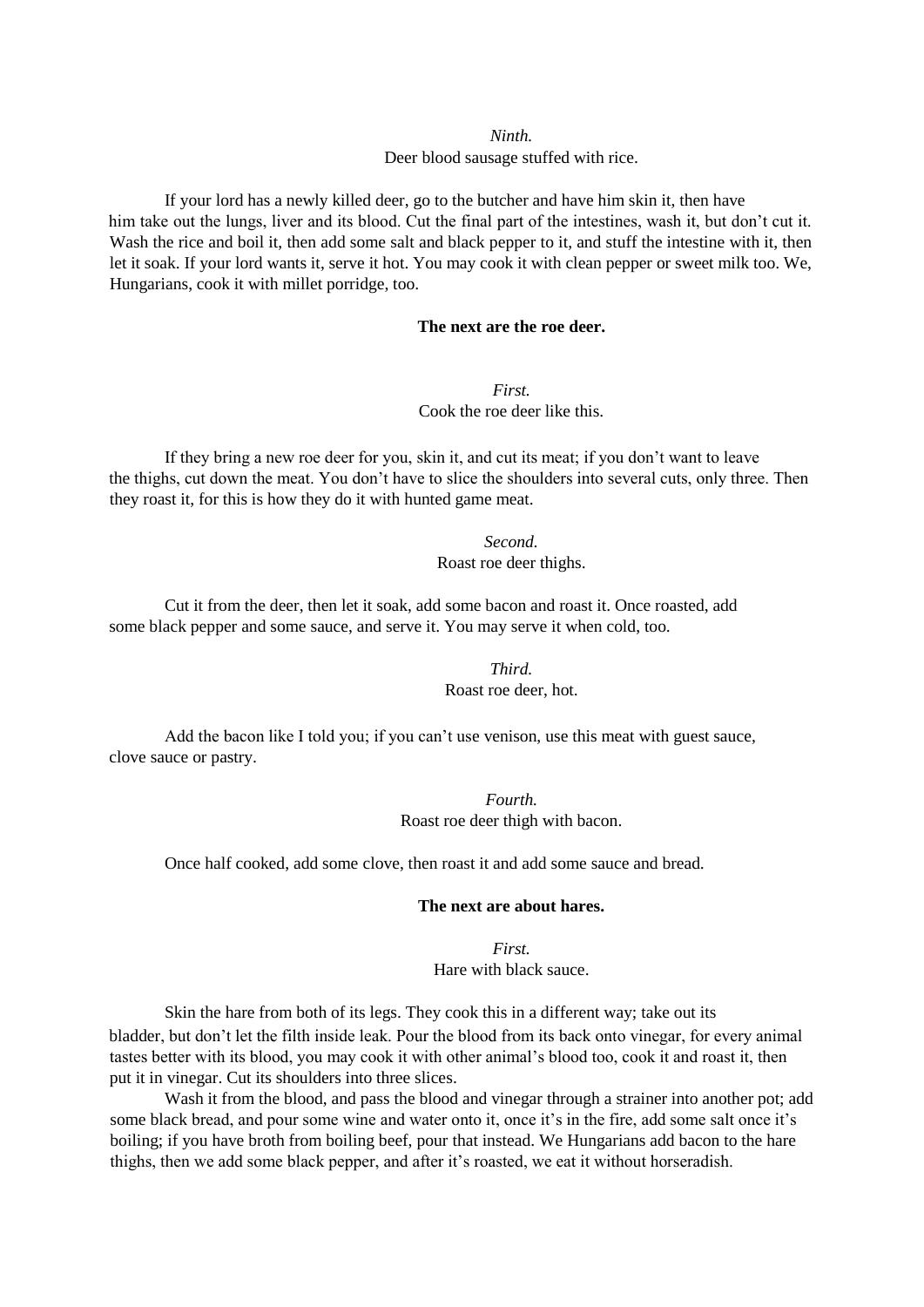## *Second.*  Young stuffed hare.

Skin its ears too, but don't cut it, skin the legs as well. Cut the belly a bit so that you can take out its bladder, lungs, liver and intestines. Prepare its stuffing. Cook some eggs, wash it, chop it with fatty bacon and parsley, add some saffron, black pepper and raw eggs, stuff it into the hare, stitch it so that the stuffing won't leak out, let it soak then put it on a skewer; you may add some bacon too, then roast it. Once serving it, add some black pepper and remove the stitching.

## *Third.*  Whole rabbit roasted and stuffed.

Cut open its belly, add some salt inside and outside, wash it with vinegar. Take some raisins, remove its seeds, then take some peeled almonds, slice it or smash it, then take some currants, put it into the rabbit, stitch it and cook it with bacon.

## **The next are the doughnuts.\*\*\***

*First.*  Twice baked doughnut.

Whip some eggs in cold milk; if you want to make enough for one table, twenty eggs will be enough, add lots of flour, don't add salt. Find a baking sheet, put a little butter into it, then pour it onto the sheet and bake it.

Once baked, put it on a clean table, slice the crust. Slice the dough into cubes, but not all of it. Find a big enough pan. Have enough dough, for this doughnut will become big. Don't boil the butter, just melt it; have lots of butter, for doughnuts require this. While cooking, put some butter onto it with your spoon. Once the dough is starting to become bigger, put it on the fire again, put butter on it, and wait for it to bake, but keep putting butter onto it. If the butter is cool, add some more fire. Take out the butter, warm it, then put it on the plate, add some sugar and serve it.

## *Second*. Hen doughnut.

Pour sweet milk onto a pan, add some butter and put it on coal, boil it and have someone hold the pan. Take a big, strong wooden spoon and a pot full of flour. Once the milk is boiling, put the flour into the pan and break it with the wooden spoon so that the dough will be hard in the pan. If you have a copper mortar, put the dough inside and crush it; once it's starting to cool, whip two or three eggs and put it in there, too. Keep doing this until it's a bit like a liquid. Then fill it into the doughnut.

Before stuffing the doughnut, use butter. The butter should be hot. When cooking it, keep adding warm butter and rotate it, then serve it with sugar.

## *Third.*  Broken doughnut.

Do the same with the dough like I told you just now. Once the dough is done, take it out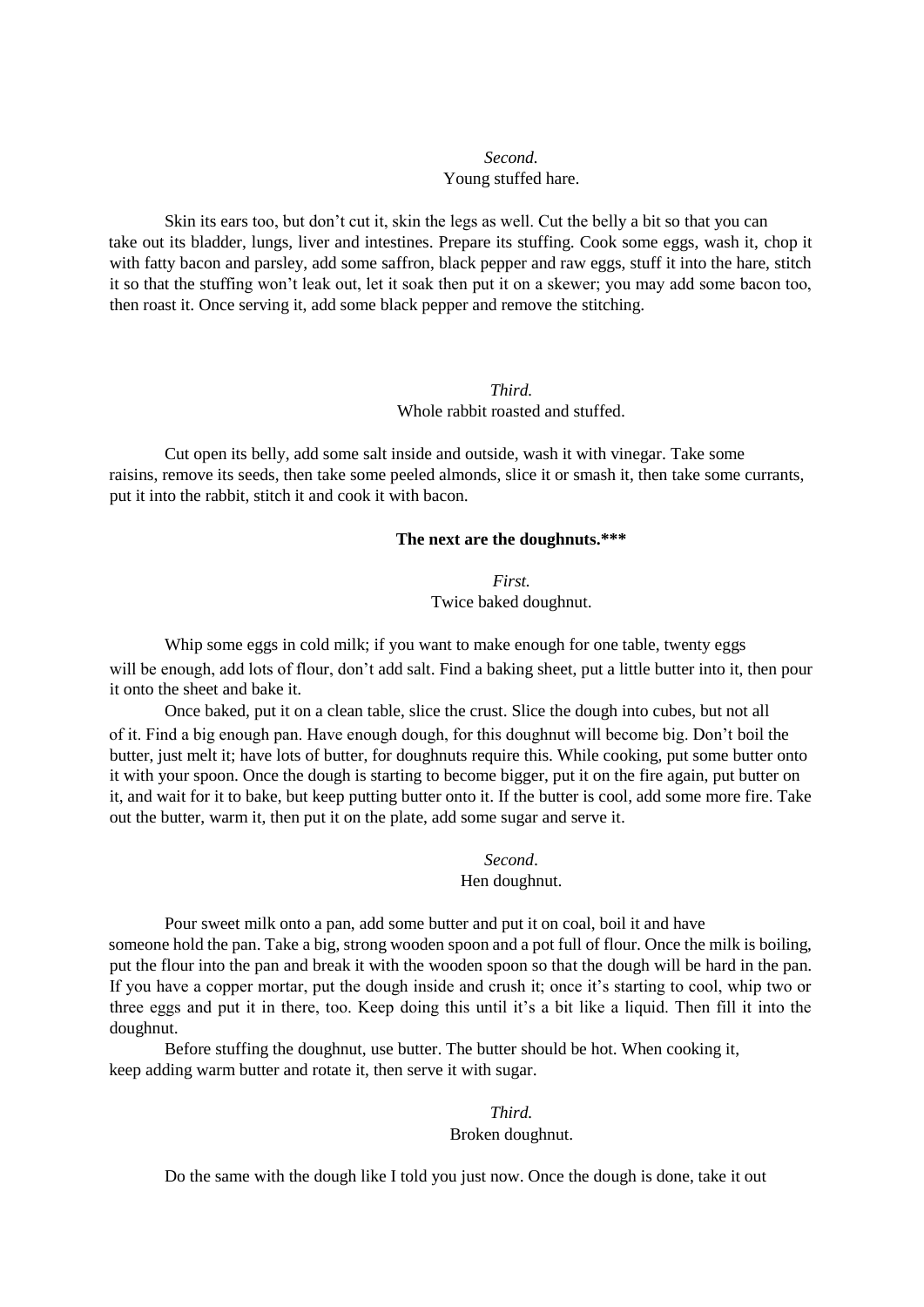from the pan and put it into a clean plate, add some butter with your wooden spoon, and have some more warm butter by the fire. Keep doing this with the warm butter so that the dough won't get stuck. It shall become as round as an apple.

Cook both sides, and add some sugar when serving it. You can make more doughnuts from its dough. Do it like I told you before, and be careful so they won't get stuck. Lords like these doughnuts very much; add sugar before serving it.

# *Fourth.*

## Doughnut baking pan.

Make the dough like I told you on the twice baked doughnut; but this dough should be thinner, and if you have no sweet milk, you may do this from wine and dough. Crush it well; otherwise it won't be good in the pan. Make this pan from iron or wood, for you can't touch it, and let it stand in boiled butter; when baking, have a piece of cloth next to the butter, for if you don't paste it, the dough won't get stuck.

Be careful not to overheat it.

If you'd like to make hook doughnuts, do it on a piece of wood once half baked. The dough should be white, then add some saffron to the other part, so that it will be half white and half with saffron.

If you'd like to make green doughnuts, wash some green wheat, crush it, pour sweet milk onto it and pass it through a strainer. Then make the dough from this.

If you'd like to make blue doughnuts, have lots of cornflowers. Tie this flower to your doughnuts; your doughnut will look like a wild bird.

#### *Fifth.*

## Lacy doughnut.

Prepare the dough like I told you among the cakes, but add some butter and salt, and use the rolling pin on it; fold it, then use the rolling pin again. Slice it with cutting iron, fold three of them into each other, then fry it in butter. If you'd like to make some kind of stuffing, do it like I told you.

#### *Sixth.*

### Doughnut with raisins.

Wash and boil the raisins; once boiled, put them into eight or nine little skewers; make the same kind of dough we did on the baking pan, but it should be denser, then add some saffron and salt, fry it in hot butter, once fried, slice it in two and put it in the plate, add some sugar. Germans slice apples and pears too, but we don't.

## *Seventh.*  Fig doughnut or fried fig.

Do what I told you before. Boil the raisins and put them into a skewer; make the same kind of dough, and when you're about to serve it, take off the raisins and add some sugar.

## *Eighth.*  Doughnut with headband\*\*\*.

Make the same kind of dough. Put four holes into the bottom of a jar, put some warm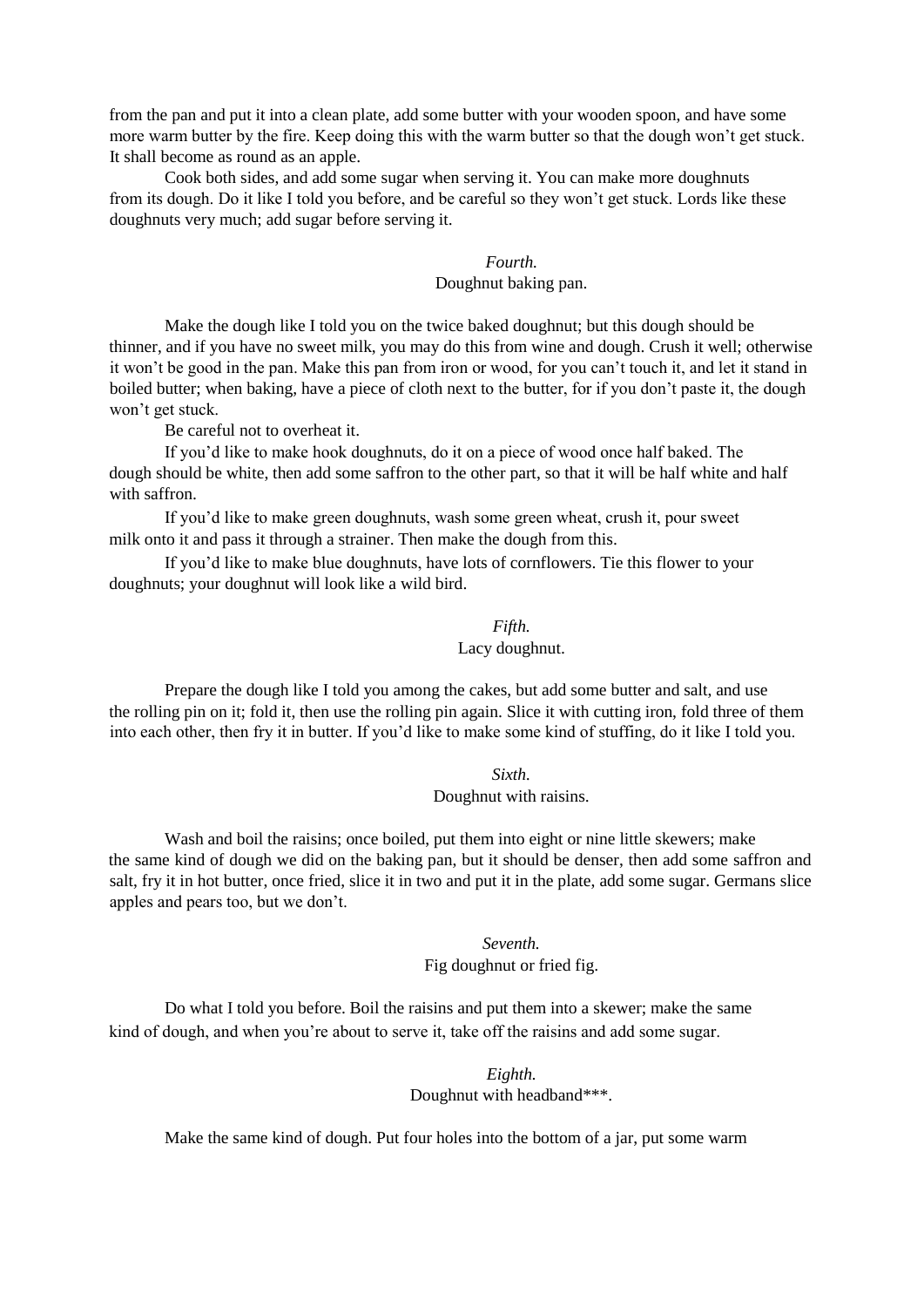butter into your pan on the fire, add some salt to the dough, then pour them into the jar with the holes, and let it keep dripping into the butter. It will be nice once fried. When serving it, one half should be yellow and the other one should be white, and add some sugar.

## *Ninth.*

## Sage doughnut.

Wash the sage's stalk. Make the same kind of dough you made for the apple doughnut. Put the sage into the dough, and keep adding butter while baking, serve it when hot and add some sugar.

## *Tenth.*  Elderberry doughnut.

Wash the elderberries, put them into a clean pot, make dough from eggs and flour; have some warm butter by the fire, and put the elderberries into the doughnut. Once baked, add some sugar and serve it.

Strudel made from Spanish dough.

Make the Spanish dough like this. Have some flour, and do what I told you before. Poke some holes, pour some very good white wine and add some eggs. If you're cooking for a smaller plate, use ten or twelve egg yolks, then add some butter. Knead it on the table, but don't let it become too hard.

Once cooked, make egg-sized slices, spread it with butter and put it on the table.

Then, you may use any kind of stuffing. If you have no stuffing, don't cook it for too long. Once cooked, add sugar before serving it. You may cook pogacha\*\*\* from this dough.

## Stuffed porridge.

Let the porridge soak in water, pass it through a strainer and mix it with flour, then put it into boiling milk; stir it and cook it, then add some honey and butter. Once about to serve it, add some sugar and some grapes.

## Almond sauce.

Peel the almonds. Then crush it in a copper mortar, then add some bread inside soaked in white wine, and add some garlic, wine and vinegar, and crush it again, add some salt and sugar.

## Coagulated wine.

Put the wine on the fire in an iron pot, add some honey and boil it, then fry some sliced bread in butter, then put it into the boiling wine, whip five or six eggs, add some currants, black pepper and saffron, whip these together and pour it into the wine, cook it until it's coagulated; but cover it with the lid.

Almond cheese.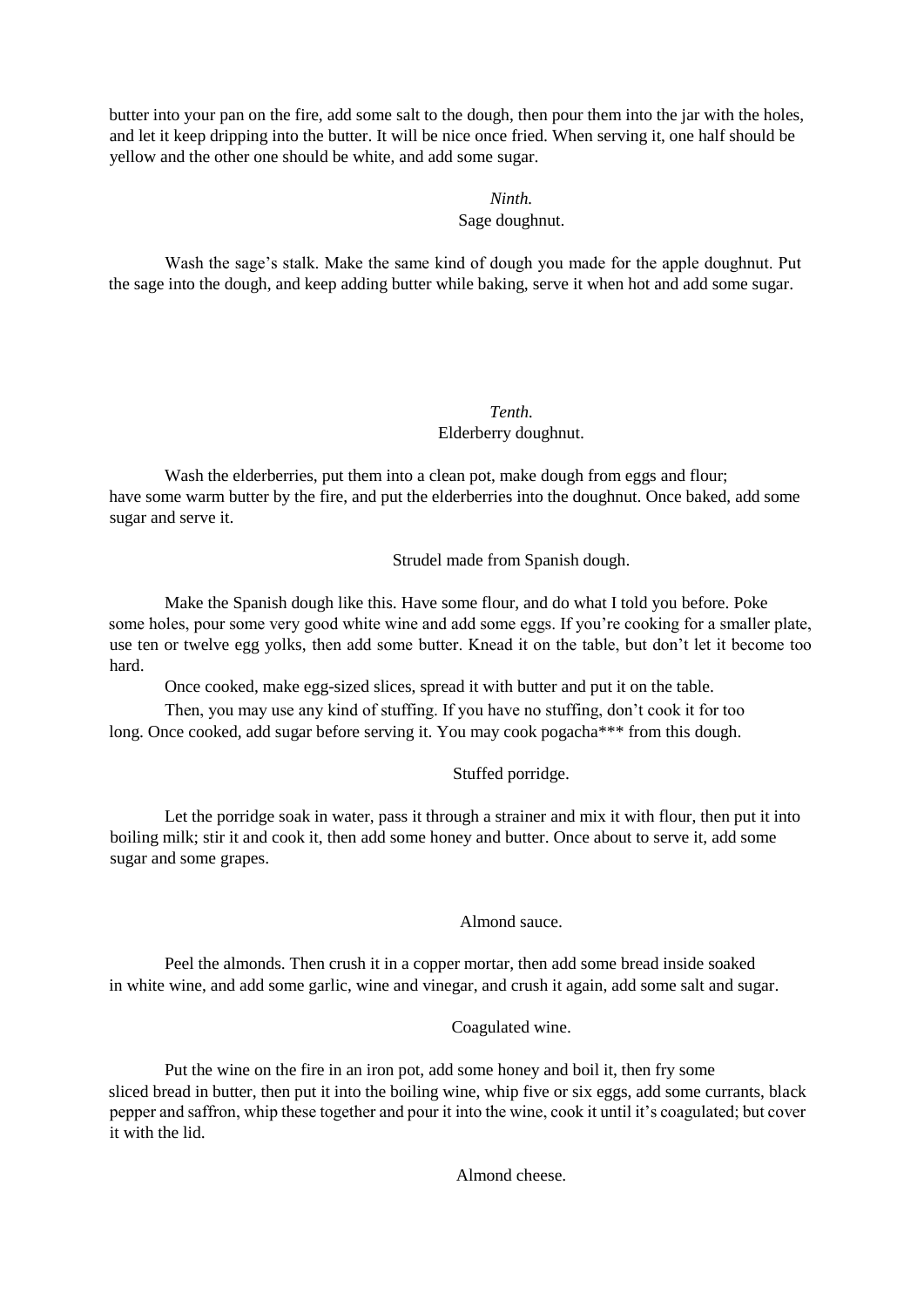Wash the calf's leg, then cook it; pass through a strainer the water, crush the almonds and add some honey, pass the sheep's broth through a strainer into it and boil it, then leave it in a plate. Once it's coagulated, serve it.

### Curd dish.

Whip some eggs in cold milk and stir it on the fire until it's boiling, once it's like cottage cheese, put it in a bag, crush the water out of it, slice it, add some sugar, currants and sour cream.

### Mortar doughnut.

Put some butter into a copper mortar, boil it in cold water, mix currants with eggs, put it into the hot butter, cover it and cook it, then fry and serve it.

#### **The next ones are the salads.**

### Caper salad.

Clean the capers and let it soak, pass the water through a strainer and pour clean water into it, remove it from the pot and squeeze it a bit, then put them into a little plate. Make the sauce you did for the whale, but add sugar instead.

### Asparagus salad.

Soak it the way I told you on the caper salad. Once done, let it cool, and once cooled, put it into a plate. Make the same sauce, but add salt and sugar too.

#### Hop salad.

Do it how they make the asparagus salad.

### Chicory salad.

Once you've dug it out from the ground wash it like you do it with parsley roots; once clean, slice and soak it, let it cool after, then put it into a plate with some currant slices, cook it in clean water, then add some vinegar, wine and tree oil; if your lord likes it sour, serve it, otherwise add some sugar.

Bitter salad.

The Italians do it like so: they slice it into a pot or a plate, add salt and black pepper, then they eat it. We Hungarian chef masters add salt like we do it with salad stem. We soak this, too.

Dandelion salad.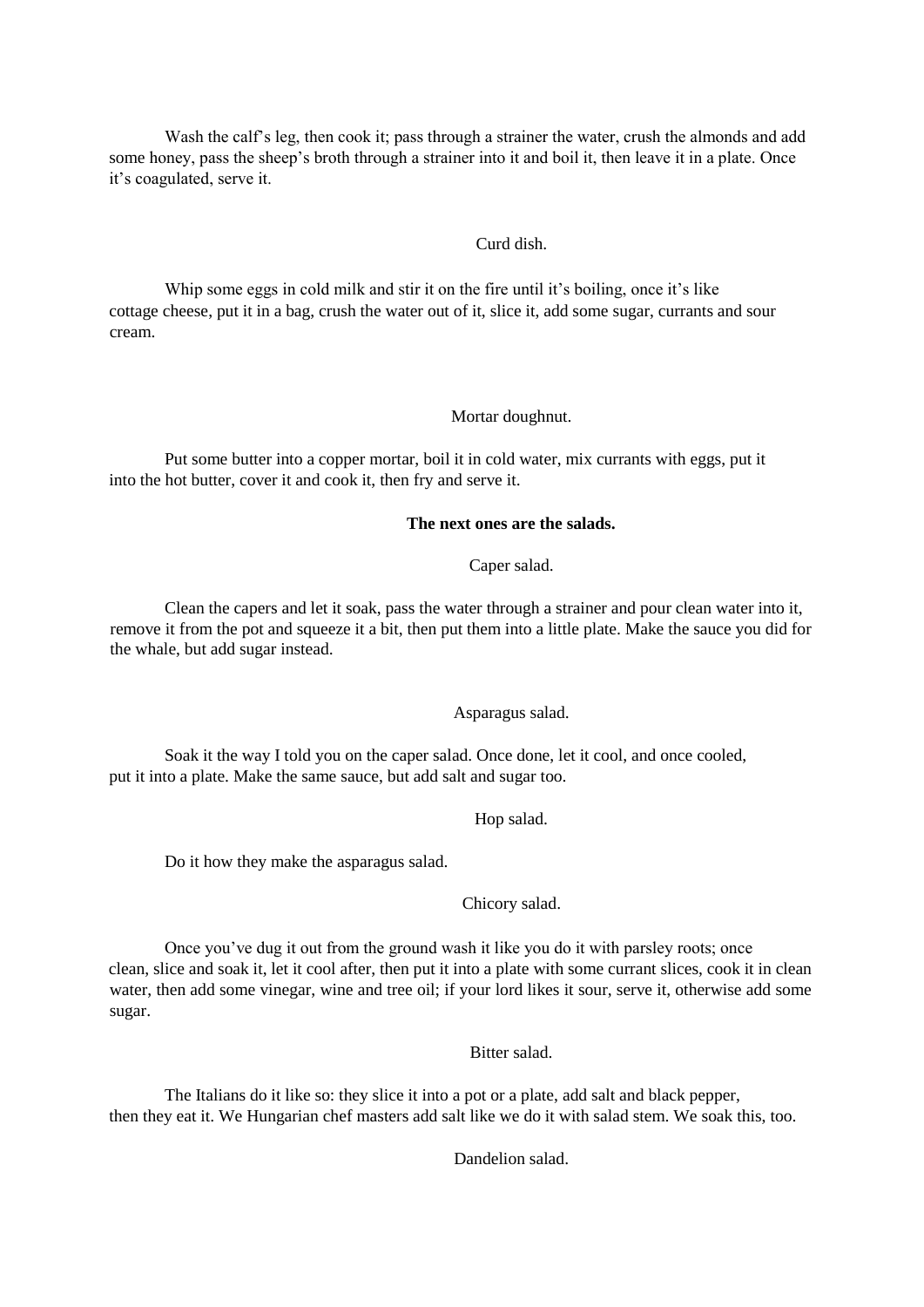Do what I told you on the garden salad.

Corn\*\*\* salad.

Similarly

Carrot greens salad.

Similarly.

Water\*\*\* salad.

Like I told you.

Parsnip chervil salad.

Do the same, but peel the roots and leave the leaves.

Raw cabbage salad.

Slice it into little pieces, add some vinegar and tree oil, then some black pepper and sugar. The Italians do it like this.

Cabbage salad.

We Hungarians do it like so. We slice the raw cabbage into little pieces, add salt, then wash it from the salt twice or thrice, then wash it in wine. Then we add vinegar, tree oil and slice some onions – we do it like this.

Cucumber salad.

Peel the cucumber, slice it and soak it in clean water, then add some vinegar, tree oil, black pepper. We Hungarians don't do this often.

Stem salad.

Until you have no cucumbers, peel the cabbage stems and slice it, then add some salt and some dill flowers.

## **The next are about the strudels.**

Make the strudel dough like this. Make fine flour from the wheat. Warm clean water for this, but it shouldn't be too hot, you should be able to put your hand in it. Add some salt and some butter, put the flour onto the table, knead it, cut out its center, pour warm water there instead. Whip three or four eggs, mix it with your hands, then wash yourself. Keep kneading it with your hands, put butter on your palms so the dough won't get stuck. Once it's done, make egg-sized slices.

Put flour on the table, then put the dough onto it, make sure to put them far enough so they won't get stuck. Put butter on top, too. Paste it with feathers\*\*\* made from eight or ten feathers.

You can make strudels and strudel cakes from this dough. You have to stuff these, but you can find that among the cakes. Have baking sheets for the strudels. If you have none, baking them won't yield the best results.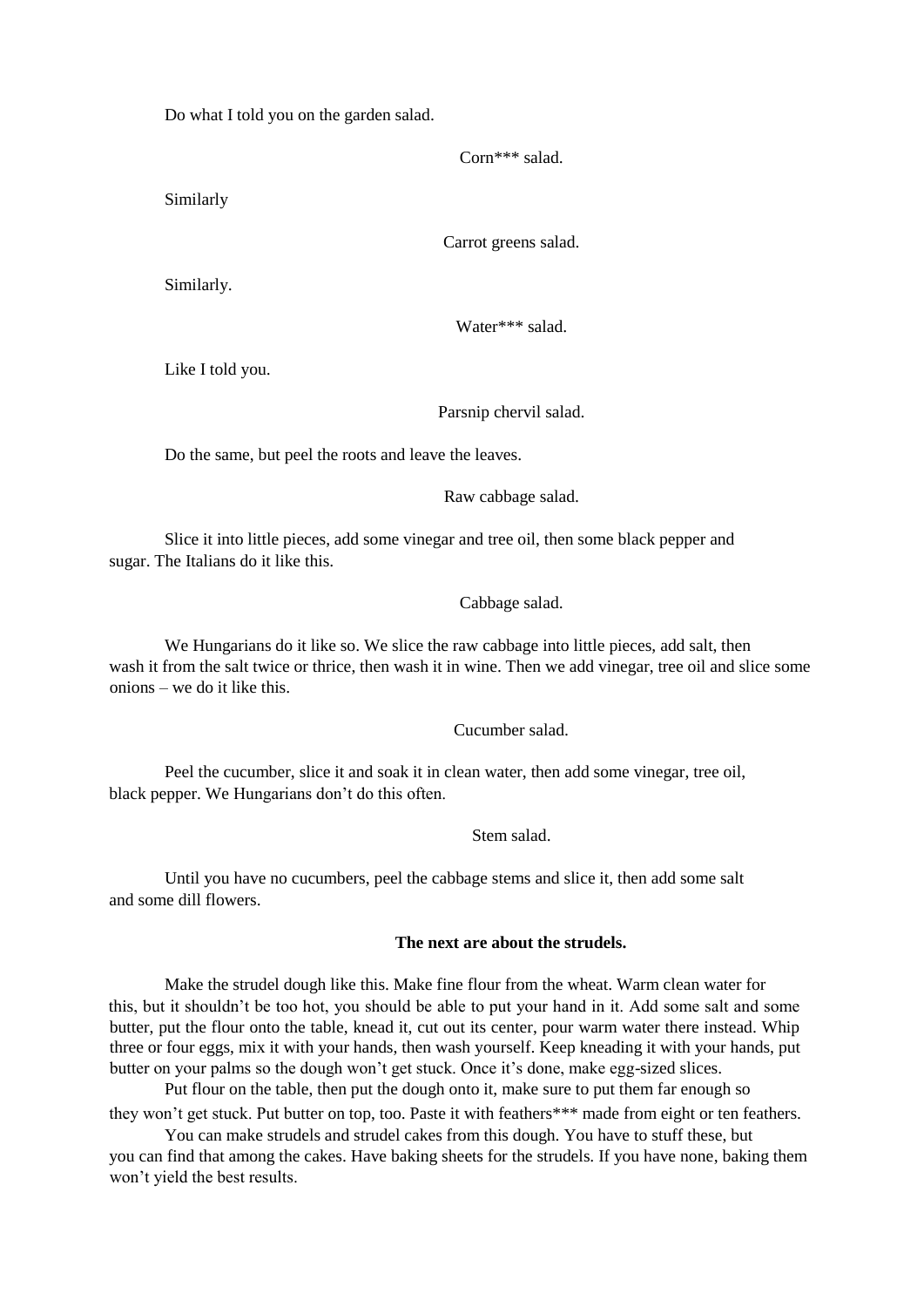#### **The next are about small birds.**

Sparrow with clean pepper.

Cook it like chicken.

Fried sparrow.

Cook it first, add spices, then make some dough from eggs and flour, like I told you among the lamb, once cooked, let it cool, mix it with the dough and fry it.

Roasted sparrow with bacon.

Once you've removed the feathers, cut its legs and head, and once you've taken out the intestines, slice some bacon and put it on a skewer and roast it; then serve it when hot.

Sparrow with bird sauce.

You can find how to cook this bird sauce elsewhere in the book.

Chaffinch, tit, goldfinch, blackbird.

You can cook every wild bird in our country with this sauce. You can roast or cook the starling with sour cream, just like the chicken.

### **Dairy dishes.**

Cut dairy dish.

Make some good flour and put it on the table. Put a hole into the middle, put an egg into it and add salt, or slice it with a knife. Then warm some milk. Put the dough into hot milk, but stir it with a wooden spoon.

Dairy dish with black pepper.

We Hungarians do it like this. Pour water onto the flour, stir it, then pass it through a strainer. They make so much of this food for fasting, that valuable noble people carry it by bags. When you want to cook it, have some clean, hot water on the fire, stir it with a spoon, cook it with oil or butter, just like the porridge. if you'd like to make the dough for milk, knead it with milk and eggs, then let it dry in the warm weather, for they do this only in summer, not winter, for they make so much on summer that they will still have some for winter. You can cook this in beef broth, too.

Sliced dairy dish.

Prepare the flour like I told you. Add some eggs, and if it's not enough, add some milk, knead it and use a rolling pin, once it's thin, add some flour and fold it, but don't let it stick, slice it and remove the flour, add water like I told you, add some salt and butter, and once you serve it, put a bit of butter into it.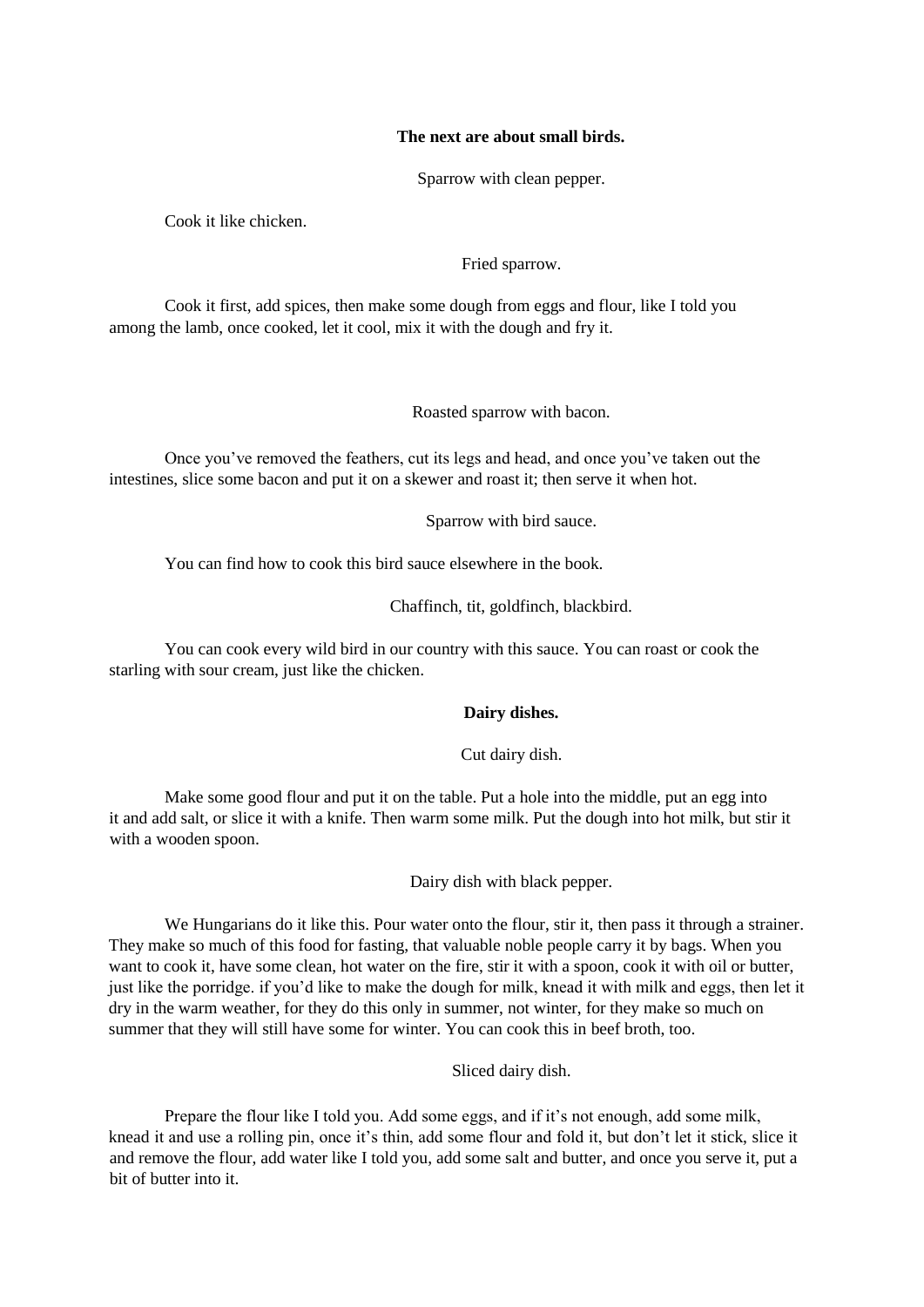## Milky cabbage.

Slice the cabbage on the table, let it soak in water; once done, squeeze out the water and pour boiled sweet milk onto it, cook it in this; one time, add spices and once you're about to serve it, make some scrambled eggs from eight or ten eggs.

## Labbo\*\*\* dairy dish.

Do it like I told you. Boil the milk, whip eggs in a jar; once the milk starts to boil, pour the eggs onto it and boil them together. Once you're about to serve it, add some bread to it and put butter on it.

#### Milky rice.

Wash the rice, put it in milk, boil it, add some salt, ginger and sugar. Add butter, too.

#### Cold milky rice.

Do the same, but it shouldn't be too dense. Once cooked, put it in a pot and let it cool, then add some sugar when you serve it.

## Flat curd.

Do it like I told you. Pour milk into a pot depending on how many plates you must make, put egg whites into the milk, and put the yolks into a different jar. If you're making it for a smaller plate, twelve or thirteen egg whites will be enough. Stir the milk, put it on the fire; once boiled, put it into a plate, let it cool and you shall have the curd.

Put small currants to the sides, add sugar and some salt, too. Once done, put it into a cloth and squeeze it a bit so the water will come out.

Take it out, slice it and put it on the plate. Wash the small currants, cook it in clean water, then put it into the dish. Add lots of sugar, but only before serving it.

#### Ground curd.

Do the same with the milk, but add whole eggs; be more careful, for this will shrink [curdle] quicker. Do what I told you before. Let it cool, and once cool, add some peeled almonds, then some honey, add lots of sugar and serve it.

Fried dairy dish.

Add eggs like I told you, then put sugar and small grapes into cold milk. Heat the baking sheet, add a bit of butter into it, add salt to the dish, put it into the sheet and cook it; once done, put it into the plate spoon by spoon. Make sauce from some sugar and ginger, add it to it.

Dairy dish with sage.

Crush the sage in a mortar, pour sweet milk on top. Whip some eggs, if cooking for one plate, 13 or 14 will be enough, add some sugar, a bit of salt, then pass it through a strainer. Cook it on a baking sheet. Add sugar before serving it.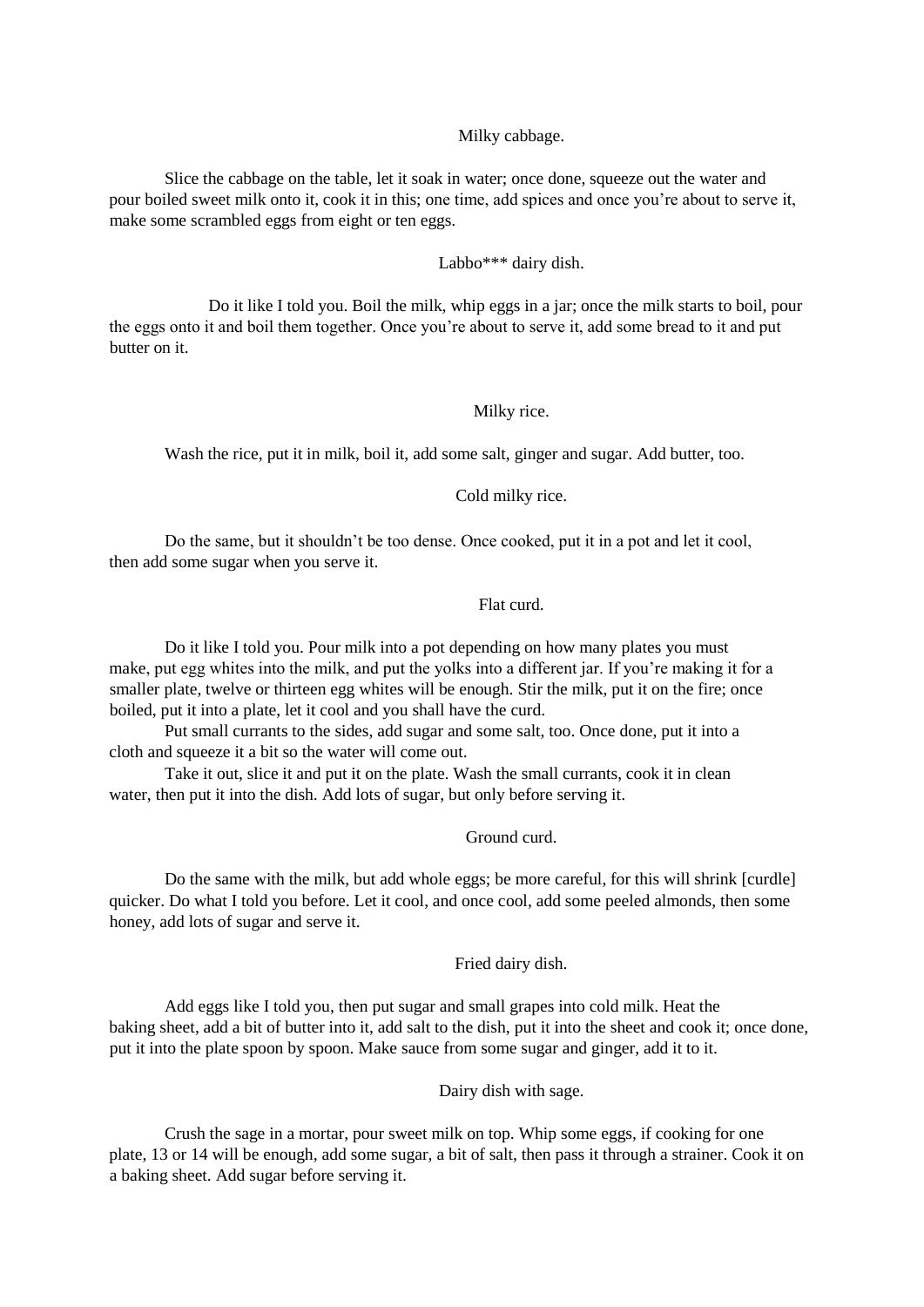Dairy dish cooked in water.

Whip some eggs in cold milk, and stir it, add some sugar, pass it through a strainer into a pot, cover it, but cover the lid with dough so that the steam won't come out. Boil water in an iron pot, pour the milk into this and cook it; once done, take it out from the water, remove the lid and put it onto the plate spoon by spoon, add sugar, but some salt, too; add small grapes, if you have some.

#### Dairy dish cooked in a plate.

Add sugar, eggs and grapes to the milk. Put butter into a silver pot, but not too much, put it on the fire, pour the milk into this, cover it with another pot, put coal onto it, but don't burn either of them. Once done, add some sugar.

Dairy dish with bread.

Add butter to the pot like I told you just now. Peel a white bread, slice it, put it into the pot. Pour sweet milk onto it, then some butter, cover it with another pot, boil it, serve it when hot, add some sugar.

#### MILIKOP.

Knead the dough from 4 or 5 eggs. The dough should be hard. Flatten the sides of the dough so that the center will have a bit of a hill. When you try to stand it up, push the hill part of the dough from below, then pick it up from the bottom, spin it on your hands just like a potter does. It should be even on all sides. Stitch the end.

Once it's a bit dry, make the stuffing like I told you on the fried dairy dish. Add a bit of flour, small grapes and butter too in the milk with eggs, cook it in the furnace. Once you're about to serve it, slice it in four and add sugar.

### **The next are the sauces.**

Herb sauce.

Boil wine and bread, add clove, black pepper, honey, cinnamon and saffron. Cook it with wild meat's nose, ears and legs, you may add currants, too.

#### Herb sauce.

Great for roast meat, bread, clove, black pepper, cinnamon, saffron and a bit of honey.

#### Almond sauce.

Peel the almonds, crush it in a clean mortar, add some garlic and a bit of vinegar.

Green sauce.

Crush some parsley, add a white bread and toast it, add some vinegar, black pepper and honey.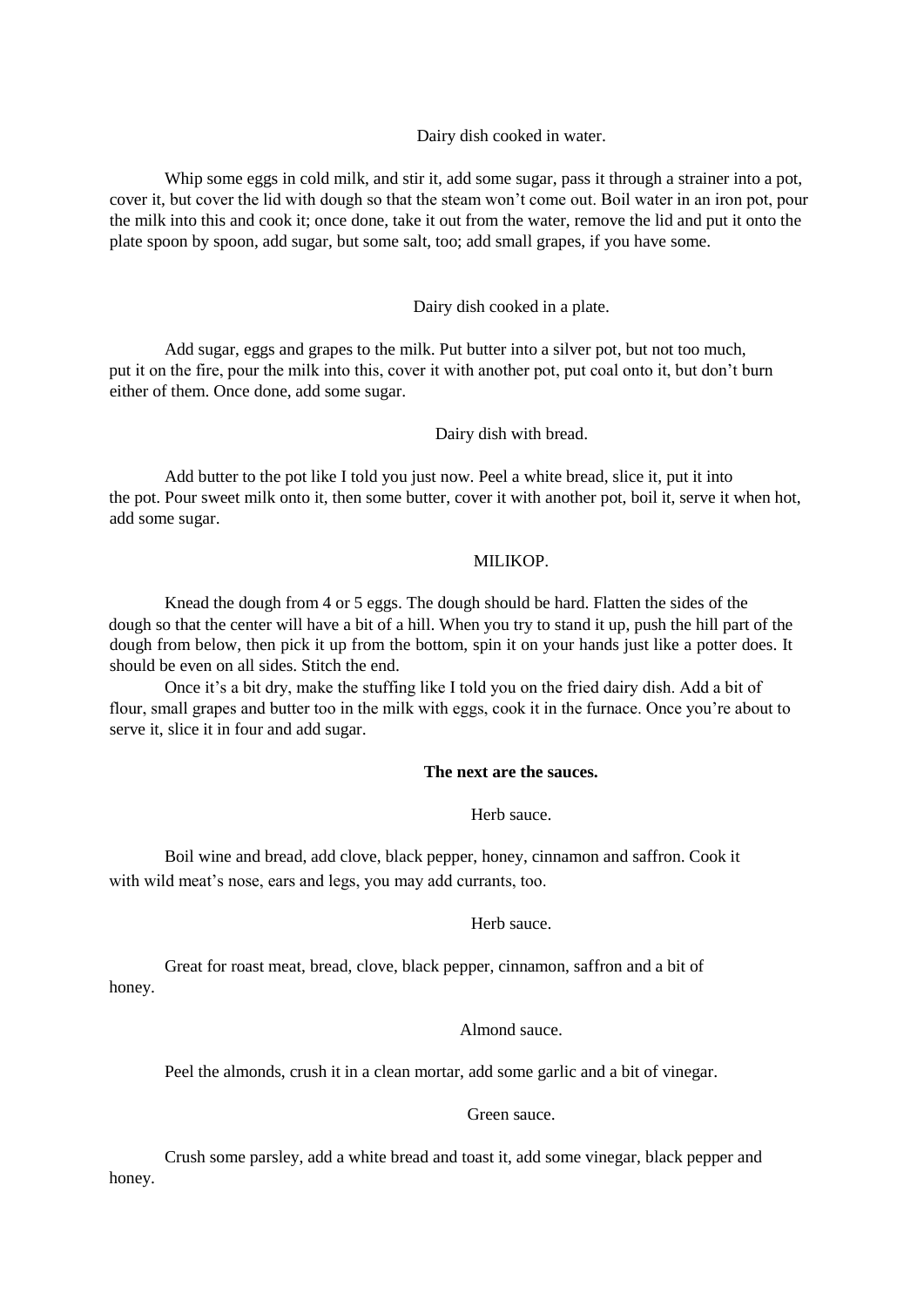#### Ginger sauce.

Wine, bread, black pepper, saffron, cinnamon, boil it and pass it through a strainer.

### Walnut sauce.

Crush the walnut and clean it, pass it through a strainer with vinegar and garlic.

### Crane sauce.

Crush some almonds, then boil it with currants, add honey and bread insides, then some black pepper, cinnamon, it is great for roast birds.

Roast peafowl sauce.

Boil wine and white bread, pass it through a strainer, add black pepper, saffron, clove, cinnamon and some honey.

.

#### **Other.**

## You have to roast it.

Stuffed chicken, wild roast meat, whole roasted hare, white aspic, pigeon bird. Roast bird stomach, sausage, liver, tongue, hen. These are good.

## Roast and slice it.

White bread, onion, black pepper, vinegar, lemon, salted cucumber, orange, apple slices.

## Stuffed liver.

Make wide slices, fry it when raw, put bacon in the plate, add some black pepper powder, then some vinegar and garlic.

### Small, roast bird.

Grate some white bread, then crush it, and while it's cooking, put it on the bird.

## Bird sauce.

Roast bird. The sauce should be white, bread, apple, onion, honey, black pepper, saffron, ginger, cinnamon, roast pears.

Stuffed eggs.

Poke a hole into the eggs, blow out the insides, fry it and slice it, stuff it with honey, black pepper, currants, saffron and cinnamon, then put it on a thin skewer, roast it far from the coal, then serve it.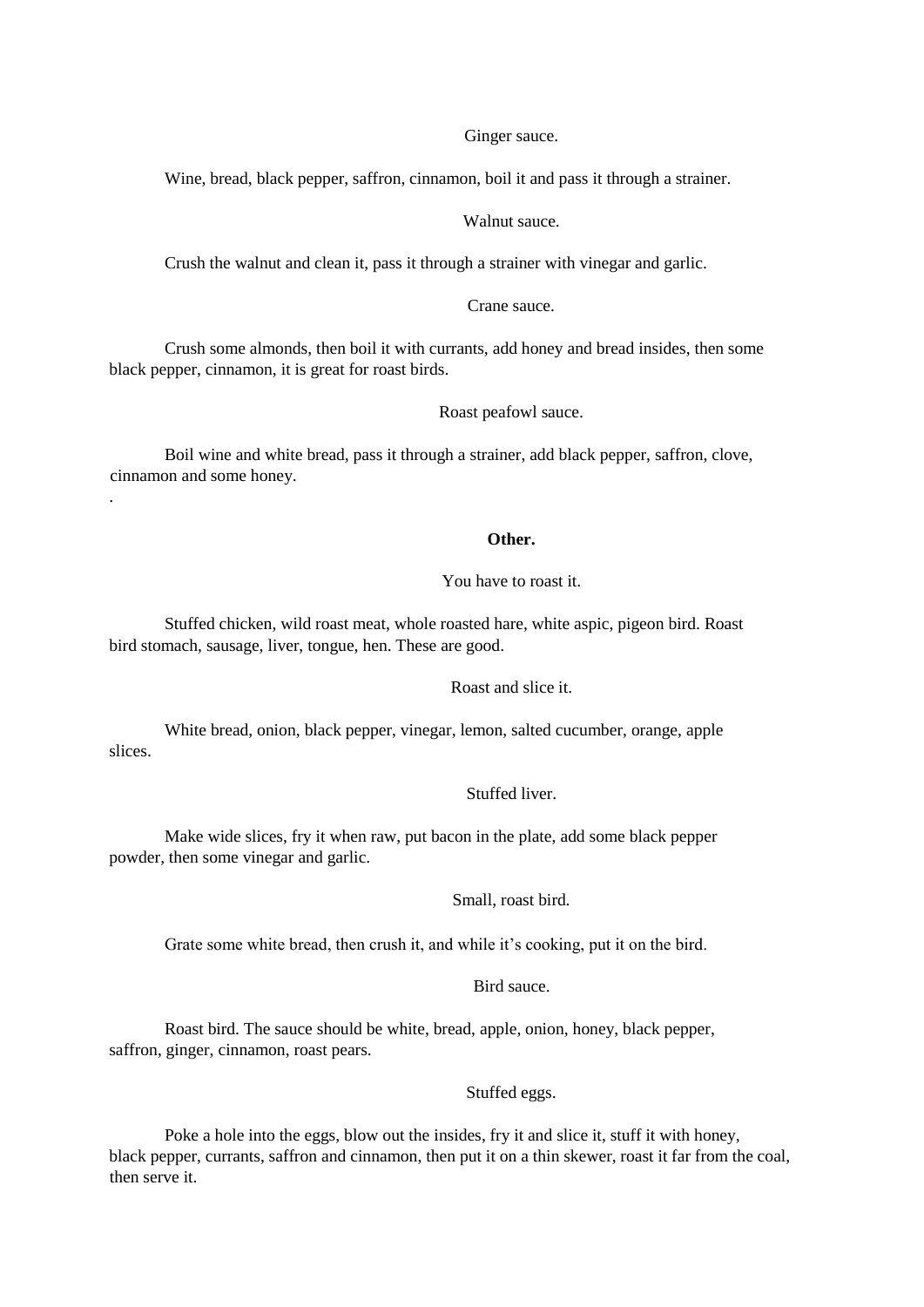### For Saturday.

You shall need lots of eggs, put butter onto a baking sheet, whip some eggs, slice some bread; dip the bread into the eggs, put it in the baking sheet, then do this with the other slices too, they should touch each other. Pour the eggs onto them, cook them, put it on the coal and cover it with the lid, cook it, then add some ginger.

For the day of Saturday.

Boil some white cabbage and milk, cut the cabbage into slices, put it into the milk, then make some scrambled eggs, if you have no milk, sour cream will do, too.

## And other.

Oily sauce, currants, vinegar, water, onion and roast fish, oil and dill.

Sauce for fish.

Onion, vinegar, honey, currants, dry fish, black pepper and oil.

Rice in water.

Boil and clean it, fry it in oil, cook it for a bit in sugar in a pan, then add some sugar and serve it.

Cooked pear.

Lots of honey, black pepper, saffron, clove, cinnamon and a bit of wine.

Cabbage stalk.

You will need water, honey and oil.

Bread with horseradish.

Boil clean water, let it cool, crush some walnuts, wash it, pour some oil into it and crush the walnut again, pass it through a strainer, and while it's boiling, cool it with some water. Crush some horseradish into it, then toast some white bread, put it into a plate, pour some sauce onto it, then add some walnut oil.

Mashed peas.

Peel the peas, then boil it, let it cool in a plate, grate and mix it, then add some salt, sugar and raisins; once crushed again, put it into a clean plate spoon by spoon, add walnut oil and some sugar, then some currants, boil it, slice and add some almonds with the grapes.

Lacy sauce.

Wash the millet porridge, cook it, take it out and grate it, add some walnut oil, boil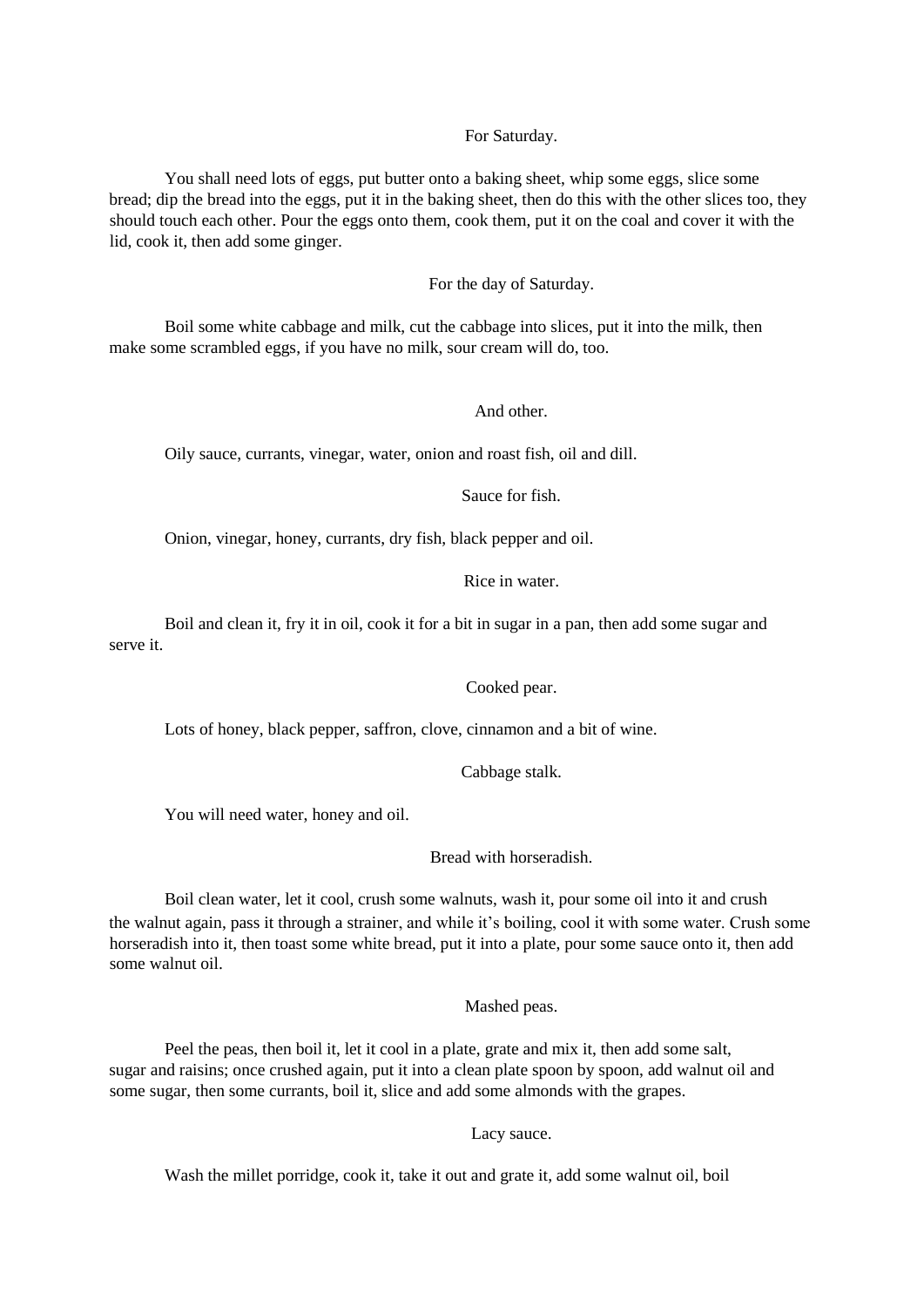some water and put the walnuts to this; once cool, pass the water through a strainer, pour it onto the porridge and add some walnut oil.

### Fried bread for fasting.

Boil some wine with some sauce, pour this on the bread. Cook some fig in wine, add some black pepper, saffron, clove, almond, currants and honey.

#### Fasting.

Peel the almonds, crush them, boil some water and put it there. Pass it through a strainer, put it on the coal,

stir it with an iron spoon so that it doesn't shrink; once boiled, add some salt. Boil some raisins in wine, take out the seeds, pour the milk into the pot, put the grapes to the sides of the dish, toast some white bread, slice it into the milk and add some sugar.

#### Almond milk for fasting.

Clean the fish, cook it, boil the almond milk and put some fish sauce into it, then add some sugar, tree oil and a fried fish.

## Almond milk.

Crush the cod, but not too hard, slice it and tie it so it won't fall apart, soak and cook it in clean water, once boiled, skin it; once the almond milk is boiling, add some sugar, tree oil and put the fish into it, this is for fasting.

Cooking fig for fasting.

Boil the fig, put it in wine, let it dry; once the almond milk is boiling, put it in there, then add the peeled almonds as well.

Chickpeas with oily sauce.

Cook it in water, crush some white bread and peas in a mortar, pass through a strainer the bread crumb mixed with hot water, put the peas into it, add some parsley stems, tree oil, black pepper, and some garlic, saffron and a bit of roast fish.

## Peas with pods.

Add black pepper to the pods. You will need eggs, parsley stems, black pepper and saffron. You need rice in blood sausages, you can also cook it with bacon.

#### **The next are about dishes made from plum.**

#### Dry plum.

Wash the dry plum a few times in warm water, then boil it; once boiled, pass through a strainer the water, with hot water, put the peas into it, add some parsley stem, tree oil, black pepper, and some garlic, saffron and a bit of roast fish.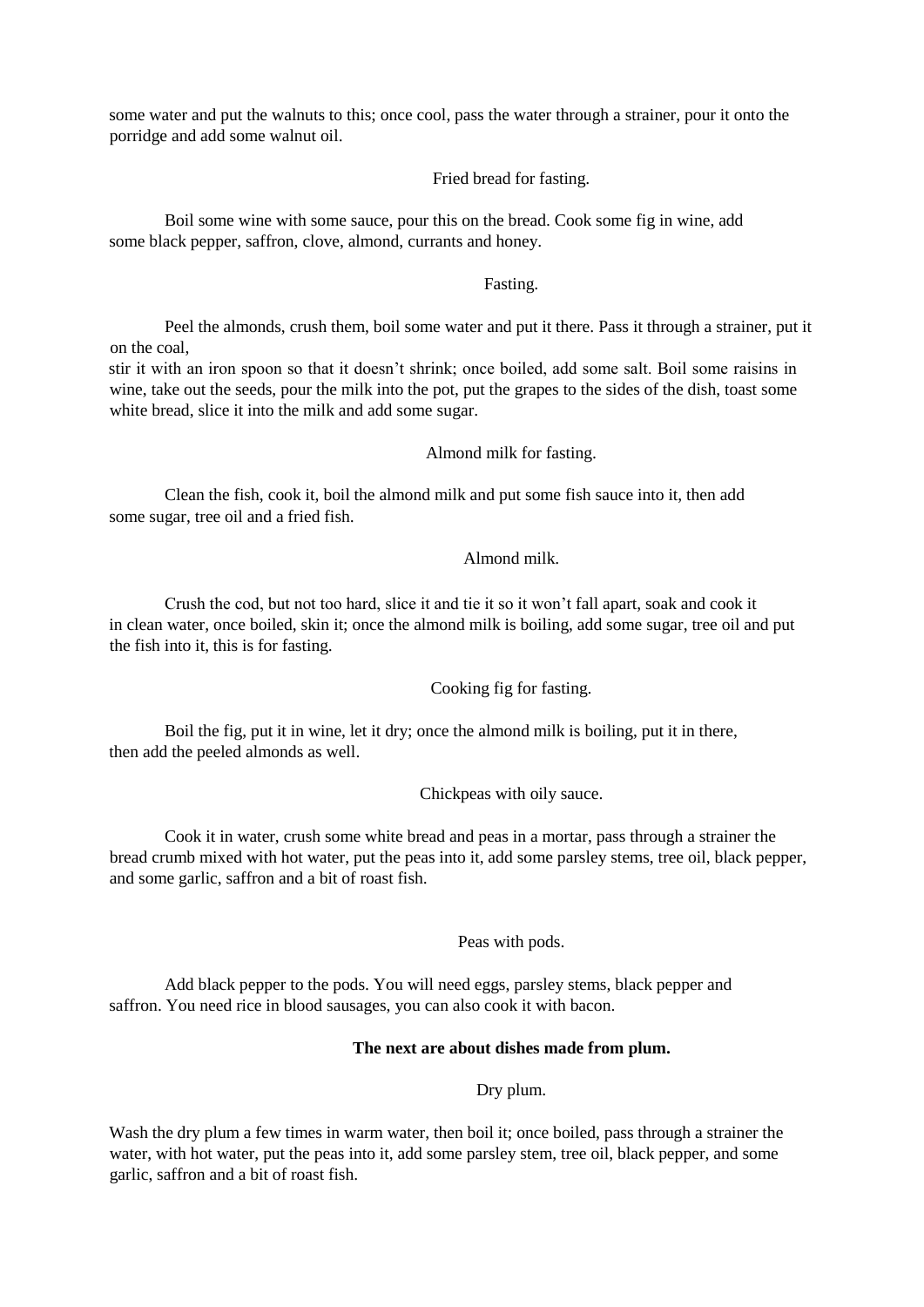## Plum for fasting.

If cooking plum for a fasting man, be it lord or prince, wash it like I told you; once it's clean, add some milk, almonds, raisins, saffron, black pepper and clove; but the saffron is for coloring only; cook it, then let it cool and serve it.

#### Plum.

Do the same, but not only add raisins, add grapes and pears too. Add some clove, saffron, black pepper, just like before. Serve it like I told you.

#### Dry plum in clean water.

Wash it like I told you. If your lord is ill, cook it in even more water. Add some currants and some raisins. You could also add sugar, cinnamon, but do these only if your lord likes it.

From raw plum.

Once the zwetschge\*\*\* plums are ripe, peel it, take out the seed, make dough from eggs and flour, add a bit of wine, warm some butter and fry it, add sugar during serving.

## **The next dishes are made from apple.**

Peel the apple, slice it into little pieces, put them into a clean pan, add some wine, then some black pepper and ginger, then cook it. Do what I told you before, you can use this for stuffing cakes or strudels.

## Apple cake.

Peel and slice the apples. Wash some small currants, put it next to the apples, add some sugar and some cinnamon. You can use this as stuffing, too. This is an even better stuffing than the previous one, it will be better if you add some rose water.

## Apple doughnut.

Peel the apple, slice it, make some dough from white wine and flour, put a warm butter into it. Add some sugar and serve it.

### Apple doughnut.

Make the same kind of dough. Instead of slicing it, take out the core, mix some sugar and cinnamon, put them into the dough, fry it and put it into the apple.

## Apple doughnut again.

Slice the apple, make long slices, add some currants and make dough from eggs and flour. Put a butter into the baking sheet and warm it; mix the dough with the apple slices, but don't fry it, put it into the sheet and make sure it will be evenly cooked. It must be cooked for a long time. It turns red once it's done; once taken out, make wide slices, put it into a plate, add lots of sugar and serve it when hot.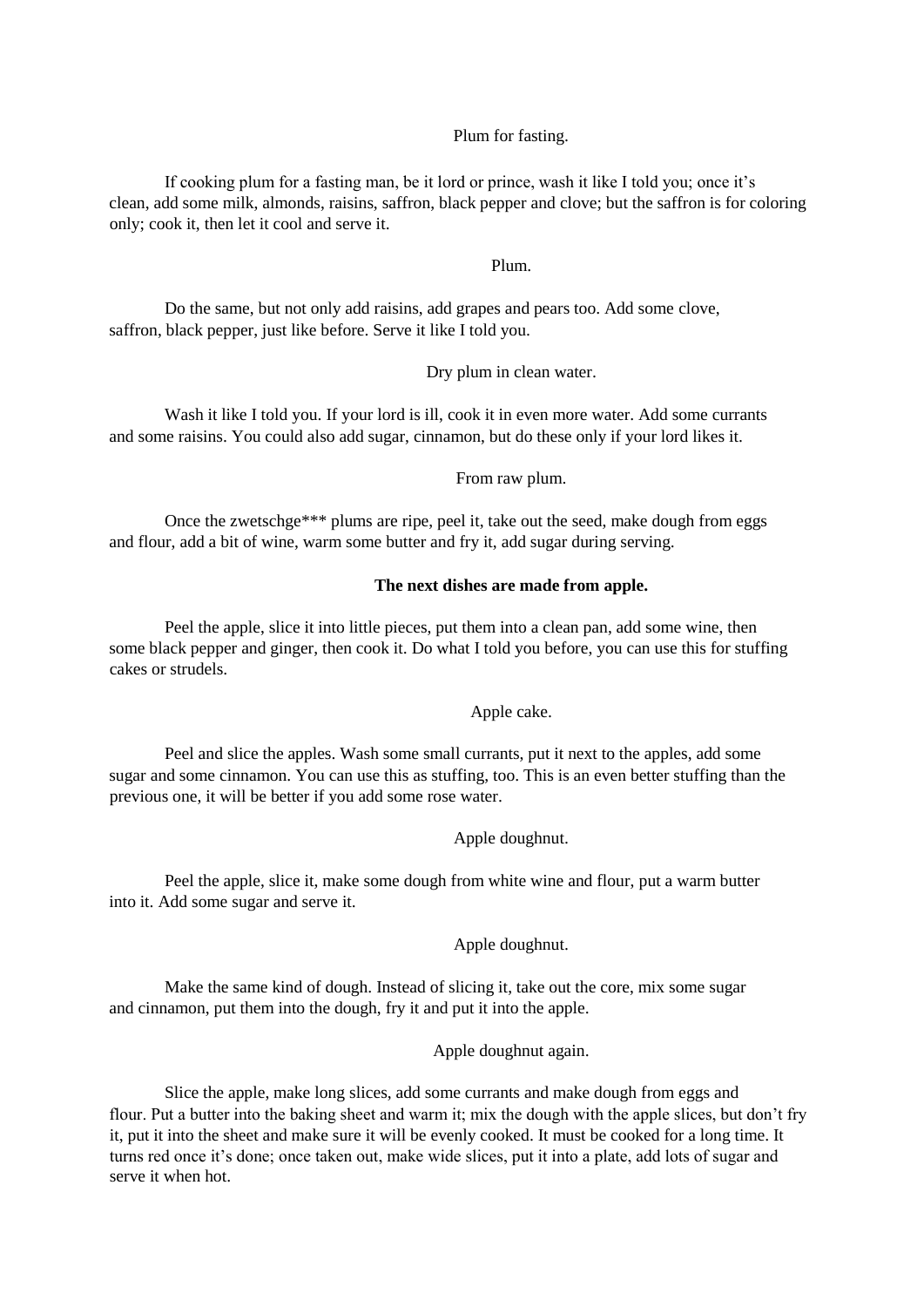## Apple porridge.

Slice the apple into wide pieces, peel it, put it into a clean pot and add some wine, honey and butter, cook it, crush it with your spoon, once you're about to serve it, add butter and some sugar.

## **Pears and other smaller things.**

You can make the same stuffing I told you among the apples.

## Stuffed pear.

Peel the pear, leave its stalk; once peeled, slice the upper part and the sides, leave only the core with the stalk, slice what you can. Add some black pepper, currants and some sugar, too.

Mix the sliced pear with these, put these into the core, five or six pear is enough for one plate. Warm some butter in a pan. Pour the dough onto the pear; then put it into the hot butter, fry it, add some sugar and serve it.

Pear.

If you want to cook it traditionally, just peel it, boil it in wine, add some honey, black pepper, saffron, ginger, then put it into a plate and let it cool. After this, serve it, or you can serve it when hot.

Cold quince.

Put the quince under the ashes, let it burn a bit. Wash it in two or three waters, put it into a clean pot, pour some honey onto it and cook it in the honey; once cooked, pour a bit of wine onto it, add some black pepper and cinnamon, cook it for a while, and if you have no cinnamon, clove will do, too. Cook it so that its broths will be dense. Lave the quince intact, once cooked, put it into a plate. It will look like a electuarium.

Melon cake.

This is how you should make cake from melon. Peel it, cut out the yellow part, slice it the way you slice apples, put it into a clean pot or pan, pour some milk onto it and add two or three eggs, then some saffron, black pepper and ginger. Cook it in the honey, add some small grapes. Once cooked, let it cool.

Strawberry cake.

Put the strawberries into a clean plate, add cinnamon and sugar.

Sour cherry cake.

Wash the sour cherries, take out the seeds. Add cinnamon and sugar.

Fig cake.

Wash the figs, boil them, cut them with a knife like the plums. Cook it in honey. Whip two or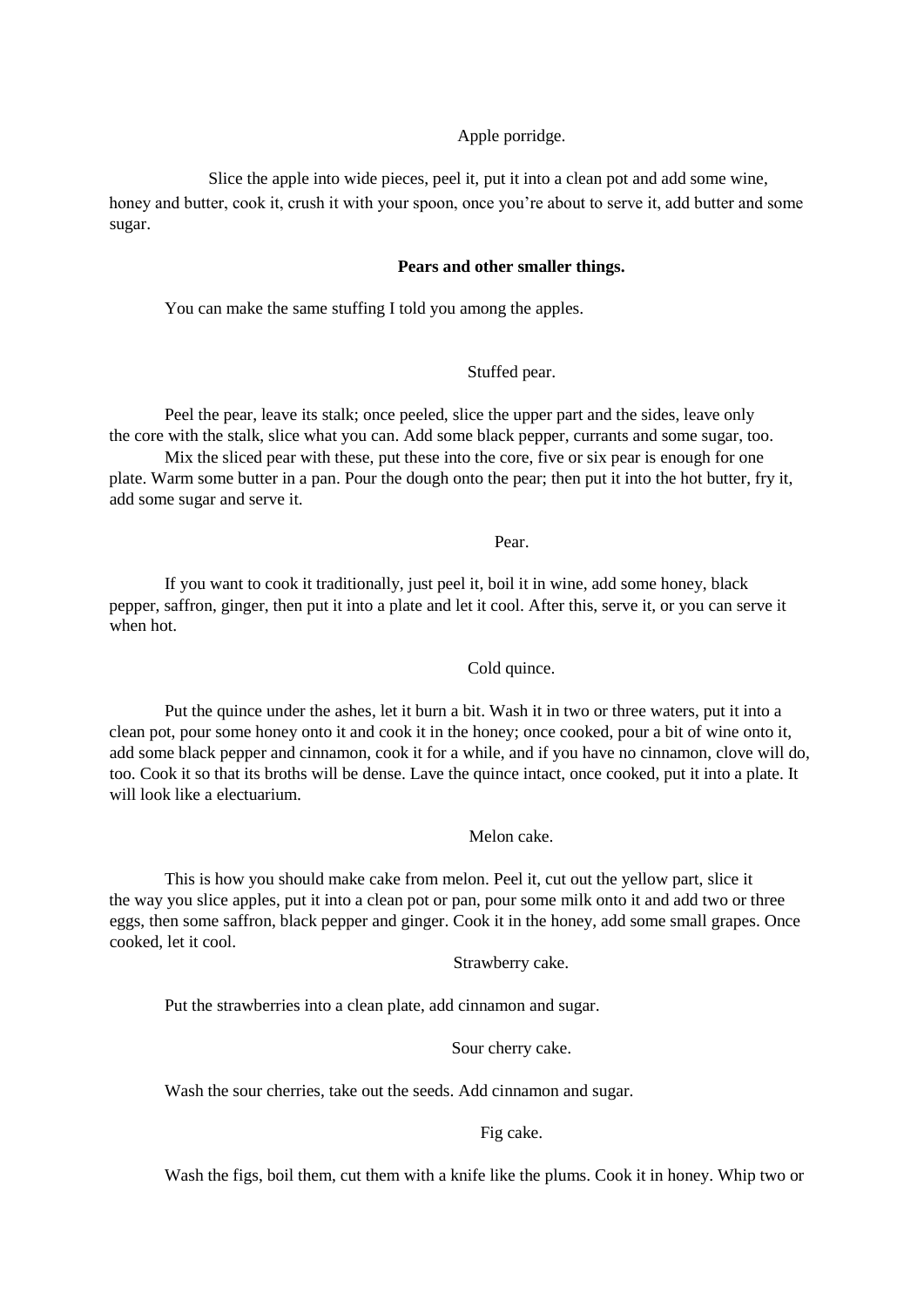three eggs into it. Don't burn it while cooking; let it cool once done.

#### Rice cake.

Wash the rice, cook it in sweet milk, once cooked, put it into a plate, but don't leave milk on it, once cool, add some small grapes and sugar.

## Liver cake.

Slice the lamb's liver into little pieces, put them into a pan, add some butter and whip some eggs; add black pepper, clove, some add honey, too, this dish is good whether it's sour or sweet.

#### Almond cake.

Peel the almonds, crush it in a copper mortar, while crushing pour some rose water and egg yolks, add sugar as well. You can make doughnuts from this, too. Put the crushed almonds onto a clean knife. Put butter on the knife first so that the almonds won't get stuck, warm some butter in a pan, then fry it in butter; once you're about to serve it, add sugar. You can stuff doughnuts with this as well.

### Bread cake.

Slice white bread into cubes, make dough from flour and eggs, boil lots of raisins, clean it and put it in the dough, mix it with the bread cubes, put a bit of butter into the baking sheet, put the dough mixed with the bread inside. Bake it; once baked, put it on a clean table and slice it, then put the slices onto a plate.

Cottage cheese cake.

Crush the cottage cheese, whip some eggs, then add some dill, sour cream and butter.

### Milk cake.

Boil the sweet milk, take it out from the fire, let it cool, put some white bread into it, cook it, add some small grapes and sugar; add two or three eggs once you're about to stuff it, and a bit of butter; once stuffed, mix three or four egg whites with butter, smear it on top with this mixture.

## Egg cake.

Whip as many eggs as you'd like in cold milk, this should be enough for two cakes. Add some small grapes and sugar, put the jar into the baking sheet, add salt and bake it, once done, add sugar and serve it.

Sour cream cake.

Do the same like I told you on the egg cake.

## Peach cake.

Peel the peach, slice it, take out the seed, add cinnamon and sugar, pour rose or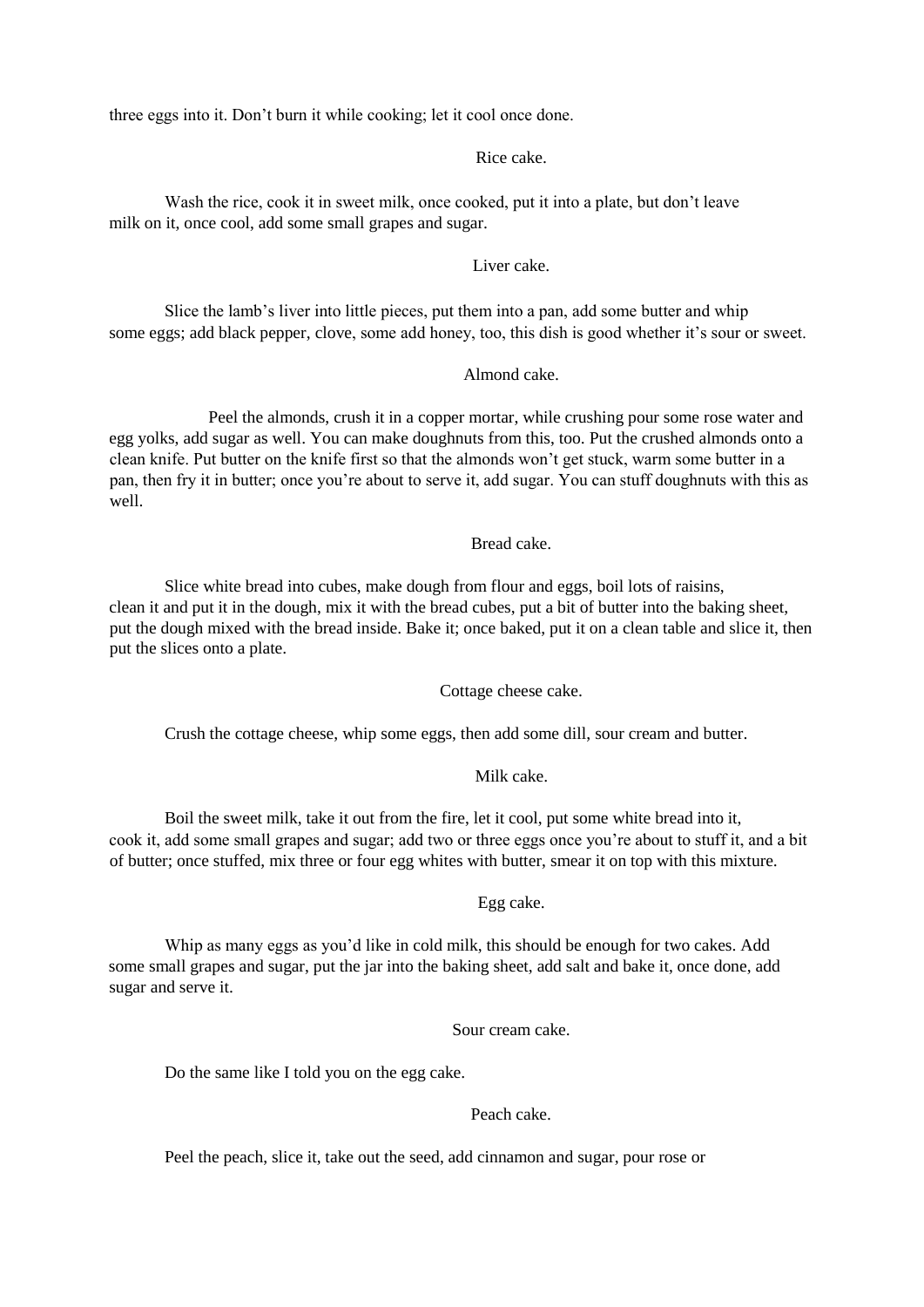marjoram water onto it, and if you have neither, wine will do. Now you know how to make stuffing for any cake, so I shall speak about the pot.

Knead the dough with eggs, if you're making only one cake, five or six eggs will be enough, flatten the dough with a rolling pin, then you can make any kind of shape from this, like stars or birds.

I can't speak about the shape of the cake pot, for I did not learn that, other nations' books tell you how to make animal shapes.

#### Stuffed bread.

Peel the white bread [remove the crust], slice it, then cover both sides with plum stuffing. Put these pasted slices on top of each other, then poke something in it so they won't fall, make the same dough you made for the pear cake. Put the dough onto it and fry it in butter; once fried, slice it in half and add sugar.

## Fried bread.

Slice the bread, make the same kind of dough you did for the apple cake, mix the bread with wine and fry it. Serve it when hot and add sugar.

#### Fried bread again.

Make long slices. Make dough from clean eggs, add a bit of salt, mix the bread with this, fry it and add sugar.

## Toasted bread.

Slice the bread, toast it, add a bit of sugar and cook it; if you have no sugar, sweeten it with something else. Mix sugar and ginger. Once the bread is in a plate, pour this mixture with wine onto it, then serve it.

#### Toasted bread again.

Slice and toast it like I told you. Slice the bread into cubes, boil the sweet milk, pour the milk into it then serve it. This food is better in the autumn, for the milk is better and denser then; if your lord is coughing, add a bit of saffron.

Water caltrop\*\*\* doughnut.

Make the same dough you did on the lacy doughnut; flatten it with your hands, make slices of about half your finger. Put this into hot butter; once done, add sugar and serve it.

Peanut\*\*\* doughnut.

Do the same dough you did on the water caltrop doughnut, serve it in small slices.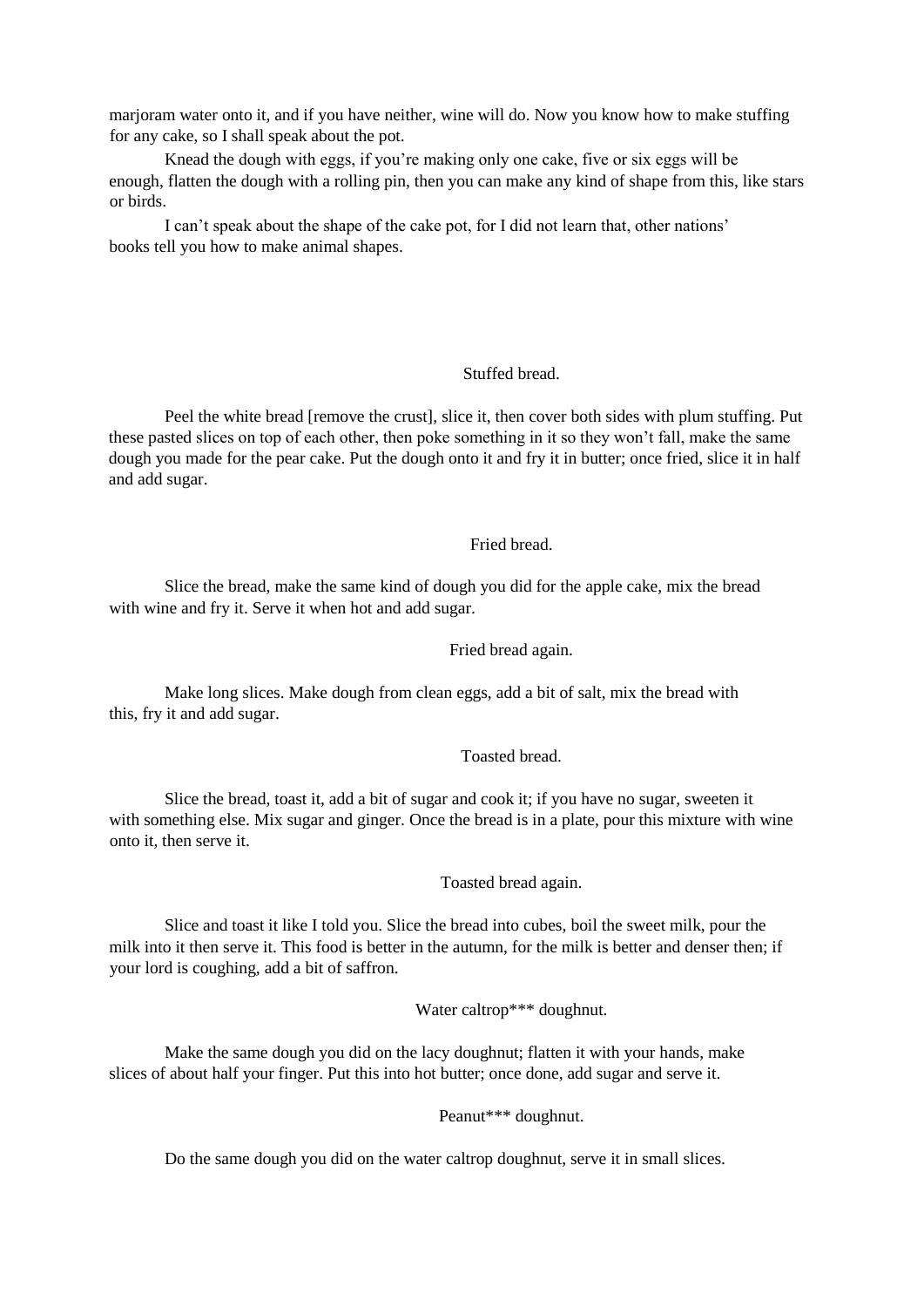### Flower cake.

You won't need a baking sheet; it should be big enough to fit a plate. They call this a Spanish baking sheet, cook it in this. Make the same kind of dough you did on the other cakes. Knead it and use a rolling pin.

Paste the sheet with butter, then add the slices, then make some kind of stuffing.

Make a lid from dough, then take it out when done, let it cool, add spices to the flowers. When serving it, add grapes.

### Salted cabbage stuffing.

If you have no red cabbage, put the cabbage into clean water, let it soak, slice it into little pieces on a clean table, then cook it in a pot. Once half cooked, take it out and squeeze the water, put it in a pan and pour butter onto it; cook it on the fire, but don't overcook it. Add small grapes if you have, and once it's done, taste it, if it needs salt then add some, take it out and let it cook; if you gave it too much butter, pass it through a strainer; this is good stuffing for strudels, if you add sugar like other nations, it will be even better.

## German dairy dish.

Make the same kind of dough you made for the lacy doughnut; knead it with eggs, flatten it with a rolling pin, make four slices, fry it in butter, add milk and saffron, cook it, add the fried dough to it, cook it, once it's time, serve it, add butter into the plate. We, Hungarians cook this without frying too, and we add butter in the plate.

## Dripped dairy dish.

Make the same kind of dough, but with a bit more water. Do it with eggs and a bit of sweet milk, warm some butter in a pan; add the molten butter to the dough so they won't get stuck.

When time, take it out and put it on a clean plate, if they got stuck separate them. Boil some milk; stir it and add some milk. Pour this onto the dough then add sugar.

## BIANCA.

Wash the rice, let it dry and crush it in a mortar; pick good rice that's not red or grey. Pour some sweet milk into a tin pot and boil it.

Pour the rice with flour onto the boiling milk; stir it so they won't get stuck. Don't add too much, for they might get too hard. Add some sugar and rose water. You can serve this hot or cold; if hot, add some small grapes during cooking. During the serving, pour some rose or marjoram water into the plate for better smell. Serve the Bianca in this plate, add sugar. If cold, make it in another pot. Pour rose water into the pot, then let it cool. You need to add water so it won't get stuck and will smell good. Once cool, put it into a plate. You can decorate it with gold or silver. Don't add sugar to the dish, add it to the sides of the dish. Other nations use different spices.

### **The next are sauces for roast wild meat, birds and fish.**

*First.* Jar.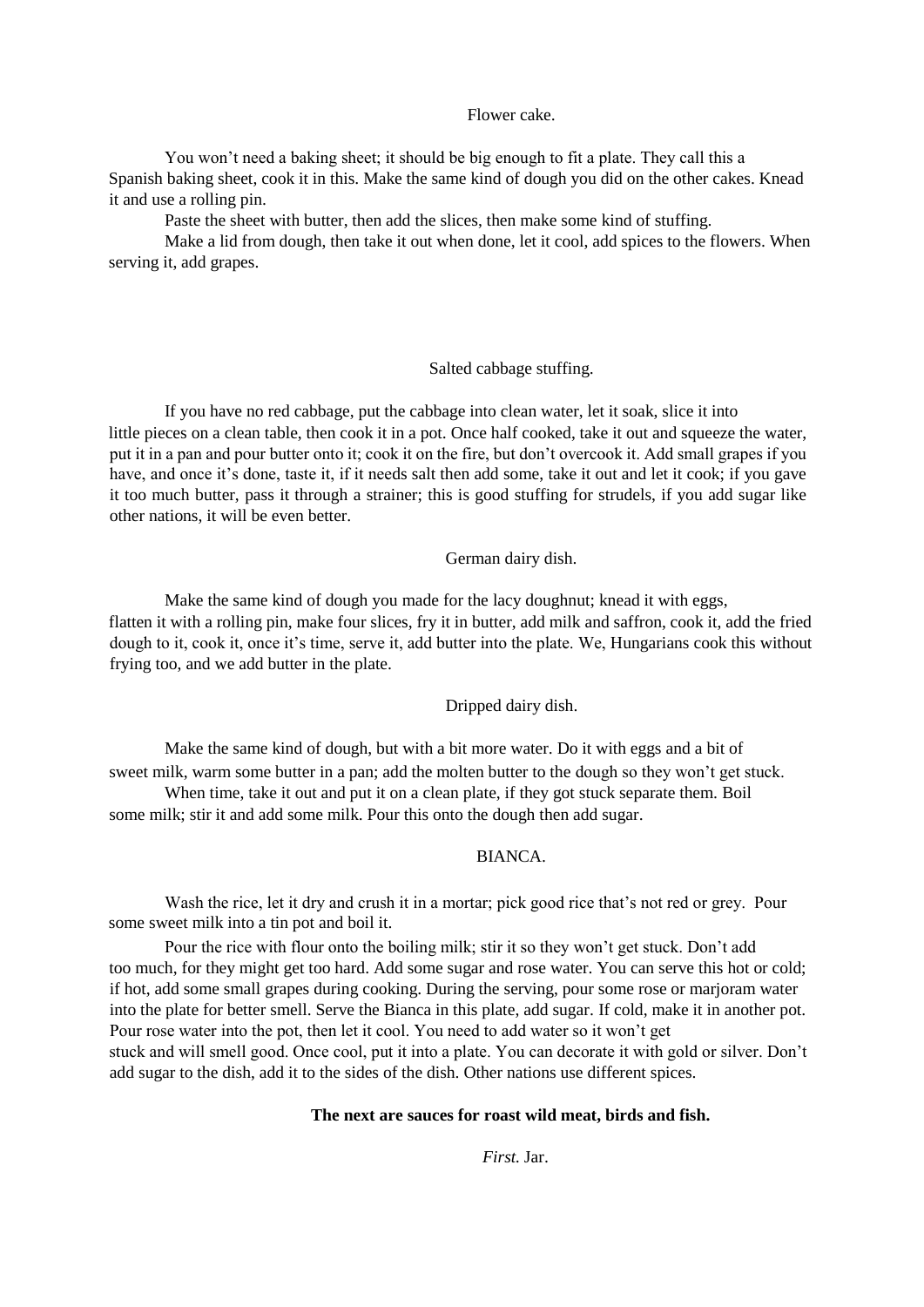We make this sauce for roast meat. You will need a strong vinegar, sugar, uncrushed cinnamon, clove, black pepper and some good wine.

This sauce is made for princes or noble lords only.

Cook it in a tin pot. Once the sugar is melted in the vinegar, taste it, pass it through a strainer into a small pot, and it will be coagulated. You can use this for peafowls or great bustards.

In our country, we use some vinegar, honey, black pepper and clove, then like the name suggests, we cook it in a jar.

## *Second.*  Clove sauce.

Make this for a small plate too. Add wine, honey and some vinegar into a pan or a pot; then add black pepper and clove, cook it, then keep it warm. You don't need bread for this.

## *Third.*  Ginger sauce.

Pour some wine and honey into a pot, you don't need bread, and add saffron, black pepper and lots of ginger, for they call this ginger sauce for a reason. Cook it like that.

This is good for all kinds of roast meat; masters nowadays say that you should make ginger or clove soup, but this is better.

## *Fourth.*  Walnut sauce.

Clean it and crush it with a mortar. If making it for one plate, put two pieces of garlic into it, dip white bread into water, squeeze it, crush it with the walnut and garlic. Once crushed, add some water and pass it through a strainer into a plate, let it soak, once you're about to serve it, add vinegar and some salt. Once the capon is roasted, slice its shoulders, pour some of the broths to the sauce and serve it.

## *Fifth.*

Sour cherry sauce.

Clean the sour cherry in a clean iron pot. Add some wine; a bit of white bread and honey, then cook it, pass it through a strainer into a plate and add some black pepper; but don't add clove, add cinnamon instead; cook it together, but don't make it too thick.

## *Sixth.*

#### Green sauce.

This is the one we make to go with lamb on the day of Easter. Slice some white bread into a clean pot, pour some wine and milk, boil it, let it cool, crush some green wheat in a mortar and add some wine to it. Pour this onto the cold sauce, add some black pepper, cinnamon and honey, taste it. Boil it again, but don't let it lose the green color. We serve this sauce cold, usually with lamb.

*Seventh.*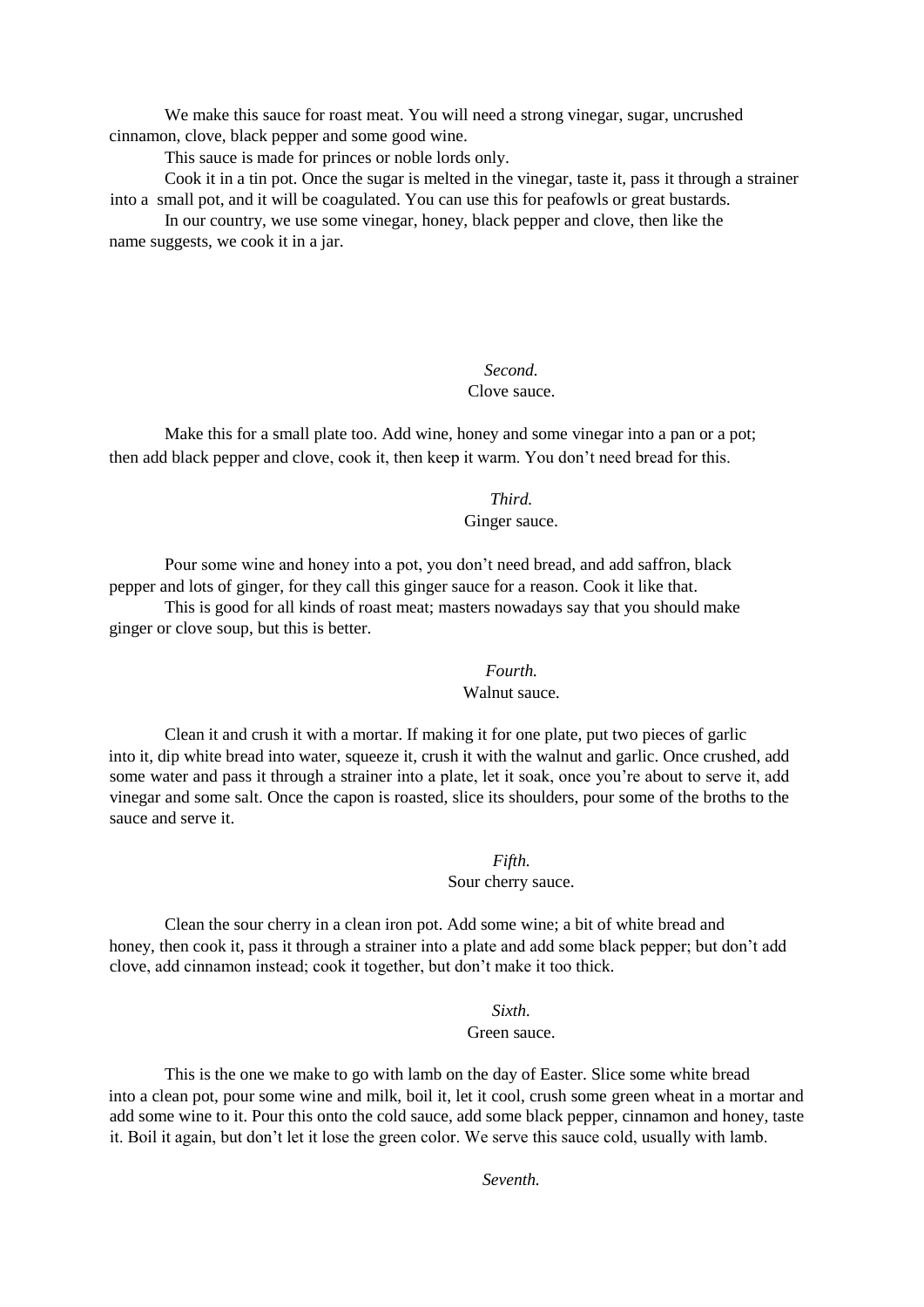#### Cold green sauce.

Boil some wine, honey, vinegar, some water and bread crumb, then let it cool, add some parsley leaves, chervil, garlic leaves, tarragon, onion leaves and crush them, add it into boiled wine, crush it with wine again until it's green, pour this onto bread, add some black pepper and sugar.

## *Eighth.*

## Almond sauce.

Peel the almonds, crush them in a copper mortar with bread crumb soaked in white wine, crush it again with garlic, wine and vinegar, pass it through a strainer, add some salt and sugar.

## *Ninth*. Rose hip sauce.

Take out the seeds, cook it in wine, pass it through a strainer in water, add some honey, black pepper and ginger.

## **The next dishes are made from eggs.**

#### Egg stuffed in shell.

Put twelve eggs on a plate, poke a hole in them, blow out the white and the yolk. Once blown out, add black pepper, saffron and salt, put them into butter and cook it, cut it with a knife, whip two raw eggs, add sugar, small grapes and some parsley. Then pour it back into the egg shell. Make a skewer, put the eggs on it, and roast them.

### Egg fried in shell.

Wash the eggs, poke the two ends, warm some butter in a pan, put the eggs into the butter and let them cook, once they're om a plate, add some salt and serve it.

## Stuffed egg white.

Wash the egg, boil it, once boiling, pour the hot water down and add some cold water. Poke the end, blow out the yolk onto a pot, leave the whites inside. Cook the yolk like scrambled eggs, add sugar, saffron, black pepper, salt and small grapes. Put some parsley and whip some eggs into it, stuff it into the shell, boil it again in water, once boiled, take down the shell, only the white will be stuffed. Put it on a skewer and roast it; you can make any sauce.

### Egg sauce.

Boil the eggs; if you're making it for a small plate, twelve will be enough. Peel it, put it on a skewer, roast it, add some salt and put it on a grate. You can make sauce from twelve or thirteen eggs, like this.

Pour wine into an iron pot, whip some eggs, add some honey, black pepper and ginger. Once time, cut an egg in two and put it in the plate, pour the sauce on top.

## Stuffed egg white again.

Boil the egg, peel it, take out the yolk, cut it in a clean table, whip some eggs, add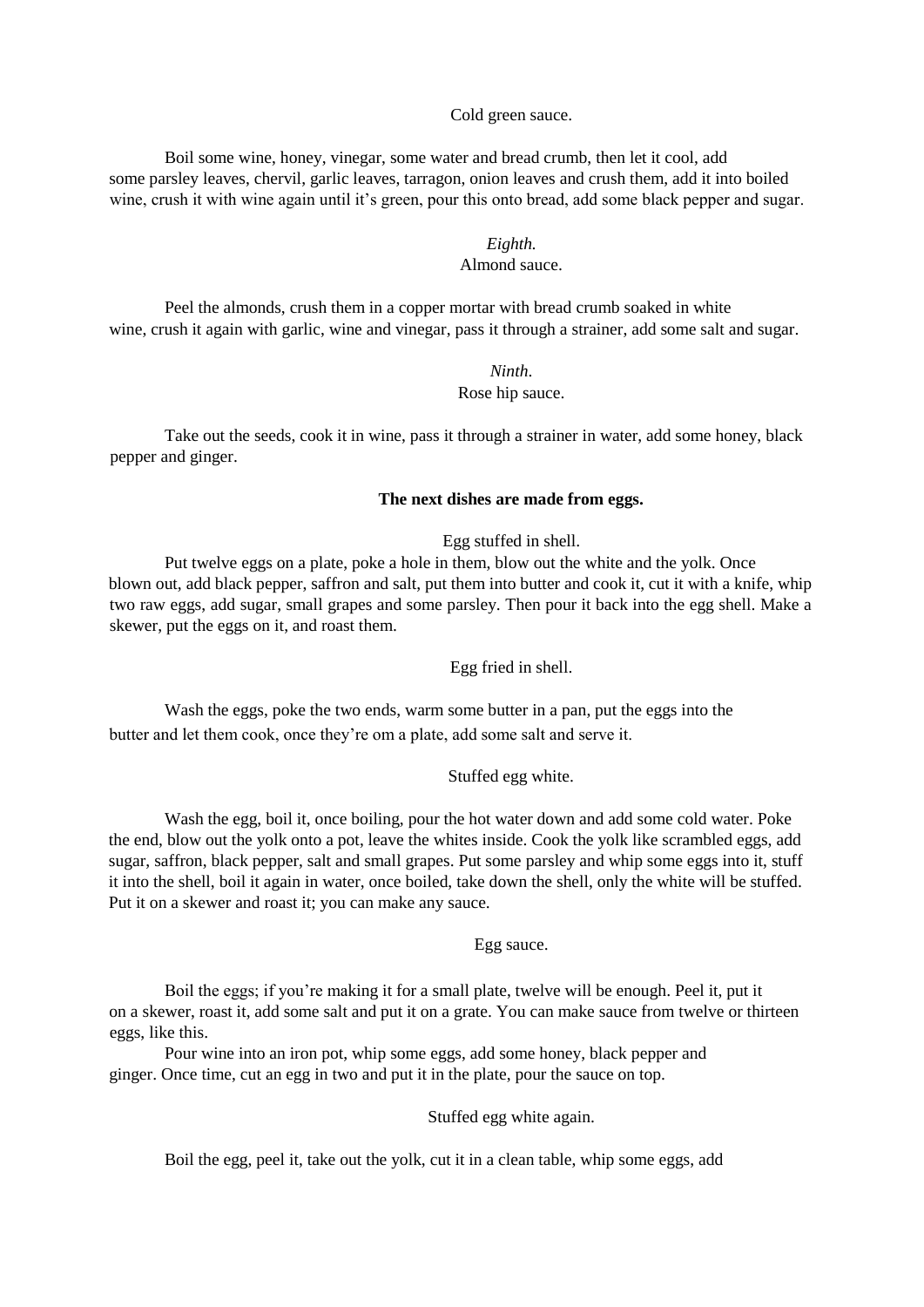saffron, black pepper and some sugar, small grapes and parsley leaves.

Stuff the egg with these, add some flour, fry it in butter, make some fruit sauce. Put white bread into wine, add some honey, saffron, black pepper and ginger, boil and pass it through a strainer; cook it in this for an hour.

### Egg soup.

Pour water into a clean jar, slice some onions, once the onions are cooked, add some butter, whip three or four eggs, boil it, stir it with the eggs, and once it starts boiling, serve it immediately, add spices. This food is good for the ill, too.

### Sauce from eggs.

Pour some white wine into a jar, whip two or three egg yolks into it, add some saffron and sugar, then some mace, ginger too, if you have it, add some bread cubes too. They usually cook this for the sick.

Use everything, but not a lot for the sick; stir it on the fire, pour it on the bread.

## Fellorium\*\*\* from eggs.

When cooking a dish with cottage cheese, pour some of the water into a pan or a pot, boil it, add some eggs, but only the whites. Don't cook it for long. Then put these into the dish with the cottage cheese, and serve it. Add salt to the fellorium.

Fried eggs with sage.

Whip some eggs, wash the sage leaves, put them into a pot, add some butter, put it on the coal, add some salt, put in the sage leaves, take out the stems to the sides of the pot, add some warm butter. if you have no silver plates, you can cook it in a wide pan, but that requires more butter.

German style, with fried tarragon.

Do the same.

Liquid scrambled, roasted eggs.

Melt some butter, pass it through a strainer into a pan, whip some eggs into the butter; add black pepper, ginger and salt, put it on the coal, stir it while it's cooking. Take it out from the fire, for it will still cook from the warmth of the pan; clean the pan and serve it with the pan. If cooking for a prince, prepare and serve it in a silver plate.

## Egg cheese.

Whip some eggs in sweet milk, add some sugar and small grapes, put it on coal, stir it so it won't shrink; take it out in a clean cloth, tie it, squeeze it so the water will drain and it will look like cheese. Take it out, slice and toast it, make the sauce I told you among the lamb.

Pancakes from milk and eggs.

Pour sweet milk into a pot; if you're making it for one small plate, then you don't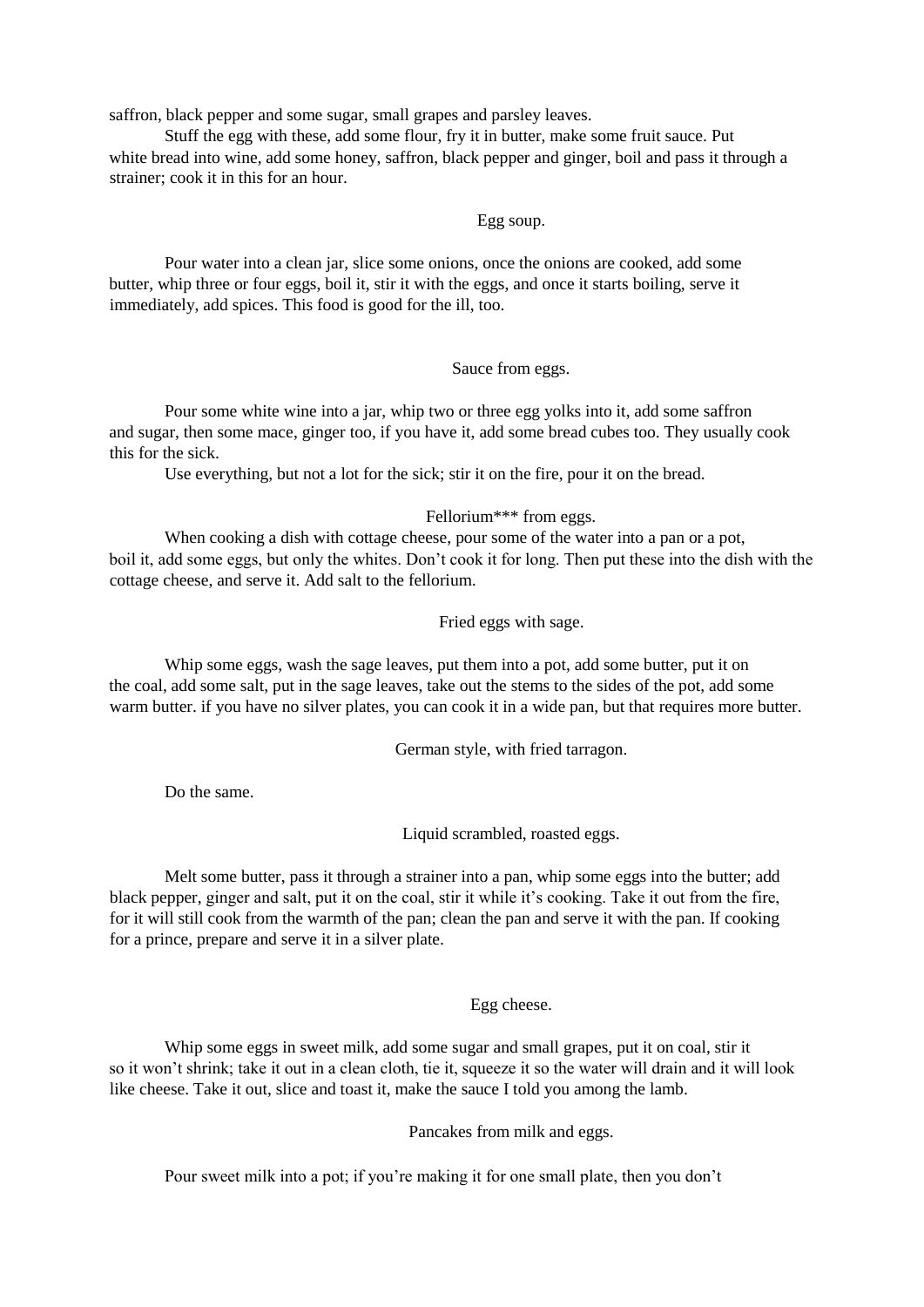need a lot of milk, and you need about three or four eggs only. Mix it with flour. Make it in a wide pan, and the pan should be warm during cooking.

Put enough dough in the pan so that it will cover it, shake it during cooking so it won't get stuck; if one side is cooked, flip it with a wooden rod. Put a plate next to it, and put them there. Serve it when hot, we don't add sugar.

### **The next dishes are made from cottage cheese.**

Dish with cottage cheese and sour cream.

If cooking for a prince or a lord, do it like this. Crush some cottage cheese into a pot, add some dill and whip some eggs; if you're making this for a smaller plate, five eggs will do, then add some sour cream. Don't add water, put it on coal and stir it while cooking.

Cook it, but serve it immediately once cooked, for it's no good otherwise.

If you don't have enough sour cream, add a bit of water if your lord wants. Cook the cottage cheese, whip some eggs and pass the sour cream through a strainer onto it.

Dish with cottage cheese.

Clean the dried cottage cheese, crush it in a copper mortar, add a bit of butter, whip six eggs; boil some water on the fire, slice some onions onto it; once the cottage cheese is crushed, stir it for a while and cook it, add spices and serve it.

Dish with cottage cheese.

Do what I told you before. You may add a whole onion, then you can take it out if your lord doesn't like it. Then make it the way you make the fellorium. If you have no eggs, you can add some vinegar.

Sour cream with wine.

Pour some sour cream and wine into a pot, whip some eggs and put some honey into it, if you're cooking for a small plate 10 or 13 eggs will be enough. Peel a white bread. Fry it in butter. Let it stand for a while. Once done, pass it through a strainer in order to remove the honey. Put it into a pot, then put it on the fire, and once done, add the fried bread, then the sour cream with wine, add some butter and serve it.

With butter and wine.

Do it like so. Pour wine into a clean pot, add some honey and butter, make some scrambled eggs; put the scrambled eggs into it, cook it in the wine, and once done, add some cottage cheese.

## **The next dishes are made from mushrooms.**

Dryad's saddle with clean black pepper.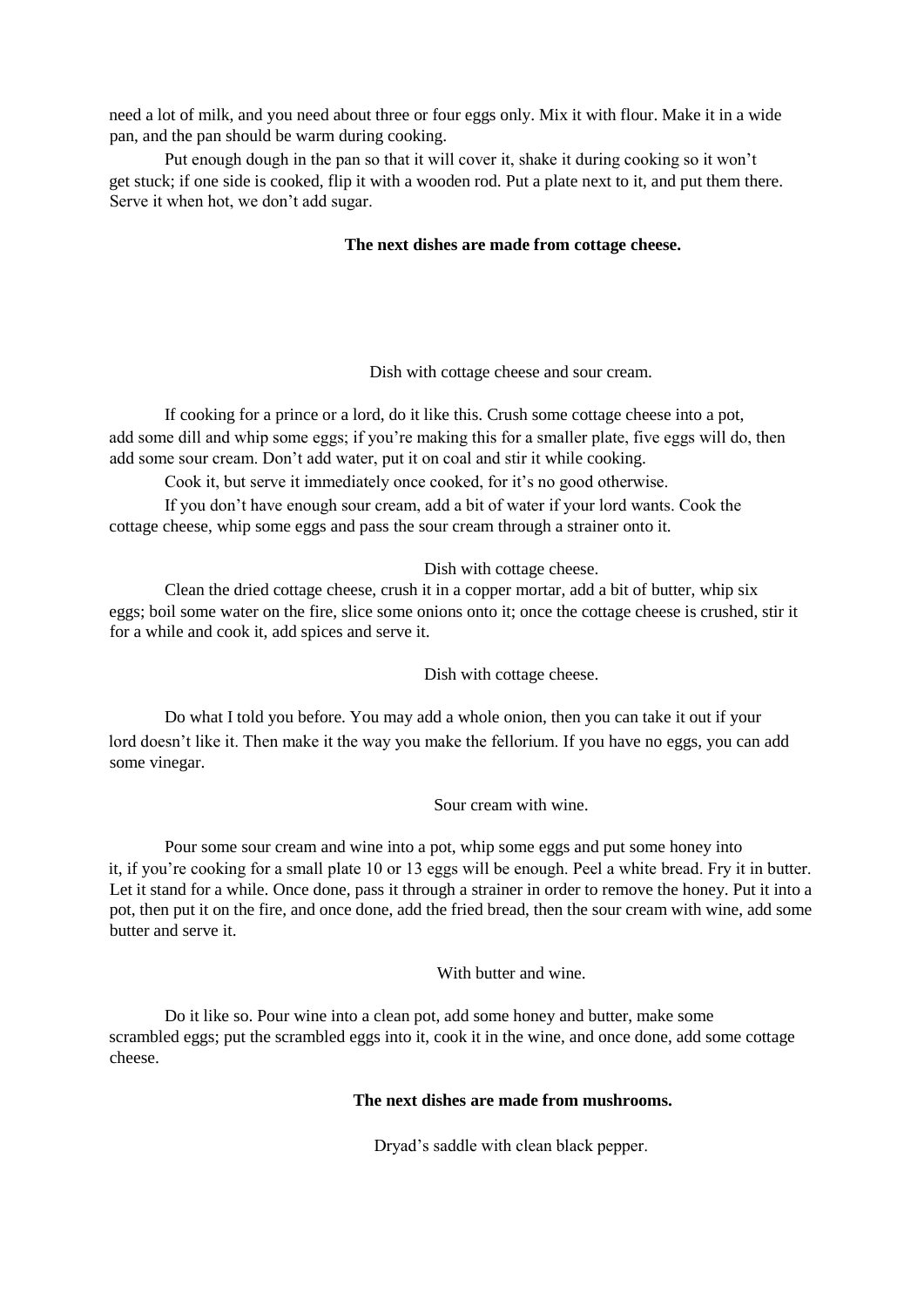Peel the mushroom, cut it with parsley leaves and bacon, once that's done, squeeze the bitter broth out of it, put it into a clean pot and cook it, once it's cooked, add some black pepper and ginger, then serve it. If you wish to cook it with oil, do this; add tree oil instead of the bacon.

Roast dryad's saddle.

Clean and peel it, and slice it so that you can put it on a skewer. Roast it on the skewer, put it into a pot, add some tree oil and serve it when hot. If you'd like to roast it with bacon, then slice the bacon the same way you did he mushroom; put them into one pot, add black pepper if your lord likes it.

White mushroom with black pepper.

Peel and wash it, if they're small, don't slice it, but if they're big, cut them into four pieces, you might have to slice them too, for I've seen one the size of a grate. Wash it in water, put it into a pot or a jar, add some salt, put it on the fire. If the water is not enough, add some broth from boiling beef, and if you have none of that, clean water will do, then add some butter, parsley leaves and cook it; once cooked, add some black pepper and ginger, if you're cooking it from boiled beef broth, don't add butter.

Truffle with sour cream.

Not all chefs know what truffle is, it's found by tall trees, and it is big like an old pot. Cut it in half, wash it in clean water, cut it with parsley, then cook it in clean water; once cooked, pass the liquid through a strainer, pass sour cream through a strainer onto it and cook it, then add some saffron, black pepper and salt.

Bitter mushroom cooked with butter or bacon fat.

Clean it, wash it in clean water, add some salt, but don't burn the bottom, add some butter or bacon fat while cooking, serve it hot; if you're cooking for someone that's fasting, add salt or oil only.

Hare's ear mushroom with clean pepper.

These grow on fallen trees. It's a yellow mushroom. Cut it, and do the same I told you among the white mushrooms, you can roast it like the dryad's saddle.

White fleecy milk-cap.

We didn't see this cooked, prepare it like you did the bitter mushroom.

Cooked bitter mushroom with garlic.

Wash it, then put it into a pot, cook it; once done, add the garlic, crush it in a mortar, add some vinegar and serve it.

Blue charcoal burner.

Clean and cook it like I told you.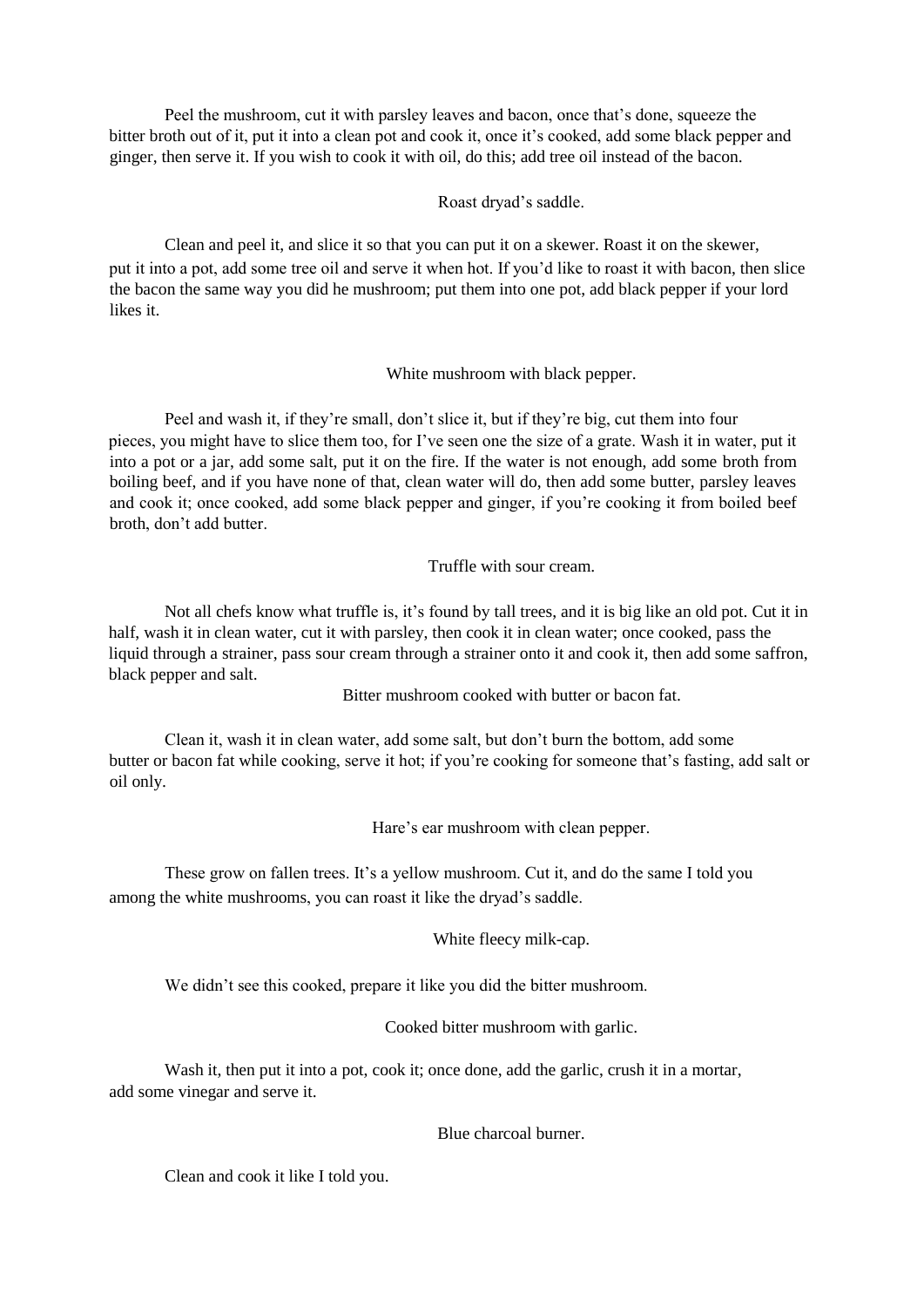Parasol mushroom.

The same.

Common stinkhorn with clean black pepper.

Wash it, then make sure there are no worms in it, put it into a clean pot, use water from boiling beef, or if you don't have this, use clean water and tree oil; cut some parsley leaves, and when it's time, add some black pepper and ginger.

## Stuffed stinkhorn.

Wash it and make scrambled eggs from butter and eggs, cut it with a knife and add some parsley leaves, saffron and black pepper, stuff it into the mushroom and stitch it so it won't come out; once you're ready to fry it, put it into a pan, add some butter and fry it.

Fried stinkhorn.

Wash it like I told you, put it into a pan, cook it, slice some parsley and add some tree oil and black pepper, fry it and serve it when hot.

Fried stinkhorn again.

Clean and fry it like the dryad's saddle.

Truffle again.

When raw, put it into a jar with water, bake it on a sheet, once baked, take it out from the jar and slice it into four on a plate, add some salt, black pepper; some add oil, too.

Bitter parasol mushroom.

It's bigger than the others, but cook it the same way.

Red bitter.

Do the same, but there are three kinds of bitter mushrooms here.

Shield pinkgill mushroom.

Fry it like I told you, you might also cook it like the white mushrooms.

Peucedanum mushroom.

Fry it.

Red cracking bolete mushroom.

Do the same.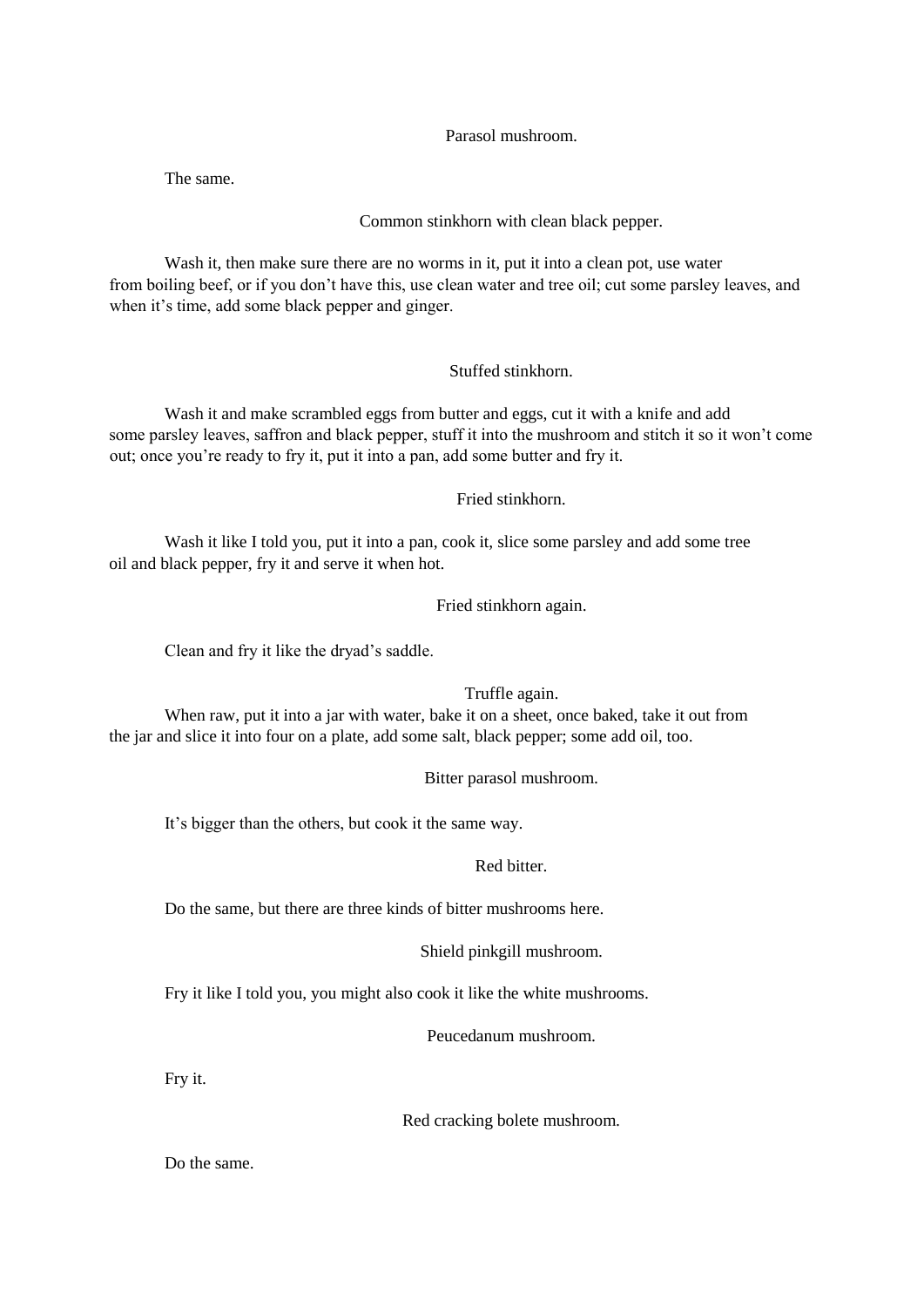Hazel bolete mushroom.

Do the same. But peel it beforehand and remove the insides; once cooked, add black pepper. It's like roast lamb.

Weeping milk cap mushroom.

It's good if it's roast or raw.

Shield pinkgill mushroom.

It's good if it's roast or raw, too.

Penny bun mushroom.

It's good if you roast it. Peel and wash it, then put them on the table and let it drain, then add some salt, cut the stem and add some black pepper. Once salted, whip some egg whites and stuff it into the mushroom, add some salt, put it on a skewer, add some hot butter and roast it until the egg is cooked, once done, serve it when hot. This is how we prepare this, but I've seen other nations prepare its stem in a pastry; you can cook it with tree oil for fasting men.

### ARTICHOKE.

This is an Italian food, if you don't know how to make this, read carefully. Boil some water, add some tree oil, and once done, put it on a plate and add some oil, then serve it.

Birch bolete mushroom with black sauce.

Dry it in a furnace, wash it, cook it in water, slice some onions and add some vinegar, black pepper and clove. If you like it sour, add dill, too. This will be black, and should be hot when you serve it.

The same with clean black pepper.

Clean and cook it like so, but add clean black pepper.

Saffron milk cap mushroom.

Add some salt, then cook it in water with onion, add some butter, black pepper, and some tree oil and vinegar, prepare it like you prepare salads. We, Hungarians don't really make this, but other nations do.

#### **The next are the dishes made from sour cherry.**

Sour cherry cooked in wine.

Remove the sour cherries stalks, wash them, put them into a pot, pour some wine and add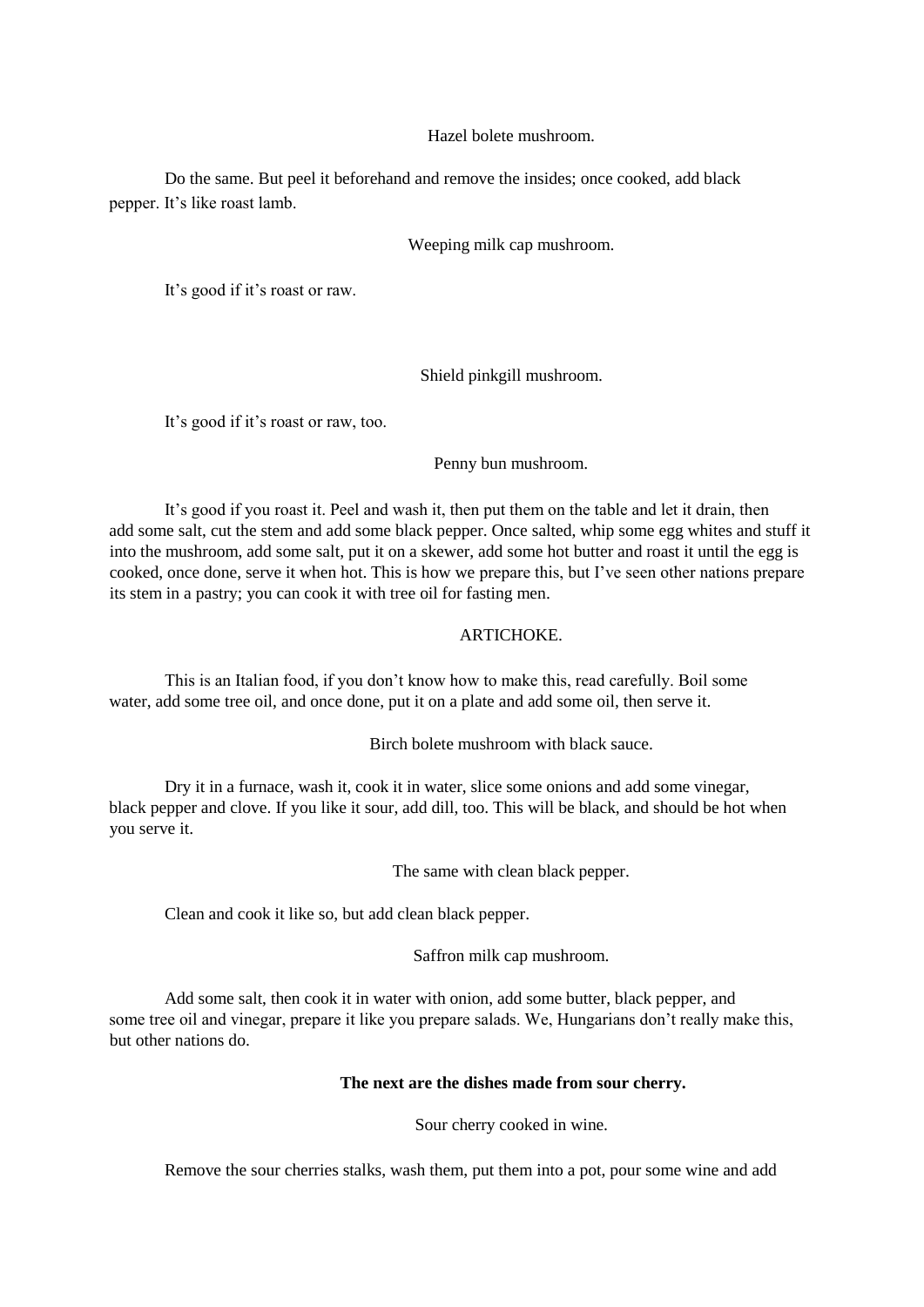some honey, cook it. Add some crushed cinnamon if you have it, but if you don't have any you can do so without. Slice a bread into cubes, fry it in butter.

Put the bread cubes into the sour cherries pot, and serve it when hot. If you're cooking for a fasting man, toast the bread and put it onto the plate, then the sour cherry; add sugar once served.

Sour cherry with sour cream.

Remove the stem and the seeds, put it into a pot and pass through a strainer some sour cream, add some sugar and crushed cinnamon, cook it, and once time, add sugar to the plate.

Dry sour cherry cooked in wine.

Take out the seeds and wash it, pour wine into a pot and add some honey. Cook it, once cooked, serve it when cold; add sugar once served, too. Some masters add black pepper and dill, too, but you don't have to if your lord doesn't like it.

Same in clean water.

The masters cook raw and dry sour cherry like this, but you don't have to serve it cold if the sick wants it hot. When serving it, add sugar.

If your lord is sick, for lots of people are sick this time of the year, toast and boil it so that the stomach will digest it more easily, don't add sauce when serving it. I saw this with my own eyes in Prague, Emperor Rudolf was given this while he was sick.

Other nations make lots of dishes from sour cherries, but we Hungarians in Transylvania make only these dishes.

#### **The next is about the green bean.**

About the green bean.

I saw them cook the green bean in clean water, then they added saffron, black pepper, they mixed flour with vinegar, then put it onto the pot and served it to the prince. I saw them cook lamb in salted water, once it was done, they poured salted milk onto it, then served it to the prince.

Hare thigh was roasted, then covered in salted cabbage leaves, and served to the prince. They add salt to living crabs too, then they roast it on coal, add salted water and serve it to the prince.

#### **The next are about peas.**

Peas in salt.

Clean it like I told you among the beef. Wash it, put it into a pot and pour water, cook it on the fire, once half cooked, add some salt.

## Peas in salt, German style.

Clean and cook it like I told you. Once cooked, pass through a strainer the water and add some salt, then serve it.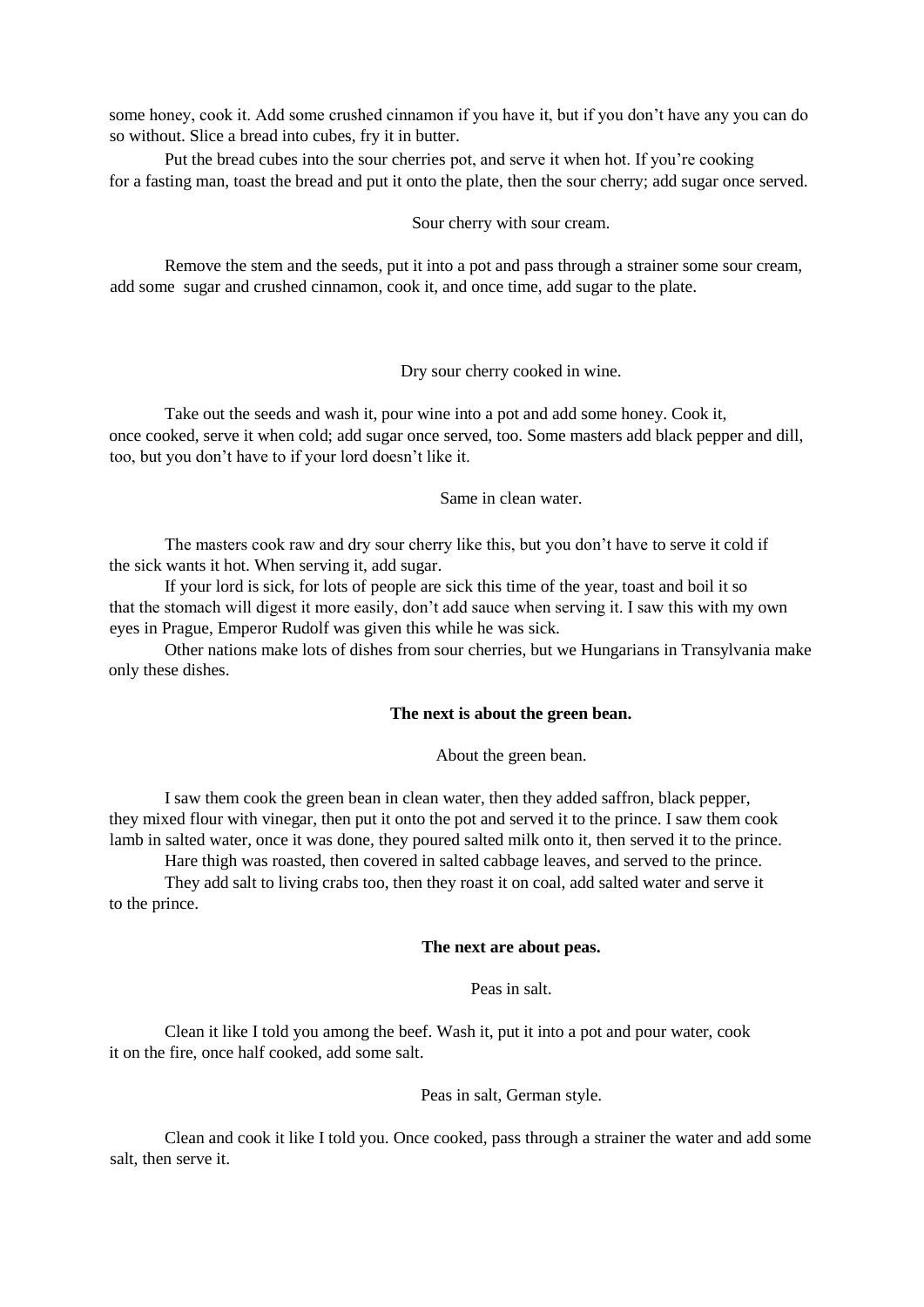#### Peas again.

Once the peas are ripe, take them out from the pod, put them into a pot, cook it in beef boiling water, but don't overcook it, serve it when hot, the Germans add black pepper too, but we don't.

#### Peas again with bacon.

Take it out from the pod like I told you. Cook the bacon on the fire, cook the peas in the bacon's water, then crush it. When serving it, make thin bacon slices.

## Chickpea.

Take it out from the pod, wash it, put it into a pot and pour some boiling beef broth onto it, slice some parsley roots and leaves, add some black pepper and ginger; then serve it.

#### Mashed peas.

Roast the peas on a grate; then have some strong alkali.

Pass through a strainer the alkali onto the peas and clean it. They put hay in it so it will smell good. Cook the peas until it will be peeled, then remove it from the fire, pass through a strainer the alkali, crush it and wash it.

Once washed, wash them again one by one, for it must be clean. Boil it in hot water so that the alkali will come off. Pass through a strainer the water once again, pour cold water onto it, take it off from the fire, put it onto another pot, then pour water again. Put it on coal, cook it, but don't let the peas get stuck.

Then dry it on hay. Once done, pass it through a strainer and crush it. Put sweet wine and rose water into a pot; if you have no sweet wine, add sugar. Put the peas into the wine while you pass them through a strainer.

The wine will be better than this.

Put these into the plate. Slice some almonds and add some small currants.

Cook the currants in wine, then take it out and let it cool. Slice the washed almonds into it and mix it with the grapes. Once done, add some rose water and add sugar.

### Pea sauce.

Do the same, but don't peel these peas, just wash it in warm water, put it into a pot, pour clean water onto it and boil. Once boiled, pass it through a strainer. Boil water in another pot, add a whole and a peeled garlic, some onions too, then some oil once the apple is cooked.

Then pour water onto the pot where the peas are. Boil it again, and once you're about to serve it, add some garlic. Some masters add black pepper, too. We don't do this, for this is for fasting men. Take these to heart, my friend.

## **The next are the contusion\*\*\*.**

#### For old men.

If you have to make contusion for old men, do it like this. Take off the feathers from a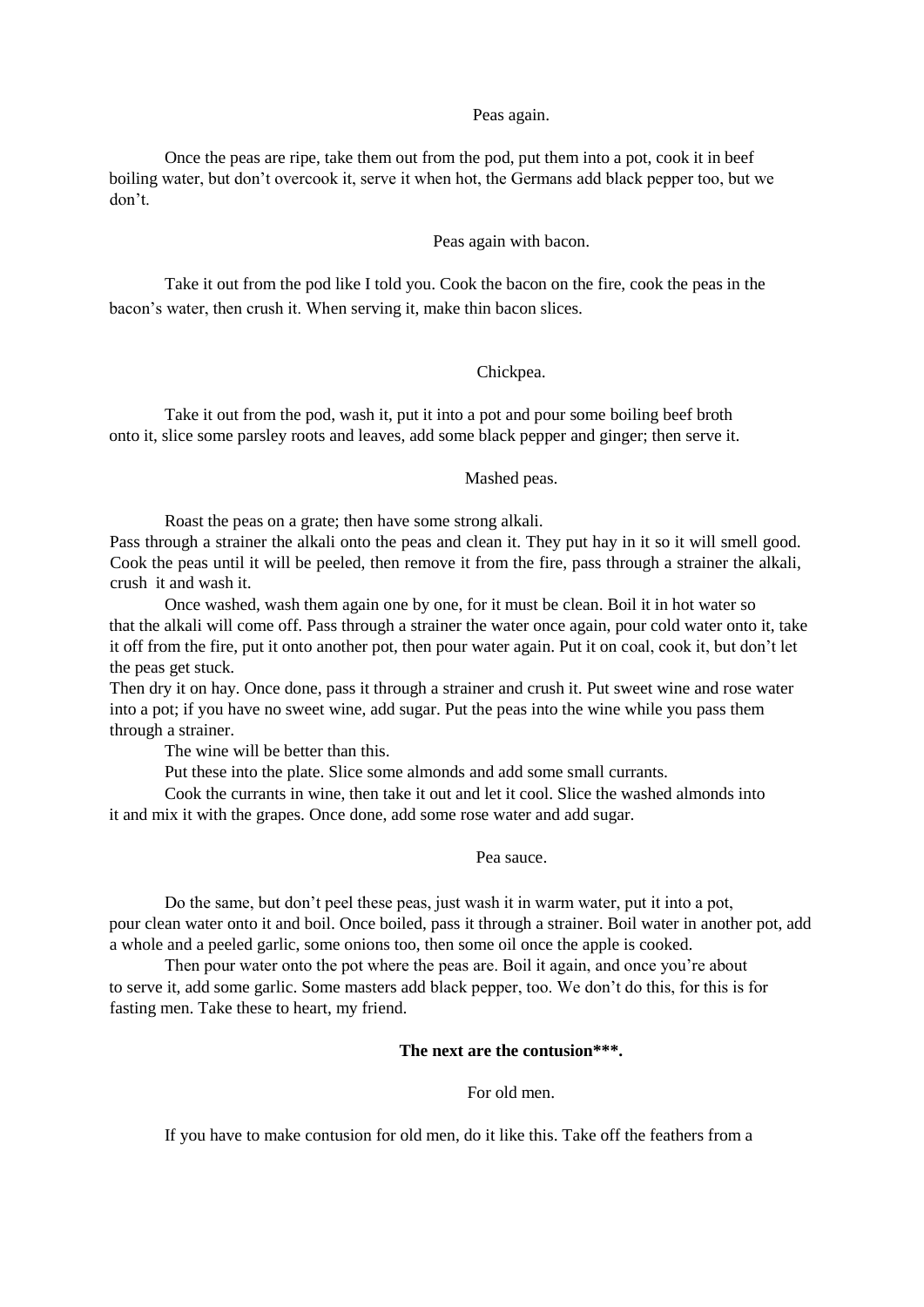fat, but not too fat capon, put it into a pot, pour water and boil it until tender, then put it into the same pot and pour clean water onto it, but don't add salt. Boil it until the meat is separated from the bone. Once cooked, take it out from the fire, pass the broth through a strainer into a pot. Put it into a clean copper mortar with the meat and the bone, crush these together, add thirty almonds, and once crushed, pour the water into the mortar, then pass it through a strainer back into the pot. Stir it while it's on the fire. Once it's cool, serve it with a spoon for the ill man. This is a dish and a drink at the same time for the sick, they don't do this for everyone, only for those who are about to die and can't eat or drink for themselves.

Contusion for the sick.

Contusion for sick people, children and younglings. Make it from chicken. Do the same what I told you before with the capon.

Hemp\*\*\* seed sauce.

Choose a pot depending on how many tables are you cooking for, pour water and boil it, then let it cool. Once cool, cut a bread in two, then soak it in the water. Wash the hemp seed and boil it.

Once boiled, put them into a hemp mortar, then squeeze the bread, crush it in the mortar, then add water and pass it through a strainer. Once passed through a strainer, add a whole onion, vinegar and salt, and when serving it, cut it into cubes.

In herb yards, they serve this on big plates on Fridays. For this dish is not only good for the stomach, but also for the brain. It is effective, I've seen it; a mentally ill young man was treated with this by the doctor of the Polish king. Don't add too much vinegar.

Mashed hemp seed.

Add salt to the hemp seed, then crush it in a mortar. Once crushed, mix it with cold water. Pass it through a strainer, then put it into a clean pot, and boil it, but don't forget to keep stirring it. You can prank an uneducated chef or servant. Tell him to keep stirring it or it will become cottage cheese-like; then you will know whether he has seen this before.

When serving it, he will say that this indeed became like cottage cheese, lord, but you should put this onto a pass through a strainer and let it drain the water, then put it into another pot, add wine, sugar, tree oil and some small currants, add a bit of salt, and cook these together, once ready to serve, add sugar.

Hemp seed dishes with cottage cheese.

Do the same cottage cheese I told you on the mashed hemp seed: pour clean water onto a pot then boil it, slice some onions, add some oil, then add the hemp seed cottage cheese, cook it, and when time, slices some bread. If foreign nations have no oil, use butter.

#### **The next are dishes made from pumpkin\*\*\* and cucumber.**

Cook the pumpkins from trees like this.

Peel it, if the seeds aren't ripe, take them out, and if they are ripe, take out only the outer parts and boil it in water; once boiled, pass it through a strainer and let it drain the water. Put it on a table, cut it, slice some onions, fry it in butter, put them into a pot and pass sweet milk through a strainer onto it; when serving it, make scrambled eggs, and add butter to the pumpkin.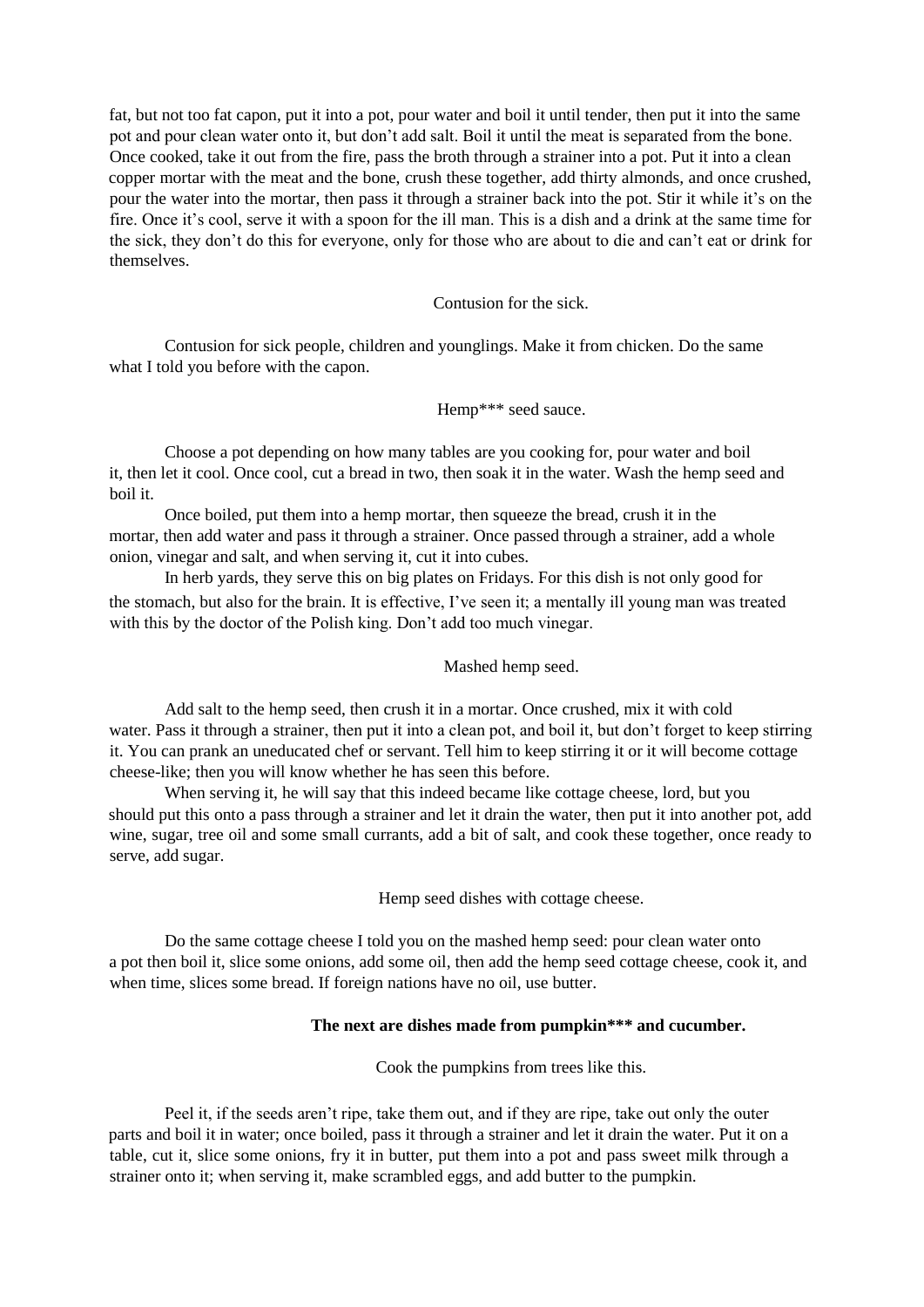### From cucumber.

You can make it from cucumber too, if you have no pumpkins. Make scrambled eggs, if cooking for more people, slice the scrambled eggs; you can cook this cucumber with sour cream or sweet milk.

### Cucumber salad.

Peel the cucumber, slice it, put it into hot water, pass it through a strainer, let it drain the water, put it into a plate, then add vinegar, black pepper and tree oil. Serve it.

### Cucumber with garlic.

Peel the cucumbers and slice them across. Peel the garlic, crush it, add vinegar and salt, then put it together with the cucumbers.

Salted cucumber, how we do it.

Don't cut it, put it into a clean pot, add some caraway, then add strong vinegar. It's good for a year.

Cucumber made from salad.

Cucumber made from burdock. Peel it the way you peel the salad stem, then add salt like I told you, wash it from the salt in hot water, then put it into iced water. They do the same with the fast ripened cucumber.

### MANCA BALANKA.

Do it like this: wash the rice, crush it in a copper mortar. Then cook capon breasts, then slice it a bit and add sugar.

Take the fat parts of beef into an iron pot, boil milk in a tin pot, pass it through a strainer into the tin pot, while the milk is boiling put the rice into it with the capon, add some sugar, stir it. Boil it well. You can make other dishes, too, slice some breads, mix it with flour, melt some butter and fry it, serve it once fried.

### **The next is the electuarium\*\*\*.**

Take out the core of the quince with the seeds, if there are rotten parts or worms cut them out, it should be clean.

Wash it in clean water, put it into a clean pot, add some water, make some pasta\*\*\*. Once cooked, take it out from the fire and let it cool, take off the lid and squeeze out the water with a thin canvas into a clean pot.

Melt some sugar in sweet wine, mix it together with the quince, put it on the fire, once boiled, pass it through a strainer and boil it again.

Put a drop of it onto a knife, and if it's starting to coagulate, you're done with the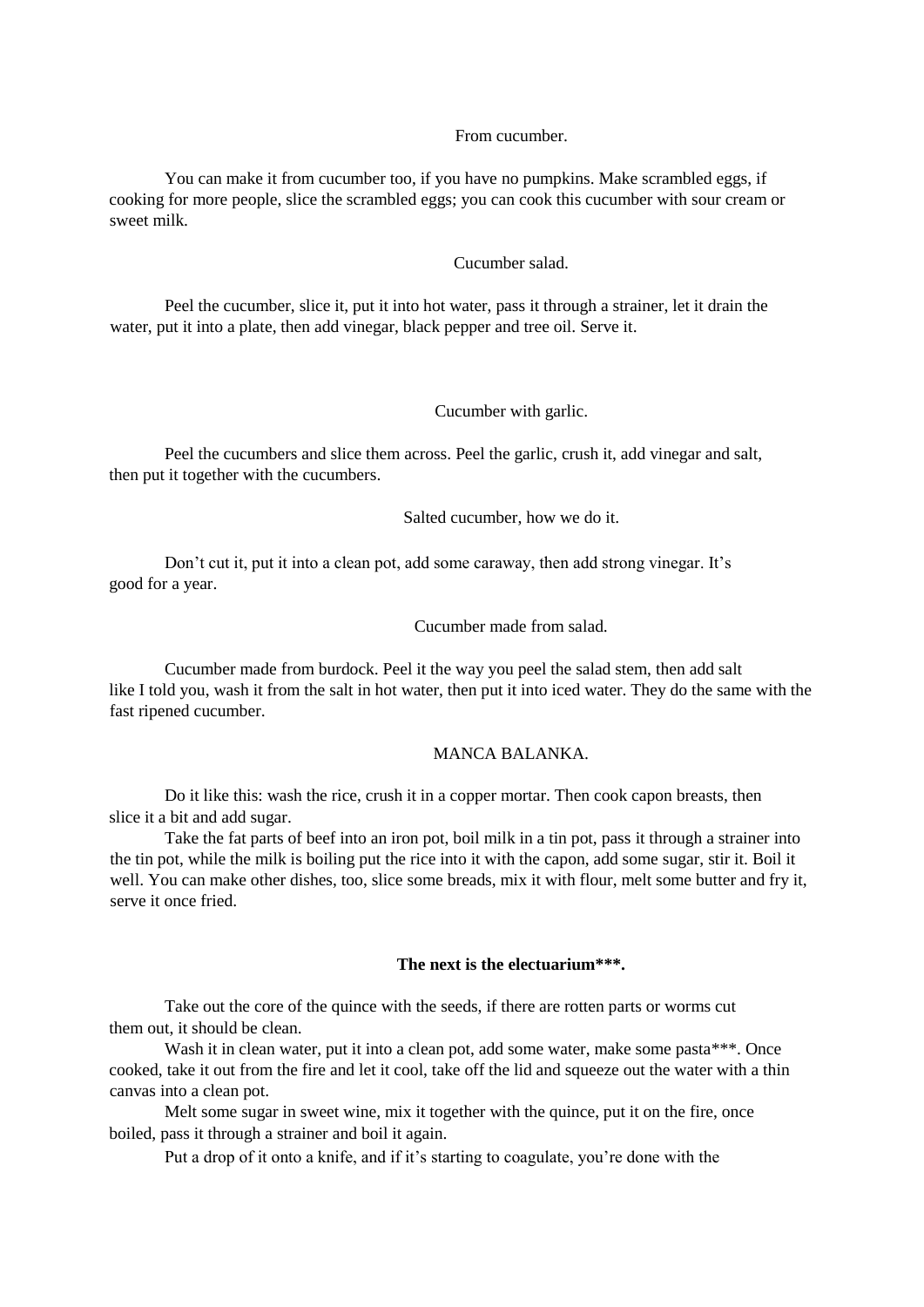boiling. Let it cool, pour it into a form or tin if you'd like, if you have no sugar, use honey, but warm the honey beforehand.

Potato lángos\*\*\* *(traditional Hungarian food)* with walnut for fasting.

Do it like this. Boil some water, then let it cool.

If you're making it for one table only, break some white bread, and let it soak. Make the dough in clean, warm water with salt. Clean the walnut and crush it in a mortar, take out the bread, crush it with the walnuts, once the water is cool, pour it onto the walnut, crush it with a mortar, pass it through a strainer onto the same pot, cook the dough, but if you can't, do this.

Make a ring, put the dough onto it, cook it on this. Take off the raw dough from the sides.

Put the raw dough on top of each other, warm some walnut milk, add some salt, break the potato\*\*\* lángos in the plate, add some walnut milk and oil, then serve it.

Potato\*\*\* lángos with oily sauce.

Do the same with the dough. Pour water into a pot. Before serving it, add some onion and oil, pour the hot water onto it, then serve it.

#### **The next dishes are made from porridge.**

Lacy porridge with walnut milk.

Pass through a strainer the millet porridge if it's wet, then wash it in warm water, cook it in a pot. Once cooked, pour it onto a clean, wet table.

Do the same kind of walnut milk and oil like I told you before. Slice it before serving it. Crush it in a mortar, put the plate underneath and it will have a frill, add some walnut milk and some oil and walnut oil, pour cold milk onto the lacy porridge. They make these for big plates on fasting days.

Millet porridge with holes.

Do the same like I told you before. Once cooked, put it into the sides of a plate, leaving a hole in the middle, then pour sweet milk onto it.

Millet porridge with milk.

Wash the porridge like I told you before, put the millet in the milk and cook it.

When putting the millet in the milk, put a spoon into it, and if the spoon stands, it's enough. Once cooked, add some salt and butter, and again when serving it.

Millet porridge with butter in clean water.

Do the same thing I told you before. Add some salt and butter, cook them together. Before serving it, add butter to it in the plate. I've seen a lord test his new chef with cooking a porridge with butter. The last dish in weddings is the porridge, but it is still a good dish.

Millet porridge with quail.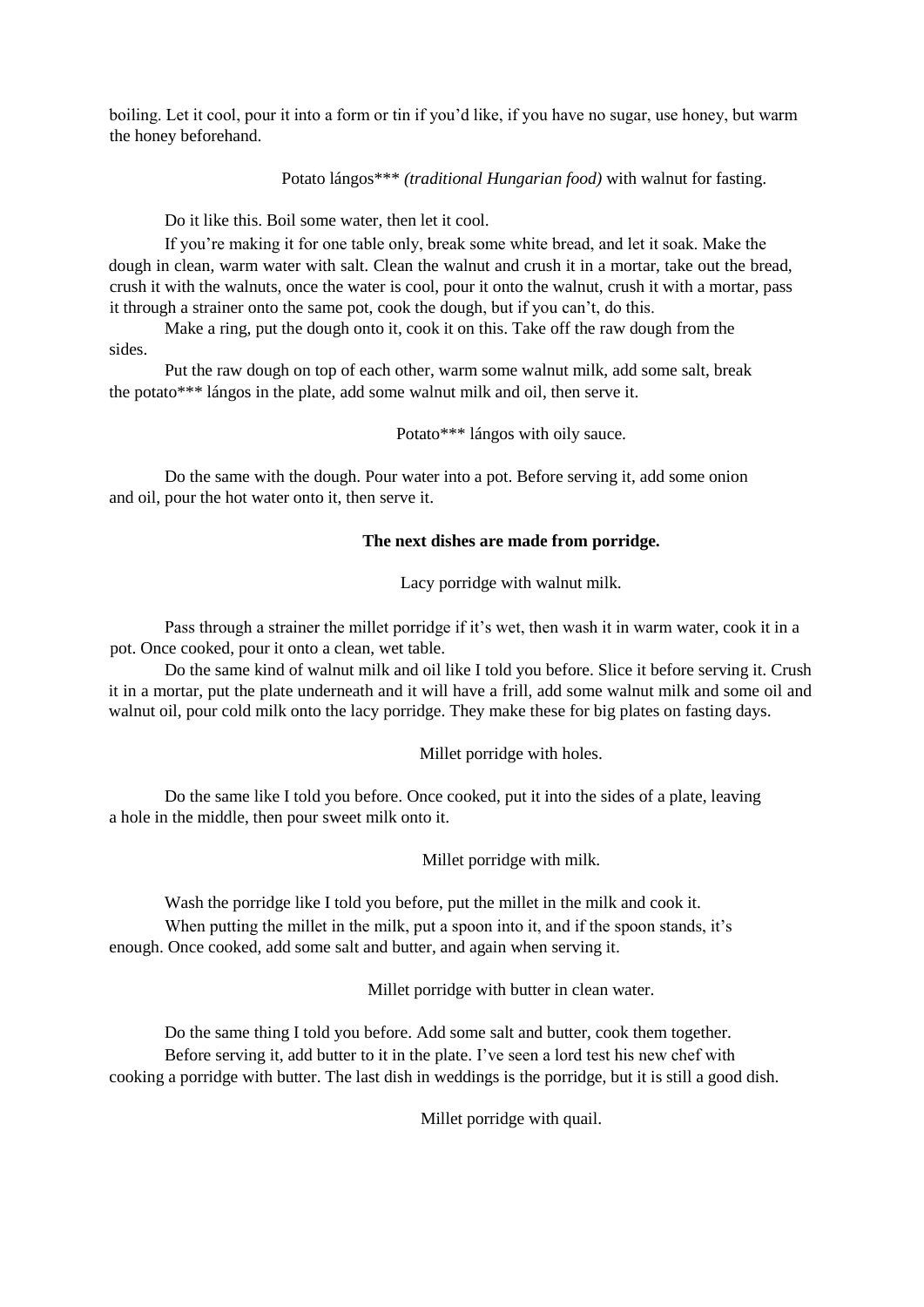Wash the millet porridge, boil it in clean water, pass it through a strainer, let it drain the water, remove the feathers from the quail, burn it, take out the intestines, cut off the head, legs and the tip of the wings, add some salt, put it on a skewer

While roasting, put the porridge into a clean pot, add some hot butter. Put the porridge into a plate, then take off the birds from the skewer, slice it and put it on the porridge.

Millet porridge with quail again.

Look up the goose porridge, do it the same way.

### **Let us talk about the snails.**

### Snail in tree oil.

Wash the snail from the mud, boil it, pass through a strainer the water, pour some water onto it, take out the meat; once the meat is taken out, cut off the foul parts, wash it three times from salt, then boil it in clean water, while boiling, wash the shell; if your lord likes tree oil, use it for cooking. Take some parsley leaves, wash it and cut it into little pieces, pour some tree oil onto it, then add some black pepper and salt, cut the snail's meat into it as well. Pour the tree oil with parsley and black pepper into it, then put the meat into a pan and cook it, serve it when hot.

## Snail in boiled beef broth.

Wash it and cut it like I told you. Once boiled, pour some boiled beef broth onto it, pass through a strainer the water, add some parsley leaves and black pepper, cook it until you're ready to put it into the shell. When about to serve it, put the boiled beef broth with parsley and black pepper onto the shell, boil it, put it into a pan or a silver pot, and serve it to your lord.

## **OYSTER**

We should talk about oysters too, although they don't live in Transylvania. Wash the oyster, let it drain the water, boil it and pour water onto it, cut it open, take out the meat, put it into the bigger shell, then pour tree oil and boil the meat in the shell. Add black pepper and serve it. Some nations do it with butter and lemon, and if they have no lemon, they use wine. Cook any way you want.

## **OYSTER**

Wash it like I told you, put it into clean water, boil it for about fifteen minutes, then put it into a plate with the shells. Put black pepper and salt to the table.

#### **All kinds of dishes.**

Wild carrot parsnips.

Peel the carrot and slice it into cubes, put it into a pot, pour water onto it and boil it;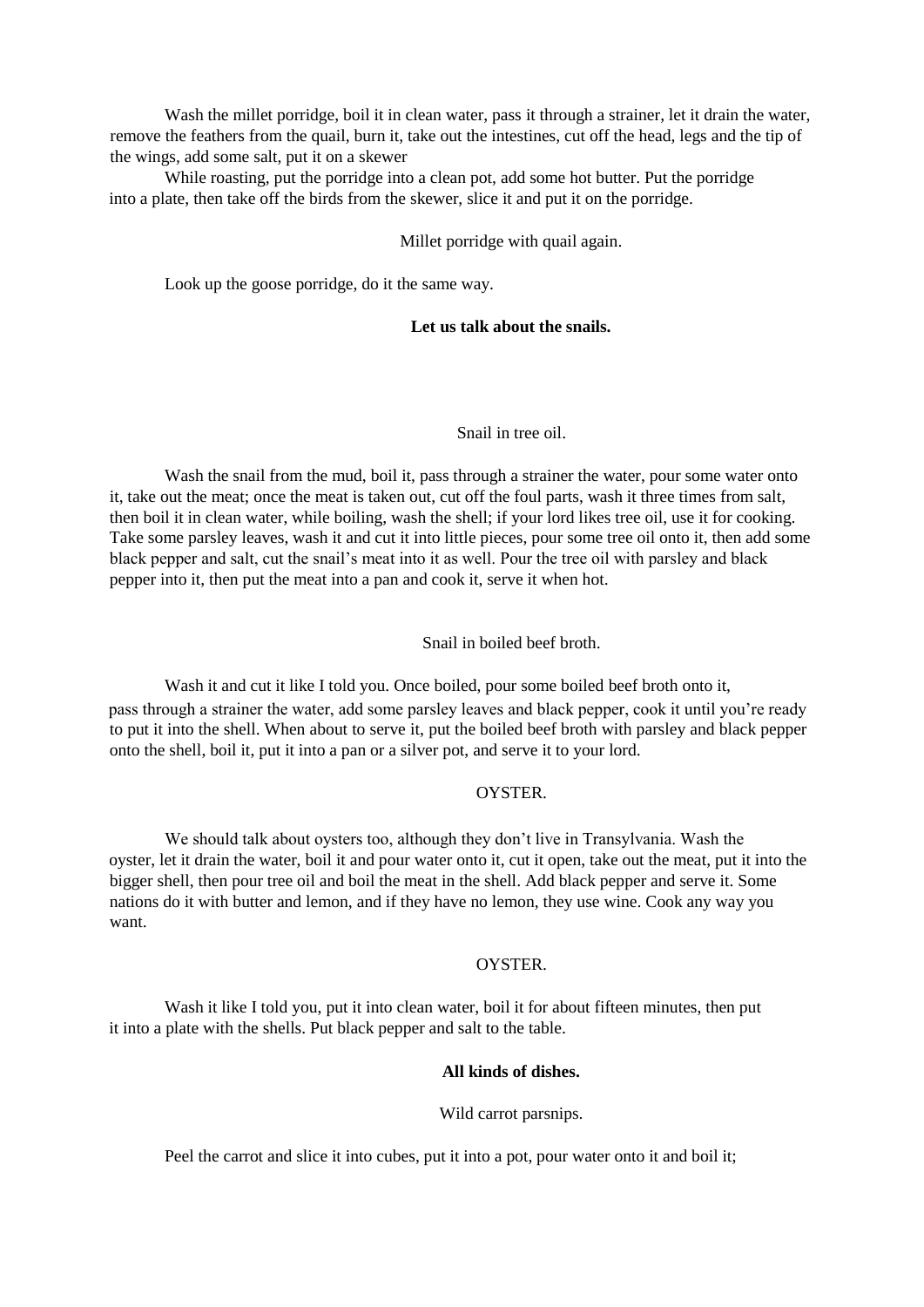once half cooked, add honey, black pepper and saffron, then oil when serving it. Do the same with the wild carrots and parsnips.

### Head cheese.

Cut the pig's head, put it into a pot, boil it, then take out the bones and keep boiling the meat. Don't boil it in too much water. Once boiled, add black pepper and saffron, then a bit of salt, then slice it. You can store some of it.

### OLLA PODRIDA.

Boil the pig's leg, then some beef, sausage and liver, and ten kinds of bird meat if you can have it, cook them all in one pot, begin it with the older animals, then the younger ones, add some salt, red cabbage, carrot, wild carrot, mix them together with meat, then pour boiled beef broth onto it, add some salt and black pepper, saffron and ginger, serve it once cooked. This dish is cooked twice or thrice a year for the Holy Roman Emperor.

### KOPORTATA.

Cook some pork. Then some kind of bird, sausage. Whip eggs into a plate, slice some bread, put it into the eggs and fry it in butter, bring a good cheese, grate it, put a bread in a plate and some meat, then grate the cheese onto it. Crush some garlic, pass boiled beef broth through a strainer some onto it, put it on the coal, cook it, pour some more, once they're cooked serve it.

## King's dish.

Slice the bread into cubes, soak it in sweet milk, add some sugar, butter and pour some milk onto it, put it on the coal, cook it, then serve it.

## Zander sausage.

Cut the catfish into little pieces, then add some black pepper, ginger and saffron, cook it, put it on a skewer, put water onto your hands, put it to coal so it will harden. Once roasted, put some white bread into wine, boil it, pass it through a strainer, slice some apple, raisins and almonds, then add some saffron, black pepper, ginger and honey, then take it out from the skewer, slice it into the water, cook it, and once cooked, serve it.

How to make sponge cake.

Crush some sugar, mix it with flour, then whip some eggs, separate the yolk and the whites, for if you use the yolk, it won't be as white. Pass through a strainer the egg whites, then pour it onto the sugar and the flour, then add some rose water.

Add lots of aniseed, don't add salt and don't crush it too hard, make some wafers and put it underneath, then pour it onto a baking sheet, add some coal; once hardened, take it out and slice it, then let it dry, but don't burn it. Serve it to your lord.

## White roast beef.

Cook it in salt, let it cool, make some walnut sauce and serve it to your lord.

Marzipan made from sugar.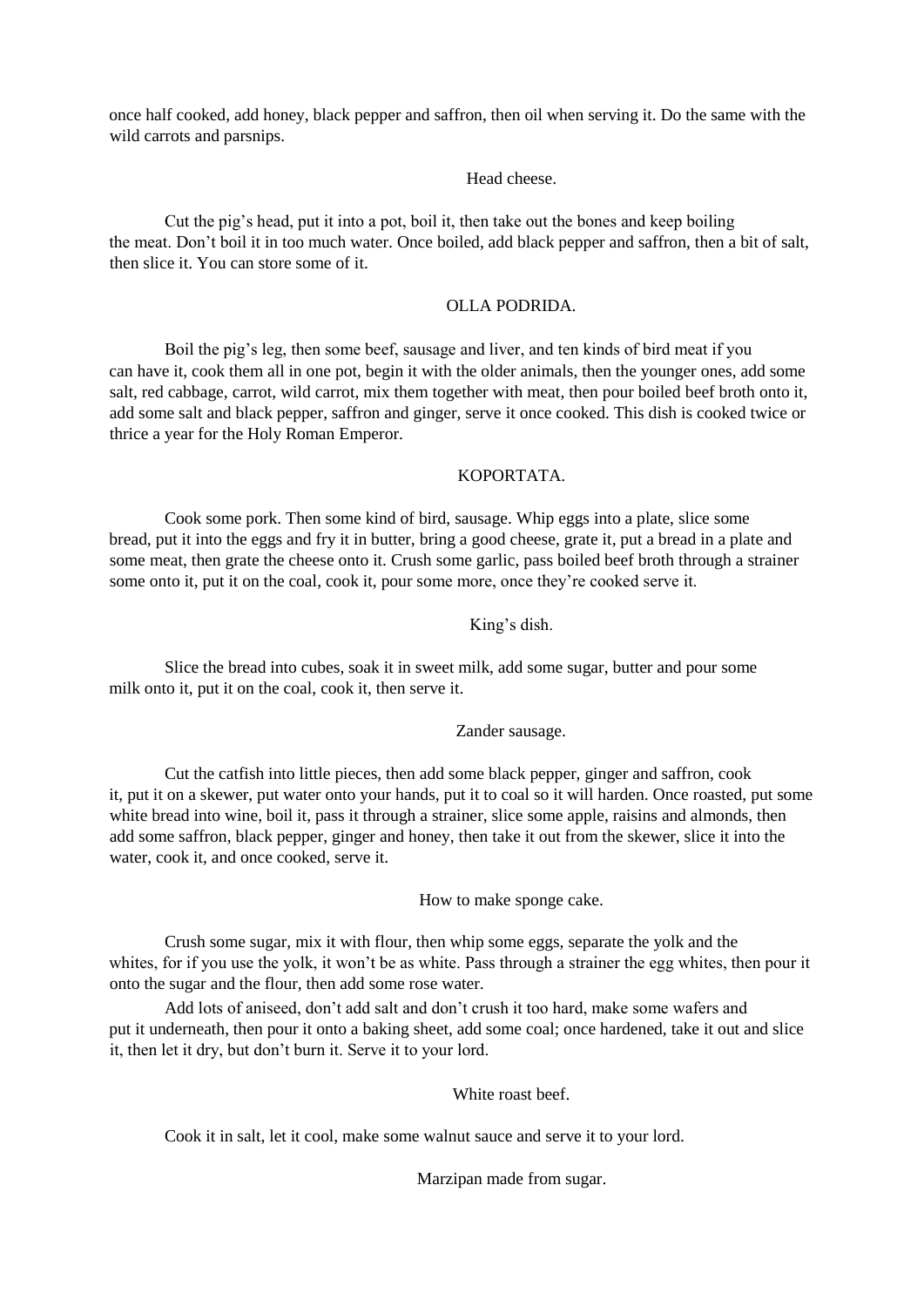Do it like this. Put the tragacanth into rose water for three days, crush some sugar in a mortar, then put the tragacanth into a cloth and squeeze it, then put it into a mortar, but don't crush it too hard, stretch it with a rolling pin. Then make some waffles, and pour this onto the waffles.

## Puli\*\*\* from sugar.

Crush the sugar and soak the tragacanth like I told you. Crush some almonds, then crush it again with the sugar and the tragacanth; make wafers and put them underneath it, slice them and fold them into each other, put coal underneath; bake it, then serve it.

### Lacy doughnut.

Make lacy doughnuts like this. Separate the egg whites from the yolk, pass it through a strainer, mix the whites with flour and some rose water, add some crushed sugar, crush these together and add some salt. Put butter into a pan and put it on the fire, then put a hole to the bottom of a jar, the hole should be the size of a pea. Fill it with dough, and once cooked, put it on a board, leave one half white, and add saffron to the other half to make it yellow. If you're cooking for a prince or a very noble lord, put three into a plate and add sugar.

## Italian pretzel\*\*\*.

Mix it with butter the same way you did the egg cheese, crush it in a mortar, add sugar and rose water, put it into a pot. Slice some small grapes and almonds, add other seeds and sugar, then serve it.

Dish made from Spanish dough.

Whip eggs in flour, pour some milk into it, there should be more eggs than milk, knead the dough, then flatten it, paste it with butter, fold it, then flatten it again. Do this until the dough becomes soft.

You can make bird or animal shapes with this dough. You can also make your lord's crest with this. Cook it in a baking sheet or a furnace, then add some sugar.

### Macaroni for fasting.

Knead the dough, flatten it with a rolling pin, cut it like the potato\*\*\* lángos, boil some oil in a pan, fry it, then boil some water in a jar, slice some onions, pour this onto the pan, let it cook, add black pepper, saffron, ginger and small grapes, then serve it.

## Italian sardine.

Cook the sardine like this. Wash it and add salt to the fish like I told you among the other fish. Prepare its sauce like this. Wash the fish from salt, put it in a pot, pour vinegar and wine onto it and add some laurel [bay].

Laurel doesn't grow in Transylvania, so have someone bring it from Turkey or Italy. When you're about to cook the fish, add laurel. This is not for one day. Cook it, and once cooked, put it into a pot where you can take it out with a spoon. Once you're ready to slice it and serve it, don't take out the water, leave it there, and don't cook it like you cook beef or pork, this doesn't need that much time. It should be coagulated.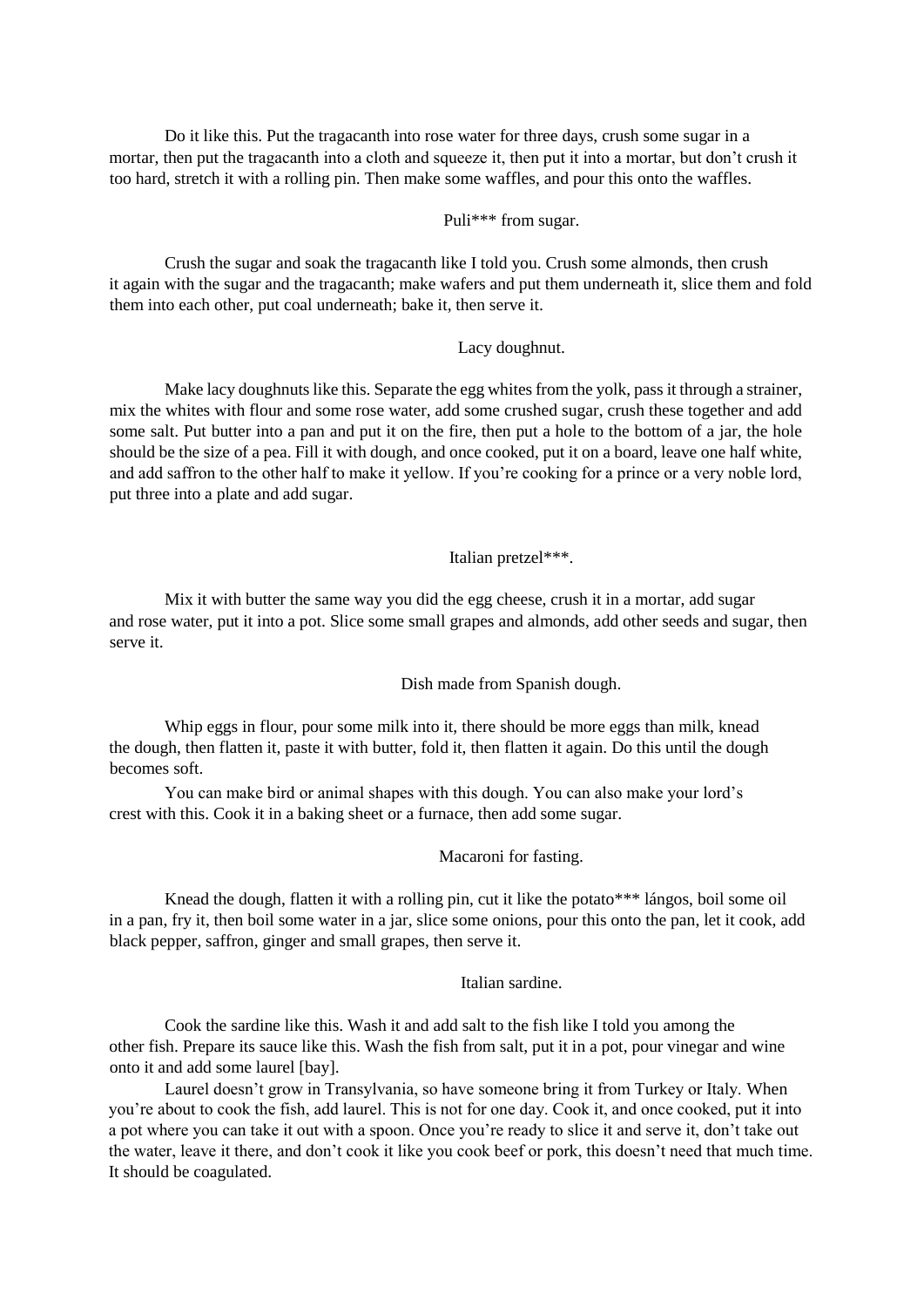#### Spinach dish.

Wash and soak the leaves in water, pass it through a strainer and pour cold water into it, squeeze out the water, cut it, slice some onions and fry it in butter. Once fried, pour milk onto it. They sometimes cook it with scrambled eggs instead of bacon, but you can use both.

Add dill and onion stem, too; clean the bacon, then cook it, once the spinach is sliced with the dill and the onion stem, put these to the meat and cook them together.

Once done, put it in a copper mortar so that the water will come out, pour some sweet milk into it if you want, or sour cream, slice the bacon, add spices after it's cooked. I shall not talk about the spinach any longer, for you know how to make it.

# Polenta with pork.

This is how the Székelys do it. Cut some cottage cheese, crush it, slice some bread, they put the cottage cheese onto the plate, then the bread onto it, boil some water, slice some onions and add some butter. Once done, cook some sausage, blood sausage, liver and porridge, once cooked, pour hot water onto the plate, then the bread, finally they cover it with roast pork, then serve it.

#### BORAGE.

If your prince or lord is sick, boil some borage like this. Wash the borage, clean it in warm water, then squeeze out the water, cook some beef or lamb in a small jar. Once the meat is half cooked, put the borage into it with some mace, add some vinegar and a bit of black pepper. Ask the doctor, for it is no shame to learn new things.

#### Cabbage with sour cream.

Cook it like you always do, make it sour with some wine stone, then pass sour cream through a strainer onto it; cook it in that, then serve it.

Doughnut with ice cream cone\*\*\*.

Whip some eggs in sweet milk, mix it with flour and sugar, warm some butter in a pan. Once you're about to put it in the butter, fill the cone with dough. If you can do this, this will be a good doughnut. You can make it from other kinds of dough, but do it like this; put a hole into the bottom of a jar like I told you. Put it on a board.

When cooking things like this. one half should be white and the other should be yellow. Add sugar and serve it.

Rose doughnut.

Find the dough we made for doughnut with elderberry, this will require the same. Clean the rose and remove the worms if there are any, don't remove the stem, then mix it in the dough and put it in butter. If the rose is small, pour a bit of water into the dough, then add sugar and serve it.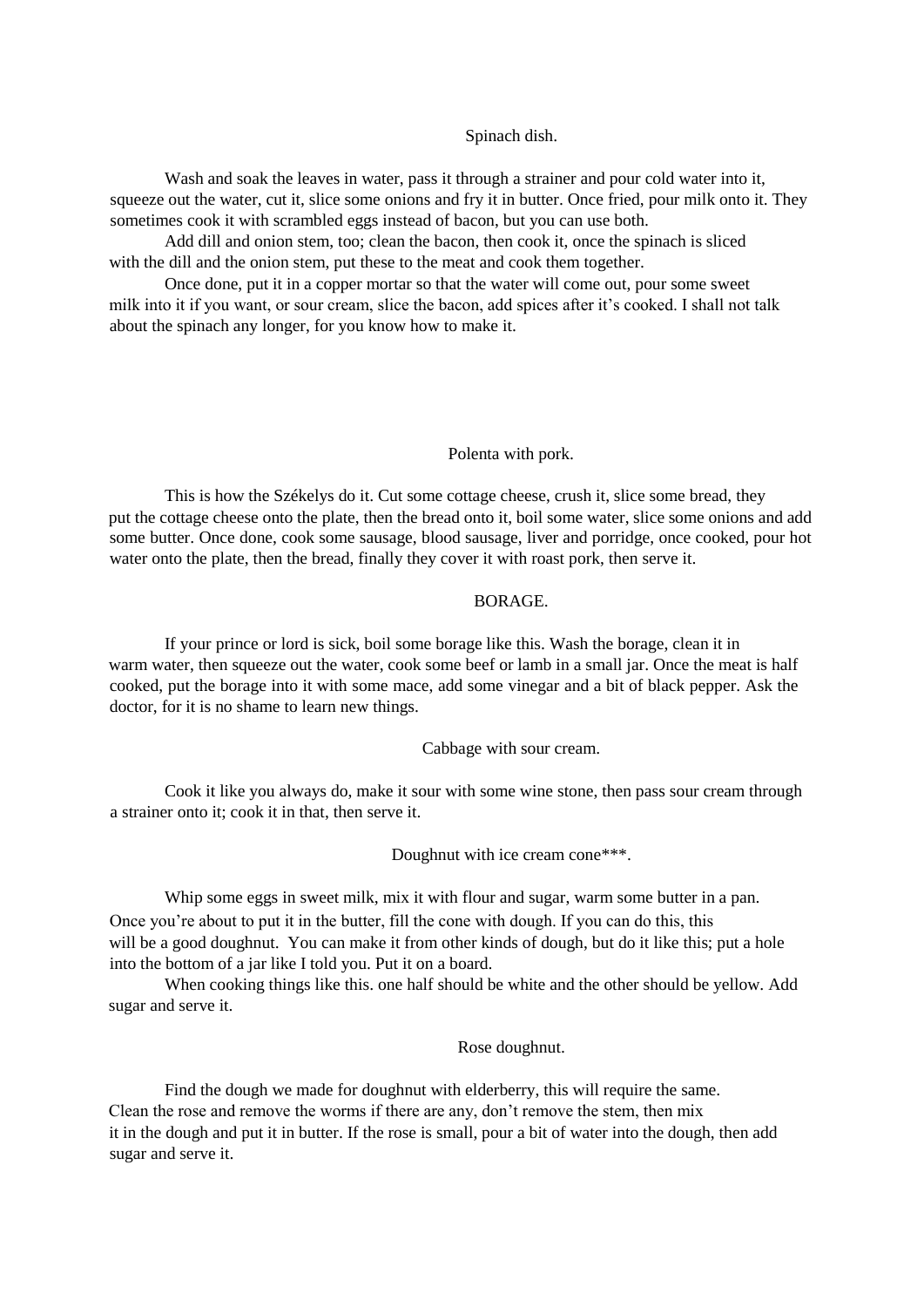#### Beetroot salad.

Peel the beetroot and slice it, soak it in hot water, put it into the same kind of vinegar you used for cucumbers. Some people add salt to it even when raw, it is your choice.

#### Buckwheat porridge.

Don't wash the porridge, put it into a pot and pour some water onto it, boil it. This requires two pieces of butter; put the porridge into the water, boil it, add spices you used for other porridges.

### Italian cabbage.

Cut the young cow's brisket into small slices, put it into a pot, cut the cabbage's leaves into pieces, then the head of the cabbage into four, put it on the meat, add some mace and some black pepper, but the Italians add black pepper only when the dish is in the plate. You can prepare it to be good for fasting, clean it like I told you. Boil it, then add some tree oil, once done, put it in the water, once cooked, add spices and put it in the plate, then add black pepper.

Peas, lentils, cabbages, porridges.

If you want to cook cabbage with oil for a prince or a noble lord, slice the cabbage into little pieces, if it's too salty, boil it in clean water, taste it, then decide if you want to pass some cabbage water through a strainer onto it or not. Heat some oil, then pour some flour onto it, put this on the cabbage. Fry the cabbage, then serve it. You can put roast fish to it or scrambled eggs with tree oil.

# Italian cabbage.

Take out the stalk, then cut the leaves into two or three, fry some oil and slice some onions. If your lord likes it, you may add black pepper.

You can make some bread for sick people, too. Put boiled cabbage water into a jar, slice some onions into it, then some cabbage leaves, boil it, pour some oil into it, add some parsnips, serve it like cottage cheese dishes; once served, put the onion, roes and cabbage leaves onto it.

# Peas with oil.

Wash and peel the peas like I told you before. Put a pot of clean water onto the fire, put a whole onion into it, add some salt, put it into a clean tin pot, boil it, pass through a strainer the water, pour cold water onto it, then cook it in that. Once cooked, crush it in a wooden mortar, add some garlic water and oil, you can put a roast fish in the plate as well. The Polish slice onions onto it, but we don't.

### Cooking lentils.

There are two types of lentils, one of them is good when cooked, the other is not. When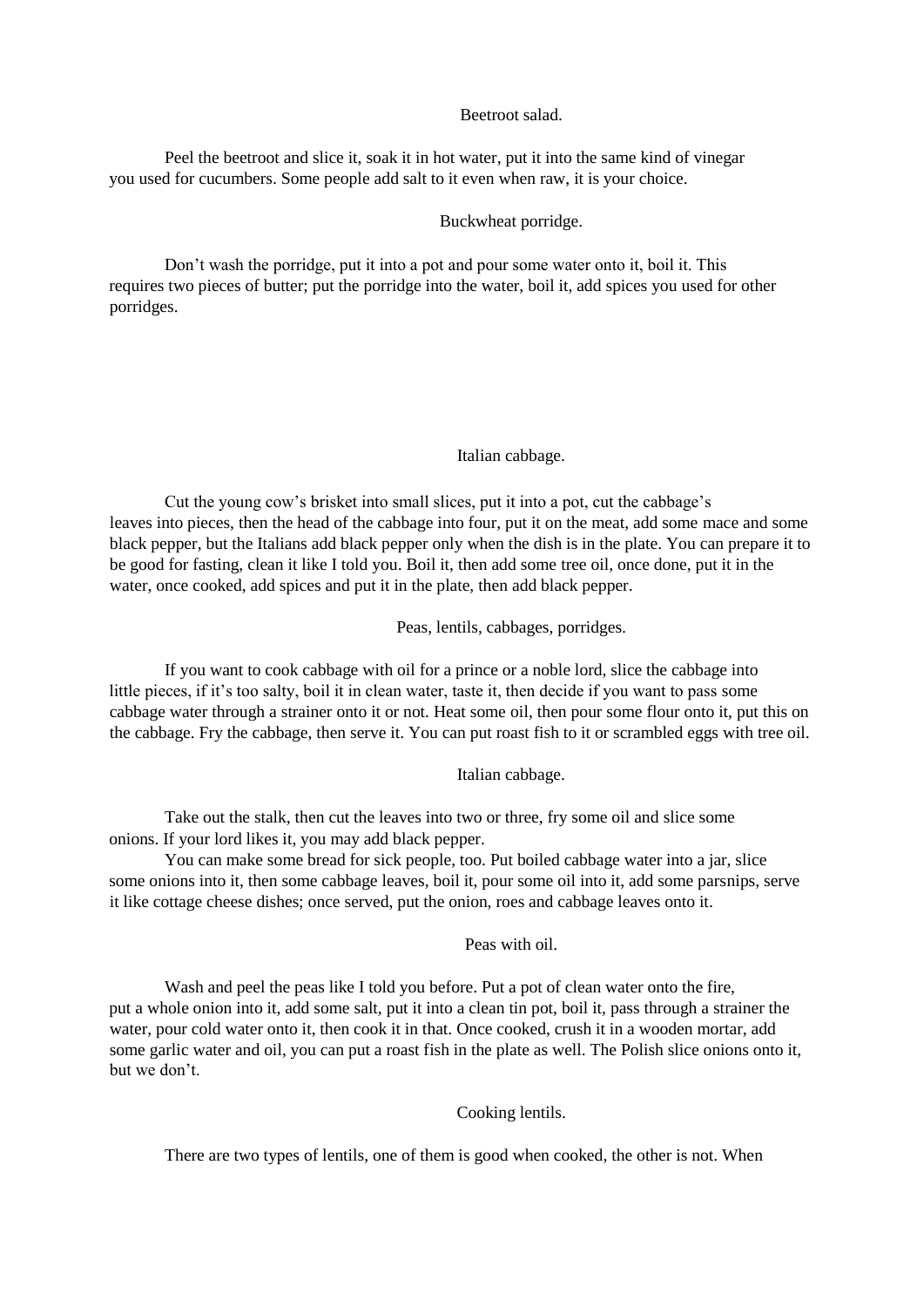it's good for cooking, clean it, wash it in warm water a few times, boil it, and once boiled, put it on a copper grate and let it drain the water, crush it in a mortar.

Make the same kind of sauce, cut some onions and fry it in oil. Put the fried onion into it, add some black pepper, and cook them together. You can cook a fish, too. Do the same with the porridge, but use butter instead of oil.

Sweet rice with oil.

Clean the rice, boil it, take it out from the fire, let it stand a bit, pass through a strainer the water and pour cold water onto it, then put it in a pot.

Pour some water onto it, add salt, oil, honey and raisins, if you have no raisins use small grapes, cook these together. Once serving it, put sugar onto the sides of the dish. However, you can do so without.

### Peach doughnut.

Cut open the ripe peach, take out the seed, make the same kind of dough we made for the salads or the elderberry. For we don't add eggs to sage dough, but we do add eggs to peach dough, sometimes a little wine, too.

Dip the peeled peach into the dough, then fry it and serve it when hot, add sugar. If the peach is clingstone, slice it into circles. The herb masters cut this into four, pour some wine onto it, then mix it with flour, finally, they fry it.

# OPUS MAGIRICUM POSTHUMUM

# USIBUS TAM SANORUM QUAM ET QUIDEM INPRIMIS AEGROTANTIUM CONCINNATUM ET QUATUOR PRIMUM LBRIS CONSCRIPTUM PER

# CELEBERRIMI QUONDAM MEDICI JOHANNIS JACOBI WECKERI RELICTAM DENUO RECUSUM ET ADIECTO UNO DE ARTOCREATIBUS LIBRO LOCUPLETATUM,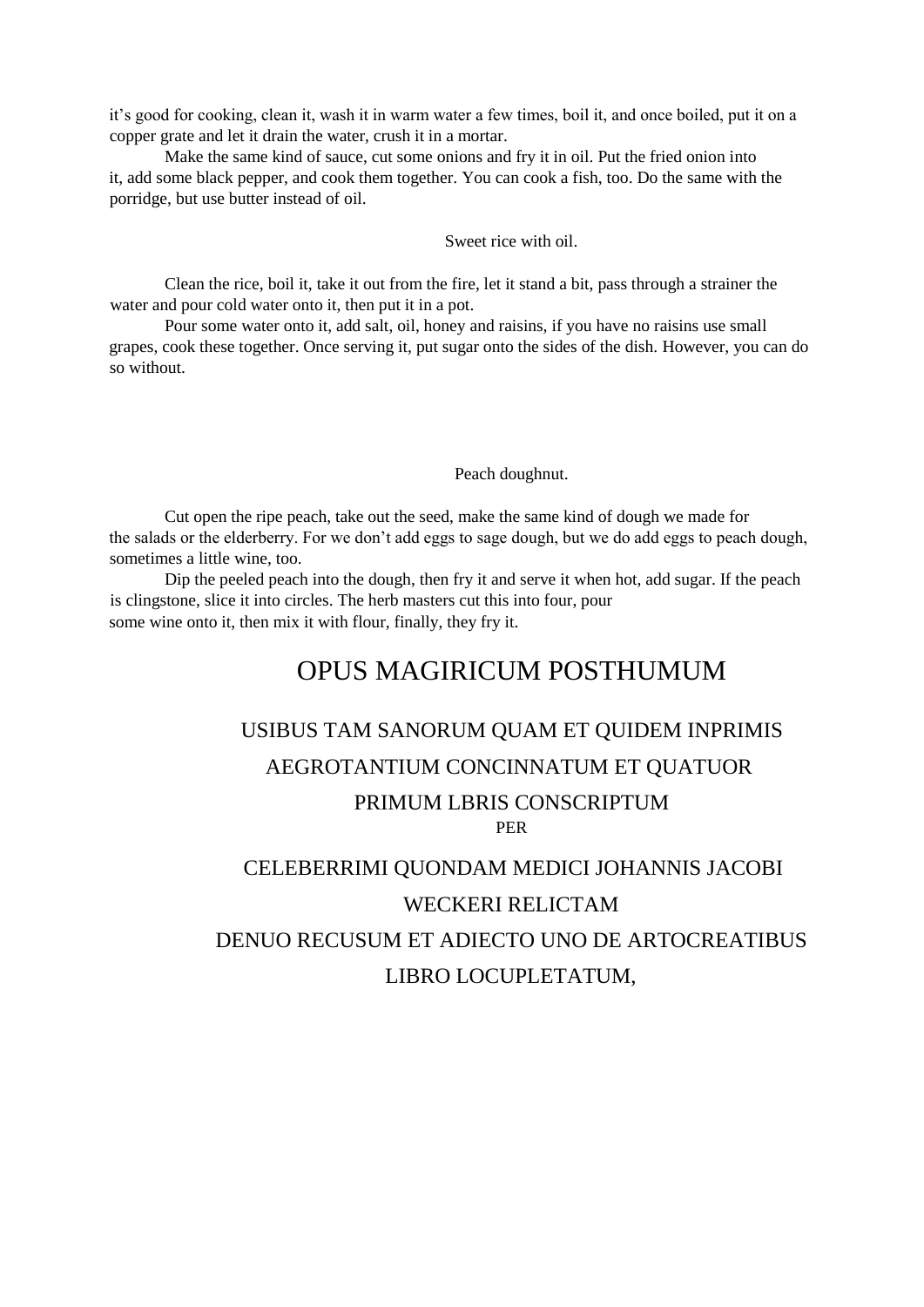# **About dishes with almonds and all kinds of porridge dishes.**

Almond milk and its many powers.

Add sweet almonds to one itze (*old Hungarian measurement unit, which equals to 0,848 liter*), there should be a quarter pound or half pound of almonds. Put it in hot water and after you've peeled it, put it in cold well water, let it stand for a while, wash it and crush it with a stone mortar. Don't use iron mortar, for the almonds will be bitter and black, use stone only.

Add rose or regular water to it, but don't add too much; for if the almonds are very wet, they can't be crushed well, for it will be no good otherwise.

If you want to cook it, pour some clean, cold well water or fresh milk, crush the almonds with it, take out the almonds into a cloth, then squeeze the cloth.

If you're making this for a sick person, boil the water beforehand, then put a piece of bread roll into a cloth, soak it in water, you may use bread, add some barley with grapes if you'd like, cook them together. Once the water is boiling, add a fifth of a lot *(European/Hungarian medieval measurement unit, which equals to 17.5 grams)*, you can add more or less depending on how strong do you want it to be, slice some cinnamon and put it in the water; once boiling, take it out, let it cool.

If you'd like to heal a person's stomach suffering in dysentery, use lots of cinnamon, red rose water, quince, especially the crushed, dried quince is useful. Sometimes the water must be cooled with steel or gold, if suffering from chest pains, add aniseed, Italian dill, currants, fig, sweet roots and the likes. Mix the drink with violet electuary or syrup, rose or sugar. For a weak stomach, the broths of quince are great mixed with currants.

For laxative effects, don't pour anything on the almonds while crushing them, for the oilier the milk, the better. In case of high fever, which is common with chills, the plague and in dehydration, it's good to crush the almonds with some melon, pumpkin, cucumber and salad seeds with white acorns, for this makes one relaxed and sleepy, sometimes it's good to add grated pearls and some gold, for this is effective against flatulence, especially in children. In case of pneumonia or dehydration, goat milk is an excellent drink and food at the same time.

Once the almond milk is ready, pour it into a clean jug, store it in a cool place, keep pouring it into clean glasses, else it will become like curd.

Don't pour back the remaining milk, for that will go bitter. If you keep these in mind, you shall know how to treat illnesses. After a woman gives birth and is weak, thirsty and can't eat or feed the children, or in case of irregular periods, almonds milk is a good cure. For children, these made with water and with a bit of added sugar is very good for fever. However, almond milk and thick soups made from almond milk are not always good for treating illnesses, it is good for constipation and for general weakness.

I've made almond milk for myself a few times, this strengthens, cleans the heart and the head, and is good for tumors inside the body. The sick is sometimes disgusted by this, so you have to be resourceful and hide it in other food.

Barley porridge for sick people.

Crush some barley grist, make some almond milk from water, goat or cow milk. And keep in mind that liquid milk is not good for curing illnesses, however, curd goat or sheep milk is good for lung pain and dehydration.

Once the milk is ready, put it on the fire, keep some cold milk so that you can put the flour into it, and if the milk is strong, pour some boiled water, and since the almond milk is ready, put some barley flour into it so it will become like a porridge for children.

If you've made the almond milk with water, warm some butter and wash it from the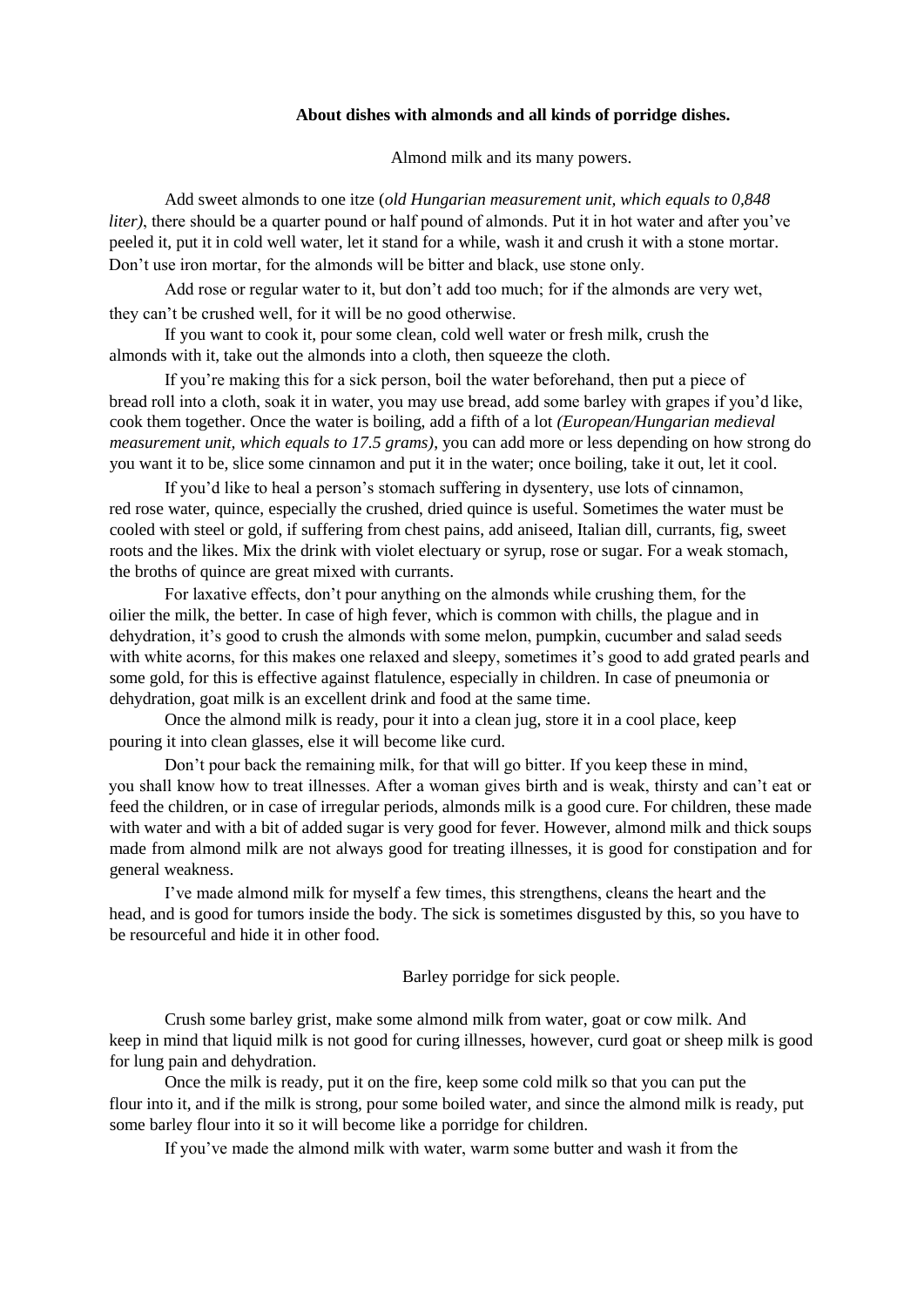rose water, pour the milk into it, once it starts to boil, pour the barley flour onto it, stir it while it's boiling, cook it for as long as you'd cook lots of eggs, for every thick soup with almond milk or water doesn't require a lot of cooking, elsewise it will shrink.

Once cooked, add sugar and rose water, these are optional, but if you made it with water, it will be tasteless without sugar.

Sometimes the doctors tell us not to use sugar, but this should be good rose sugar, the one you can buy at a pharmacy, put some of it into the dish, or wash and boil some small currants until they're tender, crush it onto the almond milk or the rose water. This is useful for every kind of fever, chills, plague, chest pains, diarrhea or constipation, good for dysentery for children, but don't add too much salt.

#### Another method.

Fry some barley flour in butter, warm some almond milk, but it shouldn't be hot when putting in the flour, once done, add some sugar and some rose water, depending on what the sick person in question needs. Once you're about to serve it, add a bit of salt, currants, some sweets, aniseed, cinnamon, you may add two or three egg yolks, it will make it stronger.

#### Yet another method.

Before adding sugar or rose water to the porridge, stir it and add some eggs, if cooking for someone sick, use only the yolk, for that is healthier and stronger, but some say that egg whites will bring down fever.

I believed that it may cool the body from the outside, but there are better methods for cooling the body from within. Doctors must be careful so that we don't create another illness by eliminating one.

Egg whites are harder to digest, so add some rose water, sugar and some salt, paste a plate with butter, pour the porridge onto it, cover it with a lid, put coal onto it, the plate should be on top of a pot full of hot water, it will be warm.

Once done, let it cool, slice or cut it; take it out with a fork and put it next to each other, make some soup or sauce from rose water, sugar and some wine, raisins and crushed cinnamon, or use almond milk with sugar and small currants instead. This is a good dish that cools the fever, soothes and strengthens the body, and is also useful for chills, coughing, chest pains and for dehydration, diarrhea, for young and old alike.

Another method once again.

Make some almond milk from water or milk, depending on the preference of the sick person. If someone is dehydrated or is suffering from dysentery, but is not suffering from chills, then goat and sheep milk are very useful. Wash some barley grist in warm water, pour hot water onto it, let it soak until it's cool enough to put your hand in it, move it twice or thrice, if it's still hard, crush it in a mortar and put it in boiling water. If the barley grist is as good as rice, wash it once in boiling water, then cook it when dry; but don't burn it. Meanwhile, boil some almond milk, put the cooked barley grist into it with some warm butter, boil it for fifteen minutes, it should be as dense as rice.

If you'd like to add sugar, do it once it's cooked. I've written down several changes to these recipes so that you can give varied food to the patient. You can make the rice the same way, but barley grist is better for fever. The one with the rice is already strong enough.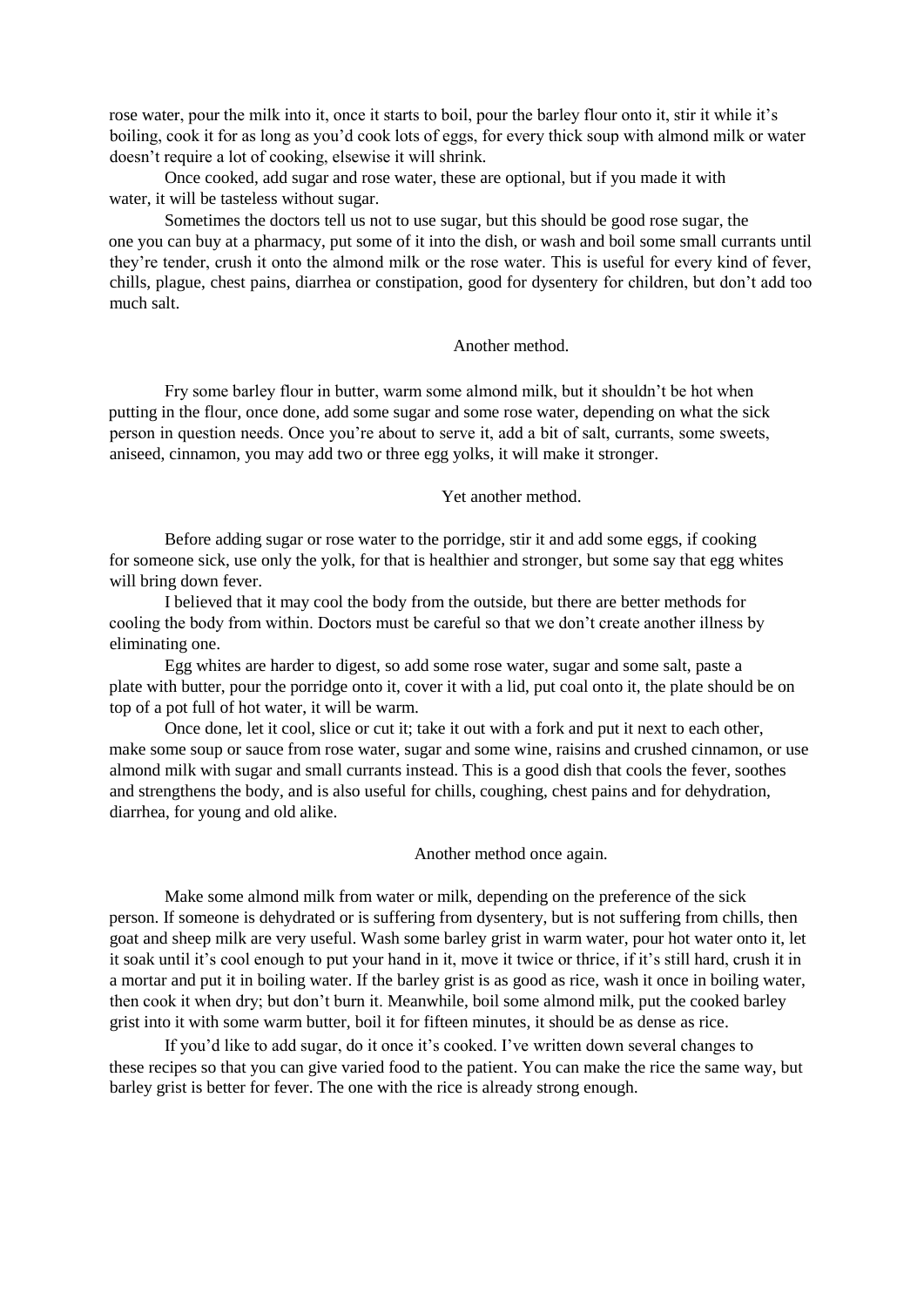# Another useful dish from barley grist.

Put some crushed and cleaned barley into a pot, pour hot water onto it, let it soak until it's cold enough for your hands, take it out with your hands, squeeze it and wash it in another pot of water; meanwhile make some almond milk. If you'd like to make it with water, put the clean barley into hot water, and if you'd like, you can add some milk. Once done, boil the almond milk, pour it onto the barley and cook them. If you made it with water, add some hot butter, and once cooked, add a bit of salt and some sugar or cinnamon and rose water.

#### Another method of this.

Don't cook the barley as much as we previously did, wash it after the boiling, put it into a cloth, squeeze out the water. If it's not enough, crush some of the other barley in a mortar then pass it through a strainer. Make some almond milk, pour a bit into the barley, put it to the fire and add two or three egg yolks, once the milk is about to boil, add spices and stir it until cooked.

If the almond milk is made with water, warm some butter in a pan first. Once you add the butter, add some sugar and rose water, for it will make it stronger. For the sake of the patient's taste, you may bring in some variety, you can leave out the eggs if you use rose water with the barley.

You can also make it from some boiled meat's water, and if the patient is suffering from constipation, cook some veal, the calf legs are the best, for it heals and relaxes, and is also good for lung pain. And if you have good water from boiling capon and hen, and if the patient's fever is very high, cook some salad and sorrel with it, this cools and relaxes the body and cleanses the blood. If the patient can't eat solid dishes, soak some bread and crush it into the bread.

#### Another method.

Wash and crush the barley grist like I told you. Add some egg yolks. Make some almond milk from water or boiling meat water, add two egg shells for every yolk, but this way. Poke a hole in the eggs so that its content can come out, then whip it, add sugar if you'd like, put it into a plate, cook it like you cook other porridge; but don't overheat it, the patient must not eat the burnt shells.

#### Another.

If the barley grist is cooked, wash it and put it in milk. Once it's boiling, pass it through a strainer from the almonds or put it into another milk, boil it and stir it, add some flour, and while cooking, add sugar if you want. Cook the barley in a different pot of milk first, once boiled, put it into a plate, and pour hot almond milk onto it. This dish is good for the strong and healthy, not the weak. If the barley is overcooked, its strength is gone.

#### Yet another method.

Peel seven or eight almonds, cook some barley grist in beef boiling water or regular water; if you crush the almonds, put a spoon of boiled barley into it and crush it together. If the barley was cooked in beef broth, pass it through a strainer, you need no butter; if you cooked in regular water, warm some butter and put it in there, then some small grapes too, then a thin slice of bread.

If the patient can't eat bread, crush it and add the crumbs. Sometimes the patient doesn't like dishes with butter or sugar, but it must be eaten.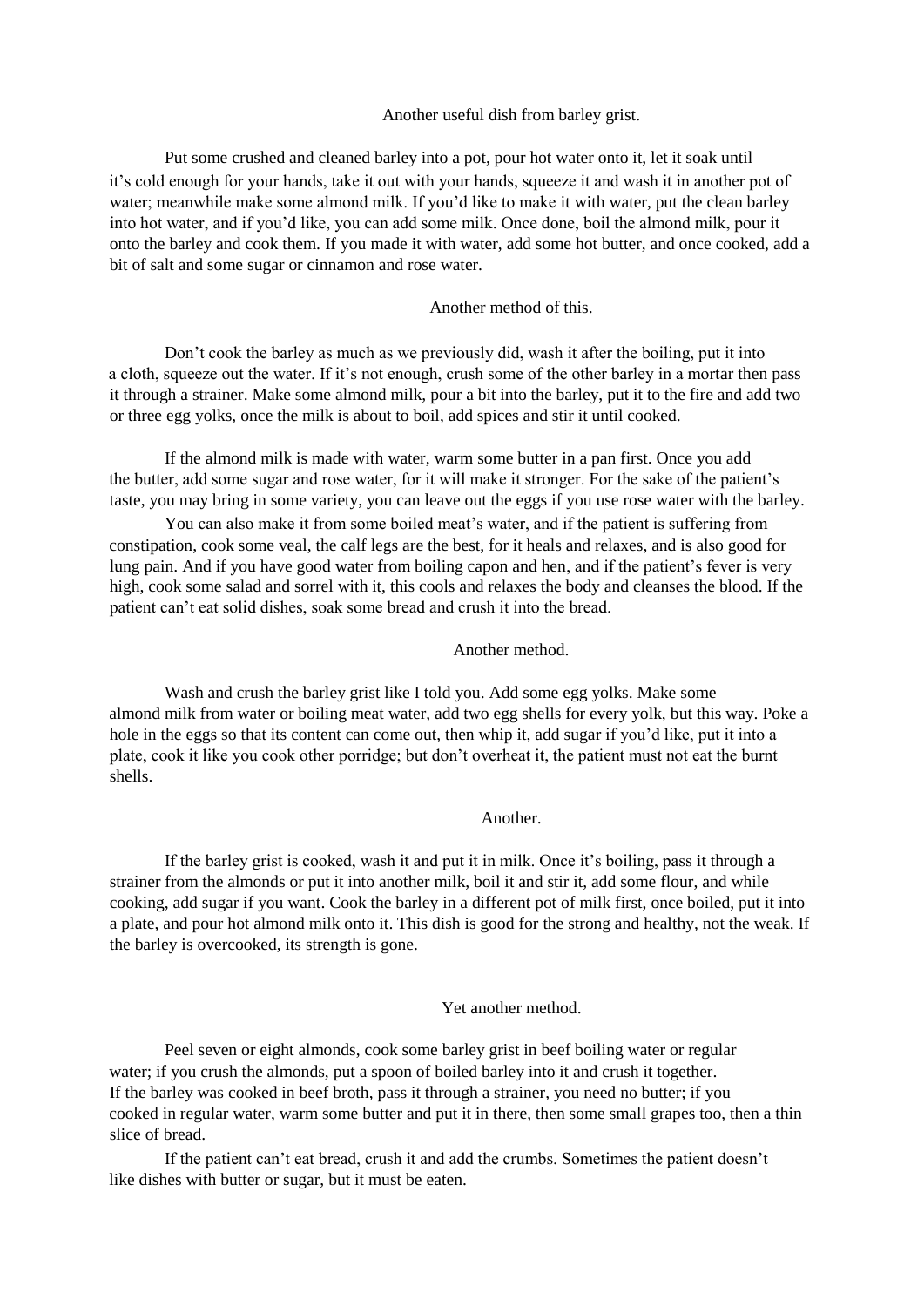#### Another method.

Do the same, but don't make it so dense, whip one or two egg yolks. I've cooked it for one sick person four times with only one yolk, so don't use too much, for the patient will get bored. Cook it like I told you.

These types of dishes cool the fever and heal the body, especially if one is suffering from lung pain or dysentery, but the patient must not eat a lot at once, for it might come out with diarrhea. If the sick person can't swallow the currant, squeeze it and crush it, for it strengthens one's stomach, quenches the thirst and relaxes the body. All in all, small currants are very useful.

#### Boiled barley grist.

Wash it in hot water, put it on the fire with some hot water, pour some vinegar with a spoon or half a spoon; once boiled, add some boiled capon or hen water, then cook it for twice as long as you'd cook big eggs. Add black pepper, saffron and parsley if you'd like, add some alkanet or yellow beetroot. It calms the nerves and makes one happier, ask the patient if he likes the green herb, then leave out the vinegar if that's the case.

Do this: once the barley grist has been boiling for an hour, pass through a strainer the water, pour some boiled meat water, boil it and add some vinegar and the type of herb the patient likes. Put it into a plate, pour some water onto it, don't add too much salt, for dishes with too much salt are poison for the sick and makes them even more thirsty. But this depends on one's preferences, if a person is used to very salty dishes, you can add salt, too.

In some cases, using vinegar and wine is bad, but the patient may wish to eat sour dishes. This is when you should have ether oil, add three drops to the food if the patient prefers sour dishes.

This is very good for chills and for intestinal worms in children, what's more, it's basically good for every type if disturbance inside one's body, it just has to be prepared well. Depending on the weather, if you can buy gooseberries or sour grapes, buy one or two, grind it into the water and boil it. This is healthy and cools one's fever, and if the patient is picky and wants different kind of food, crush the gooseberries or the sorrel, squeeze out the broths and use it instead of vinegar.

#### For constipation.

Mix crushed almonds with egg yolk. Use five or six yolk for half a pound of almonds, and use three or four lots of water, four or five lots of sugar, cook a dense syrup, add the sugar with some starch, or mix them once the syrup is cooked. Dry the almond and the egg a bit; knead the sugar and the starch; put it into a kalach tin or form, dry it in a pan or a furnace, don't let it turn red, it should be the color of an egg. This is a good food, even better than marzipan.

#### The making of marzipan.

You shall need three lots of almond, crush it and add some sugar to half of the almonds, and cook syrup from the other half with rose water; don't put too much almonds into the rose water so that it will be ready fast, otherwise its strength would waver; stir the almonds, add some sugar, knead it, then put it into a form or tin.

Put the wafer where you have lots of marzipan, if one wafer is not enough, dip it into egg whites then put another wafer on it.

Then put the almond dough into it, add sugar, paste the tin with sweet almond oil, if the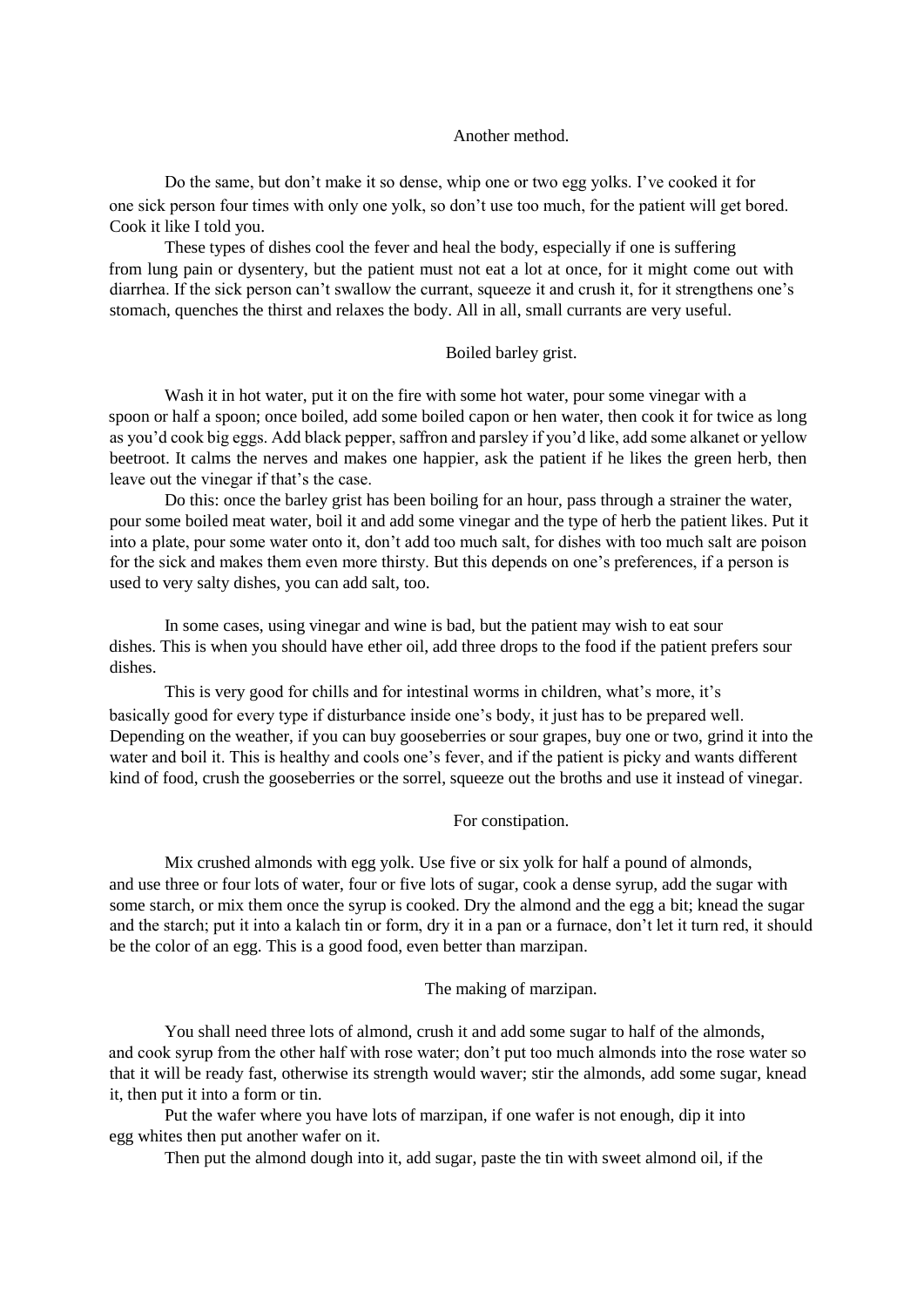tin is for marzipan only, put the almonds into it, then the wafer, then decorate it. Then, make a small rope from the dough that's the size of your finger.

Glue this small rope with egg whites, cut it with some scissors, then put it into the four ends like a wreath, bake it, but the furnace shouldn't be too hot, it should bake slowly, but still stay white; it's better to cook it in a furnace once you've baked a bread, for it will shrink in a pastry pan. If you don't like it this way, don't use a tin, just use wreath decoration.

It's better to cook it in a cauldron, once it's somehow baked and the marzipan is ready, paste it with rose water mixed with sugar, warm it until the sugar starts to toast, but still remains white; then put enough coal; put a paper to it so the sudden heat won't do damage. This is the best way to make marzipan, if you want to decorate it that is your choice.

There are lots of forms and tins where they make cake candles, plates and saint pictures, crests with marzipan. But I will not talk about that, for my goal is to better the health of the patient.

From this dough, you can make cherries, pears, etc. If you'd like to make a marzipan pear, put clove to the middle of the pear, dry it, decorate it if you wish, this is a healthy food that patients like. Some put cinnamon to the wafers. This depends on the person.

Marzipan from quince and almond.

If one is suffering from diarrhea due to the weakness of the stomach. Soak the quince in almond water, boil it in a pot, push it a bit and it will give out its broths.

Once it's tender, peel it, cut the fruit, throw out the core and the seeds, then take some crushed almond and as much sugar as almonds and quinces. Cook half of it, then cook the other half in rose water or cinnamon water in order to make syrup, put the quince into it, boil it, put it into a pan, let it dry, then boil and stir it in the pot, add some almonds. Afterwards, put it onto a clean table, knead the remaining sugar into it until it becomes similar to gingerbread dough, put it into tins if you'd like, then bake it in the furnace.

You can make marzipan from pears, but this dough is light so be gentle, you can add wafers, too.

Deer stag antlers from marzipan.

Add sugar and rose water to some crushed almonds, then some egg whites and starch,

knead the dough. Don't use too much rose water and egg whites, you can add some tragacanth with rose water; I never used it, however. Make a round rope from the dough, slice it to make it look like antlers, put it into the furnace and bake it.

Almond cake.

You will need half a pound of crushed almonds and whip one or five eggs; add sour cream, rose water, sugar and some bread crumbs.

Make a pot for it. Once the pot is solid, put the almond dough into it, bake it with great heat; once nearly baked, add a bit of rose water. Add lots of sugar, then make some sauce from egg whites, sugar and rose water, paste it with this mixture. Heat it, and it will grow and shine like marzipan. Make a lid, for this you will need dough from egg yolks, sugar and rose water, flatten it to make it thin, put this lid on it, heat it again, once the lid is baked, the cake should be white.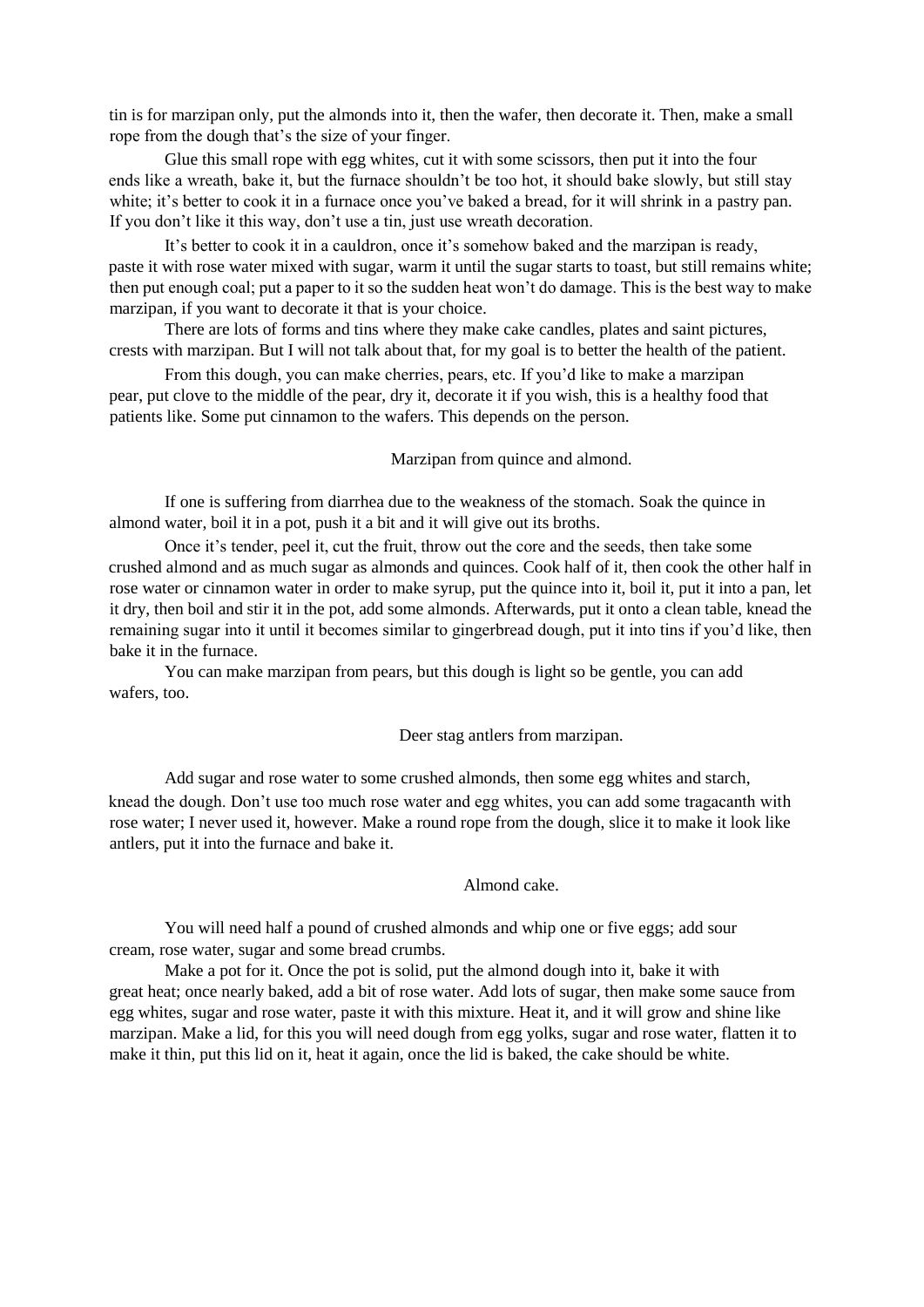# Another method.

You will need some sweet cheese or dough from cottage cheese, some almonds to mix it with, bake it like I told you; you can use bread crumbs instead of cheese. You can cook this dough in the mortar or in a flat plate, and you also can serve it hot or cold, add cinnamon and sugar, but quickly, else the bread will be burnt.

# Fried almonds.

Mix some rose or other kind of water with almonds, it should be dense like the porridge, add some hot butter, then some saffron, once it is starting to cook, add some bread crumbs, salt and a bit of sugar, once you're about to serve it, add lots of cinnamon, it will look like scrambled eggs. Believe me without doubt, my friend, that this dish will give strength to the patient, especially if the patient drinks some good wine.

### Invigorating drink.

Slice some bread that we use for sauces, six or eight slices, add rose or cinnamon water, add some sugar (or rose, violet sugar). Add some czwker\*\*\* candy and some manus Christi; pour a bit of good almond milk to the patient, if the patient can eat the sauce, stir it so it will be dense like a porridge, if the patient is feeble and can't swallow, dip it in a plate and feed him, this will reinvigorate the patient.

#### Milk for roast goose.

Roast a good, fat goose, boil some sour cream, pour it onto a sliced bread, let it soak, then pour some more onto it, drip some goose fat too, add some sugar, rose water and currants.

#### Another method.

Crush some almond, soak the white bread insides into milk, you will need half of the almonds and third of the bread, push it into each other, add sugar, rose water and currants, then two or three egg yolks.

#### Helvetian style curd.

You will need one itze of good sour cream, put it on the fire and boil it; whip ten or twelve egg whites, pour some rose water onto it, once the milk starts to boil, add the eggs, then some sugar, pour it onto a flat plate and let it cool. This is a good dish, for it heals dysentery and the wounds of the intestines.

# Another method.

Crush some almonds, boil it a bit then pour it onto the almond, add sugar, rose water, you may pour it onto a flat plate, once it's cool and dense like a cold dish, add powdered sugar.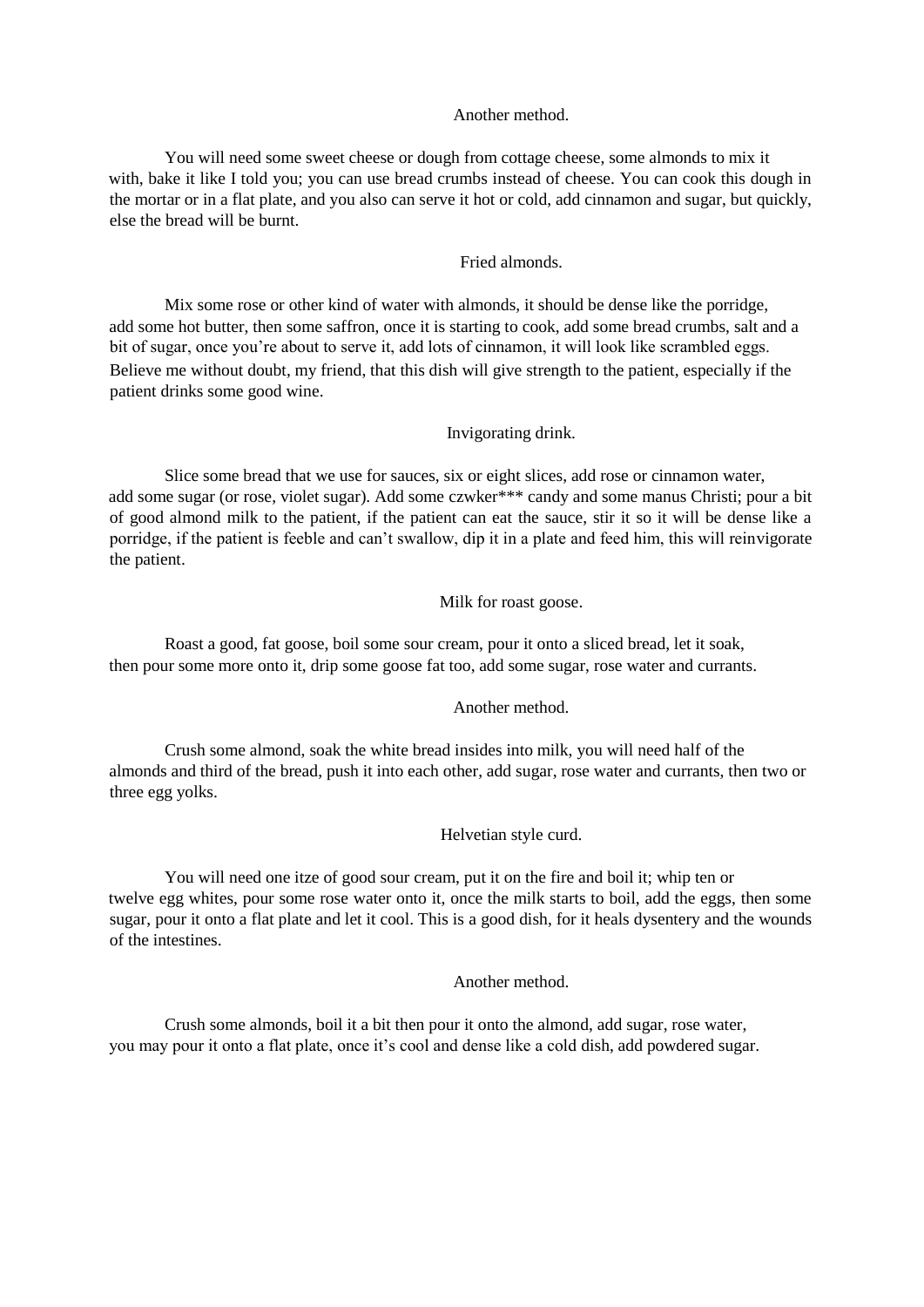#### Roasted dish with sauce.

Once the almond milk is ready, you may add some water you cooked barley grist with, these are very useful for treating illnesses with fever, whip some eggs, the yolks are better; roast some flour or breadcrumbs in butter, stir it, don't cook it for too long, else it will shrink, add some salt, sugar and rose water. Serve it, for this gives strength as well.

# Storing grapes for a whole year.

During autumn, when the grapes are ripe, put it in cold well water, then into a pot; add salt to the water of the well, cover it with the lid so that no foul thing can find its way to it; keep it clean, don't touch it with your hand, but your knife. Wash it before serving it. These kind of grapes are not bad for the patient.

Making and storing gooseberries.

Take some unripe grapes, wash and squeeze them, add some salt, then put it into a cauldron and boil it; once boiled, store it somewhere. It's a very useful item, especially for a patient that likes sour food, and if the vinegar is too strong for him, it is a great alternative. Also very useful for treating thirst and fever, you can serve this with fish, just add some sugar, if warm, it is very good for the stomach just like the sorrel.

Pastry from chestnut and raisin.

Roast the chestnut before peeling it, then crush it, add some raisins, make the dough for the pastry, add the chestnut and the raisins with some ginger and black pepper, cover it in the pastry and bake it; once done, pour some salty boiling meet water into it and some bread insides. You can also use kalach\*\*\* crumbs as well, bake it for half an hour, you may cut a roast goose into four and put it in there as well.

Strawberry and mulberry cake.

You will need some egg yolks, whip it and add some sweet sour cream, some rose water and crushed almonds, add some milk when boiling it, stir it while boiling.

Then make the bottom part of the cake, put the stuffing into it, add the strawberries, add lots of sugar. Before adding the strawberries, wash them in rose water. Bake it carefully, it doesn't need a lot of time; if you're cooking it in a sheet, bake it in a furnace. You can use rice like I mentioned for the stuffing.

For quenching thirst.

If the patient or the woman after giving birth is thirsty, slice some bread, pour a few spoons of wine onto it, serve it. Pour some cooked hen or other boiling meat broth, the thirst will vanish after eating this.

Soup that is good for chest, lung, kidney or intestine ulcers or inflammation.

Add some fresh eggs to a fat capon or black hen's boiling water, don't add salt, the fatter the meat is the better; if it's not fat enough, add some butter, the best butter is made from goat milk; don't boil it for too long. This cleanses and heals the body.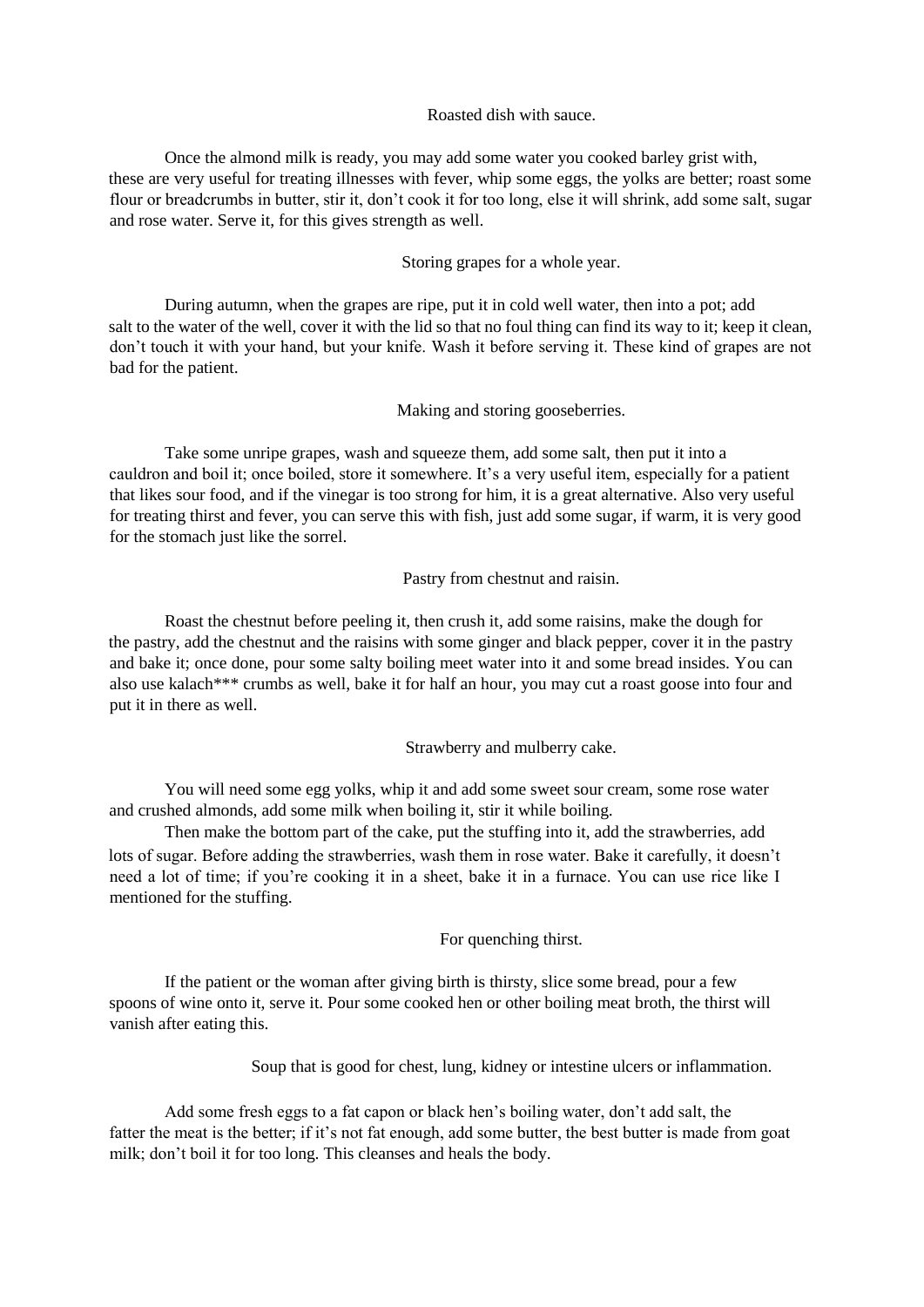Another good, invigorating cold soup.

Slice some good bread, pour rose water onto it, add some sugar and almond milk, this give strength to the patient and cools the fever.

#### Soft cheese made from almond.

Mix some crushed almonds with boiling sour cream, put it into a cheese tin or form, let it cool, but not for too long, open it, add some sugar and some rose water, saffron too, if you'd like.

Another one for urinary tract stones.

Boil some good meat boiling water, if it's cooked just warm it up, but if not, then boil it; but far from the fire, else it will be burnt, and burnt dishes are hard on the stomach. It's bad if you put it directly on the fire and don't even cover it with the lid, healthy people may get sick from this.

It's better to cook it in a three-legged pot, I'm mentioning this because of the patients. Then take some toast bread, add some slices marjoram, Thinion\*\*\* herb, parsley, you may add some saffron, mace and raisins as well; once it's boiling, add these, cover it with the lid.

If the patient doesn't want to eat bread, serve the soup only, and if he can eat bread, crush the spices and put a chestnut sized into it. If you have no broth, warm some butter in a pot, pour hot water into it, slice some parsley roots into it; add salt, too. This is for the urinary tract stones and it is good for urination problems.

# SNAIL.

The snails are the best in March when their shells are still intact. Boil them, the shells will open, take them out and wash them, pour some warm water onto them. Put them into a pan, boil it in cold well water, clean their shells, add salt and black pepper before putting them back into the shells; add some clove with some parsley, take some boiling beef broth with some wine or vinegar; pour half or one spoon of this into the shells so the snails won't harden, and some butter too.

Don't let the broths out, put it into a pan with some water; put the pan onto coal, cover it with a lid, once it starts to get fried, leave it a bit more; pour some sweet broth into the snail, then serve it.

Cooking green frogs.

It's good for people with lung pain in the phisis. You can find green frogs in lakes with fish, but the big and black frogs are poisonous.

Cut them into two, skin it, soak it in clean water, then wipe it with a clean cloth, add vinegar, salt and flour and fry it like fish. Add some black pepper with a bit of water, put the frog into a flat plate with butter and black pepper; put it on the fire and keep cooking it until the butter becomes white. If the patient doesn't like it, cut the meat from the bones, and once it's cooked, serve it in a flat plate or in pastry like the crab, or serve it in clove or black sauce like the carp.

Carp pastry.

Take out its intestines and gall, put its intestines back, don't cut its back, soak it in vinegar; add black pepper, ginger and other spices that are good for fish, the best spices for carp is black pepper, ginger and clove; add mace, clove and sage around the gill, add these to the belly and the intestines, don't forget to add salt, after soaking it put it on a grate, let it dry, make some sauce from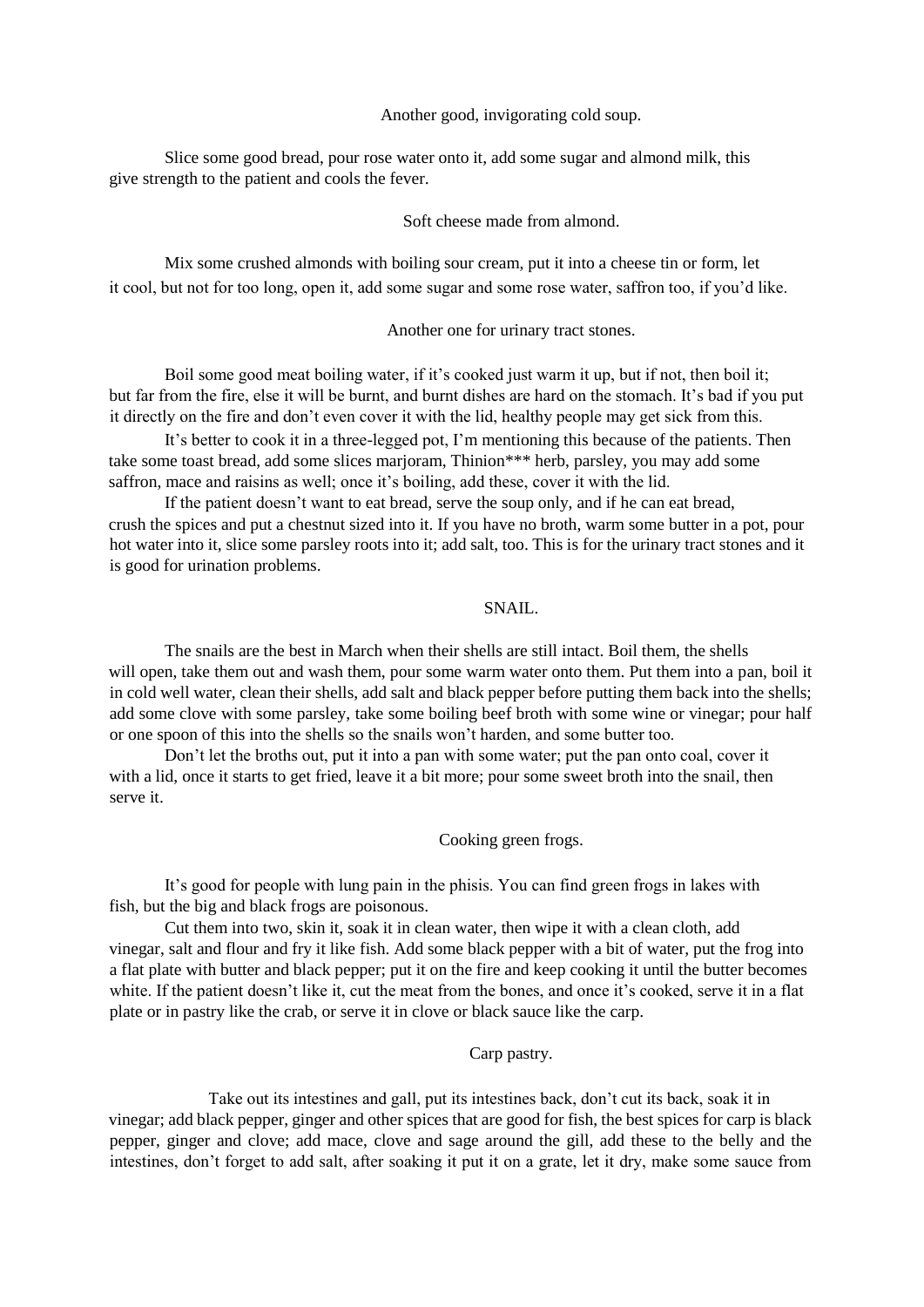butter, vinegar and the previous spices, slice some sage, cook them together, add lemon; cook it for one and a half hours in pastry.

Pastry with quince.

Add some salt to the quince, take out the core, boil it, put it into dough, add raisins, sugar, cinnamon, currant, sweet wine, some rose water, put the lid on it, bake it for an hour, cut it open, add sugar, sweet wine, serve it when hot or cold. You can cook apples and pears in pastry like this, but you don't have to boil them.

### Sausage from almonds.

Crush some almonds, add spices you'd add for cakes, you may add some bread, add eggs and rose water, but after you've stuffed it with this, cook it quickly, stuff the pig intestines, put it on a grate, roast it slowly, flip it regularly while roasting; tie both ends; if you like it toasted, roast it some more with butter in a pan, add some salt to the stuffing.

Dish from rose hip that is good for urinary tract and kidney stones.

Once the rose hip is ripe in the autumn, put them into a clean pot and cut them into two, take out the seeds, cut the hairs; wash it, put it into wine and water; a bit more water so that it becomes softer; put it onto a white cloth, add some sugar to water and boil it, once half boiled, add the peeled rose hips. Boil it until the sugar dissolves.

You can make it with must, quince, sugar and sweet wine. Sometimes they add clove too.

Milk from red peanut\*\*\*, which is good for dysentery.

Soak the peanut seeds in warm water, crush it, prepare it like almond milk, serve it with some water to the patient. You can also cook with it like the almond milk, you can make marzipan from eggs, cinnamon and sugar; make some dough with mace and rose water, put it onto wafers.

# Dish for diarrhea.

Mix some crushed almonds with egg yolks. You will need five or six eggs for half a pound of almonds, and three or four lots of rose water, four or five lots of sugar, mix them together and cook some syrup. Measure the sugar's weight, crush it, add a bit of starch, mix it, or if you'd prefer, once the syrup is cooked, mix the almonds and the egg yolks, let them dry, make some dough, add starch to the sugar, but you don't have to; put a kalach tin or form into it, bake it in a furnace or in a pan, don't bake it for too long, it should keep the color of the eggs. This is better and more useful than marzipan.

How to make good egg cheese.

Mix five or six eggs with one itze milk, pass it through a strainer onto a silver pan, or if you have no silver pan, other ores will do, add some milk and let it coagulate. Take out the cheese or cottage cheese-like dollop, add some water, cover it with clean cloth for a while, then take it out with a clean wooden spoon into a basket or a tin, form.

Once you're about to serve it, turn it upside down so that the decorated part will be on the top, you can decorate it with shapes of fish, birds or other animals, you can decorate these with gold or silver, the gold foil is good for the patient too, it is good for flatulence and constipation.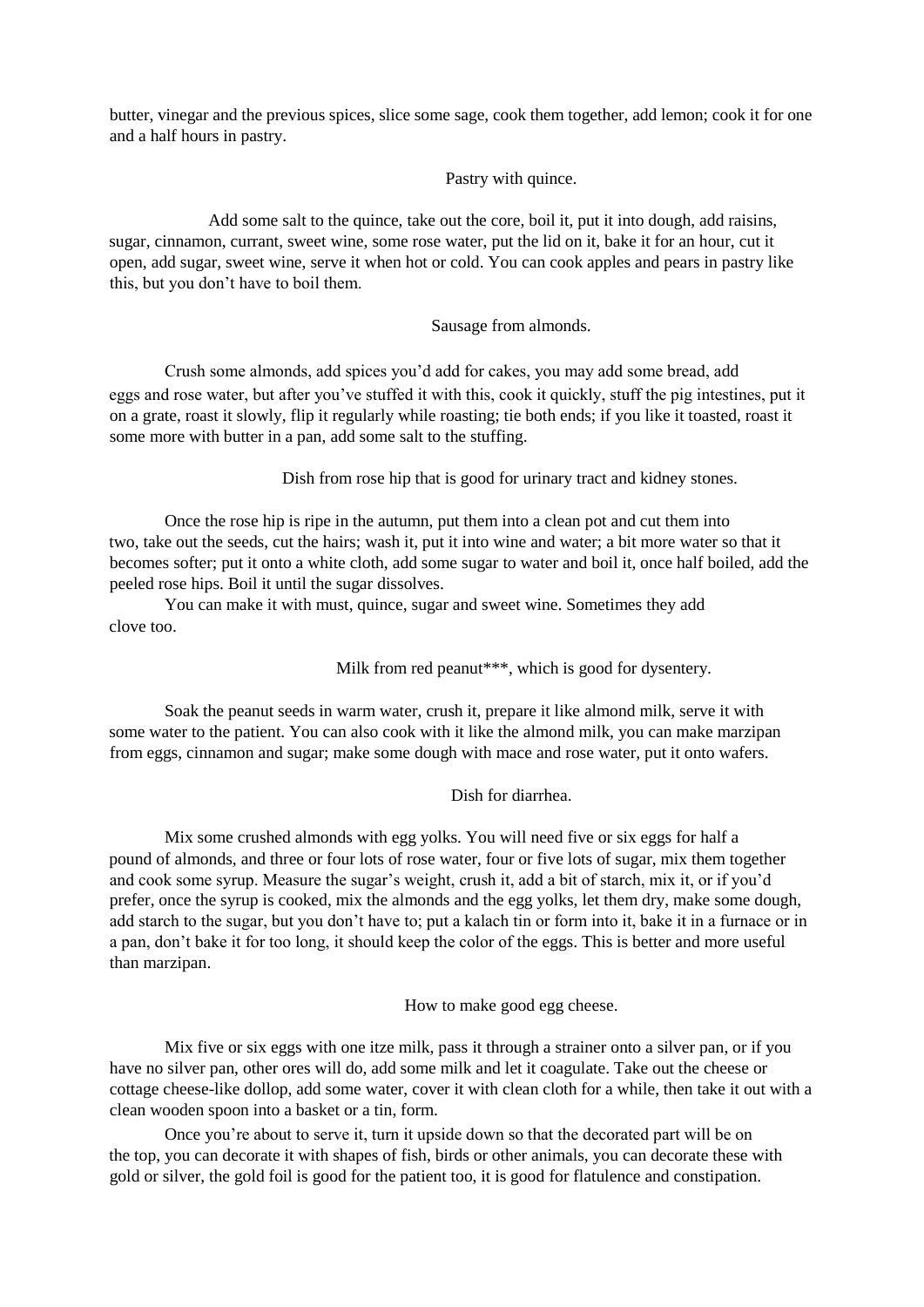# Fried eggs with almond.

Crush some almonds, mix it with egg yolks, sugar and rose water, make dough from this, pour the egg whites, put this dough into it, then fry it with some butter, it will be similar to eggs, make some cinnamon sauce.

# Bread with sugar for patients.

Take a good, hard white bread, grate it into crumbs, mix it with rose water and egg yolks, make dough from it, add some sugar; add some aniseed and coriander to the dough, if the dough is really wet add some more; put it into a pot with the shape of a bread, put it into a furnace and bake it. This will bring back the patient's strength, you can also add almonds, and some cinnamon too.

### Roast eggs from almonds.

You will need some crushed almonds, but put away half of it, then its third, mix it with egg whites, sugar and rose water, mix the third with egg yolks. Then add some eggs to the dough, wash it a bit so it won't get stuck, put it upside down, then make smaller, cut-in-half egg shapes with the dough.

Make the whites with the dough. Fill the yolk's place with the yellow almond dough, then bake it, but don't bake it for too long, and the furnace shouldn't be too hot.

And if you're afraid that it will tear, make hard dough like pastry, cover the eggs with this, bake it until this outer layer of dough becomes black. Take down the black dough, then the shell of the eggs; once peeled, add some rose water.

Add lots of sugar, put it into a furnace, and once the sugar is dried into it, take it out. Or melt some tragacanth, mix it with sugar and starch, then with the dough. Cover the eggs with this, bake it in a furnace, but don't eat the outer layer. This is for the footman only.

Invigorating dish for the patient.

You will need some crushed almond or almond milk, pour some of the milk into cold water, or dip some bread insides into the milk, whip one or two eggs into it, mix it; put it into a pan with hot butter, stir it and add some sugar, rose water; add a bit of salt, too. Serve it.

#### Wine porridge.

You will need some baked bread roll crumbs, fry it in butter, add some sugar, saffron and ginger, cook it, then add some cold bread rolls dipped into wine and jam.

#### Angel wings *(fried dough pastry from Central Europe)* porridge.

Bake or fry some angel wings, cut them into small pieces, fry them in some butter again; pour milk onto it and add spices, you may add wine instead of milk, add sugar; make it the same way you made the wine porridge.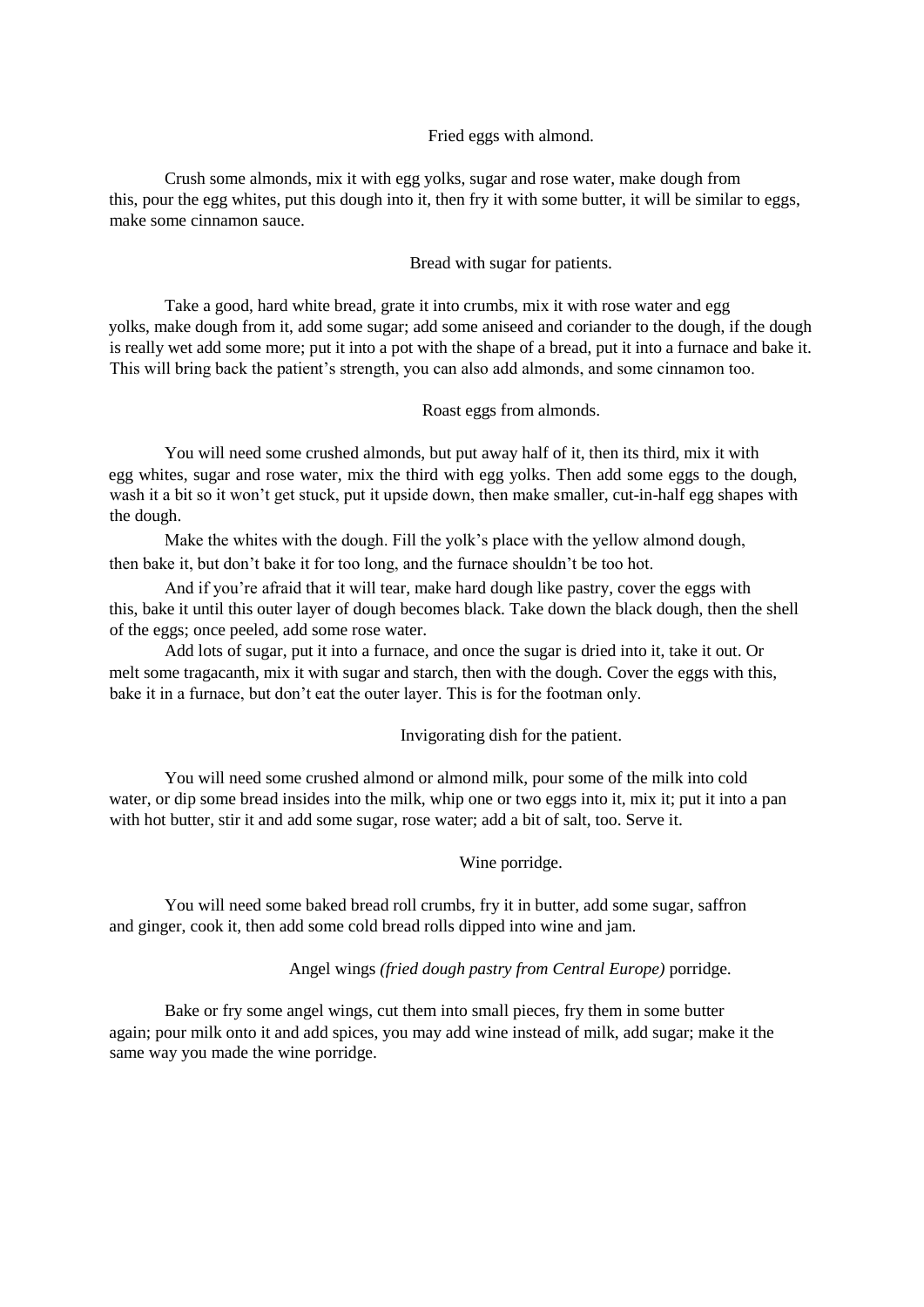#### Autumn porridge.

Take a handful of almonds, currants and raisins, take out the seeds and peel the almonds, cut them together, but don't cut them into too little pieces; then mix some caraway with some butter, fry it, pour sweet wine onto it, add sugar, then mix these together, put it to bread, add spices, but don't add saffron; it should be sweet from the spices.

#### Cooking rice.

Boil some milk, pour b oiled water onto the rice, pass through a strainer the water; if the milk is boiling, put the rice into it, put it on the coal, boil it until it softens; then add crushed sugar, and a bit of salt during serving.

#### Cooking carrot.

Take some pears, slice them like carrots, fry it in butter, add some wine, then some sugar, currant, cook these together. You will have good carrots this way. Trust me, my lord János, because you can serve it this way.

#### Cooking peas.

Wash the peas in hot water, put it into a pot, pour some water onto it, add sugar, cook it until the water becomes dense and thick.

# May porridge.

Cook some rice in milk or almond milk; you will need as much almonds as rice, peel it, then crush both of them, once crushed, mix it and add some sugar.

#### Cooking rice again.

Put some rice flour into a pan, crush it in almond milk, then as much peeled almonds as rice, crush it, mix them together, add some sugar, cook it, but don't add saffron.

# Cold dish from liver.

Slice some sweet kalach, pour wine onto it in a three itze big pot, soak it overnight, stir it, put it on the fire. Add some milk to a pan, melt it, pour wine to the pan, cook it for a bit; pour this onto the kalach, then heat it.

Pour the melted kalach through a sieve, then rinse the pot; paste the pot with some butter, pour this onto it, it will look like a porridge, boil it. Stir it while boiling.

Once warm, add some saffron and wine, stir it, add some ginger, black pepper, nutmeg flower, cinnamon; once boiling, add some salt; let it boil, and if it becomes very dense, pour some wine onto it; don't boil it for longer than eggs, but it should be dense like porridge.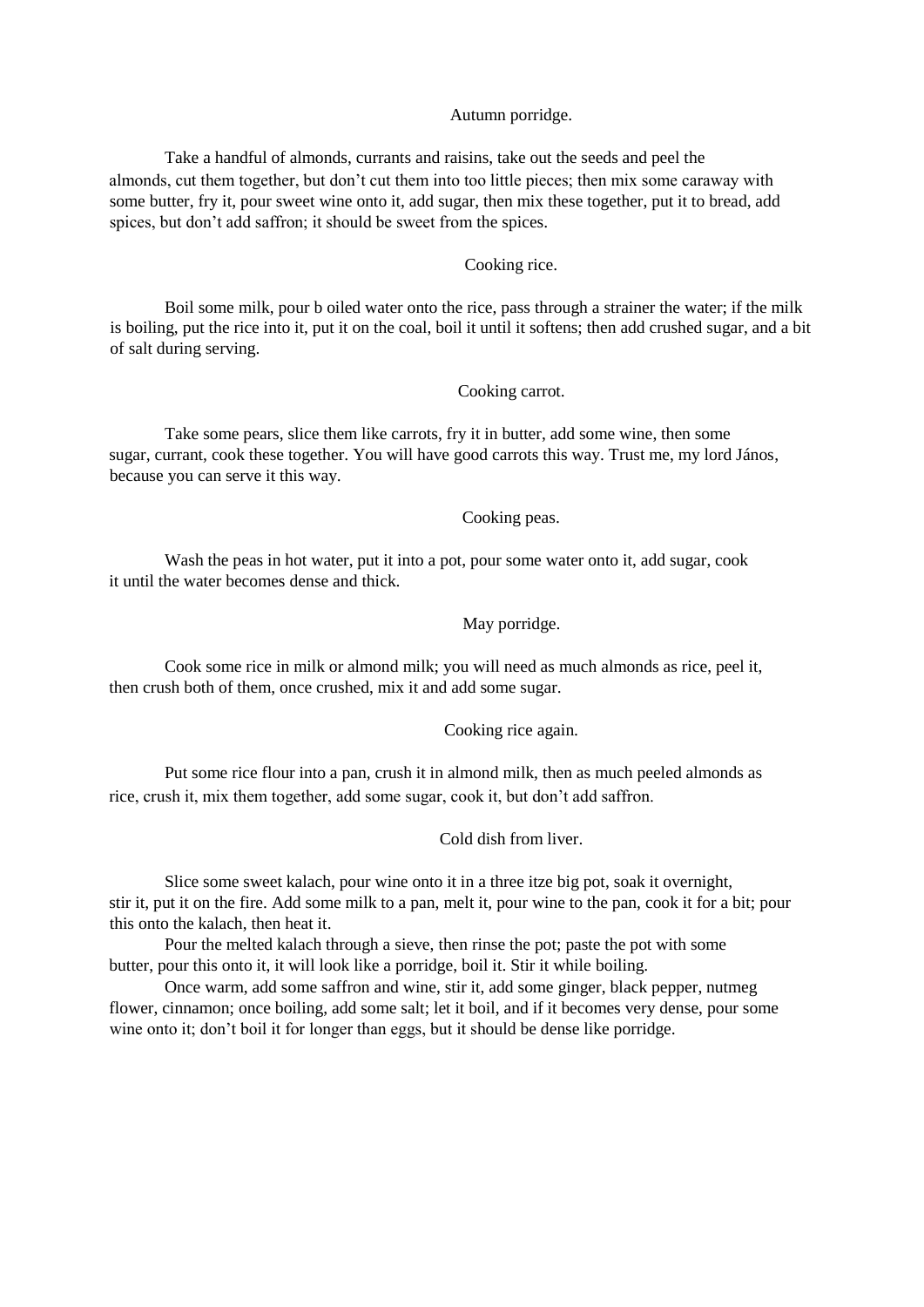# Plum porridge.

Take out the plums' seeds, crush some currants in a mortar, put it in a cloth and pass it through a strainer with some good wine, cook it like porridge with wine, fry some bread rolls in butter, pass it through a strainer; add some sugar, add some bread roll pieces dipped into wine and jam. Cuius praeparatio infra so that it's a bread, cook it until it's dense, pour this onto the roast bird, etc. Add some rose water and some cinnamon.

#### Pear porridge-like medicine (electuarium)

Fry some grated bread rolls in butter, soak it in wine; put this onto a pan, cook it like wheat porridge, if it's too dense, add some more wine until it becomes porridge-like, add some sugar, etc.

#### APPLE PORRIDGE.

Slice some apples into cubes, fry it, pour some wine, once that's done, mix the porridge with some egg yolks, add some black pepper and sugar, then cook it until it becomes porridge-like.

# Porridge from milk.

Whip some egg yolks, pour some milk, put it in a ban, cook it, add some sugar, pass through a strainer the eggs onto it, mix it with a spoon, cook it until it shrinks [sets?], pour this onto a plate and let it cool and coagulate; you may add some currants or raisins.

# Stuffed bread rolls.

Slice out the bread roll's middle, take it out; fry some roast small birds in butter; stuff the bread roll with currants, raisins and peeled almonds, then put it back so that the bread roll looks untouched; flatten some dough, pour it onto the bread roll; warm some butter in a pan, then take out the bread roll from the dough and put it in the butter.

Put some dough into the taken out part, add some butter, fry it, but keep adding butter. Once fried, take a feather, make some sauce from wine, put sugar, black pepper, ginger and butter into it, then cook it; cut a bread's end off, pour this sauce into it, the currant will swell a bit, and the dish is ready.

Cooking and roasting grey partridge.

Roast it first, then cut it into two in the middle, put it in a plate, cover it so it won't cool; take a sour orange, peel it and squeeze it into the bird; put some sugar, bread roll pieces dipped in jam and wine and some cinnamon, pour these onto the bird, cover it with a plate, add some rose or lavender water; put the bird into the middle of the plate, pour some sweet wine onto it, add some bread rolls dipped into jam and wine and some cinnamon again, put it on a coal, cover it, once it's warm and the sauce is dense, and it has a sour taste from the orange; keep it covered, put it on the table, then remove the lid there. it will taste good, but don't add too much sauce.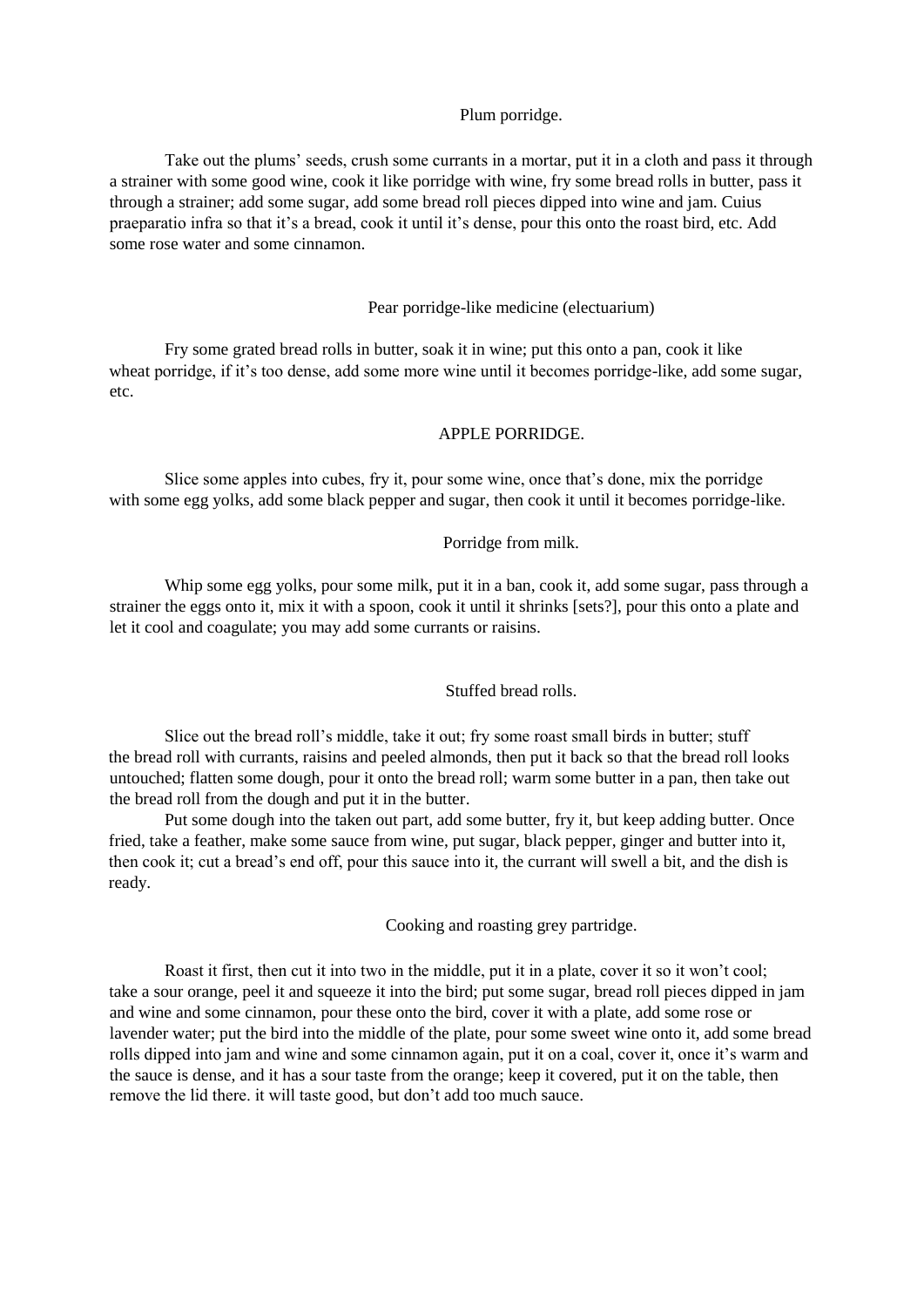#### Making marzipan.

Take a handful of rice, boil it in milk, once done, stir it, add some rose water, otherwise it will be oily; crush what you need for the marzipan, put it onto the rice, ad some sugar and raw butter, but don't add saffron. Once you're about to serve it, serve 3 or 4 pieces of it when cold.

#### Another form of marzipan.

You will need half a pound of sugar, and almonds, peel it, crush it in a mortar, add some rose water so it won't be oily. Once crushed, add some sugar, crush it again, for the almonds will be thinner from the sugar; take two wafers, soak it in rose water, then flatten some dough; it shouldn't be too wide, it should be as wide as your finger, curve the ends of the dough, bake it in a furnace, but don't use too much heat, the marzipan should stay yellow; add some bread roll pieces dipped into wine and jam, then some peeled almonds cut into two, decorate it with gold.

# Baby shaped pogacha\*\*\*.

Take one eighth of a pound almonds and a quarter sugar, peel and crush the almonds, add some rose water and sugar, it will be thinner this way; mix it together, flatten some dough, but don't add too much rose water.

Take out the dough from the mortar, put it into a plate, add some mace; take some wafers, cut it a bit, paste the almond dough onto it.

Then take some egg whites, add some good rose water, mix it together. Paste the wafer with this, then wash it a bit and put it into a preheated furnace, be careful, they might get stuck together; once it bends where you pasted the rose water and it is hard and white, take it out.

Another form of making marzipan pogacha.

Take half a pound almonds and a quarter pound sugar, crush the almonds, add some rose water so it won't be oily, crush it again, add some sugar and rose water.

Cut a wafer into a square, paste one side with butter; add almond dough into two wafers; put two onto each other; then you will need some egg whites, add some rose water, mix it, then make some dense dough during the night, dip the pogachas into the dough, put them afterwards into hot butter; don't fry them for too long, they should stay white.

Roast pig shaped milk.

Boil some rice in regular or almond milk, take as many peeled almonds too, crush both, mix them together, add some sugar, then make a pig shape with caraway, make eyes from clove and a tongue, pour broth onto it.

#### Soup for sick man.

Cook an egg in wine, once cooked, pass through a strainer the wine, take out the yolk, pour wine onto it and make soup from that. I've heard this from an old man who was very dehydrated, the doctor ordered him to make this every morning, and his strength, health and blood came back.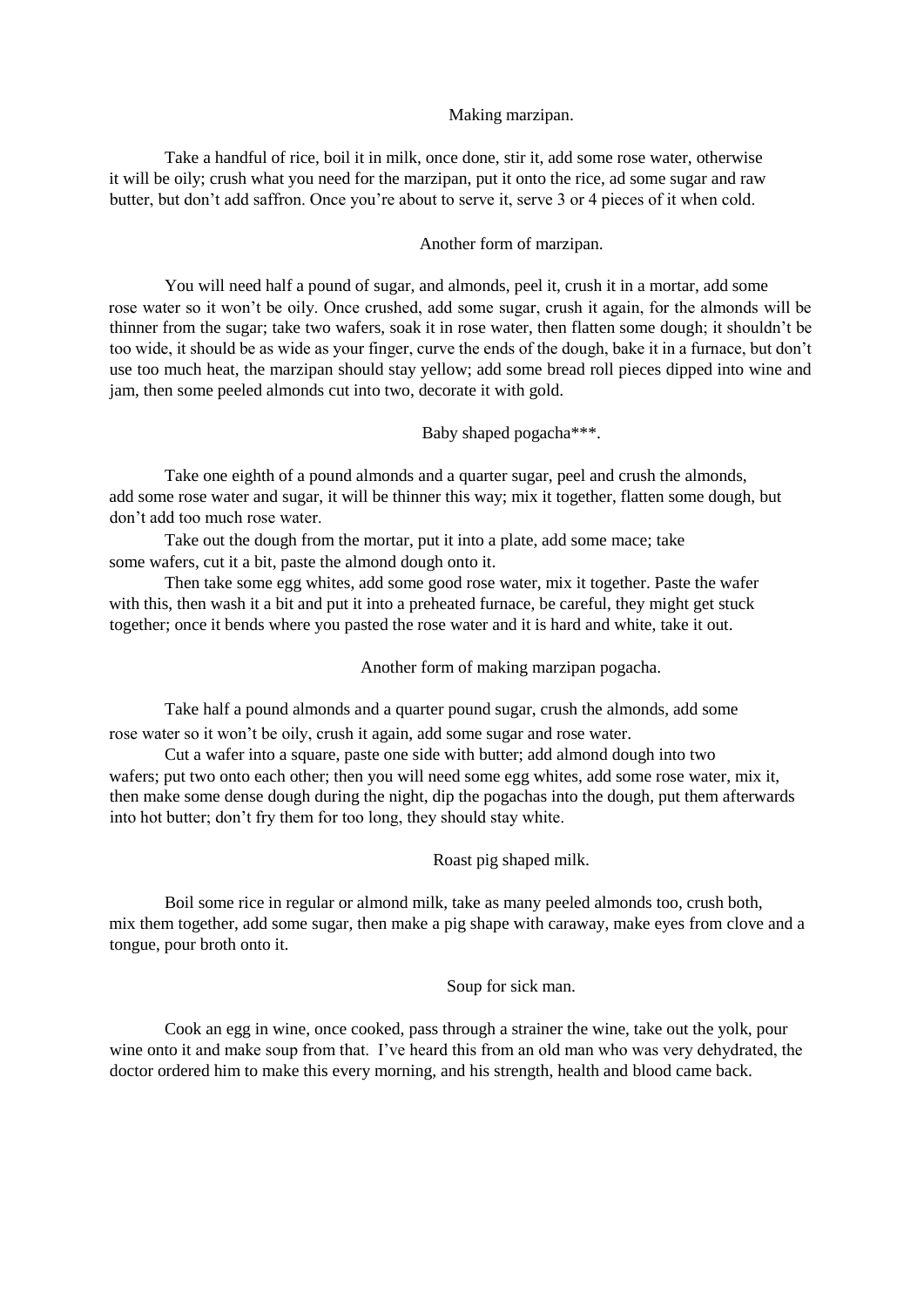#### Porridge for sick man.

You will need four or five egg yolks, take out the whites, whip it in a pan, pour some wine, it shouldn't be too dense or thin, add sugar, let it cook, but not for long, don't let it coagulate; serve it, for this gives great strength to sick people.

#### Pogacha for patients.

Slice a quarter of hen into little pieces, take out the plum's seeds, cut them into little pieces as well, add some bread roll flour and egg yolks, and make dough from this, then fry it.

# Frying raisins.

Soak the raisins in wine so they will be swollen; make dough from this wine, dip the raisins into the dough, for if they weren't wet, the dough would fall off.

Frying pears.

Cut the pear like the fish, soak it in wine, add some wheat flour onto it. Fry it.

Roast sheep's liver.

Add salt, then cook it; once cooked, cut it into small pieces, put it into a plate, whip some eggs, fry some butter, mix it together, slice some bacon, put it in there, add some spices and saffron; put raisins and currants to it, stitch it together so that the liver won't pour out, put it into a pot, then put the lid on it, you may add bacon too; don't burn the liver; put the liver onto it, then put the pot into the furnace, check it often so it doesn't burn.

Another method of this.

Slice the liver into walnut-sized pieces, add bacon and salt, put these onto a skewer, and like the capon, roast it, make some sauce, pour it onto it, then add spices and serve it.

Honey pogacha\*\*\*.

Take some honey pogachas, add black pepper and ginger, grate it; put these crumbs into the furnace, put a quarter pound of honey and crushed sugar into a three lot-sized cauldron, melt it, but don't boil; once melted, pour this onto the pot where the crumbs are so that they will melt too.

Mix it with sugar, take a handful of grated pogachas, put it into the honey, add three lots of mace, four lots of clove and cinnamon, put these into the dough, stir it well, put the honey pogachas in there too, stir it, take it out and separate it into three.

Take some wheat flour, put on the table, then add some more flour a bit later, knead and flatten it, it should be dry and it shouldn't get stuck to your hand; flatten it with a rolling pin, put these next to each other, put some flour underneath so they won't get stuck.

Take a measuring pan and measure nine lots. Take another wooden spoon, then take some dough, put some flour onto the spoon and put it onto the pogacha, do these to each one so they will be the same size.

Take a tin, put the dough into it, clean it from the flour; add flour to a board, put the honey pogacha into it, then bake it.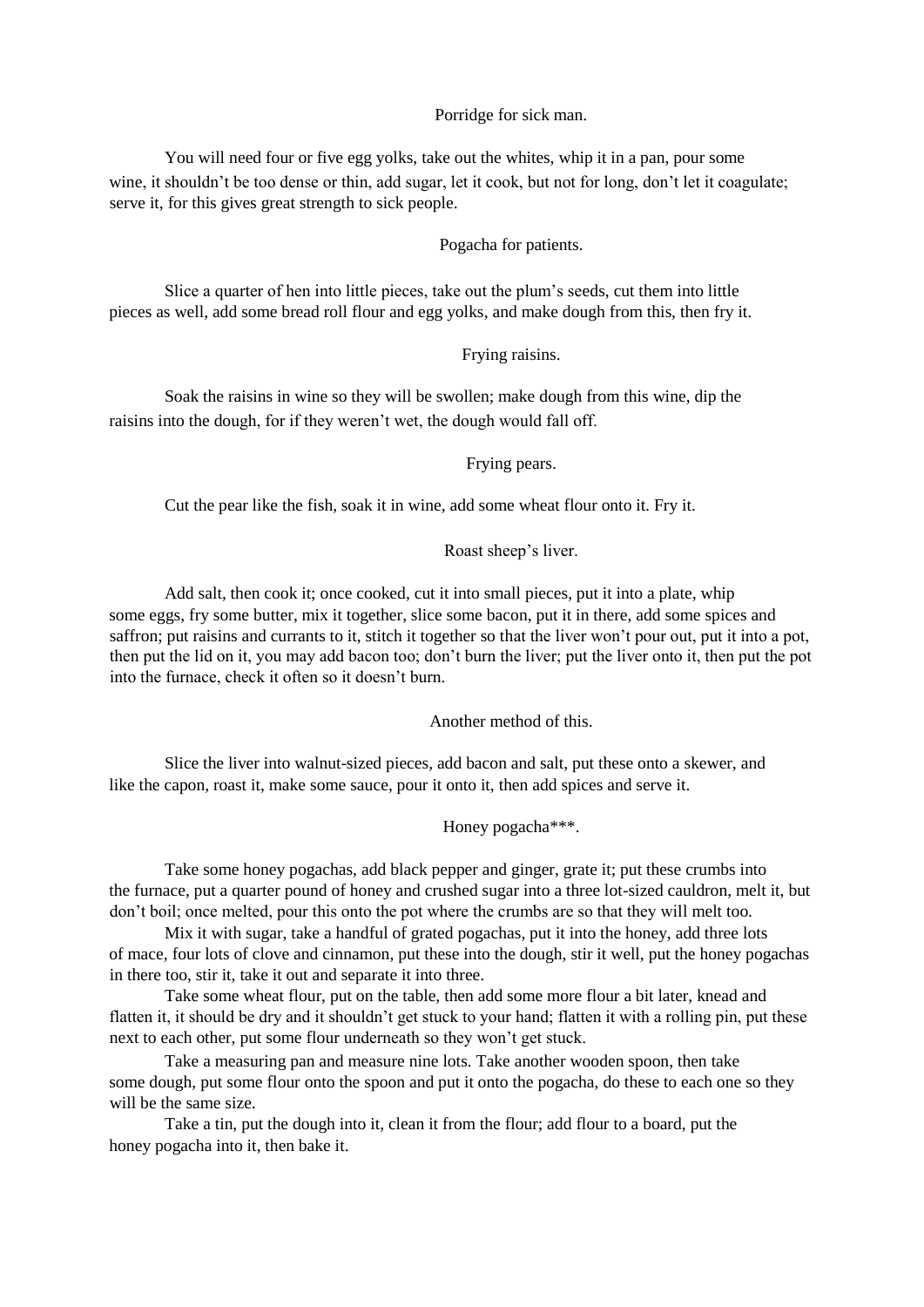Fried eggs, Italian style.

Whip some eggs, add salt; take a frying pan, put some butter into it; if the butter is hot, put a spoon of eggs into it, flip the egg afterwards. You can put two or three of this onto one plate.

#### Carnival (farsang) pogacha. \*\*\*

Take a twice baked kalach with honey, grate it and add some bread roll pieces dipped into jam and wine, mix it together, make some honey kalach dough, put it into the middle of the pogacha, fold it, curve it a bit like a sausage, cut the dough so that there will be frills at the end, but not too far. Roast or fry it in the pan.

### Rainbow\*\*\* angel wings.

Put some milk into a pan, let it boil; once boiling, put the flour into it, fry it, then whip it in a plate, put the eggs into the furnace.

Whip them well in a pot and add salt to the dough, then some eggs, whip it again; put the dough onto a pan with butter, add a bit of water to make it wet, flip it, but don't break it.

# Cheese from eggs.

Take some eggs and milk, whip them together and cook it like cheese, add saffron and vinegar or wine; then pour milk to the eggs. Take a big pot full of water, while boiling the water, put the pot of eggs and milk into this water so that the water from the pot will go to the eggs; boil it, there will be a thin, watery egg dough; put this into a tin and bake it.

# Snowy dish.

Cut the bread roll and pour eggs onto it, cook it on coal, take the egg dough like the marzipan, paste that to the cooked bread roll, slice it into finger-sized pieces, put these into a pot; then pour milk onto it and some sugar, mix them together. Pour these onto the bread roll. This is what we call snowy bread roll.

#### Making sour milk.

Peel the almonds, crush them, pour some milk, but don't let it become oily, pour these onto a pot and pour some dense milk; then put these into a clean cloth and let the milk drain; once dry, squeeze it with dense milk and do it again with dense or sweet milk; if you like it sweet, add sugar.

# Baking a round doughnut.

Mix some egg whites with wheat flour, add sugar and knead the dough with egg whites, but separate the yolks; put the whites to the sugar, knead the dough; add rose water, bake it, take a spoon-like round tin, and while they're being baked, take it out from the butter and put the tin onto them; let it dry, then add sugar.

#### ANOTHER METHOD.

Whip some eggs and mix it with butter, once hard, put these onto a plate, squeeze out the butter, slice the eggs, take some raisins and take out the seeds, currant, too, cut them into little pieces, put these onto the plate, grate some bread rolls and whip some eggs, then bake it.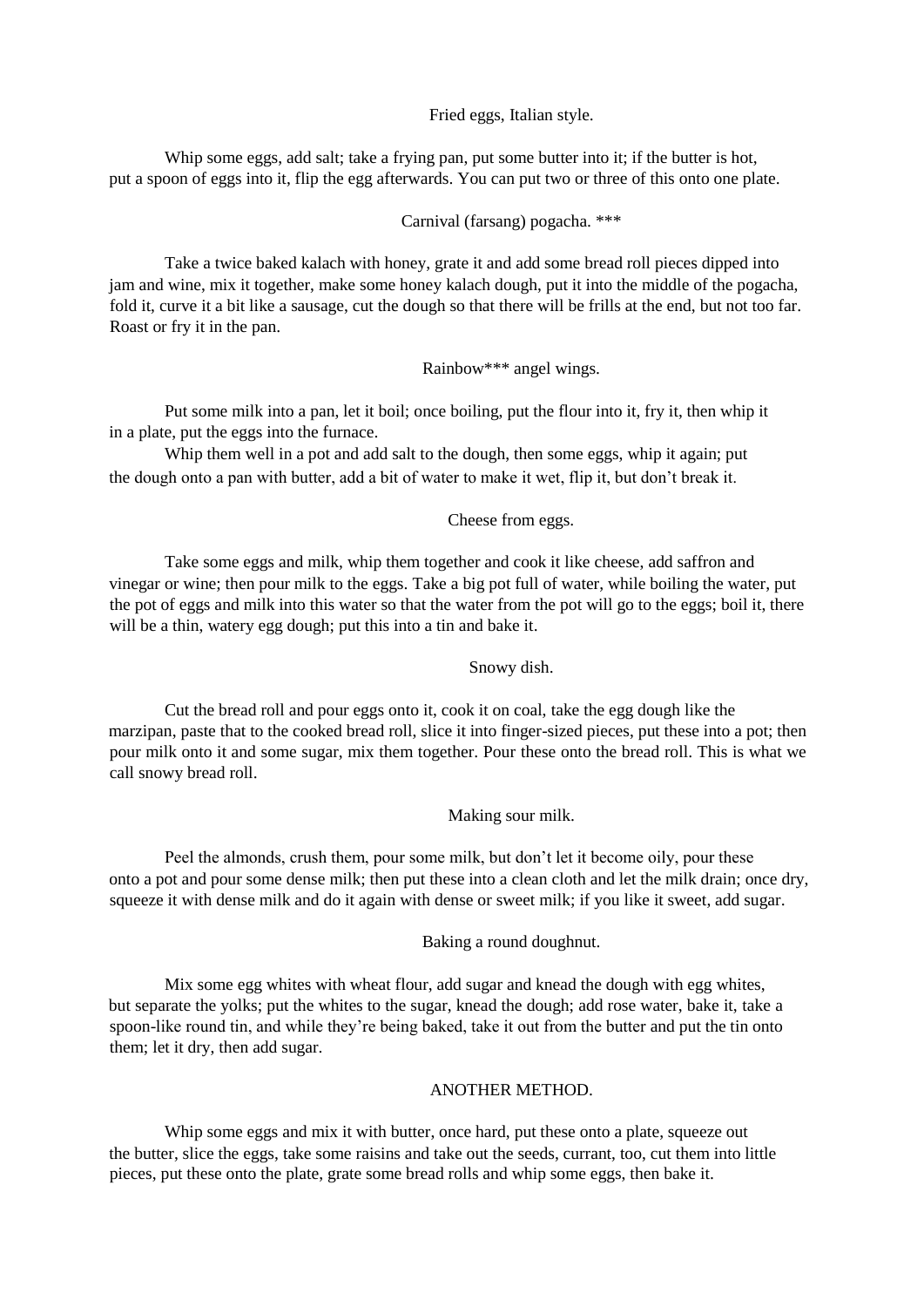# Sugar pogacha.

Take a honey kalach, grate it, pass it through a strainer through a sieve, let it dry, crush it in a mortar, put it into a plate, add some sugar and bread roll pieces dipped into wine and jam, knead some dough, make some other dough with water, flatten it into long pieces, put these into the oven and bake them, once done, put them into a board or put them into the furnace with a board

.

#### Stuffing sausages, Italian style.

Take a few pounds of meat, take out the tendons, skin it, slice it into cubes, add some bacon and salt, black pepper, mix it together and stuff the intestines, afterwards, smoke these, roast it for salads.

### Baking pastry.

Take some peeled almonds, crush them, make dense milk from it, then take some more almonds, let it stand for two days, add sugar, make a triangle shaped silver, pour the milk into it, bake it in the dough like the doughnut, don't add butter, but bake it like a bread.

#### Sugar.

Take a pound of sugar, whip some egg whites, pour water onto it, whip them, add sugar, boil it slowly until it becomes dense.

Roast egg from almond.

Grate as much almonds as you'll need for the egg yolks, add saffron, take an egg shell, take out the insides on the wide part; crush the almonds beforehand, put these into the shell, put a thin wood into the middle: take a dense almond milk, pour it onto the shell, move the piece of wood so that the milk will spread around as the egg whites.

After that, store the almond eggs in an appropriate repository and it will become dense, like a real egg. Once dense, take out the piece of wood, then take down the shells, slice it in a plate like you'd slice an egg.

Making a cake.

Take a few spoons of wheat flour, then some eggs, a walnut-sized butter, a few spoons of water from boiling lamb, knead dough from this.

Put a walnut-sized butter into a pan, then five egg yolks, mix it with milk in a pan, like a wheat flour, fry it on the fire; while frying, whip it well, it should be dense. Once done, pour it onto a plate, whip two egg yolks into it, add saffron and sugar, crush it with a spoon.

Once the dough is ready, it will look like marzipan; take a piece of wood used for making things round, flatten it a bit and cut holes into it, put paper onto the holes, put it onto the dough, clean the furnace and bake it, the cake's size shall grow; put it onto a plate once baked, add bread roll pieces dipped into wine and jam.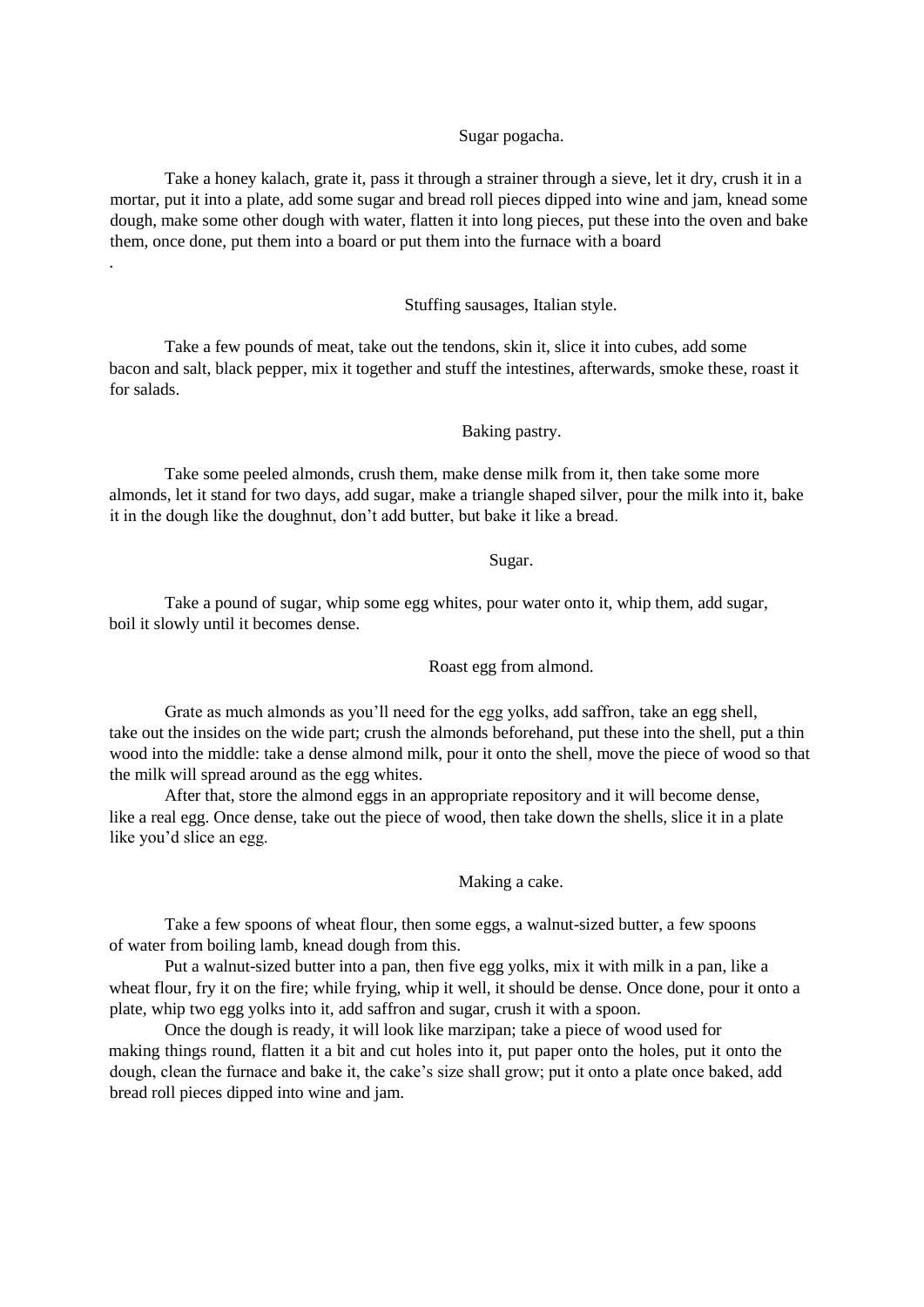# Another method for this.

Like I said, make that dough, but the bottom part should be wider; boil some lamb, don't let it be half boiled, take it out and cut it into little pieces, put these onto a plate and add some butter and spices to it, put it into the bottom part; then take four eggs, fry them, take out the whites and put it on top; like we always do for the cakes, make a lid; once you've taken it out from the furnace, take out the lid; if it's toasted, put bacons on top, and if you serve it, pour fatty broth to it.

# ANOTHER METHOD.

Put butter into a pan, then some dough, mix them together and paste the dough with egg yolks.

#### Pogacha from milk.

Pour milk onto the pan, don't let it boil all the way, put flour into a plate; once the milk is hot, pour it onto a plate, mix it well, don't add too much, the dough should be dense and big; whip some eggs into a pot afterwards, add salt and pour it onto it, then whip it again; have lots of eggs so that the pogachas will grow and swell. Afterwards, cut these while the dough is warm; don't add too much milk, there should be more eggs than milk. The butter shouldn't be too hot, else the upper part could come down.

# Egg doughnuts.

Take out two fried eggs' yolks, cut it into small pieces, pour some milk onto it, whip it in a plate, add two egg yolks and three spoons of milk, whip it together, add salt and you can also slice some almonds to it, put these onto a plate and flatten the dough in some flour, you will have about eight doughnuts from this, bake it gradually, the heat should be greater towards the end.

Salad from peach.

Peel some peaches, slice the seeds into one so they will get stuck together next to each other, there should be one seed next to each peach, they sometimes add peeled almonds or walnuts instead; put these into one plate, add some raisins and bread roll pieces dipped into wine and jam.

Knödel for peasants and servants.

Put lots of black pepper and onions to it, cut these into one, put very hot butter onto it, then two or three eggs and parsley; add wheat flour, butter and grated bread rolls, you may also add a bread roll, this dough should be dense like the knödel from meat; while the water is boiling for the meat, put these in there, let it boil, and put the butter and the eggs in there, for it wouldn't be ready without it.

Making a fresh, cold porridge.

Take some dense milk, cook it in a pan, while cooking, pour it onto a pot, put it on the fire and boil it again, stir it with the milk, boil it slowly, don't let it shrink like a cheese from egg, put it in a bag and leave it like that overnight, or put it into a trough, stitch the bag so the cheese won't fall out, take a nice board, put a rock on it so that the water will drain, put the trough into it, then take out the cheese, grate it, whip it some more, add some sugar, then add rose water, you can serve it when cold.